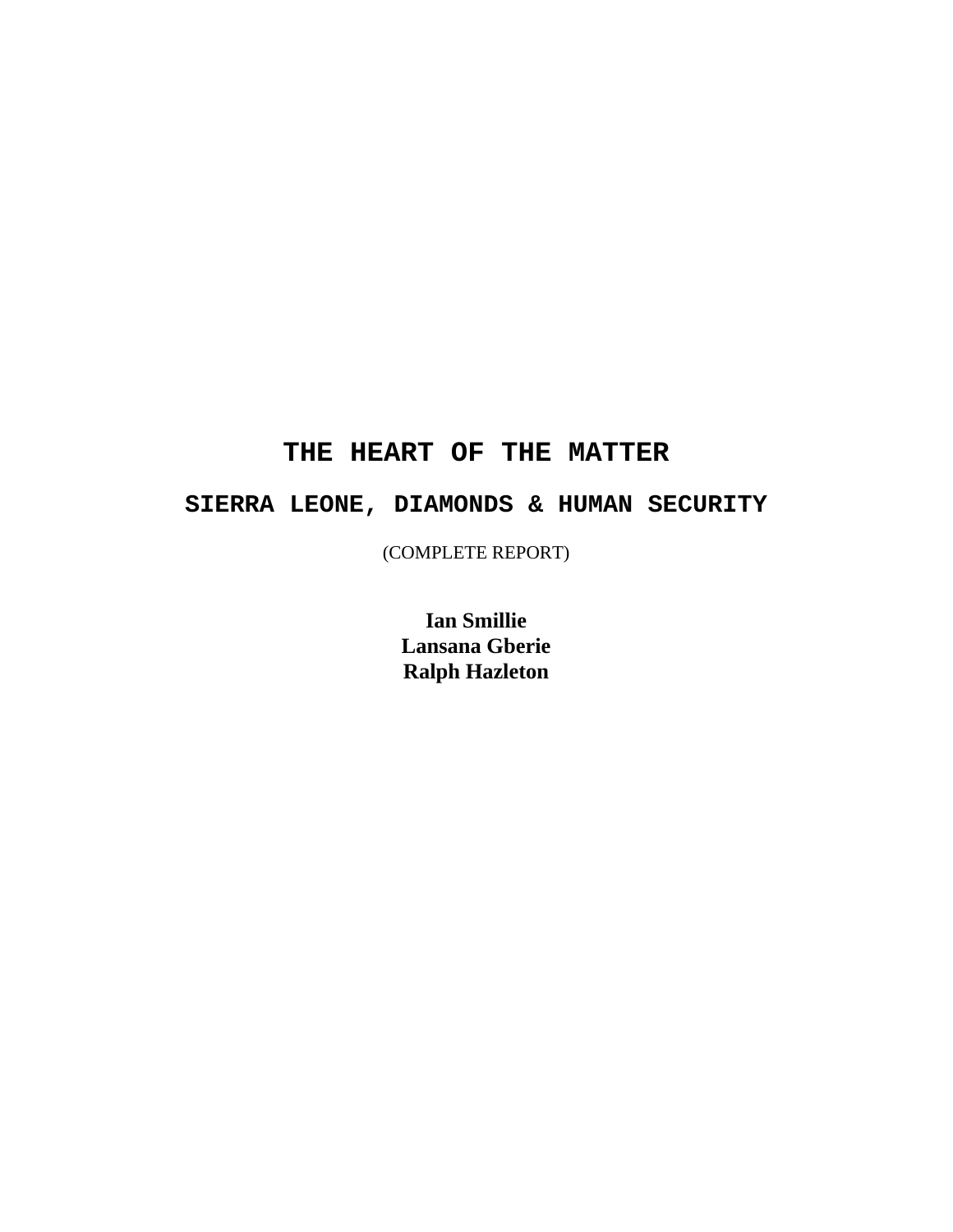**Partnership Africa Canada** (PAC) is a coalition of Canadian and African organizations that work in partnership to promote sustainable human development policies that benefit African and Canadian societies.

The *Insights* series seeks to deepen understanding of current issues affecting African development. The series is edited by Bernard Taylor.

*The Heart of the Matter: Sierra Leone, Diamonds and Human Security (Complete Report)* Ian Smillie, Lansana Gberie, Ralph Hazleton

ISBN 0-9686270-4-8

© Partnership Africa Canada, January 2000

Partnership Africa Canada 323 Chapel St., Ottawa, Ontario, Canada K1N 7Z2 **pac@web.net**

P.O. **Box 60233, Addis Ababa, Ethiopia pac@ telecom.net.et** 

### **The Authors**

 **\_\_\_\_\_\_\_\_\_\_\_\_\_\_\_\_** 

*Ian Smillie*, an Ottawa-based consultant, has 30 years of international development experience, as manager, programmer, evaluator and writer. He was a founder of the Canadian NGO Inter Pares, and was Executive Director of CUSO from 1979 to 1983. His most recent publications include *The Alms Bazaar: Altruism Under Fire; Non Profit Organizations and International Development* (IT Publications, London, 1995) and *Stakeholders: Government-NGO Partnerships for International Development* (ed. With Henny Helmich, Earthscan, London, 1999).

Since 1997 he has worked as an associate with the Thomas J. Watson Jr. Institute at Brown University on issues relating to humanitarianism and war. Ian Smillie started his international work in 1967 as a teacher in Koidu, the centre of Sierra Leone's diamond mining area.

*Lansana Gberie* is a doctoral student at the University of Toronto and research associate at the Laurier Centre for Military, Strategic and Disarmament Studies, Waterloo, Ontario. He worked as an investigative journalist in Sierra Leone between 1990 and 1996, and has studied journalism in the United States, including a period of time with the *Kansas City Star*. He has written extensively on Sierra Leonean history and politics. His 1997 Master's Thesis (Wilfrid Laurier University) was entitled "War and Collapse: The Case of Sierra Leone".

*Ralph Hazleton* holds a PhD in economics. He has 25 years of experience divided equally between Canadian academia, where he has worked as a political economist, and Africa, where he has worked as a senior manager of development and emergency efforts in Zaire, Zambia, Tanzania, Rwanda, and more recently, in Liberia and Sierra Leone. He was awarded the Meritorious Service Medal by the Government of Canada for his work with Rwandan refugees in Zaire in 1994-5.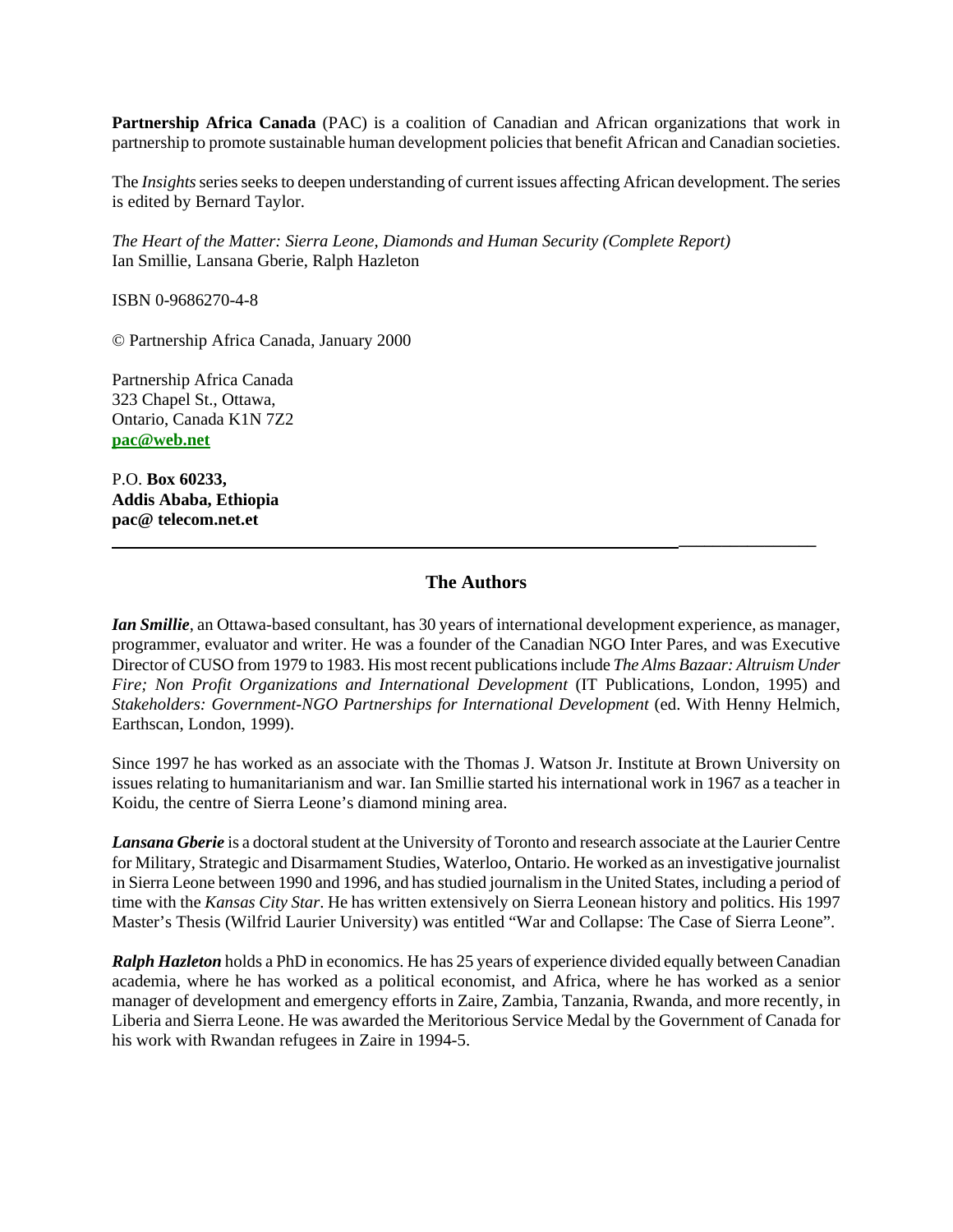ii/ SIERRA LEONE, DIAMONDS AND HUMAN SECURITY

# **TABLE OF CONTENTS**

| <b>Table of Contents</b> |
|--------------------------|
| Acronyms                 |
| Foreword                 |
| Preface                  |
| <b>Executive Summary</b> |

| 1.               |     | <b>INTRODUCTION</b>                                                   |  |
|------------------|-----|-----------------------------------------------------------------------|--|
|                  | 1.1 |                                                                       |  |
|                  | 1.2 |                                                                       |  |
|                  | 1.3 |                                                                       |  |
|                  | 1.4 |                                                                       |  |
|                  | 1.5 |                                                                       |  |
|                  | 1.6 |                                                                       |  |
| 2.               |     | WORLD DIAMOND RESERVES AND PRODUCTION                                 |  |
|                  | 2.1 |                                                                       |  |
|                  | 2.2 |                                                                       |  |
|                  | 2.3 |                                                                       |  |
|                  | 2.4 |                                                                       |  |
| 3.               |     | ORGANIZATION OF THE INDUSTRY                                          |  |
|                  | 3.1 |                                                                       |  |
|                  | 3.2 |                                                                       |  |
|                  | 3.3 |                                                                       |  |
| $\overline{4}$ . |     | THE SIERRA LEONE DIAMONDS                                             |  |
|                  | 4.1 |                                                                       |  |
|                  | 4.2 |                                                                       |  |
|                  | 4.3 | The End of Corporate Control & the Emergence of the 'Shadow State' 40 |  |
|                  | 4.4 |                                                                       |  |
|                  | 4.5 | Lebanon, Israel & the Arrival of International Organized Crime43      |  |
|                  | 4.6 |                                                                       |  |
| 5.               |     | THE 'JUNIORS'                                                         |  |
|                  | 5.1 |                                                                       |  |
|                  | 5.2 |                                                                       |  |
|                  | 5.3 |                                                                       |  |
|                  | 5.4 |                                                                       |  |
|                  | 5.5 | Conclusions: Mining the Stock Market; Concessions for Protection60    |  |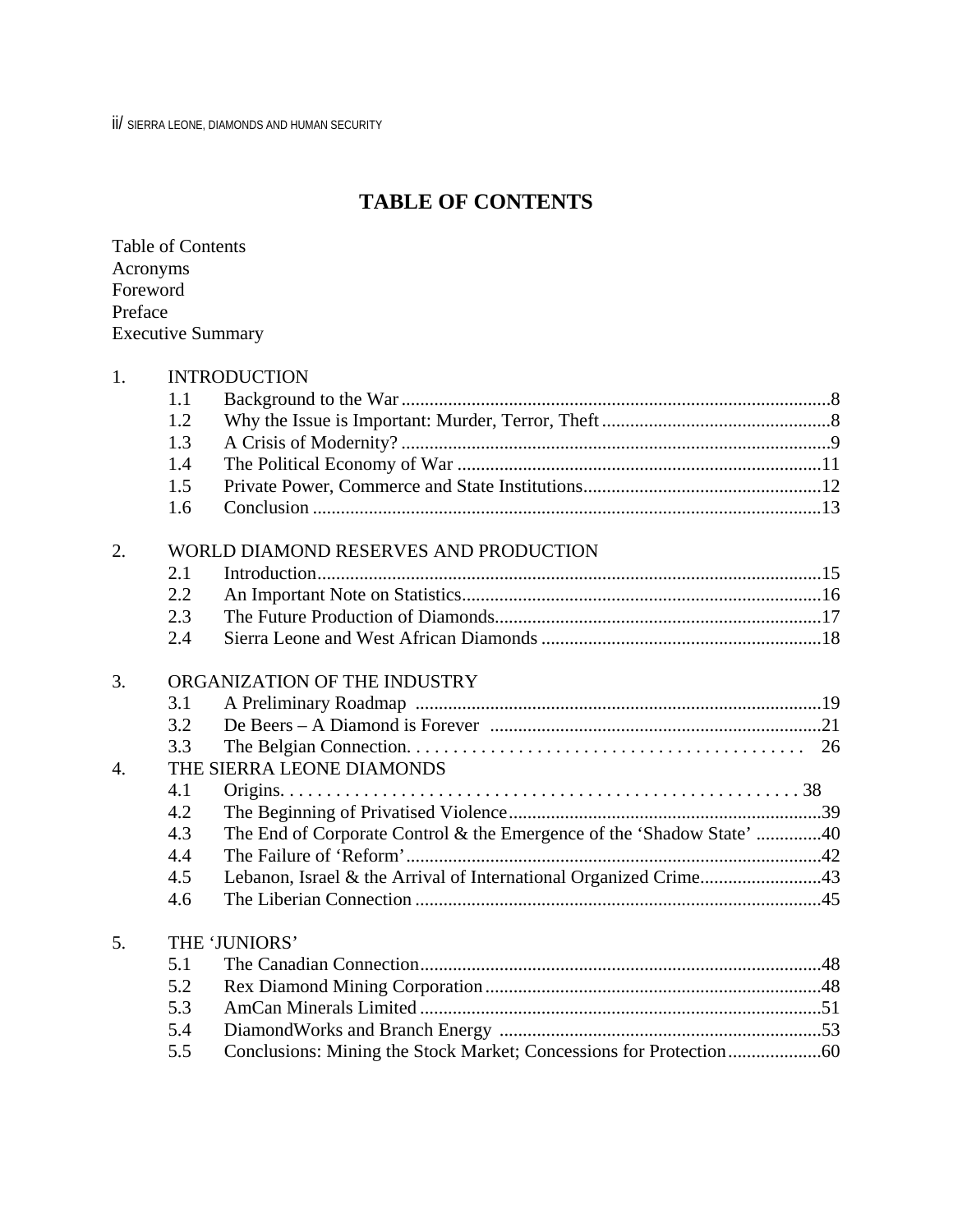iii/ SIERRA LEONE, DIAMONDS AND HUMAN SECURITY

| 7. OTHER ISSUES |
|-----------------|
|                 |

# BOXES

| 2. |  |
|----|--|
|    |  |
|    |  |
|    |  |
|    |  |

# ANNEXES

| 1.                   |                                                                              |  |
|----------------------|------------------------------------------------------------------------------|--|
| 2.                   | Diamond Properties Held in Sierra Leone by International Mining Companies 77 |  |
| $\ddot{\phantom{0}}$ |                                                                              |  |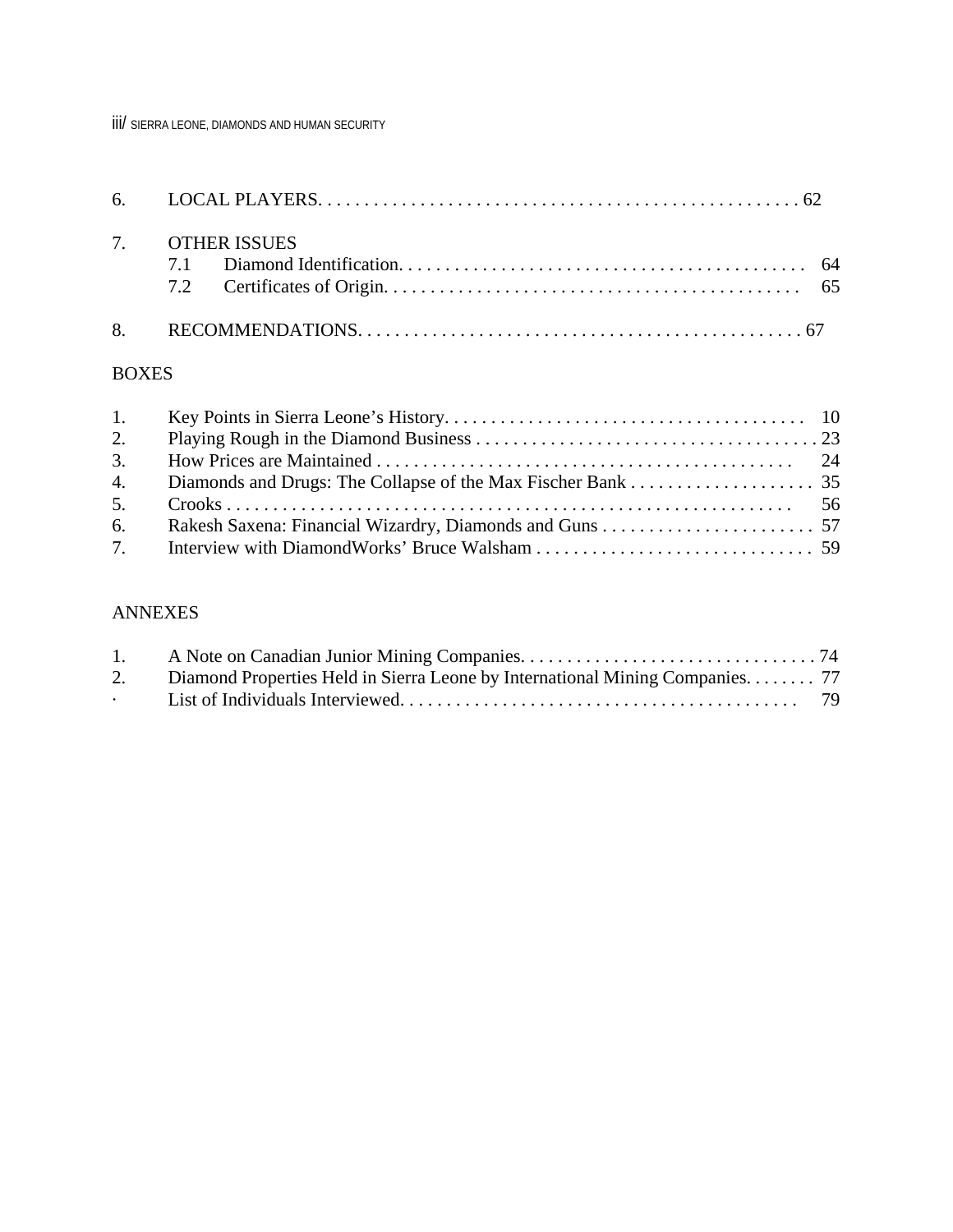# **ACRONYMS**

| <b>AFRC</b> | <b>Armed Forces Ruling Council</b>            |
|-------------|-----------------------------------------------|
| <b>APC</b>  | All Peoples Congress                          |
| CAST        | <b>Consolidated African Selection Trust</b>   |
| <b>CSO</b>  | <b>Central Selling Organization</b>           |
| EО          | <b>Executive Outcomes</b>                     |
| GGDO        | Government Gold and Diamond Office            |
| <b>HRD</b>  | Hoge Raad voor Diamant (Diamond High Council) |
| NDMC        | <b>National Diamond Mining Company</b>        |
| <b>NPFL</b> | National Patriotic Front of Liberia           |
| <b>NPRC</b> | <b>National Provisional Ruling Council</b>    |
| <b>OAU</b>  | Organization of African Unity                 |
| <b>PMMC</b> | Precious Metals Mining Company                |
| <b>RCMP</b> | Royal Canadian Mounted Police                 |
| RUF         | <b>Revolutionary United Front</b>             |
| <b>SLPP</b> | Sierra leone People's Party                   |
| SLST        | <b>Sierra Leone Selection Trust</b>           |
| UNDP        | <b>United Nations Development Program</b>     |
| USGS        | United States Geological Survey               |
| <b>VAT</b>  | Value Added Tax                               |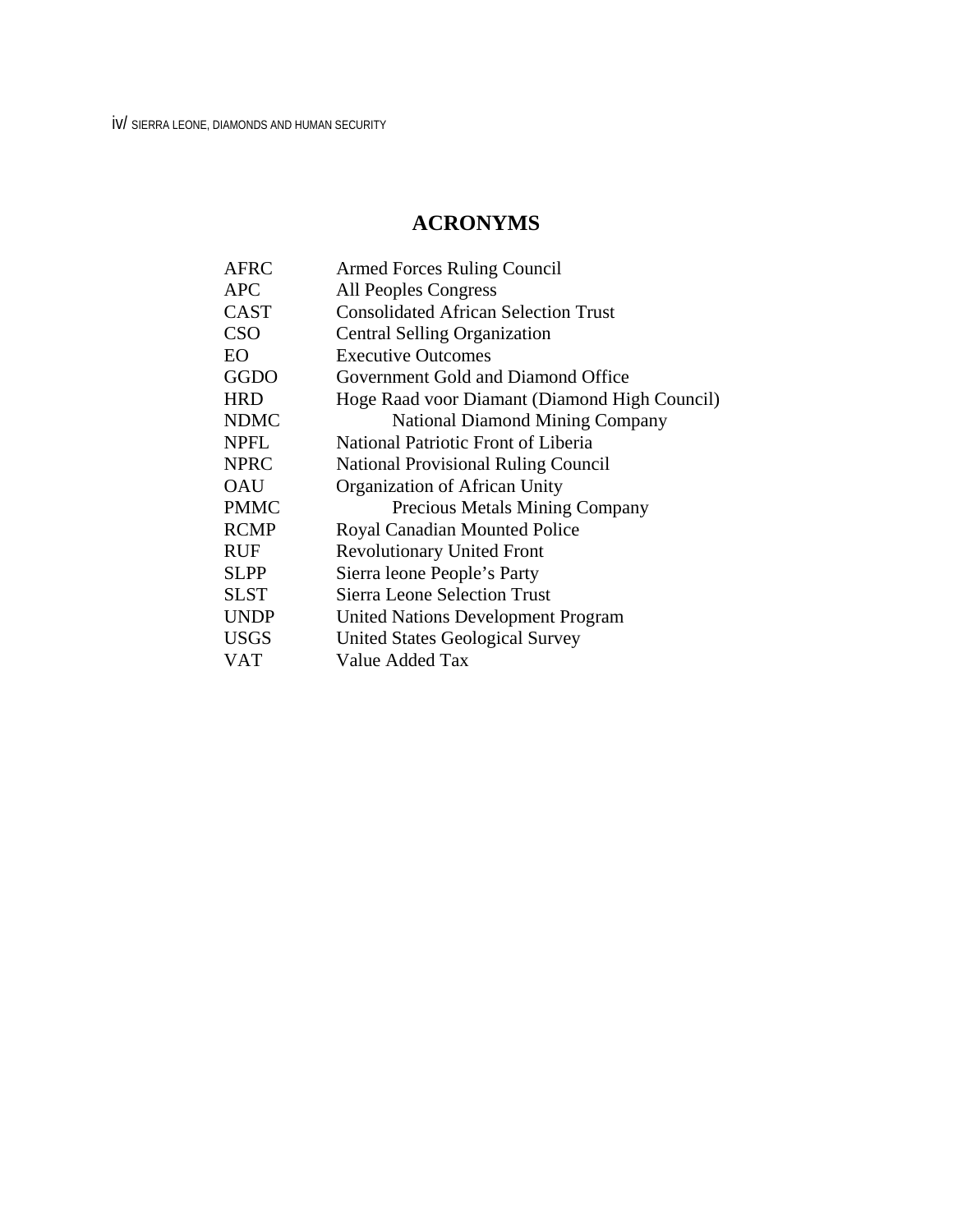*"Oh, the diamonds, diamonds, diamonds," Yusef wearily complained. "I tell you, Major Scobie, that I make more money in one year from my smallest store than I would in three years from diamonds. You cannot understand how many bribes are necessary."*

- Graham Greene, *The Heart of the Matter*, 1948

*The diamond, a symbol of purity, makes a market that functions both above and below ground, in which the licit and the illicit mingle freely and comfortably, the line between them almost imperceptible, usually irrelevant. Diamonds bring out the worst in men---and women.*

- David Koskoff, *The Diamond World,* 1981

*Loot, not better government, has motivated the psychotically brutal guerrillas of Sierra Leone. They trade the diamonds they control for arms through neighbouring Liberia, under sponsorship of President Charles Taylor, their longtime patron.* 

*- New York Times*, Editorial, August 8, 1999.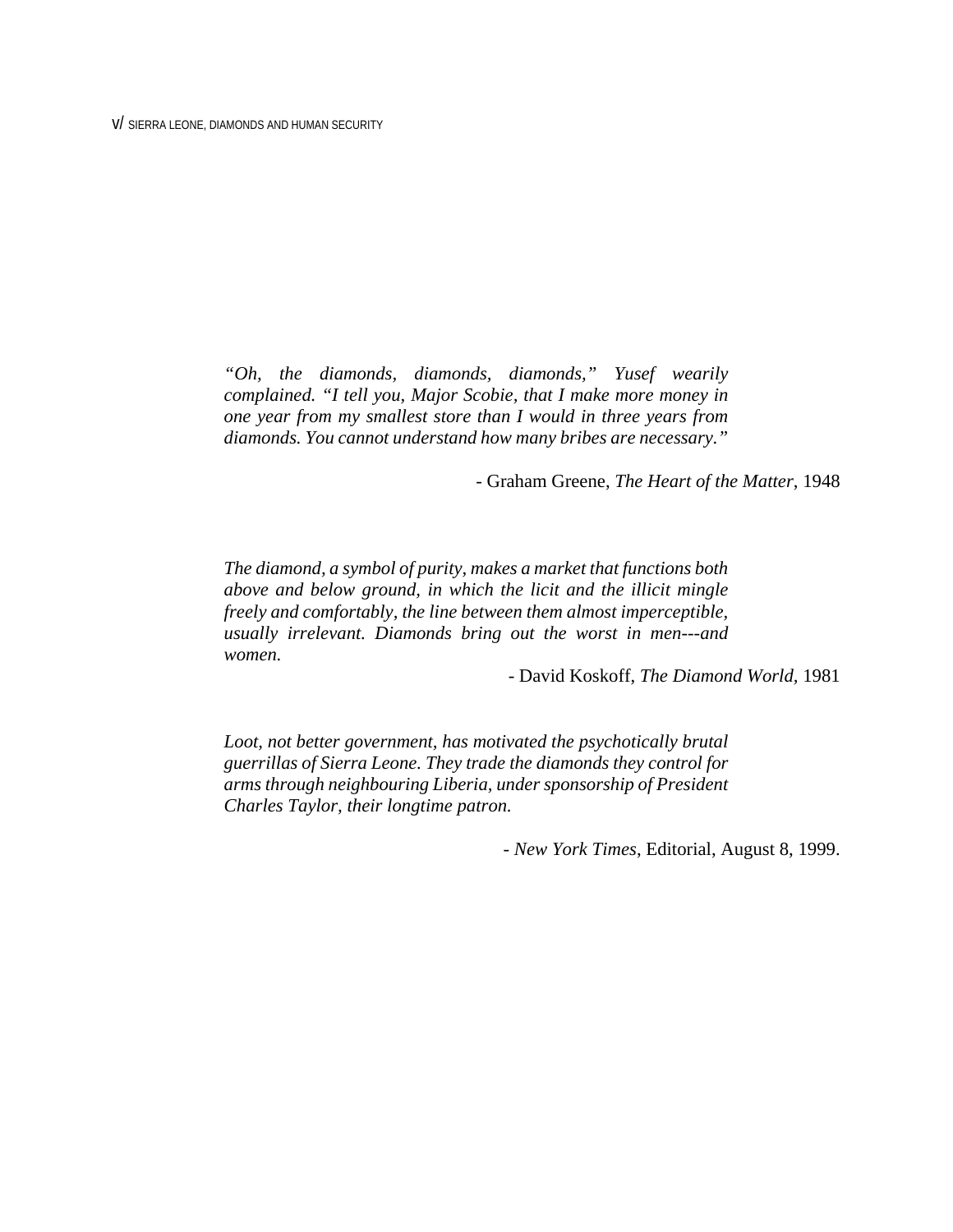# **FOREWORD**

The processes of mining, trading and selling diamonds are myriad and byzantine; only those intimately involved in the industry truly comprehend its vagaries.

Sierra Leone has one of the richest mother lodes of diamonds in the world. Over the years, the ramifications of diamond extraction in Sierra Leone have intrigued the international community, spawning numerous articles and books, from Graham Greene's *The Heart of the Matter*, to Robert Kaplan's *The Ends of the Earth*.

But more recently, Sierra Leone has intruded on the world's attention for other reasons. The recurring conflicts and brutality; the uprooting of fully half of its people, the mutilation and murder of its children have shocked even the most hardened observers. And many are asking:

How can peace and stability be restored in Sierra Leone? Is there a connection between the illicit diamond trade and the mayhem that has disfigured Sierra Leone in recent years? What can the international community do to assuage the trauma of conflict in Sierra Leone? These are the questions this study seeks to address.

Too often in the past the powers of the North have felt compelled to help resolve tensions in countries with which they felt some compatibility, while ignoring similar struggles in countries of the South. One has only to contrast the attention accorded the conflict in Bosnia with what was given Rwanda; or of Kosovo with Sierra Leone. The eight million refugees and internally displaced persons throughout Africa are symptomatic of this lack of concern. Root causes of conflict in Africa are ignored. The authors of this report are to be commended for their investigation. In reading their report, I can only conclude that greed and corruption local, regional and global in scope - have encompassed Sierra Leone's diamond industry, and are the root cause of a conflict too long ignored.

> Hon. Flora MacDonald, C.C. Ottawa, January 2000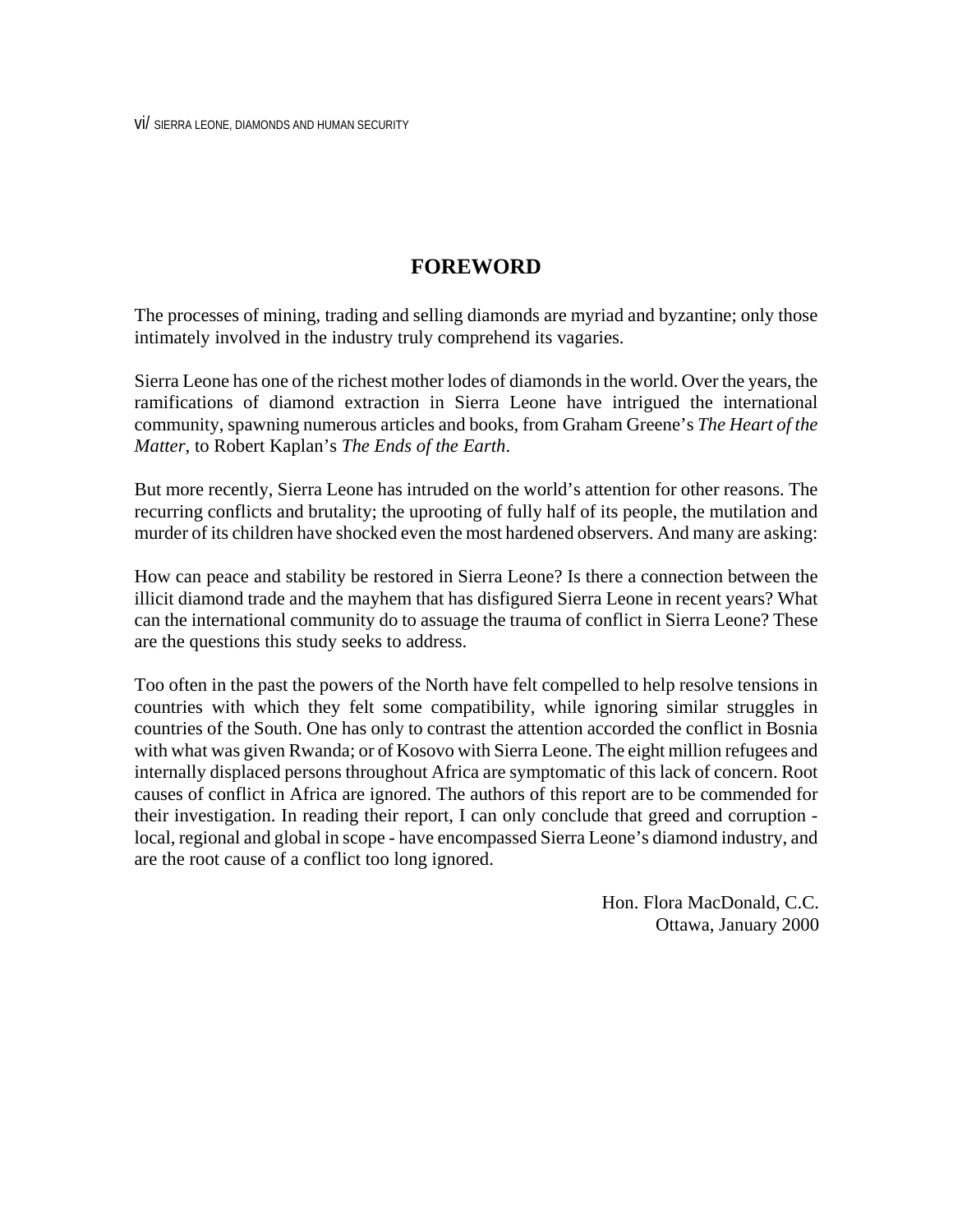## **PREFACE**

This study grew from a discussion in 1998 among members of an informal group in Ottawa called the 'Sierra Leone Working Group' (SLWG). Meeting under the auspices of the Canadian and African NGO coalition, Partnership Africa Canada (PAC), the SLWG has helped to raise Canadian awareness about the conflict in Sierra Leone, it has raised funds for peacebuilding and emergency relief in Sierra Leone, and it has encouraged senior Canadian government officials to take a greater interest in the broader political and economic aspects of the conflict. The group concluded in 1998 that diamonds were central to the conflict, and that a highly criminalized war economy had developed a momentum of its own. The group believed that regardless of what might be done to bring about a peaceful settlement, no peace agreement would be sustainable until the problems related to mining and selling diamonds had been addressed, both inside Sierra Leone and internationally.

The Sierra Leone Working Group requested financial support for this study from a variety of organizations with interests in Sierra Leone specifically, or with an interest in the broader issues surrounding extractive industries and war. Supporters include the Canadian Catholic Organization for Development and Peace, the Canadian Auto Workers' Social Justice Fund, Canadian Feed the Children, the Centre canadien d'étude et de coopération internationale, the Commonwealth Human Rights Initiative, CUSO, Inter Pares and the Steelworkers Humanity Fund. Five additional institutional donors in Canada and Britain wished to remain anonymous. The study was also generously supported by the Peacebuilding Division of the Canadian Department of Foreign Affairs and International Trade and the International Development Research Centre. To all of them we are very grateful. Although much of the funding was Canadian, the study's subject matter is international. The only point of particular reference to Canada is the distinctive role of Canadian stock exchanges and certain 'Canadian' mining companies that are active in Sierra Leone.

The study was conducted between February and December 1999. Core team members were Ian Smillie, Lansana Gberie and Ralph Hazleton. Members of the core team traveled extensively in Europe, North America and West Africa. Belgian research was conducted with the valuable assistance of Johan Peleman of the International Peace Information Service in Antwerp, and assistance was provided in Sierra Leone by Mohamed Swaray.

Many individuals, organizations, companies and government officials - in Sierra Leone, Britain, Belgium, Canada and the United States - assisted in the preparation of this study and were generous with their time and their knowledge. Special thanks is due to the Government of Sierra Leone, the Royal Canadian Mounted Police, Global Witness, the Diamond High Council, and several companies in the diamond industry, including De Beers and AmCan Minerals. Individuals who assisted in many ways include Bonnie Campbell, Terry Copp, Caspar Fithen, Frances Fortune, Howard Goldenpaul, Kingsley Lington, Hon. Flora MacDonald, Doug Paget of Indian and Northern Affairs Canada, David Pratt, Nicola Reindorp, David Tam-Baryoh, longtime Sierra Leone-watcher William Reno, Jim Rupert, Dr. Julius Spencer, Minister of Information, Sierra Leone, and Thomas Turay. Special thanks to Helen Moore. Without the continuing assistance of Bernard Taylor and PAC, the study would not have been possible. Many officials, journalists, miners, traders, dealers, couriers and smugglers - especially in Sierra Leone and Belgium - spoke to the Project Team on the condition of anonymity. The reasons for this will become apparent in the text, however efforts were made to corroborate any information used in the report from 'off-the-record' sources. To them as well, a vote of thanks is very much in order.

A list of those who were consulted 'on the record' is included in an appendix. It is important to note, however, that the entire report, its recommendations and any errors or omissions are those of the authors alone.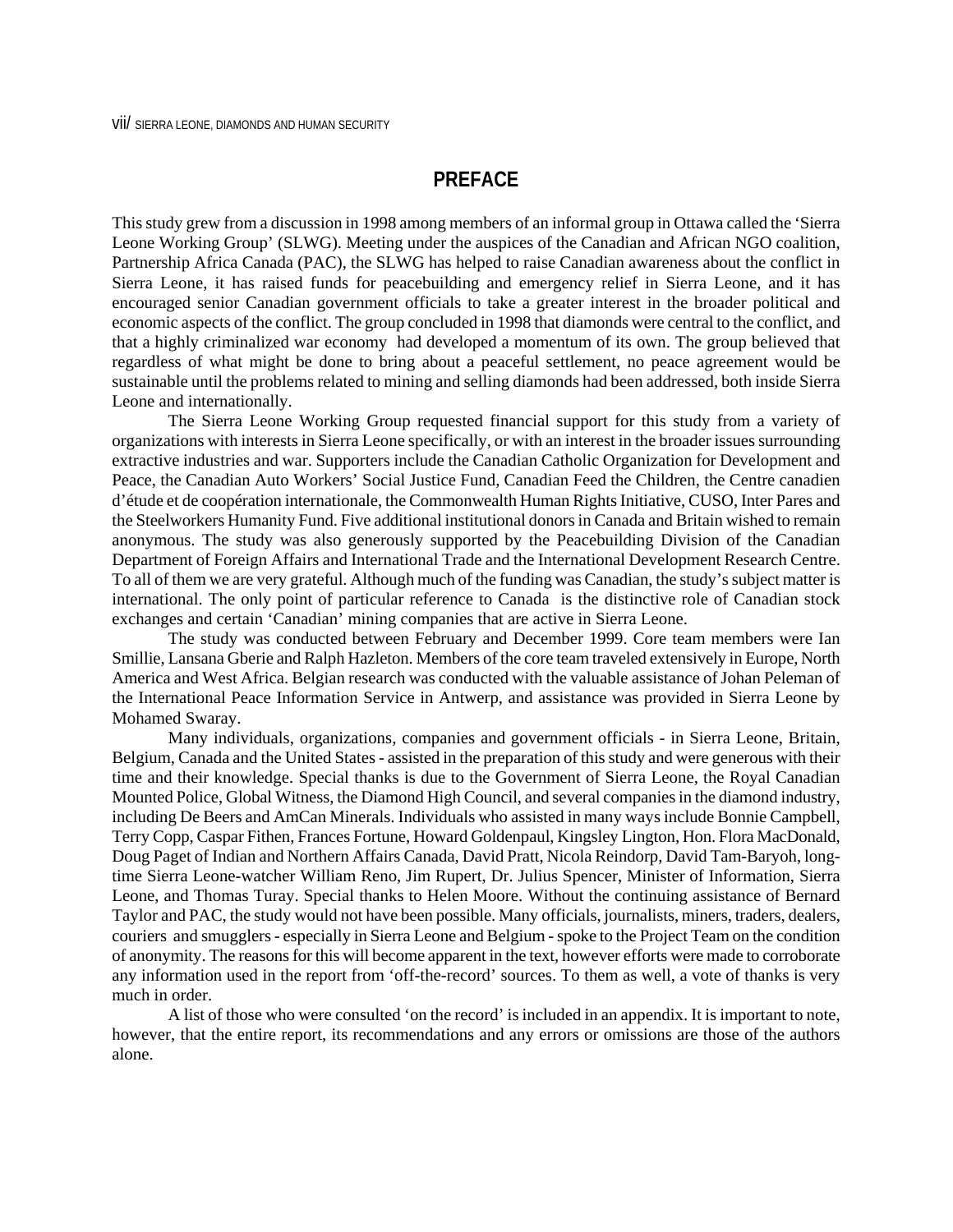### **CORRIGENDUM**

This report was issued in January 2000. In the following six months there were many changes in Sierra Leone and the diamond industry at large. We stand by the facts contained in the report as at the time of publication, with minor exceptions. On pages 2 and 26 the report states that De Beers maintains a diamond buying office in Conakry and a diamond trading company in Liberia. These continue to be mentioned in De Beers reports, but the company has informed us that these offices have been closed for some time. On page 3, we referred to "De Beers' Sierra Leone Selection Trust". SLST was, as explained on page 38, a subsidiary of the consolidated African Selection Trust.

IS, LG, RH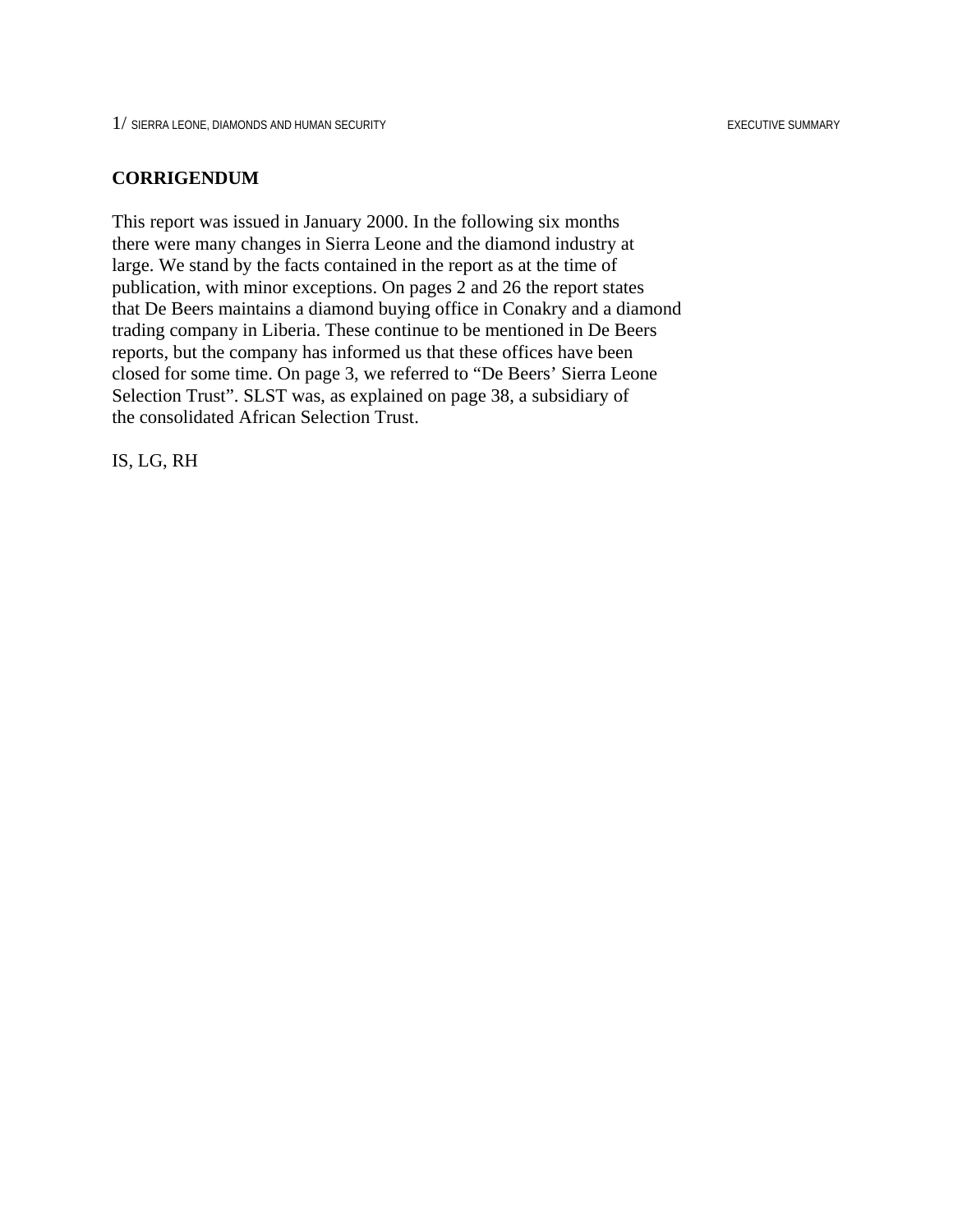## **EXECUTIVE SUMMARY**

This study is about how diamonds - small pieces of carbon with no great intrinsic value - have been the cause of widespread death, destruction and misery for almost a decade in the small West African country of Sierra Leone. Through the 1990s, Sierra Leone's rebel war became a tragedy of major humanitarian, political and historic proportions, but the story goes back further - almost 60 years, to the discovery of the diamonds. The diamonds are, to use the title of Graham Greene's classic 1948 novel about the Sierra Leone, *The Heart of the Matter*.

A weak post-independence democracy was subverted in the 1960s and 1970s by corruption and despotism. Economic decline and military rule followed. The rebellion that began in 1991 was characterized by banditry and horrific brutality, wreaked primarily on civilians. Between 1991 and 1999, the war claimed over 75,000 lives, caused half a million Sierra Leoneans to become refugees, and displaced half of the country's 4.5 million people.

There is a view that Sierra Leone's war is a crisis of modernity, caused by the failed patrimonial systems of successive post-colonial governments. Sierra Leonean writers have rejected this analysis on several grounds. While there is no doubt about widespread public disenchantment with the failing state, with corruption and with a lack of opportunity, similar problems elsewhere have not led to years of brutality by forces devoid of ideology, political support and ethnic identity. Only the *economic* opportunity presented by a breakdown in law and order could sustain violence at the levels that have plagued Sierra Leone since 1991.

This study constitutes a strong critique of prevailing orthodox explanations of conflict, which tend towards state-centric and non-economic explanations. Traditional economics, in fact, as well as traditional political science and military history are of little assistance in explaining Sierra Leone's conflict. The point of the war may not actually have been to win it, but to engage in profitable crime under the cover of warfare. Diamonds, in fact, have fueled Sierra Leone's conflict, destabilizing the country for the better part of three decades, stealing its patrimony and robbing an entire generation of children, putting the country dead last on the UNDP Human Development Index.

Over the years, the informal diamond mining sector, long dominated by what might be called 'disorganized crime', became increasingly influenced by *organized* crime and by the transcontinental smuggling not just of diamonds, but of guns and drugs, and by vast sums of money in search of a laundry. Violence became central to the advancement of those with vested interests. As the mutation of the war in Sierra Leone continued through the 1990s, so did the number and type of predators, each seeking to gain from one side of the conflict or another.

#### **The Diamond Industry and De Beers**

In 1998 the diamond industry produced an estimated 115 million carats of rough diamonds with a market value of US \$6.7 billion. At the end of the diamond chain, this was converted into 67.1 million pieces of jewelry worth close to US \$50 billion.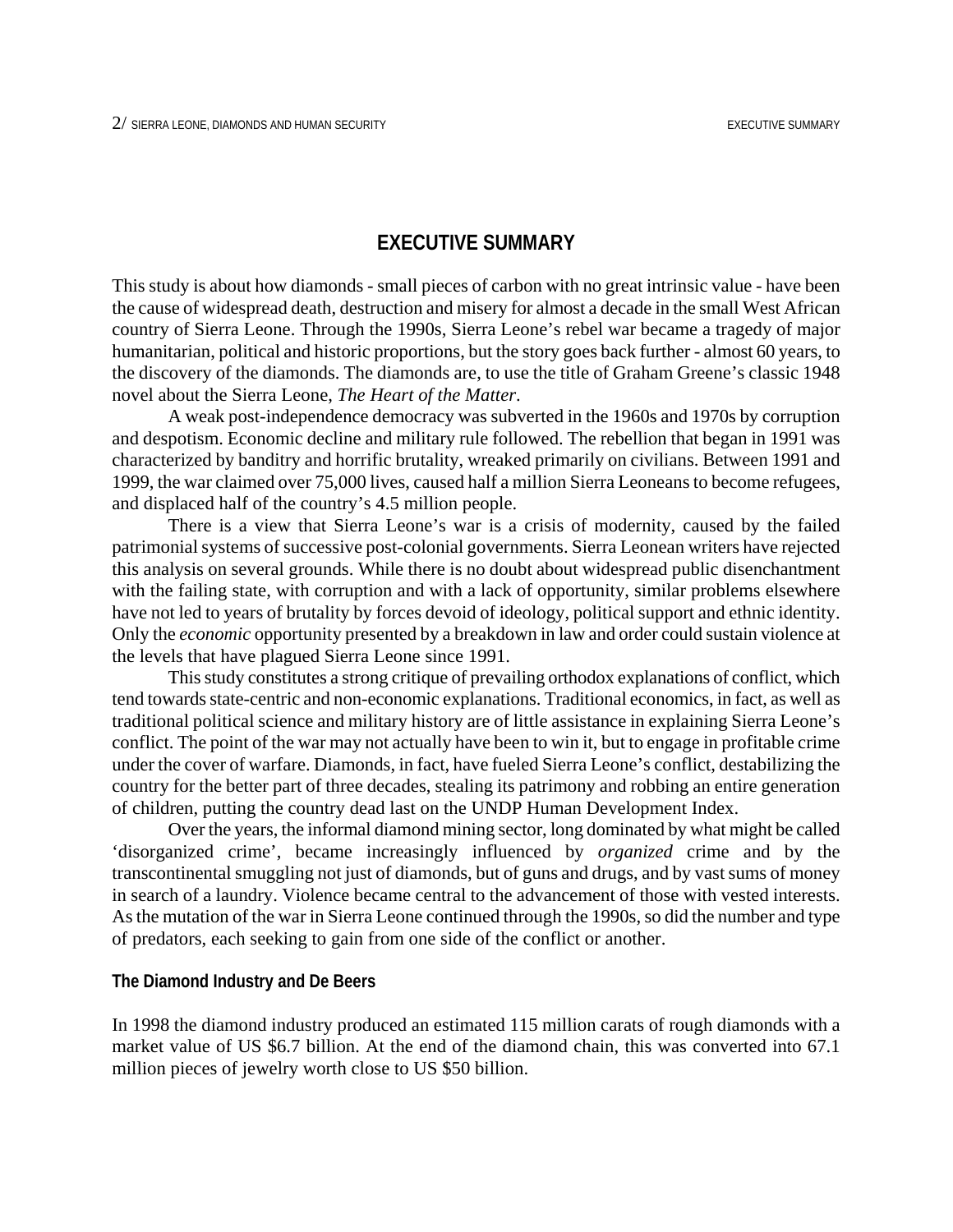The De Beers group of companies mines or partners in mining the majority of the world's diamonds. De Beers purchases by far the majority of all diamonds produced, and more or less sets the price of rough diamonds on the global market. Manipulation of both the supply and demand for rough diamonds on world markets is managed through its Central Selling Organization (CSO), headquartered in London.

The CSO sources diamonds from De Beers mines as well as from the 'outside market' diamonds produced by non-De Beers firms. Diamonds purchased by the CSO are in turn sold at ten annual 'sights' (sales) to 160 'sightholders'. Sightholders are designated by De Beers and are presented with mixed 'parcels' of diamonds. The parcels are packages of combined rough gem quality and industrial diamonds, and may include stones from a combination of countries. Parcels are priced by De Beers and are bought by sightholders - ironically enough, sight unseen. Sightholders then take the diamonds to other cities where they are resorted and repackaged for onward sale, or for cutting and polishing.

Until the 1980s, De Beers was directly involved in Sierra Leone, had concessions to mine diamonds offshore, and maintained an office in Freetown. Since then, however, the relationship has been indirect. De Beers maintains a diamond trading company in Liberia and a buying office in Conakry, Guinea. Both countries produce very few diamonds themselves, and Liberia is widely understood to be a 'transit' country for smuggled diamonds. Many 'Liberian' diamonds are of Sierra Leonean origin, and others reportedly originate as far away as Russia and Angola. De Beers says that it does not purchase Sierra Leonean diamonds. Through its companies in West Africa, however, and in its attempts to mop up supplies everywhere in the world, it is virtually inconceivable that the company is not - in one way or another - purchasing diamonds that have been smuggled out of Sierra Leone.

#### **Belgium and the Diamond High Council**

Antwerp is the world centre for rough diamonds. More that half of the CSO sightholders reside in Antwerp. Antwerp is also the principal 'outside market' serving as a funnel for more than half of all the diamonds produced in the world. The formal trading of diamonds in Belgium is structured around the *Hoge Raad voor Diamant* (HRD) - the Diamond High Council. The HRD is a non-profit umbrella organization officially acknowledged as the voice of the entire Belgian diamond industry. The mission of the HRD is to maintain and strengthen the position of Antwerp as the world centre for diamonds. Smuggling in the Belgian context refers to diamonds which enter Belgium without being declared to customs officials, and which are not licensed for import by the Ministry of Economic Affairs and the HRD Diamond Office. Neither the Government of Belgium nor the HRD have estimates of the quantity or source of smuggled diamonds. In addition, there are few active policies aimed at controlling diamond smuggling.

A factor which eases large-scale diamond smuggling and inhibits the tracking of diamond movements is the manner in which the HRD documents diamond purchases. The HRD records the origin of a diamond as the country from which the diamond was last exported. Therefore diamonds produced in Sierra Leone, say, may be officially imported and registered as originating in Liberia, Guinea (Conakry), Israel or the UK, depending on their journey from one trading centre to another.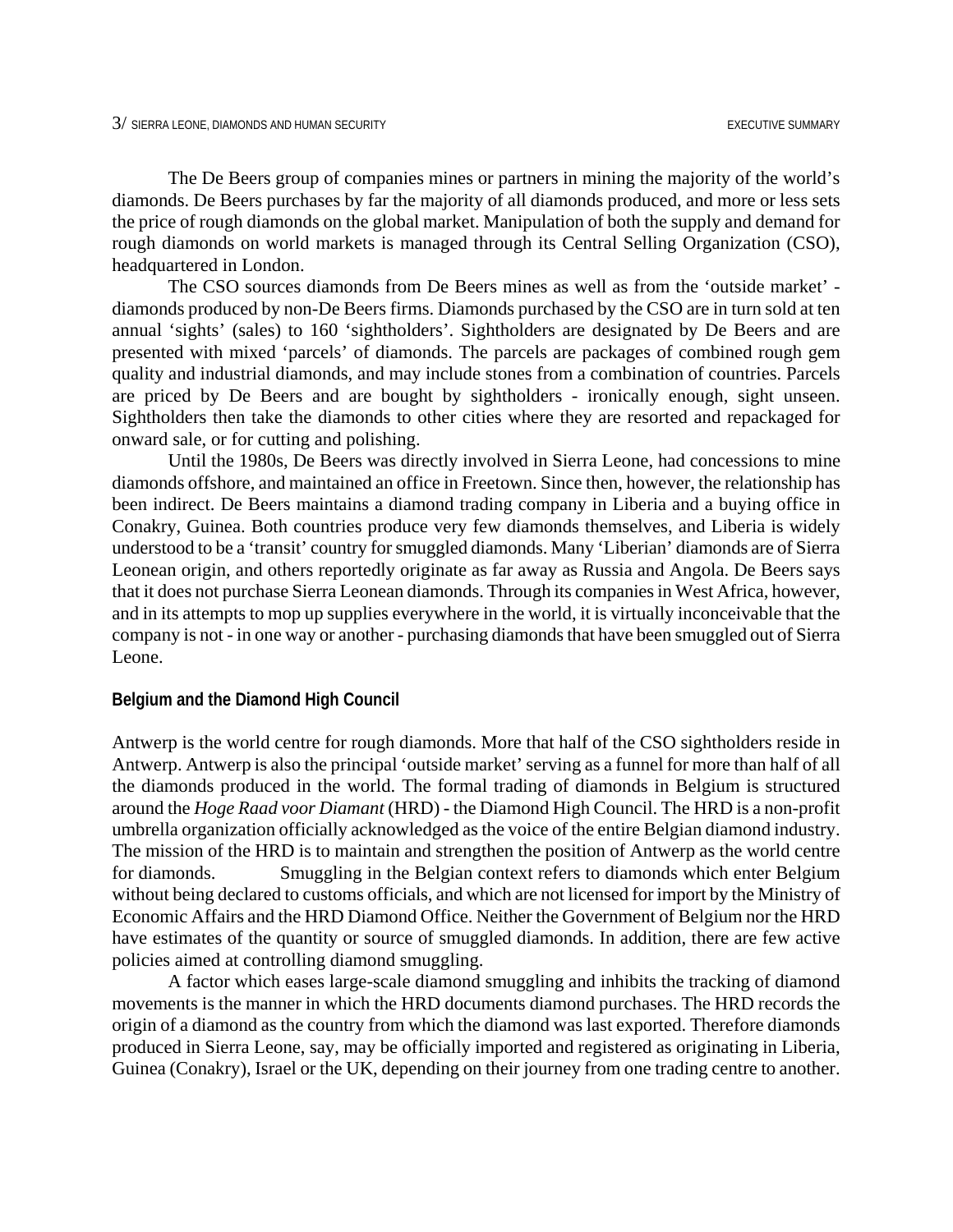A major problem with the Belgian environment, as it pertains to Sierra Leone or any other diamond producing country, is the lack of interest and information on the true source of the diamonds entering the country. A comparison of West African diamond export figures with Belgian imports is revealing. For example:

- while the Government of Sierra Leone recorded exports of only 8,500 carats in 1998, the HRD records imports of 770,000 carats;
- annual Liberian diamond mining capacity is between 100,000 and 150,000 carats, but the HRD records Liberian imports into Belgium of over 31 *million* carats between 1994 and 1998 - an average of over six million carats a year;
- · Ivory Coast, where the small diamond industry was closed in the mid 1980s, apparently exported an average of more than 1.5 million carats to Belgium between 1995 and 1997.

Of further interest where transparency and accountability are concerned, is the question of who actually monitors imports and exports on behalf of the Belgian government. Oddly, this role is carried out largely by the HRD itself, the representative and lobbying institution for the Belgian diamond industry. In recent years there have been a number of judicial inquiries which have shown that the overall system violates almost any definition of neutrality, and is an invitation to corruption. Cases of fraud in the Antwerp diamond and banking trade are legendary and Antwerp has become one of the primary world centres for Russian organized crime. Several recent cases of fraud, banking collapse and the involvement of organized crime in the Belgian diamond industry are documented in the report.

### **The Sierra Leone Diamonds**

The first Sierra Leonean diamond was found in 1930, and significant production commenced in 1935. By 1937 Sierra Leone was mining one million carats annually, reaching a peak of 2 million carats in 1960. From 1930 to 1998, approximately 55 million carats were mined (officially) in Sierra Leone. At an average price in 1996 dollars of US \$270 per carat, the total value is close to US \$15 billion.

In 1935, the colonial authorities concluded an agreement with De Beers' Sierra Leone Selection Trust (SLST), giving the company exclusive mining and prospecting rights over the entire country for 99 years. By 1956, however, there were an estimated 75,000 illicit miners in Kono District - the heart of the diamond area - leading to smuggling on a vast scale, and causing a general breakdown of law and order. The buyers and smugglers at that time were mainly Madingo and Lebanese traders. With the tightening of security between Kono and Freetown in the early 1950s, Lebanese smugglers began moving their goods to Liberia. Antwerp, and then Israeli-based diamond merchants soon noticed the booming diamond trade in Monrovia, and many established offices there. De Beers itself set up a buying office in Monrovia in 1954 to keep as much of the trade under its control as possible.

In 1955, the colonial authorities scrapped SLST's nation-wide monopoly, confining its operations to Yengema and Tongo Field, an area of about 450 square miles. In 1956, they introduced the Alluvial Mining Scheme, under which both mining and buying licenses were granted to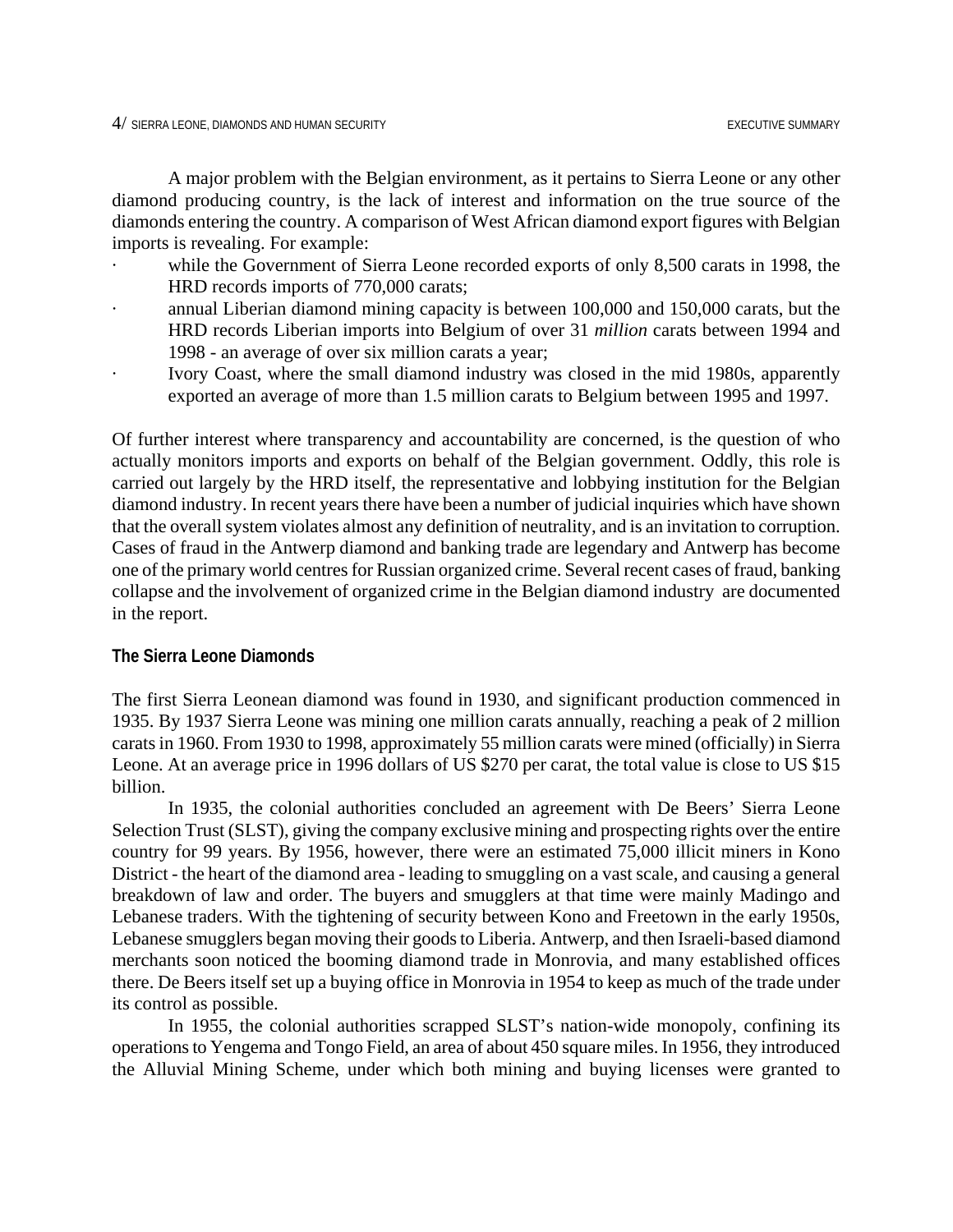indigenous miners. Many of these licenses came to be held by Lebanese traders who had begun to settle in Sierra Leone at the turn of the century.

Siaka Stevens came to power seven years after independence in 1968. A populist, he quickly turned diamonds and the presence of SLST into a political issue, tacitly encouraging illicit mining, and becoming involved himself in criminal or near-criminal activities. In 1971, Stevens created the National Diamond Mining Company (NDMC) which effectively nationalised SLST. All important

[map]

decisions were now made by the prime minister and his right hand man, a Lebanese businessman named Jamil Mohammed. From a high of over two million carats in 1970, legitimate diamond exports dropped to 595,000 carats in 1980 and then to only 48,000 in 1988. In 1984, SLST sold its remaining shares to the Precious Metals Mining Company (PMMC), a company controlled by Jamil. Stevens retired in 1985, handing over power to Joseph Momoh, who placed even greater responsibility in the hands of Jamil.

From the late 1970s to the early 1990s, aspects of Lebanon's civil war were played out in miniature in Sierra Leone. Various Lebanese militia sought financial assistance from their compatriots in Sierra Leone, and the country's diamonds became an important informal tax base for one faction or the other. This was of great interest to Israel, in part because the leader of the important Amal faction, Nabih Berri, had been born in Sierra Leone and was a boyhood friend of Jamil. Following a failed (and probably phoney) 1987 coup attempt in Sierra Leone, Jamil went into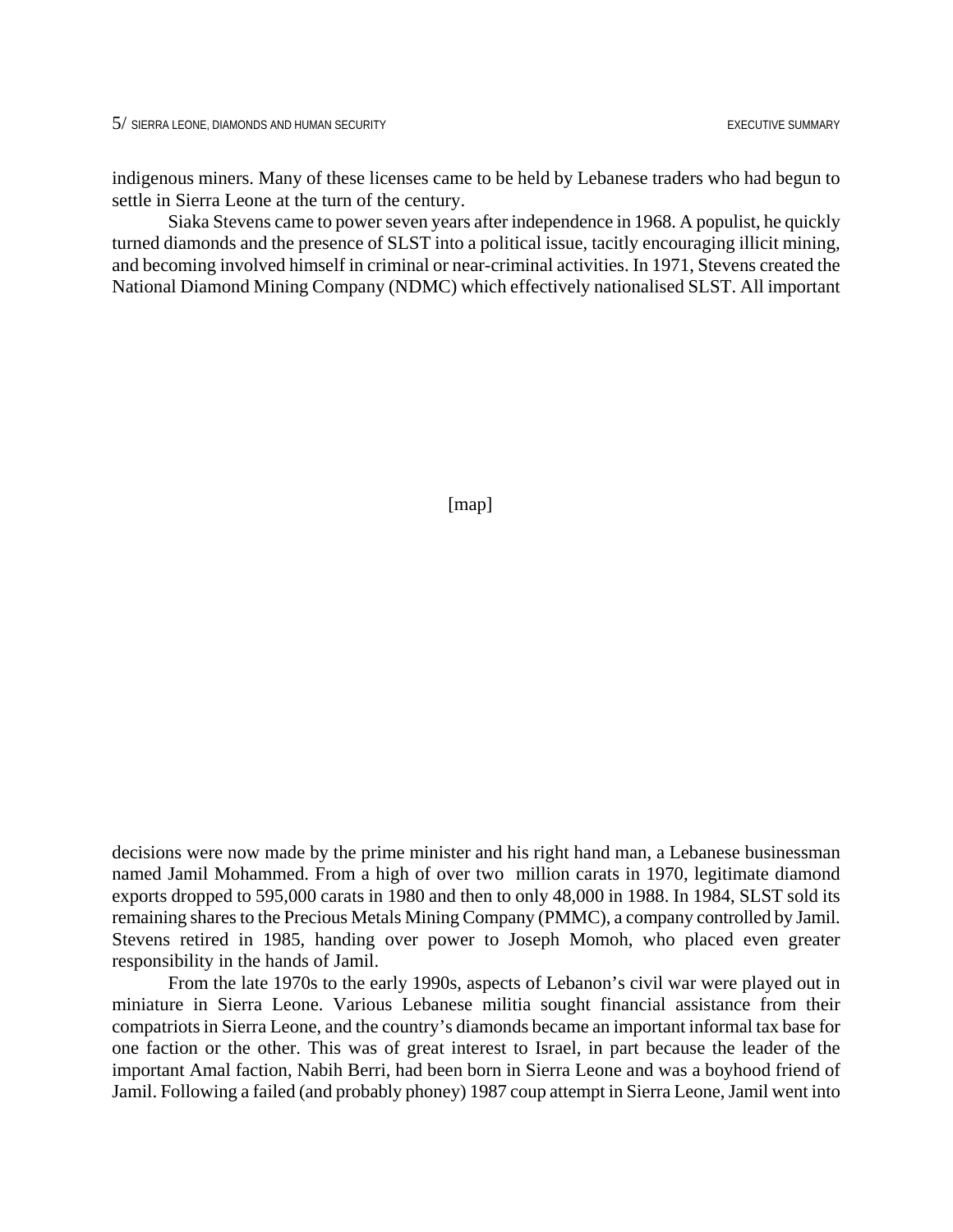exile, opening the way for a number of Israeli 'investors' with close connections to Russian and American crime families, and with ties to the Antwerp diamond trade.

The Revolutionary United Front (RUF) war began in 1991 and soon after, Momoh was replaced by a military government - the National Provisional Ruling Council (NPRC). Despite the change in government, however, RUF attacks continued. From the outset of the war, Liberia acted as banker, trainer and mentor to the RUF, although the Liberian connection was hardly new. With a negligible diamond potential of its own, Liberia's dealings in stolen Sierra Leone diamonds have been a major concern to successive Sierra Leone governments since the great diamond rush of the 1950s.

What was different and more sinister after 1991 was the active involvement of *official* Liberian interests in Sierra Leone's brutal war - for the purpose of pillage rather than politics. By the end of the 1990s, Liberia had become a major centre for massive diamond-related criminal activity, with connections to guns, drugs and money laundering throughout Africa and considerably further afield. In return for weapons, it provided the RUF with an outlet for diamonds, and has done the same for other diamond producing countries, fuelling war and providing a safe haven for organized crime of all sorts.

### **The 'Juniors' and Private Security Firms**

Joseph Momoh's search for new investors in the early 1990s was carried forward by the NPRC military government. With De Beers out of the picture, and with the disappointing and short-lived Israeli experience behind it, the government now began to receive overtures from small mining firms, known in the business as 'juniors'. The report deals primarily with the three juniors most involved in Sierra Leone during the 1990s, some with interests that extended far beyond the mining of diamonds.

All three trade on Canadian stock exchanges, no doubt because of Canada's well-deserved reputation as a source of easy venture capital for small mining and exploration companies. The first, Rex Diamond - with de facto headquarters in Antwerp - has an integrated mining, sorting, cutting and marketing operation, holding Sierra Leonean concessions in Zimmi and Tongo Field. Although Rex claims friends among both government and the RUF, this is denied by the RUF, perhaps understandably. In 1998, Sierra Leone lost its only combat helicopter - a serious problem because the Soviet-built gunship had been the government's most effective weapon against the RUF. Zeev Morgenstern, Rex's Managing Director, and Serge Muller, the company's President, came to the government's aid by making an arrangement to supply engines, parts and ammunition worth US \$3.8 million. The deal went sour as a result of defective parts supplied from Russia. According to the *Washington Post*, Morgenstern and Muller have both said, '...the arms deals were unrelated to Rex's mining activities'.

The second firm is Toronto-based AmCan Minerals, which holds various exploration licenses in Sierra Leone. Because of the security situation, AmCan has so far done little diamond mining, although it recently acquired a South African-owned firm, ArmSec International (SL) with connections to both the diamond and the security industries. AmCan's Sierra Leone lawyer is Chairman of the Government Gold and Diamond Office, the body responsible for overseeing the monitoring, valuation and taxation of the diamond industry.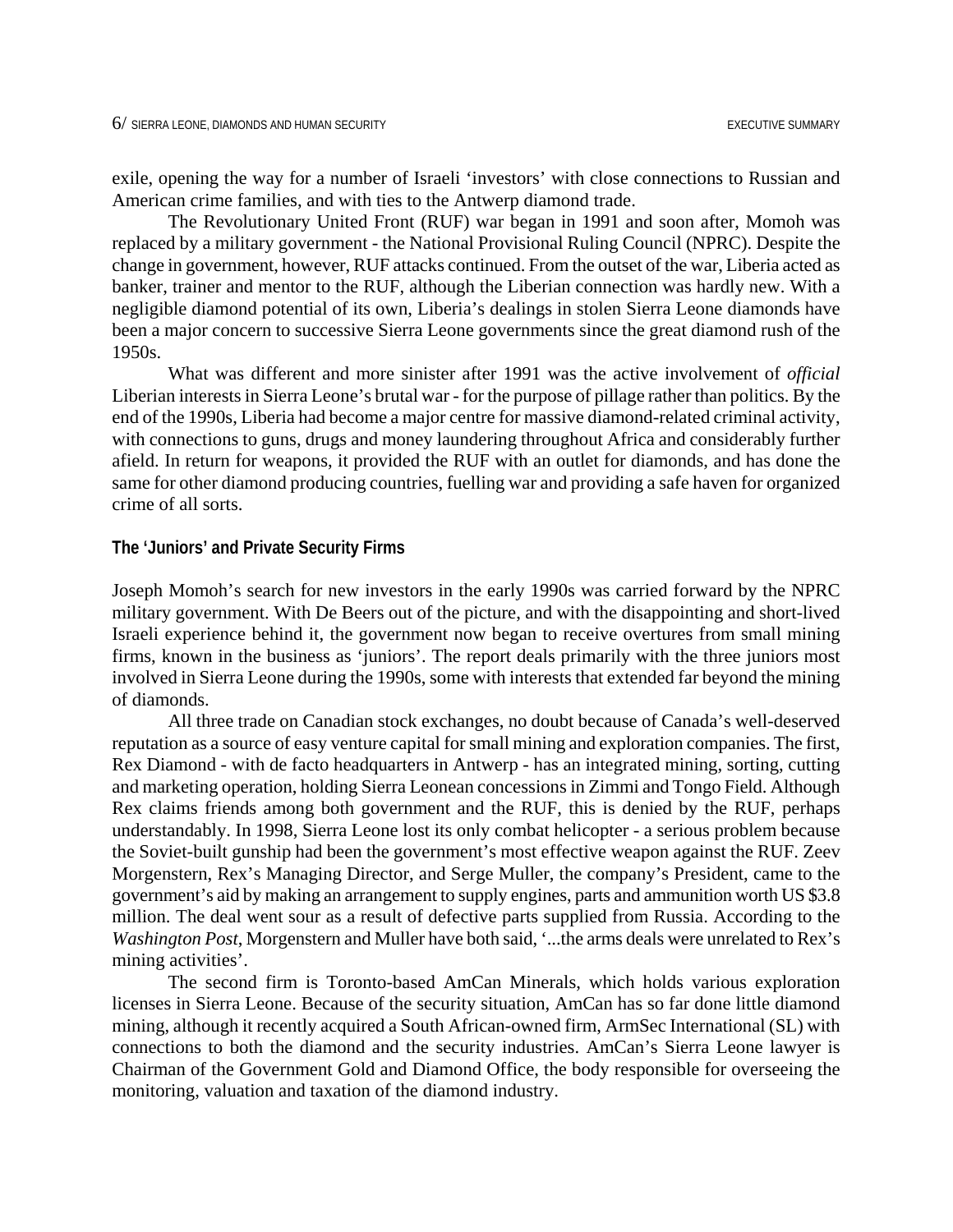The third 'Canadian' firm is DiamondWorks, an outgrowth of Carson Gold and Vengold, companies promoted by Robert and Eric Friedland. In 1995, DiamondWorks acquired Branch Energy Ltd., a private company registered on the Isle of Man. DiamondWorks and Branch Energy have become the subject of widespread interest because of their apparent but much-denied connections with two major international security firms, Executive Outcomes and Sandline. In 1995, The Government of Sierra Leone, backed onto the Freetown peninsula by the RUF and facing certain defeat, engaged the services of Executive Outcomes (EO) to help in its defense. With 200 imported soldiers, air support, and sophisticated communications equipment, EO pushed the RUF back from Freetown within a week, and within another month had cleared the major diamond areas of Kono as well. Shortly after EO took control of the diamond areas, Branch Energy - which had introduced EO to the GOSL - secured a 25 year lease on Sierra Leonean diamond concessions.

In 1997, DiamondWorks' Sierra Leone country manager was seconded - as a 'private citizen' - to Sandline, in connection with a controversial arms shipment intended for the briefly exiled government of Tejan Kabbah.

The juniors arrived in Sierra Leone when the formal instruments of the state had all but disappeared, notably law, order, probity and justice. They also arrived in the midst of a war which had at its epicentre the same thing that brought them to the country - diamonds. Lawlessness, however, was not new. The government of Sierra Leone had - from the 1950s - given up pretending that it could police the diamond areas. From the days of the SLST Diamond Protection Force, it had encouraged and even required foreign investors to make their own security arrangements. This goes a long way to explaining why the juniors appear to have such an intimate relationship with private security firms.

There is a distinction to be made, however, between the need to hire a private security firm in order to police a mining operation, and the provision of troops and weapons in support of a faction in a civil war. It can be said that the involvement of Executive Outcomes in Sierra Leone was in a good cause. The company successfully protected the government against a brutal and illegitimate rebel force. EO was certainly cheered in the streets of Freetown for its efforts. It can also be said that the provision of weapons to the democratically elected government of Tejan Kabbah - a UN arms embargo notwithstanding - made sense and was in support of a good cause.

The problem is not the individual episodes, but the bigger picture which they help to form of a world in which beleaguered and legitimate governments find little formal international protection against internal predators, and are forced into Faustian bargains in order to survive.

#### **Conclusions**

In the absence of a governmental capacity for self-protection, and in the absence of effective mechanisms for international protection, private security firms and mercenaries may well be the way of the future. Closely connected to mining interests, the phenomenon, however, is more than just a convenient way to let the international community 'off the hook'. It begins to look like a protection racket, with the payment for assistance made in future mineral concessions - 'concessions for protection'.

It is unclear whether junior mining companies have the capacity to undertake serious mining ventures in Sierra Leone. Only time and peace will tell. On the latter point, however, a peace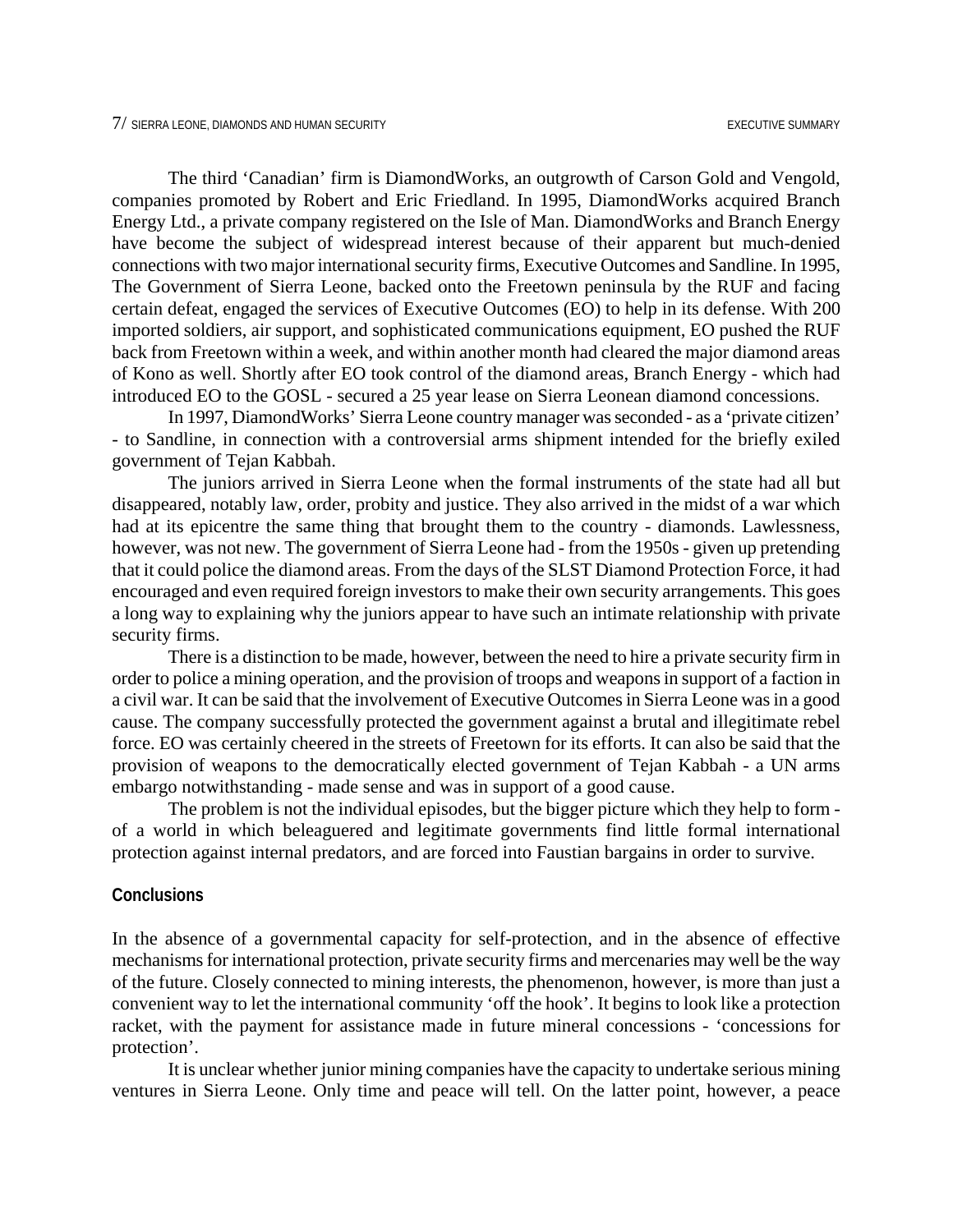agreement is only one step in a long process that will be required to provide real security in the diamond areas. An important next step will the demobilization of fighters and a return to the rule of law under government authority. Before government authority can be established, however, there may be a lengthy interregnum required for UN peacekeeping forces.

The report concludes with a discussion on the identification of rough diamonds, an issue of great interest to law enforcement agencies. Long thought to be impossible, new diamond 'fingerprinting' technology is being developed in consultation with the Royal Canadian Mounted Police. The RCMP stresses that it has yet to clearly identify the limitations and capabilities of the system through actual use. The potential difficulties in applying the technology are reduced, however, by the fact that the bulk of the rough diamond trade is centralized in only two organizations and two locations, the HRD in Antwerp and De Beers' Central Selling Organization in London.

The report ends with a series of recommendations directed to the United Nations, The European Union, the Governments of Sierra Leone and Belgium, the Diamond High Council and others. It also argues that a consumer campaign may be required in order to draw attention to the urgency of the matter and to gain broad public support for change.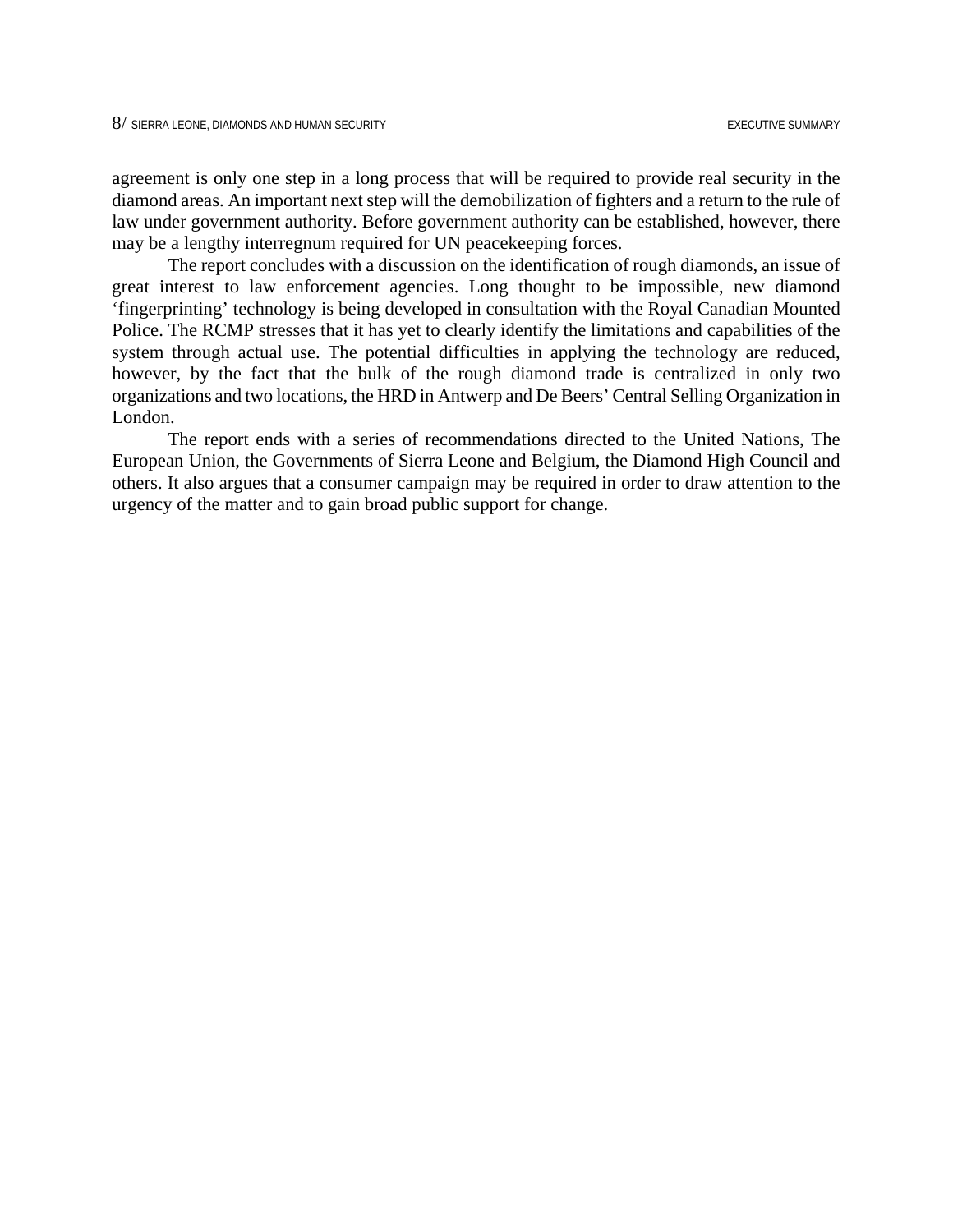#### 1. INTRODUCTIONINTRODUCTION

#### 1.1\_ Background to the WarBackground to the War

Through the 1990s, the war in Sierra Leone became a tragedy of major humanitarian, political and historical proportions. Sierra Leone is Africa's first modern state, founded by black Nova Scotians over 200 years ago and home to sub Saharan Africa's first university. A weak post-independence democracy was subverted in the 1960s and 1970s by corruption and despotism. Economic decline and military rule followed. A rebellion which began in 1991 was characterized by banditry and horrific brutality, wreaked primarily on civilians. Attempts to improve governance in the 1990s, and in particular since 1996, have been inadequate. International support which might have made a difference at key moments, especially since 1996, has also been inadequate. Between 1991 and 1999, the war took over 75,000 lives, caused half a million Sierra Leoneans to become refugees, and has displaced half of the country's 4.5 million people. A peace accord between the government and the Revolutionary United Front (RUF) was signed in July 1999, and in October 1999, a 6000 member United Nations Peacekeeping Force was approved by the Security Council as a complement to the West African Peacekeeping Force (ECOMOG) that had supported the government through the latter half of the 1990s. (For details, see Box 1)

**1.2 Why the Issue is Important: Murder, Terror, Theft1.2 Why the Issue is Important: Murder, Terror, Theft**

The issues arising from Sierra Leone's lengthy and brutal conflict have ramifications that extend well beyond the country's borders. Inside Sierra Leone, diamonds have fueled a conflict that has destabilized the country for the better part of a decade. Seventy five thousand people - most of them civilians - have lost their lives. Rebel butchery has left thousands of women, men and children without hands and feet, disfigured physically and psychologically for life. At different times during the crisis, as many as half of Sierra Leone's population - more than the entire population of Kosovo became displaced or were refugees. Schools, hospitals, government services and normal commerce ground to a halt in all but the largest urban centres. Mineral resources which should have been available for development were used to finance the war, robbing the potential beneficiaries and an entire generation of children, putting Sierra Leone very last on the UNDP Human Development Index.

The issue is also important because the economic fuel for this enormous human tragedy is almost exclusively derived from diamonds, small bits of carbon that have no intrinsic value in themselves, and no value whatsoever to the average Sierra Leonean beyond their attraction to outsiders. It is ironic that enormous profits have been made from diamonds throughout the conflict, but the only effect on the citizens of the country where they are mined has been terror, murder, dismemberment and poverty. At the far end of the diamond chain, in the retail jewelry stores of Europe, North America and Japan, diamonds are purchased as emblems of wealth, or as symbols of love and affection, to commemorate weddings and anniversaries. Many of these diamonds that make their way through London, Antwerp, Tel Aviv, New York and elsewhere are of Sierra Leonean origin and most of them over the past decade have been stolen. The chain between the teen-aged boy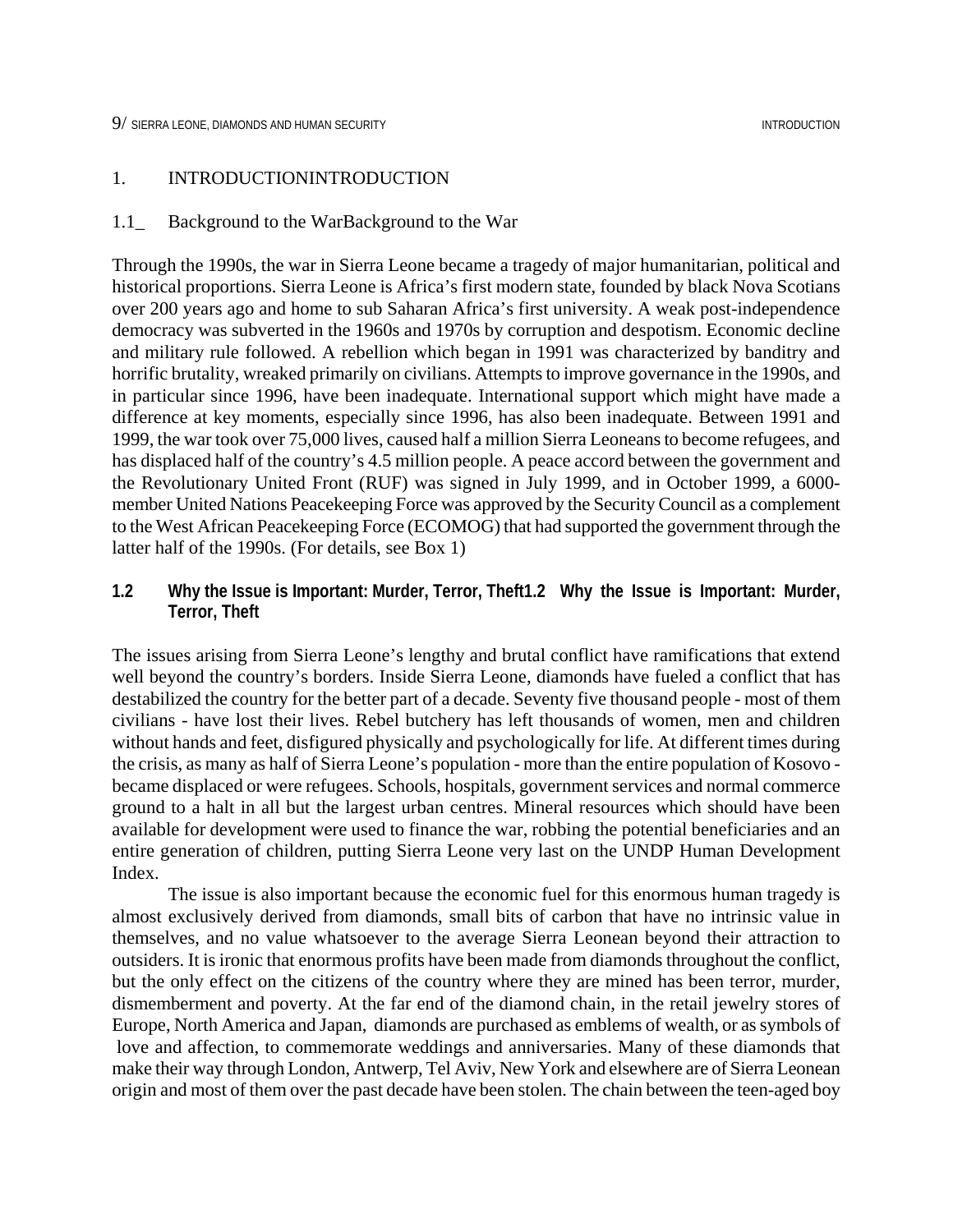who mines a diamond and the individual who wears a diamond ring is complex, but it is traceable. Many governments, reputable companies and international agencies participate one way or another in, and benefit enormously from, the theft.

Sierra Leoneans are not alone in seeing their country, their lives and their families destroyed for diamonds; the Angolan situation is equally horrific, and there are similar diamond-related tragedies in Liberia and Congo. It is estimated that various African rebel groups supply as much as 20 per cent of the world's diamonds to the global market.<sup>[1](#page-98-0)</sup> This report will examine how the theft of Sierra Leone's diamonds occurs, who the thieves are, and what the theft means to ordinary people. It will offer recommendations and ideas that may help to change the situation for the better.

## **1.3 A Crisis of Modernity?1.3 A Crisis of Modernity?**

There is a view that Sierra Leone's war is a crisis of modernity, caused by the failed patrimonial system of successive post-colonial governments. This argument makes the case that three decades of bad government blighted the hopes of most young people for a meaningful life, and that RUF terror techniques - conditioned in part by repeated viewing of *Rambo* and other 'lone warrior' videos - are compensation for a lack of opportunity. Some writers cite the RUF's Libyan connections*,* and talk of a highly educated 'excluded intellectual' leadership. This sort of argument posits a clear RUF political agenda within an understandable - even reasonable - anthropological and environmental context.<sup>2</sup>

Sierra Leonean writers have rejected this type of analysis on several grounds. While it is true that the RUF is made up of disaffected young men, a very high proportion of them were already alienated and dangerous before the RUF opportunity for rape, drugs and pillage arose. Only a fraction of Sierra Leone's young people joined the RUF of their own volition. The main RUF recruits have been drawn from the ranks of illicit diamond miners and from the same Freetown slums where President Siaka Stevens (1968-1985) recruited his brutal Internal Security Unit and where President Joseph Momoh (1985-1991) found the material to double the size of his army. Others were children who were kidnaped, drugged, and forced to commit atrocities. The 'radical intellectual' roots of the RUF were extinguished in murderous internal purges during the RUF's first year of operation. And its brutal attacks on civilians stand in sharp contradiction to its ostensible aim of creating a 'revolutionary egalitarian system'[.3](#page-98-2)

While there is no doubt about widespread public disenchantment with the failing state, corruption and lack of opportunity in Sierra Leone in the late 1980s and early 1990s, similar problems elsewhere have not led to years of brutality by forces devoid of ideology, political support and ethnic identity. Only the economic opportunity presented by a breakdown in law and order could sustain violence at the levels that plagued Sierra Leone after 1991.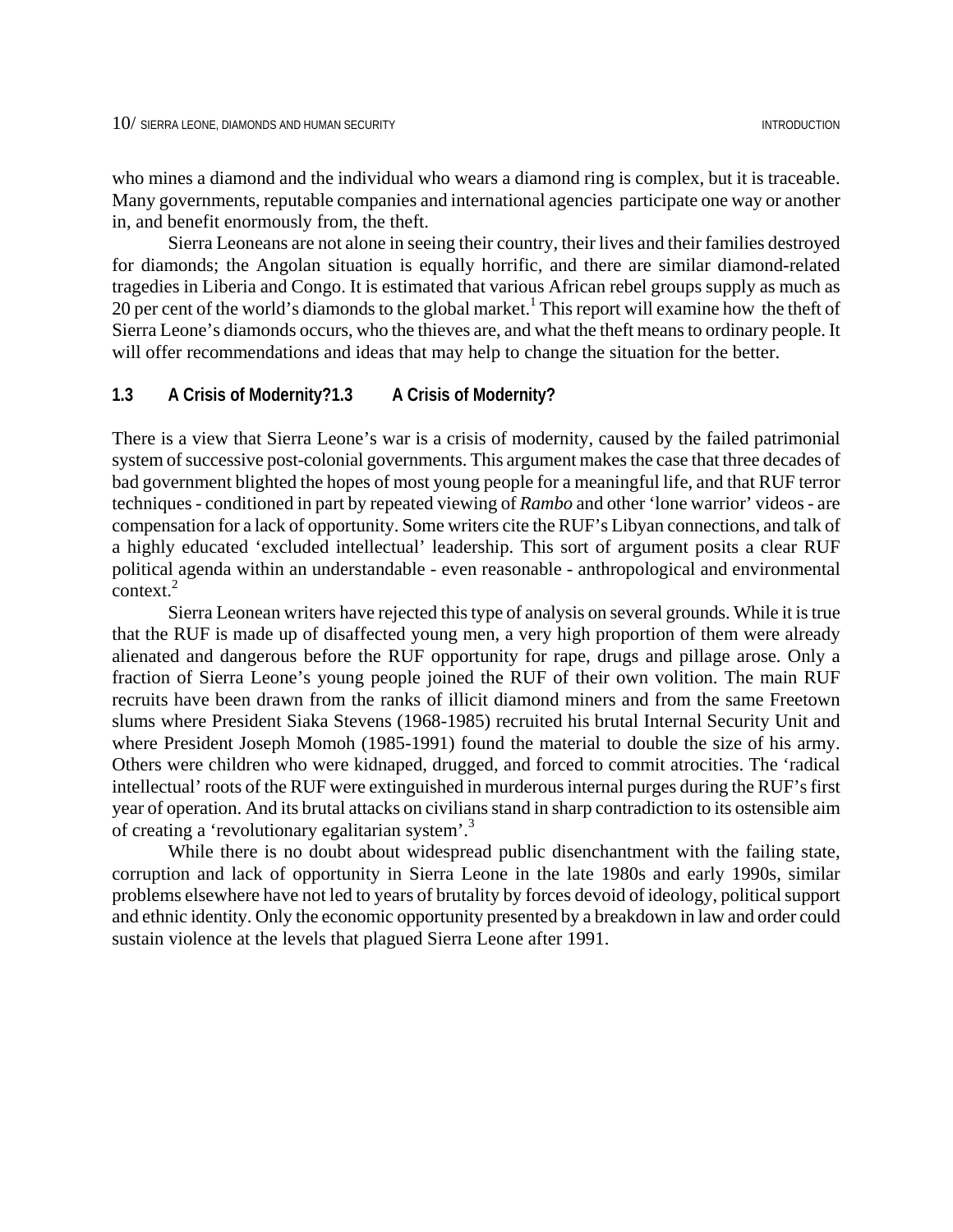$11/$  SIERRA LEONE. DIAMONDS AND HUMAN SECURITY INTRODUCTION INTRODUCTION

### **Box 1: KEY EVENTS IN SIERRA LEONE'S HISTORY**

**1787**: 377 black and white colonists from Britain land in Sierra Leone; most die within two years **1792**: 1200 'free Negroes' sail from Nova Scotia to Sierra Leone where they establish the settlement of 'Freetown'.

**1799**: A Royal Charter gives legal status to the colony.

**1808**: Establishment of a Crown Colony (Sierra Leone thus becomes the first modern state in sub-Saharan Africa).

**1827**: Establishment of Fourah Bay College, the first university in sub-Saharan Africa.

**1896**: Establishment of a Protectorate over territories of the interior.

**1961**: Independence

**1964**: First Prime Minister, Sir Milton Margai, dies; power goes to his brother, Albert Margai.

**1967**: General elections are marred by widespread violence, in part because of Margai's plan to establish a one-party state. Army takes power as 'National Reformation Council'.

**1968**: Non-commissioned officers seize power and invite Siaka Stevens, apparent winner of the 1967 election, to take power. Elections reconfirm him in office.

**1970s**: Stevens consolidates power through violence, corruption and intimidation, creating an Internal Security Unit with Cuban assistance. 1977 elections are rigged and marred by violence, after which Stevens declares a one-party state.

**1985**: The economy in ruins, Stevens - now 80 - hands over to former army chief, Joseph Momoh.

**1990**: Momoh relaxes press restrictions; moves to reintroduce multi-party democracy; UNDP *Human Development Report* places Sierra Leone last out of 160 countries; Charles Taylor begins his war in Liberia; 80,000 Liberian refugees flee to Sierra Leone; ECOMOG is established with Freetown as the rear base.

**1991**: Former army corporal Foday Sankoh leads Revolutionary United Front (RUF) attacks on Sierra Leone border towns from Liberia; attacks continue, marked by brutality against civilians; children are kidnapped and inducted into RUF; Momoh doubles the army, recruiting 'hooligans, drug addicts and thieves' and children.

**1992**: April: A mutiny by unpaid soldiers becomes a coup; Momoh flees; National Provisional Ruling Council (NPRC) assumes power under Capt. Valentine Strasser (age 27); brutal war continues; RUF attacks target civilians. Their hallmark is crude amputations - feet, hands, lips, ears, noses - with special attention to women and children. 120,000 refugees flee to Guinea; widespread internal dislocation.

**1993** Kamajor (traditional hunters) militia begins fighting against RUF along with Republic of Sierra Leone Military Forces (RSLMF) and ECOMOG; rebel atrocities continue.

**1994**: RUF overruns diamond areas, bauxite and titanium mines; economy essentially bankrupt; Freetown threatened. By now an estimated 50,000 have been killed and about half the country's 4.5 million people have been displaced.

**1995**: February: NPRC employs Gurkha Security Guards for combat duty, but following setbacks they withdraw; May: Executive Outcomes contracted by NPRC; by June, the RUF is beaten back from Freetown and diamond areas liberated; rebel activity subsides.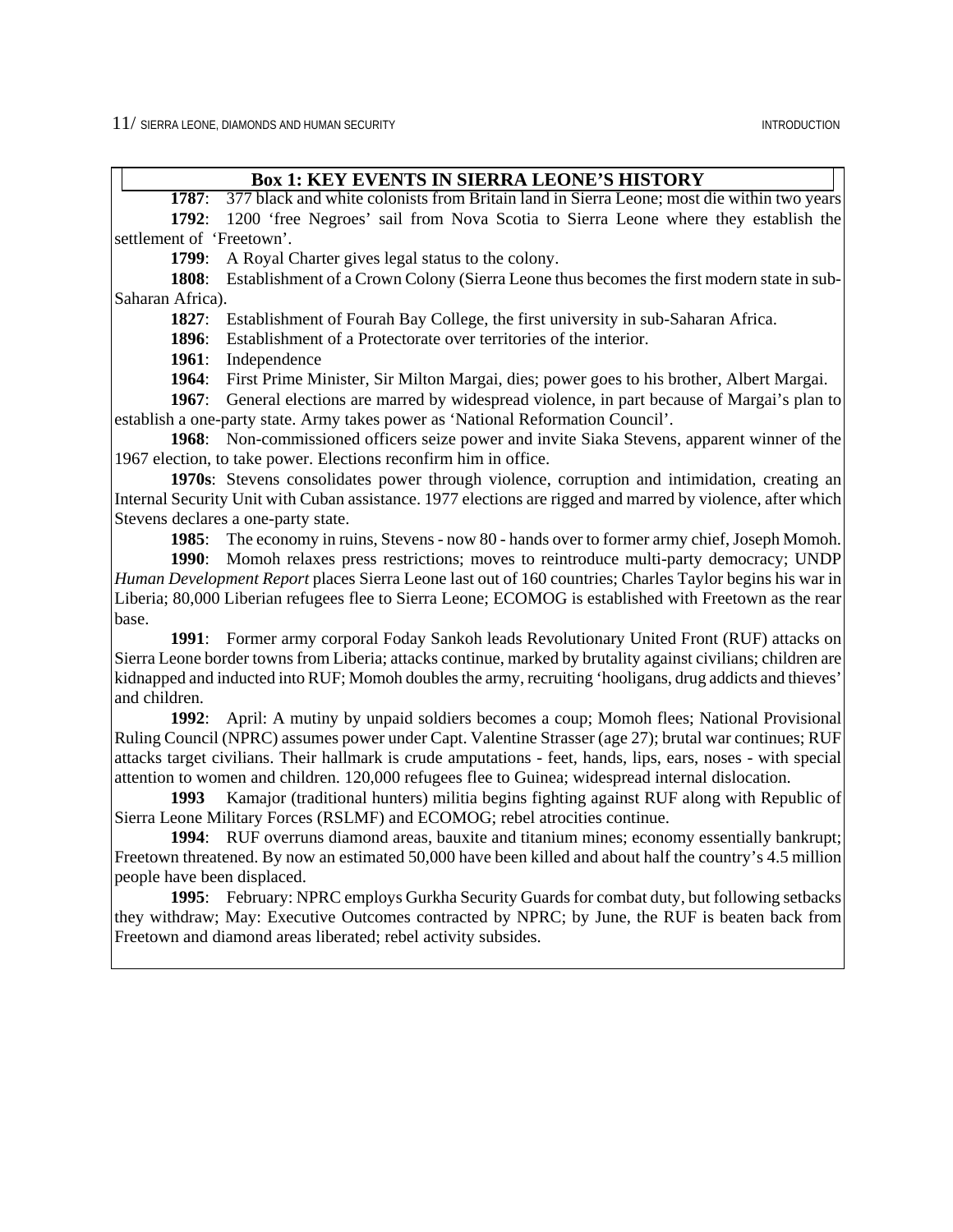19**99**6: MayuSoydiPasaedease p600 prisch Juliust Manda Bioe powere, s Stunisserth peacental Forcets Rulling  $\zeta$ begin li n/AFRC) an Kahbah fleest il Majon Johnluy RuJF Koolema, a former to a poplot to hebe a series chair fran by hl i hivittesn Rufolhabojbservhersgovernnendefhe jah FRGB Halb Feendene al-Præstieleize gNoyveysbermaffoday uSdenkoh zude Klabbah g, | represent a peace and shutdown of all formal banking and commerce throughout the country.

**1998** February: ECOMOG launches offensive on Freetown, driving the AFRC/RUF out. President Kabbah returns. Sierra Leone armed forces disbanded. Towns and villages throughout the country experience continued attacks and extreme brutality from AFRC/RUF forces. July: Security Council creates UN peacekeeping operation, UNOMSIL, and sends 40 military observers and later human rights observers. October: An estimated 10,000 - 12,000 ECOMOG troops continue to battle AFRC/RUF. An estimated 800-1200 Nigerian soldiers have been killed, and the cost is estimated at \$1 million per day. October: Trials of soldiers and civilians result in death sentences for many, including Foday Sankoh. Attacks continue; RSLMF regroups.

**1999** January: AFRC/RUF elements attack and enter Freetown resulting in two weeks of arson, terror, murder and dismemberment. Cabinet ministers, journalists and civil servants are tortured and killed. Parts of the city are razed, over 6000 civilians are killed before ECOMOG pushes them back. 2000 children are reported missing. February: Nigerian presidential candidates agree that Nigeria should get out of Sierra Leone soon after Nigeria's return to civilian rule on May 29. The UN Security Council discusses Sierra Leone. July: GOSL concludes a negotiated peace agreement with the RUF, giving Foday Sankoh and several other RUF and AFRC leaders cabinet positions. All RUF and AFRC leaders are given amnesty. August: Phased Nigerian Troop withdrawal begins. October: UN Security Council approves a 6000-member Peacekeeping Force for Sierra Leone with authority to used 'deadly force' if required. December: Kenyan and Indian contingents of the new UNAMSIL peacekeeping force begin to arrive in Sierra Leone.

## **1.4 The Political Economy of War1.4 The Political Economy of War**

Claueswitz said that war is 'the pursuit of politics by other means'. David Keen has amended this, saying that 'war is the pursuit of economics by other means'.<sup>4</sup> [H](#page-98-3)e is critical of journalists like Robert Kaplan who depict wars like Sierra Leone's as little more than chaotic madness and the result of 'ancient economic hatreds'.<sup>[5](#page-98-4)</sup> He suggests that 'traditional economics (with a focus on peaceful markets) and traditional political science (with a focus on elections and voting), as well as traditional military history (with a focus on bureaucratic war) are simply too rigid and narrowly defined.' The point of some wars, he argues, is not for one side or the other to win them, but to 'engage in profitable crime under the cover of warfare'. War, then, becomes not so much a breakdown of society as a complex, shifting and re-ordering of society. Neither government nor rebels may be in full command of their followers, and both inevitably require the financial support of outsiders. Often these outsiders are 'investors' likely to seek an economic return for their support.

External intervention in complex emergencies has focused to a large extent on emergency assistance at one end, and on calls for negotiation, often brokered by neighbouring (or even distant) countries at the other. In between can be found multifarious efforts at reconstruction, rehabilitation and reconciliation, often far removed from the principal combatants, and far removed from the elements that made war an attractive proposition for them in the first place. And often far removed from those who invest in supporting one side or the other in a conflict. Such situations mock the Carnegie Commission report*, Preventing Deadly Conflict,* which recommends that private companies 'put pressure on governments to seek an early resolution of emerging conflict'. Private companies, or at least certain types of private company, may well benefit from *increased*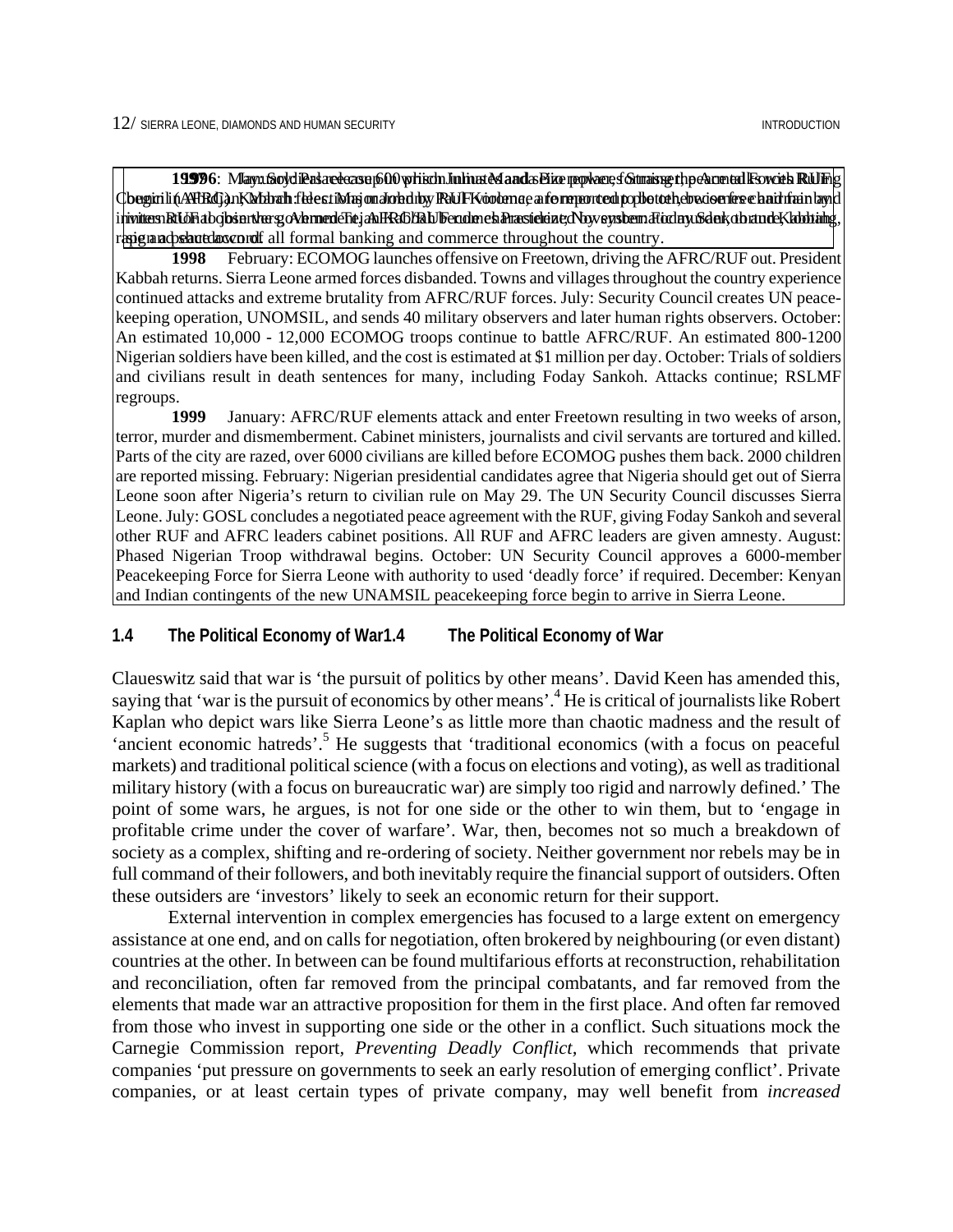destabilization, finding new opportunities for short-term profit and longer-term gain, picking up the pieces abandoned by earlier investors who have fled, or who shelter away from the front, behind the facade of arm's length but interlocking relationships.

## **1.5 Private Power, Commerce and State Institutions1.5 Private Power, Commerce and State Institutions**

It is odd, given the voluminous critical discourse on aid agencies, development assistance, humanitarianism and war, that very little study has been devoted to the role of the private sector in modern complex emergencies and their aftermath. This is especially surprising, given the now widespread prescription of the private sector as an appropriate and workable solution for most economic and development ailments. Aid has been implicated in causing economic and political collapse and in delaying its recovery. NGOs are frequently assailed for opportunism, individualism, amateurism and lack of transparency. The UN, Northern governments and their politicians are regularly held up to scorn for inaction and tight-fistedness. But the private sector is rarely discussed in the context of complex emergencies, except as something that must be 'jump-started' in the reconstruction phase of waning emergencies.<sup>6</sup>

The OECD *Development Assistance Committee Guidelines on Conflict, Peace and Development Co-operation* has considerably more to say about NGOs than it does about the private sector, devoting only one or two lines to the subject under the general rubric of the need for a stable macroeconomic environment in post-conflict situations. The Carnegie Commission report devotes two pages to the subject, suggesting primarily that businesses may be well placed to detect the early warning signs of conflict, and could pressure governments to seek an early resolution.

During a conflict, normal commerce is likely to be disrupted or destroyed, although new opportunities, not to mention opportunism, inevitably arise. The arms trade, for example, is likely to grow and thrive. Much of the private sector, however - although operational and in plain sight remains largely invisible, or is deemed irrelevant by those reporting on conflict.

'Investors' in natural resources such as tropical hardwoods, or mineral resources such as gold or diamonds can play an important role during an emergency, in providing or denying foreign exchange, jobs, political support. Prior to the downfall of Zaire's Mobutu Sese Seko, for example, America Mineral Fields, a Vancouver-listed penny stock company with headquarters in Hope, Arkansas, signed a \$1 billion deal with rebel leader Laurent Kabila for mineral rights to high grade copper and cobalt tailings near Kolwezi. The company's CEO, Jean-Raymond Boulle, put his own plane and other assets at Kabila's disposal during his final struggle to topple Mobutu.<sup>[7](#page-98-6)</sup>

There is another, more controversial but nonetheless available role for the private sector - the use of private security firms whose services range from equipment and training through to the use of direct force. Private security firms are not a new phenomenon, but in recent years they have begun to provide a more up-scale corporate service to governments whose problems are beyond the abilities of their own armed forces, and beyond the interest of the international community. Executive Outcomes and Sandline have been the most prominent of these companies in recent years, the former providing effective support at critical moments to the governments of Angola and Sierra Leone, the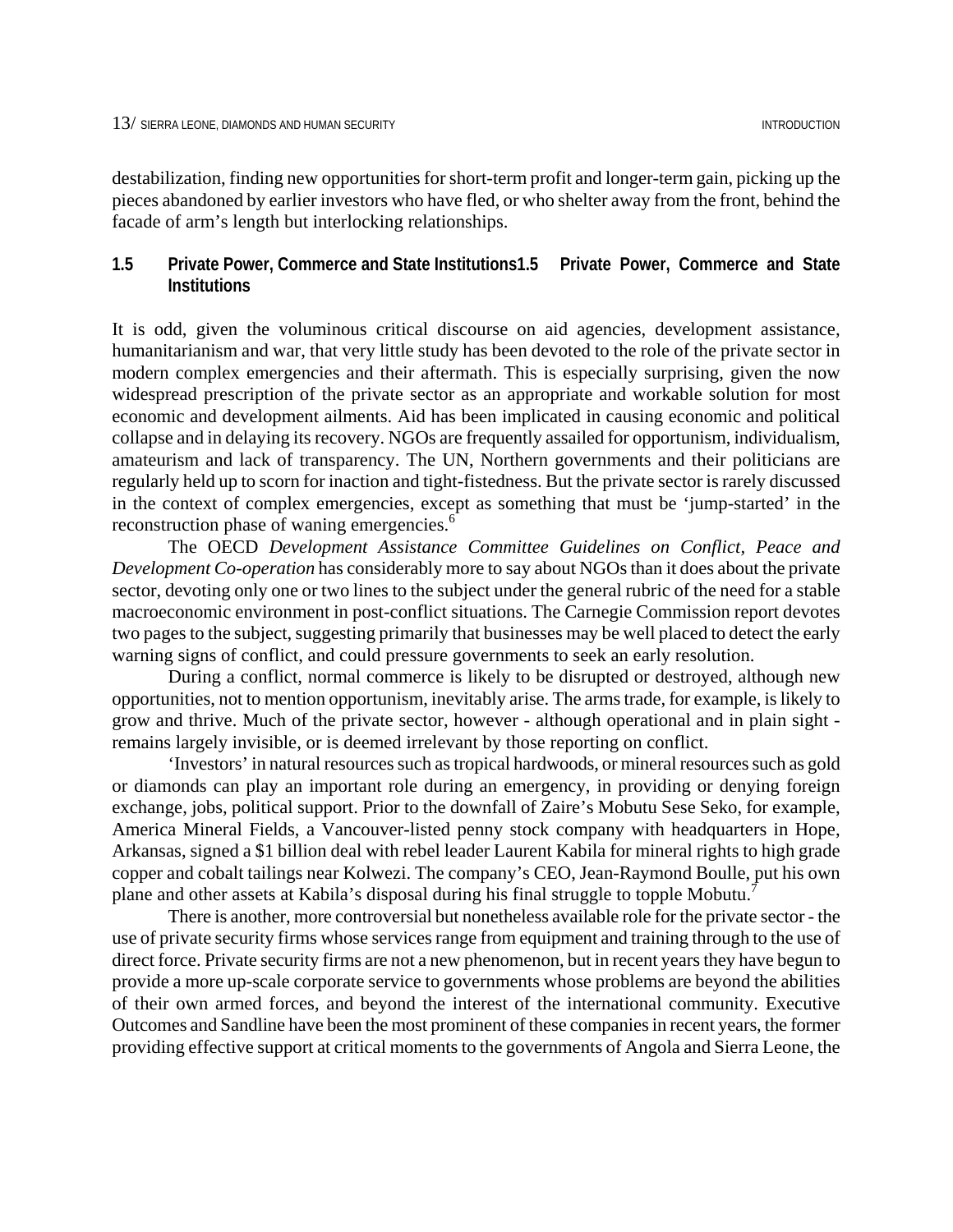latter becoming embroiled in controversies as far apart as London and Papua New Guinea.<sup>[\\*](#page-21-0)</sup> The intimate connection between private security firms and the Sierra Leone diamond industry will be examined in detail in this report.

Their involvement is hardly surprising. Commercial enterprises operating in an environment with severe security problems can do one of three things: they can hope for the best; they can leave; or they can do something about it. After 20 years of war in Angola, a decade in Bougainville and five years in Sierra Leone, it is not surprising that beleaguered governments, failed by the UN and international diplomacy, would turn to options offered by the private sector. Although few officials in the international community openly endorse enterprises like Executive Outcomes and Sandline, the privatization of defence is not without appeal in the face of ineffective and inefficient public institutions. Certainly, Executive Outcomes was enthusiastically cheered by Sierra Leoneans in 1997 for beating the RUF back from the gates of Freetown.

#### **1.6 Conclusion1.6 Conclusion**

 $\overline{a}$ 

It is not, however, quite that simple. William Reno argues that 'internal warfare and the rise of socalled warlords and other armed factions, develops out of a particular Cold War era relationship between private power, commerce and state institutions in weak states.<sup>[8](#page-98-7)</sup> He uses the term 'shadow state' to explain the relationship between corruption and politics, and the growth of personal rule that can develop behind the facade of state sovereignty. Reno's shadow state ruler manages by fiat through a patronage network, manipulating factions and tensions, and weakening any formal institution - army, police, universities, central bank, the civil service - that might pose a challenge. This is Sierra Leone with all t's crossed under Siaka Stevens and Joseph Momoh. Inevitably, in the gray area of disintegration between shadow state and collapsed state, challenges do arise, often from sociopathic entrepreneurs willing to employ whatever level of violence is required to serve their objectives.

The willingness by factions and entrepreneurs to use violence is encouraged by the inability of the collapsing state to mount an effective defence. State employment of external security firms can become part of the scenario, but these are likely to be linked to other commercial interests, never entirely trustworthy and often mutating into a kind of protection racket. In the case of Sierra Leone, the connection between diamond mining firms and private security forces (described in greater detail below) is indivisible. As state kleptocracy and disintegration progressed, the peculiar nature of the diamond industry allowed large name-brand companies to withdraw from the front lines, leaving the field to 'juniors' - companies more willing to take risks with their capital and their reputation, and sometimes more willing to engage in unethical behaviour. The same has been true in Angola, Liberia and Congo. Marketing channels, long dominated in the informal diamond mining sector by what might be called 'disorganized crime', are increasingly influenced by *organized* crime and by the transcontinental smuggling not just of diamonds, but of guns and drugs, and by vast sums of money

<span id="page-21-0"></span><sup>\*</sup> Sandline director Tim Spicer prefers 'private military armies' to the term 'mercenaries'.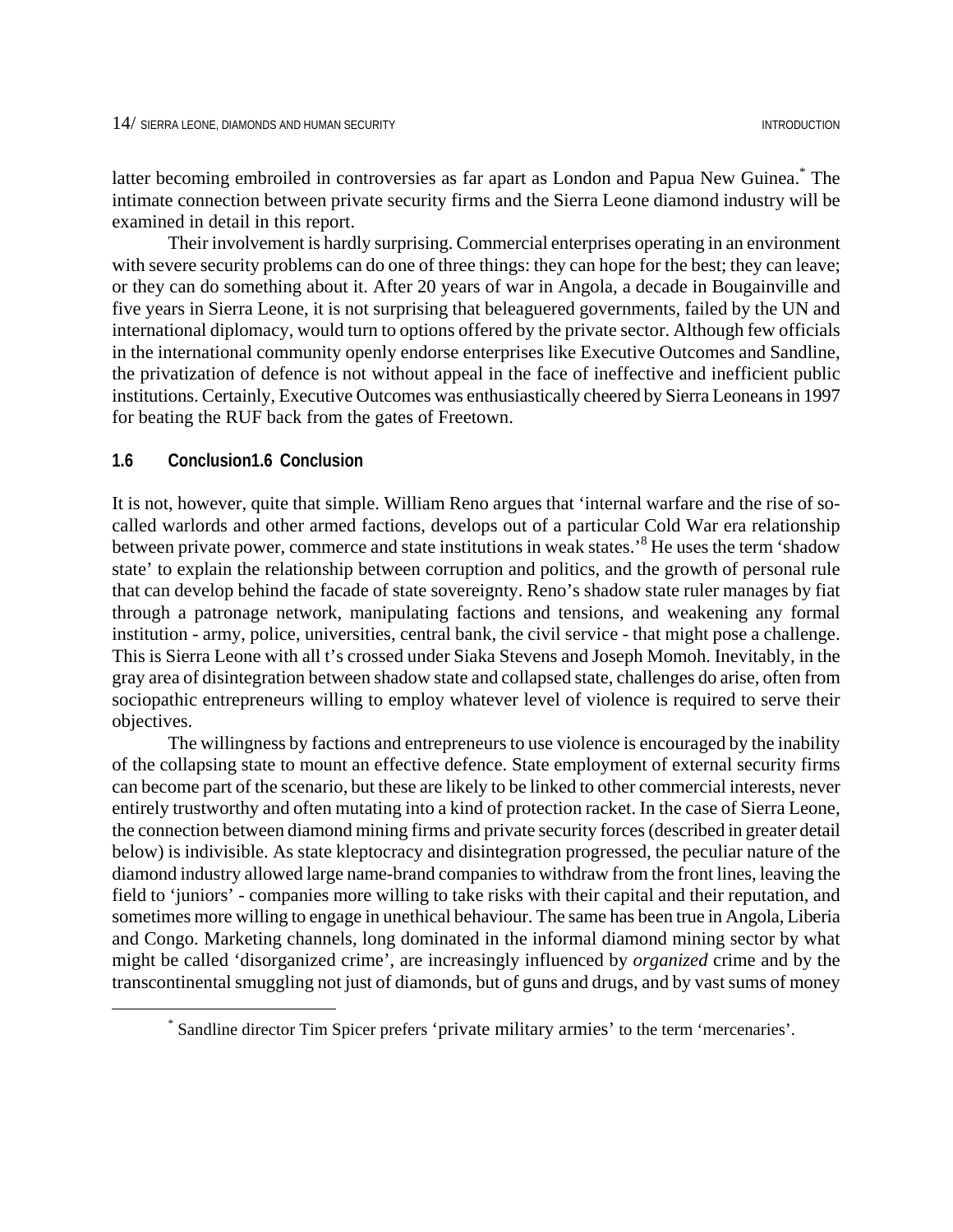in search of a laundry. Violence in such cases is central to the advancement of those with vested interests. As Reno puts it, the organization of violence - 'who becomes a partner in the direct exercise of power and who gets managed into becoming a business' - are issues of critical concern for those interested in ending violence and building sustainable peace.<sup>[9](#page-98-8)</sup> Political settlement alone does not necessarily mean that the deeper causes of conflict have been solved. It may be little more than a temporary realignment of political and economic interests, especially if key actors have a vested interest in the continuation of conflict.

It is worth noting at the outset of this study, therefore, that commercial interests of all kinds, licit and illicit, can be as potent a determinant of outcomes, if not more so, than the work of international aid agencies. Milton Friedman once wrote that 'There is one and only one responsibility of business - to use its resources and engage in activities designed to increase its profits, so long as it stays within the rules of the game, which is to say, engages in open and free competition without deception and fraud'.[10 T](#page-98-9)he problem in emergency situations is that the 'rules of the game' may well be ignored. In the absence of enforceable laws, rules and conventions, context and temptation inevitably lead to commercial distortions and entanglements that are not in the best interests of the population at large.

Until the attraction of diamonds to criminals and international predators is defused, there is unlikely to be lasting peace in Sierra Leone, or the resources required to sustain it. This paper will argue that peace in Sierra Leone will remain unsustainable until the economic gains to be derived from criminality and violence are squarely addressed. Some remedies to the economic problem are within the purview and capacity of the government of Sierra Leone. Many, however, are not. Concerted international attention to the economics of the Sierra Leone conflict will be required if the fragile peace of 1999 is to survive for any length of time.

Keen suggests that 'as with the mutation of viruses... war is turned against civilians in the pursuit of profits, [and] these civilians may be forced to resort to violence in order to survive. The impoverishment of particular geographical and ethnic groups may also precipitate the "spreading" of war to new areas as predatory groups seek new assets to appropriate'.<sup>11</sup> As the mutation of the war in Sierra Leone continued through the 1990s, so did the number and type of predators, each seeking to gain from one side of the conflict or another. This study will examine the role of Lebanese diamond dealers and traders, and connections between Sierra Leone's diamonds, the Lebanese civil war and Israel. It will review the economic benefits to neighbouring states (and neighbouring warlords) of diamond smuggling - Liberia in particular. It will examine the role and responsibilities of the Belgian government and the Diamond High Council, which represents the Belgian diamond industry. And it will describe the involvement of key international diamond mining and selling companies, from De Beers at the top, to penny stock promoters at the bottom. The study will also deal with less savoury elements of the diamond trade: organized crime, the international weapons trade and mercenaries.

## 2. WORLD DIAMOND RESERVES AND PRODUCTIONWORLD DIAMOND RESERVES AND PRODUCTION

### **2.1 Introduction2.1 Introduction**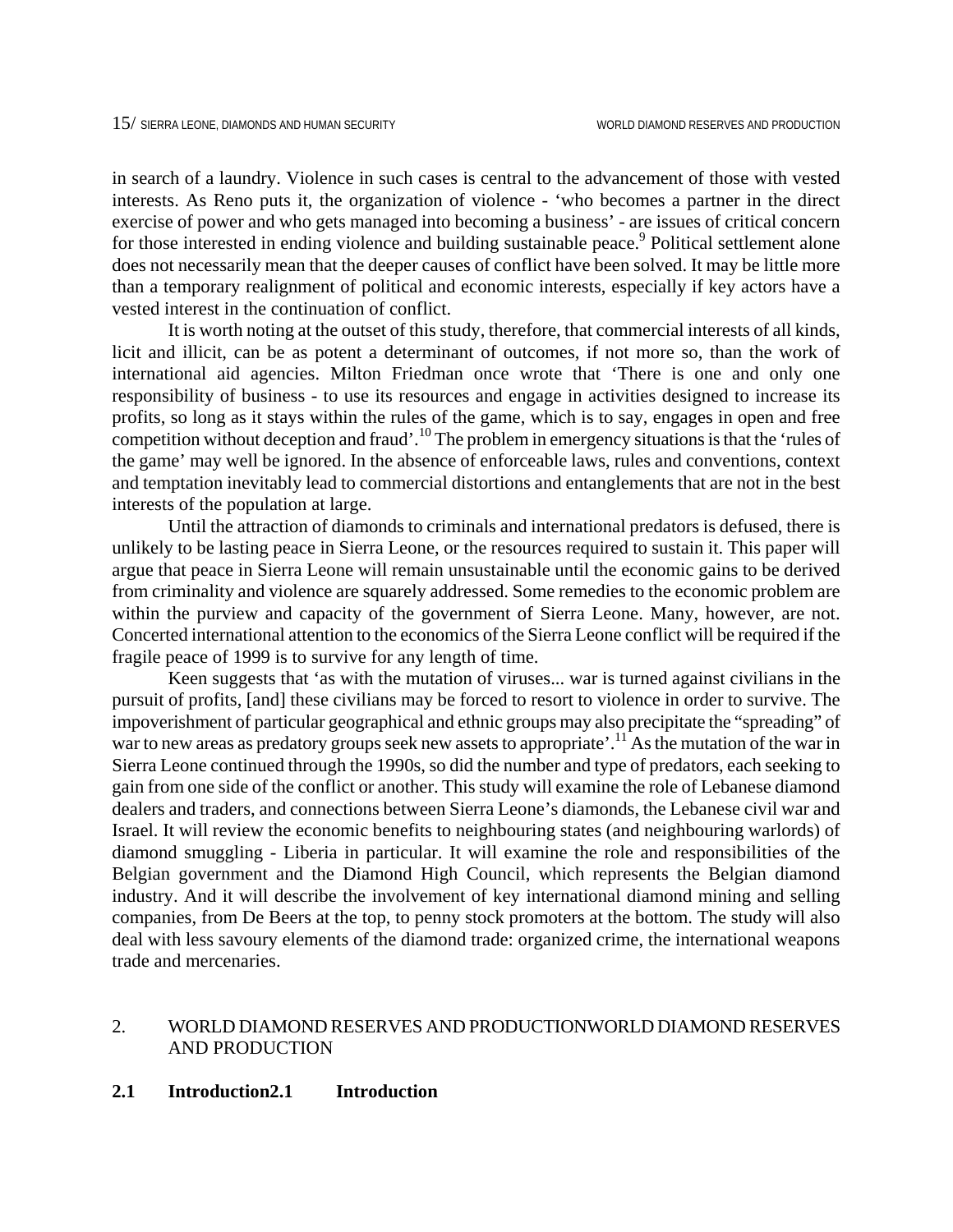The diamond business is a massive enterprise. In 1998, the industry produced an estimated 115 million carats of rough diamonds with a market value of US \$6.7 billion. At the end of the diamond chain, at the level of the consumer, this was converted into 67.1 million pieces of jewelry worth close to US \$50 billion.

Diamonds are derived from two main sources. Primary deposits are those which occur in basic volcanic rock, known as kimberlite. Secondary deposits are those which occur in alluvial deposits of weathered kimberlite. Although kimberlite is found worldwide, little is diamondiferous. If it is large enough and sufficiently diamondiferous to be mineable, the term diamond or kimberlite 'pipe' is used (although technically, the term 'kimberlite pipe' is used whether the pipe is diamondiferous or not).

The mining of kimberlite pipes is an expensive and capital-intensive operation, involving tunneling underground for hundreds of feet in order to extract diamonds. Where there are large and productive kimberlite pipes, one will usually find large companies with extensive investment funding. Although there are many kimberlite pipes in the world, a large proportion of diamonds are still recovered from alluvial deposits. Alluvial diamond fields are created by the disintegration of volcanic rock (kimberlite) over a long period of time. The product of the disintegration, including diamonds, can be carried away by river systems and deposited over widely scattered areas, including the sea-bed. Alluvial mining involves the separating of rough diamonds from earth and gravel. This can be done by a single person working with a sieve and shovel, or by large dredges which can remove tons of earth and gravel quickly.

Gemstones, including diamonds, are weighed in carats. One carat is 0.20 grams. Individual stones vary in average size from 0.01 ct. (about 1 mm in size) to more than 0.7 ct. Prices vary according to quality - weight, shape, clarity, colour. A 1 ct. gem-quality rough stone could be worth as little as US \$12, or as much as US \$2000. A cut diamond of this size would be worth many times more than this once it reaches the retail market.

Prior to the discovery of diamonds in South Africa in 1867, there were only two significant places in the world where diamonds were known to exist. Significant mining of diamonds in India dates from antiquity, and Brazilian diamonds were discovered in  $1725$ .<sup>12</sup> Since 1867 about 20 additional producing countries have been identified. These diamond producing countries and production estimates can be found in Table 1.

The impact on global production of the growing number of sources has been enormous, with world production levels rising from about 300,000 carats in 1870, to 3 million carats in 1920, to 42 million carats in 1970, to the present production of 115 million carats.

In recent years, Botswana and Russia have been competing for the position of leading world diamond producer (by value). In 1998, Botswana produced approximately US\$ 1.6 billion worth of rough diamonds while Russia produced US \$1.3 billion. South Africa is ranked 3<sup>rd</sup> in the world. In the same year Sierra Leone's official production equaled US \$1.05 million.<sup>13</sup> Jwaneng, a low-cost pit mine in Botswana remains the world's richest diamond operation, producing 12.5 million carats annually, worth more than US \$1 billion. In terms of pure volume Australia's output greatly surpasses all other countries by producing 40 million carats a year. However Australian diamonds are of lower quality and are smaller in size, and most are sold in Indian markets at relatively lower prices.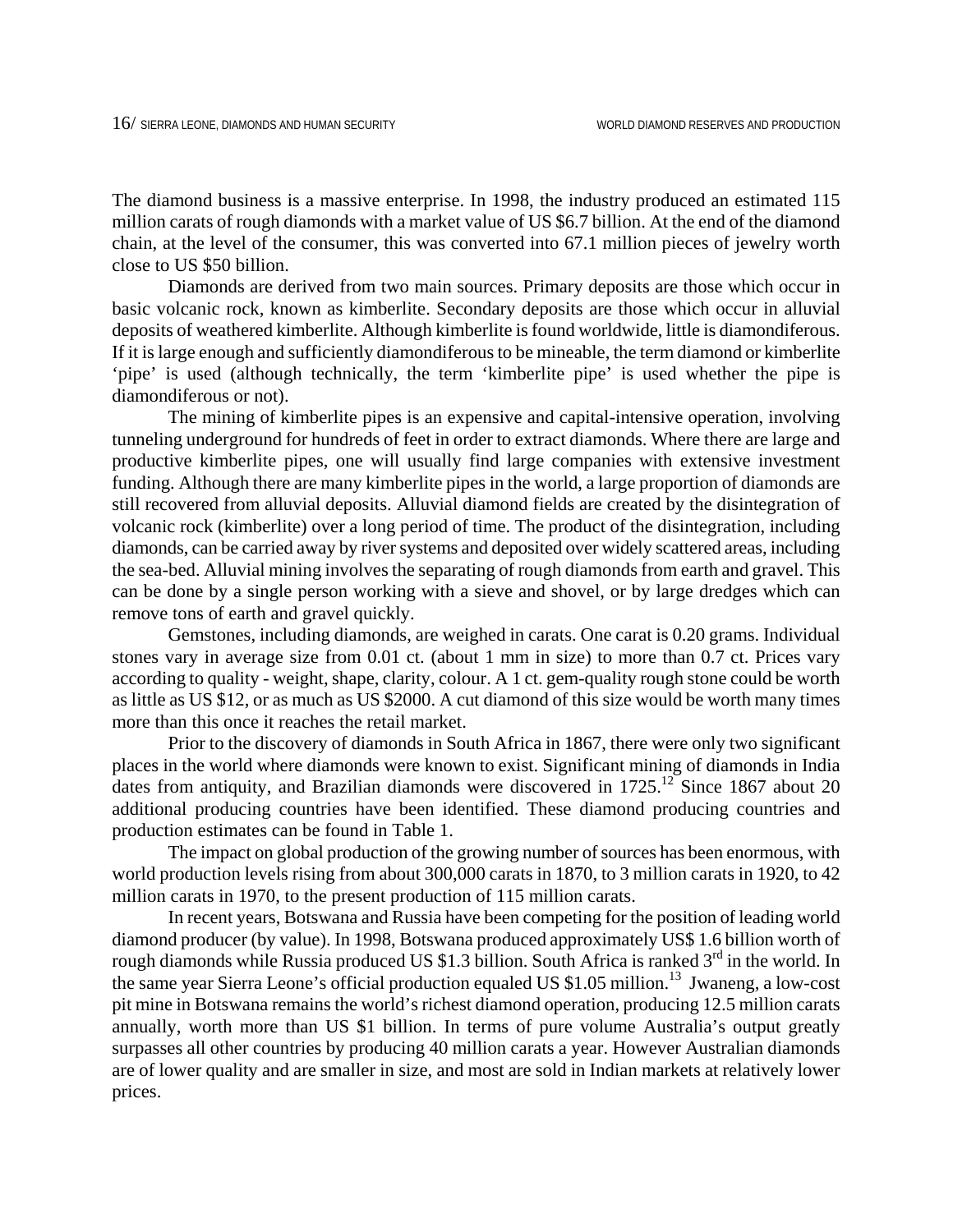| <b>COUNTRY</b>     | 1995              | 1996    | 1997    | 1998    |
|--------------------|-------------------|---------|---------|---------|
| <b>Gemstones</b>   | <b>Gemstones</b>  |         |         |         |
| Angola             | 2600              | 2,220   | 1,110   | 2,400   |
| Australia          | 18,300            | 18,897  | 18,100  | 18,400  |
| Botswana           | 11,500            | 12,400  | 15,100  | 13,500  |
| <b>Brazil</b>      | 676               | 200     | 300     | 300     |
| Canada             | Nil               | Nil     | Nil     | 278     |
| CAR                | 400               | 350     | 400     | 330     |
| China              | 230               | 230     | 230     | 230     |
| <b>DRC</b>         | 4,000             | 3,600   | 3,300   | 13,000  |
| Cote d'Ivoire      | 53                | 202     | 207     | 207     |
| Ghana              | 126               | 142     | 664     | 640     |
| Guinea             | 274               | 165     | 165     | 165     |
| Liberia            | 60                | 60      | 60      | 60      |
| Namibia            | 1,382             | 1,400   | 1,420   | 1,600   |
| Russia             | 10,500            | 10,500  | 10,500  | 10,500  |
| Sierra Leone       | 113               | 162     | 64      | 50      |
| South Africa       | 5,070             | 4,280   | 4,380   | 4,100   |
| Venezuela          | 125               | 99      | 158     | 100     |
| Zimbabwe           | 114               | 300     | 321     | 40      |
| Other              | 119               | 165     | 121     | 126     |
| <b>Total</b>       | 55,700            | 55,400  | 56,600  | 66,000  |
| <b>Industrial</b>  | <b>Industrial</b> |         |         |         |
| Angola             | 300               | 250     | 124     | 364     |
| Australia          | 22,400            | 23,096  | 22,100  | 22,500  |
| Botswana           | 5,300             | 5,000   | 5,000   | 5,000   |
| <b>Brazil</b>      | 600               | 600     | 600     | 600     |
| CAR                | 130               | 120     | 100     | 200     |
| China              | 900               | 900     | 900     | 900     |
| <b>DRC</b>         | 13,000            | 17,000  | 18,900  | 2,000   |
| Cote d'Ivoire      | 22                | 100     | 100     | 100     |
| Ghana              | 505               | 573     | 166     | 160     |
| Guinea             | 91                | 40      | 40      | 40      |
| Liberia            | 90                | 90      | 90      | 90      |
| Russia             | 10,500            | 10,500  | 10,500  | 10,500  |
| Sierra Leone       | 101               | 108     | 40      | 30      |
| South Africa       | 5,880             | 5,670   | 5,790   | 6,200   |
| Venezuela          | 66                | 73      | 90      | 150     |
| Zimbabwe           | 90                | 137     | 100     | 30      |
| Other              | 101               | 120     | 105     | 106     |
| <b>Total</b>       | 60,100            | 64,400  | 64,700  | 48,900  |
| <b>GRAND TOTAL</b> | 116,000           | 120,000 | 121,000 | 115,000 |

## **Table 1: Rough Diamonds: Estimated World Production by Type and Country**  (thousands of carats)

 Source: *1998 Annual Report*, United States Geological Survey, 'Mineral Industry Surveys – Gemstones', p. EE 17

## **2.2 An Important Note on Statistics2.2 An Important Note on Statistics**

Table 1 is based on the United States Geological Survey (USGS), which is generally regarded as an authoritative source of information on diamond production statistics. Its statistics, however, are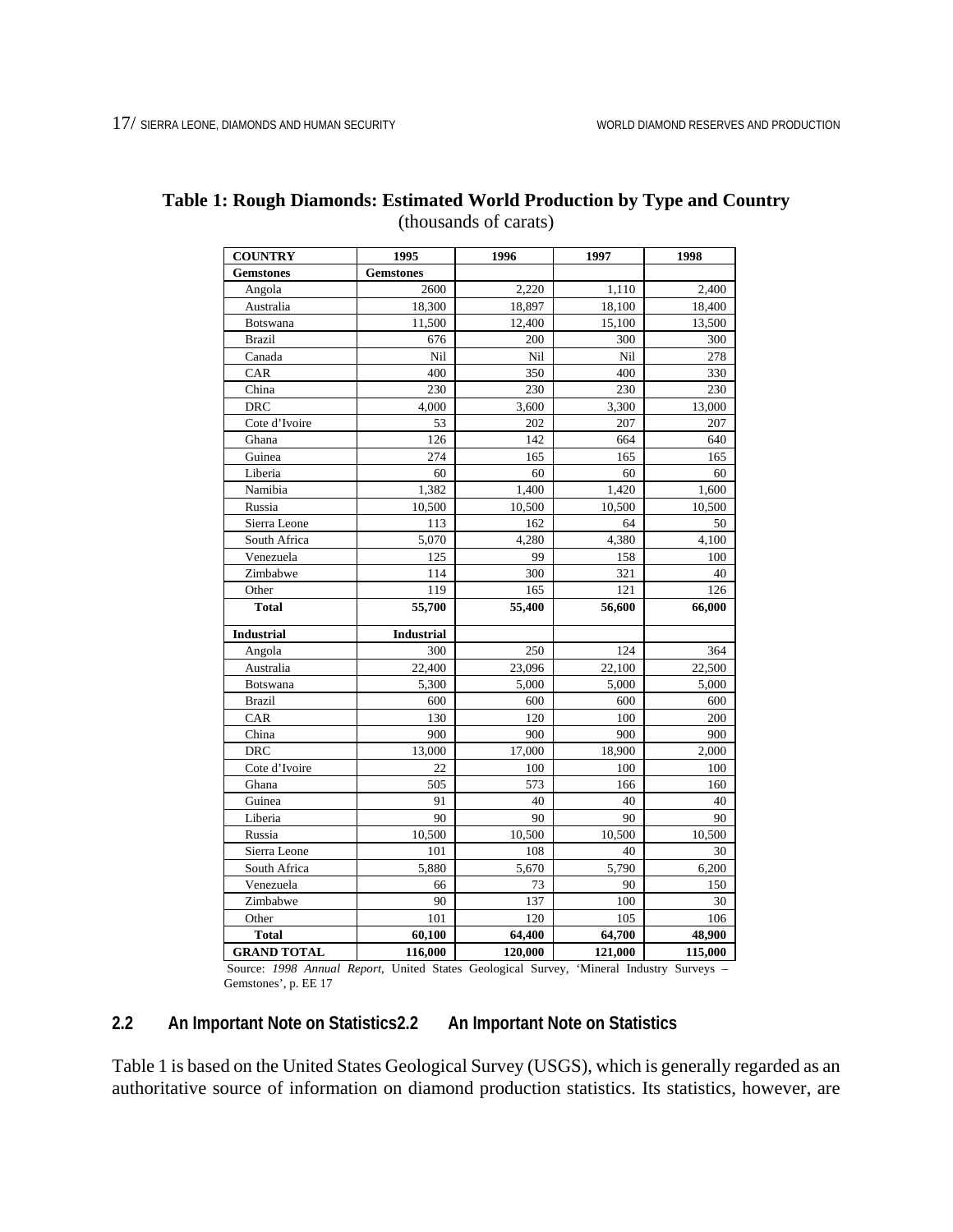based mainly on production figures supplied by governments. In countries where there is significant theft or smuggling, government statistics are likely to represent as little as 60 per cent of actual production. For example it is estimated that theft in South Africa represents about seven per cent of total production. In Russia it may be as high as 40 per cent. Government officials in Sierra Leone estimate that in recent years as much as 85 per cent of the country's diamond production has been stolen and is not, therefore, included in the USGS figures. In other words, the USGS figures for Sierra Leone are very low.

This is borne out by historical data. Until the advent of organized and government-supported crime in the 1970s, Sierra Leone traditionally exported several hundred thousand carats a year (See also Section 4, below). In 1998, the USGS figure for Sierra Leone was 80,000 carats. (The Government of Sierra Leone, in fact, recorded exports of only 8,500 carats.) If it is true that 85 per cent of the diamonds are smuggled out of the country, this would suggest an annual production total of at least 530,000 carats, a figure more in keeping with earlier trends. A figure like this, while only an estimate, is borne out by statistics on Liberia, where no government figures have been available for years. The USGS estimates annual Liberian production at 150,000 carats, a very generous amount according to most technical reports. The Belgian Diamond High Council alone, however, records 1998 imports from Liberia of 2.6 million carats and a total of over 28 million carats in the three preceding years.

The discrepancy in statistics is not a matter of clerical error. Rather it points to - in Liberia's case - a very great contradiction between known reserves and actual exports. The diamonds that are exported from Liberia originate elsewhere, a high proportion of them in Sierra Leone. The report will return to this very important point in detail in Sections 3.3 and 4.6 below.

**2.3 The Future Production of Diamonds**

### **2.3 The Future Production of Diamonds**

Most existing diamond mines have a reasonably long life expectancy. Overall, approximately twothirds of total world production is derived from just eight mines, located in Australia, Botswana, Russia and South Africa. Most of these have a remaining mine life of at least 30 years and some up to 100 years. It is estimated that the Botswana sources will produce for another 25 to 100 years, the Namibia sources for a minimum of 18 years and presently-mined sources in South Africa will be productive for another 10 to 30 years. There are some mines in Angola and Russia that are predicted to have a shorter productive life, some as short as five years, however others have a projected longevity of up to 40 years. $14$ 

The greatest potential for future diamond finds is in areas where past exploration has been hampered by inhospitable location and climate, as in Siberia and northern Canada, and in offshore locations which have been constrained by limits of technology. It is estimated that there are diamond reserves of 1.5 billion carats off the coasts of South Africa and Namibia, and De Beers has in recent years developed new technologies to harvest them. There are also estimated to be large diamond reserves off the northwest coast of Australia, in the Arctic Ocean, off the coast of the Russian Federation and off the north coast of Canada and the west coast of Africa. In Angola geologists have identified more than 300 new kimberlite pipes. The greatest future source of diamonds is likely to be beneath the ice cap in Antarctica, probably the last great terrestrial source of diamonds. For now, however, the technology and international agreements do not permit mining in the area.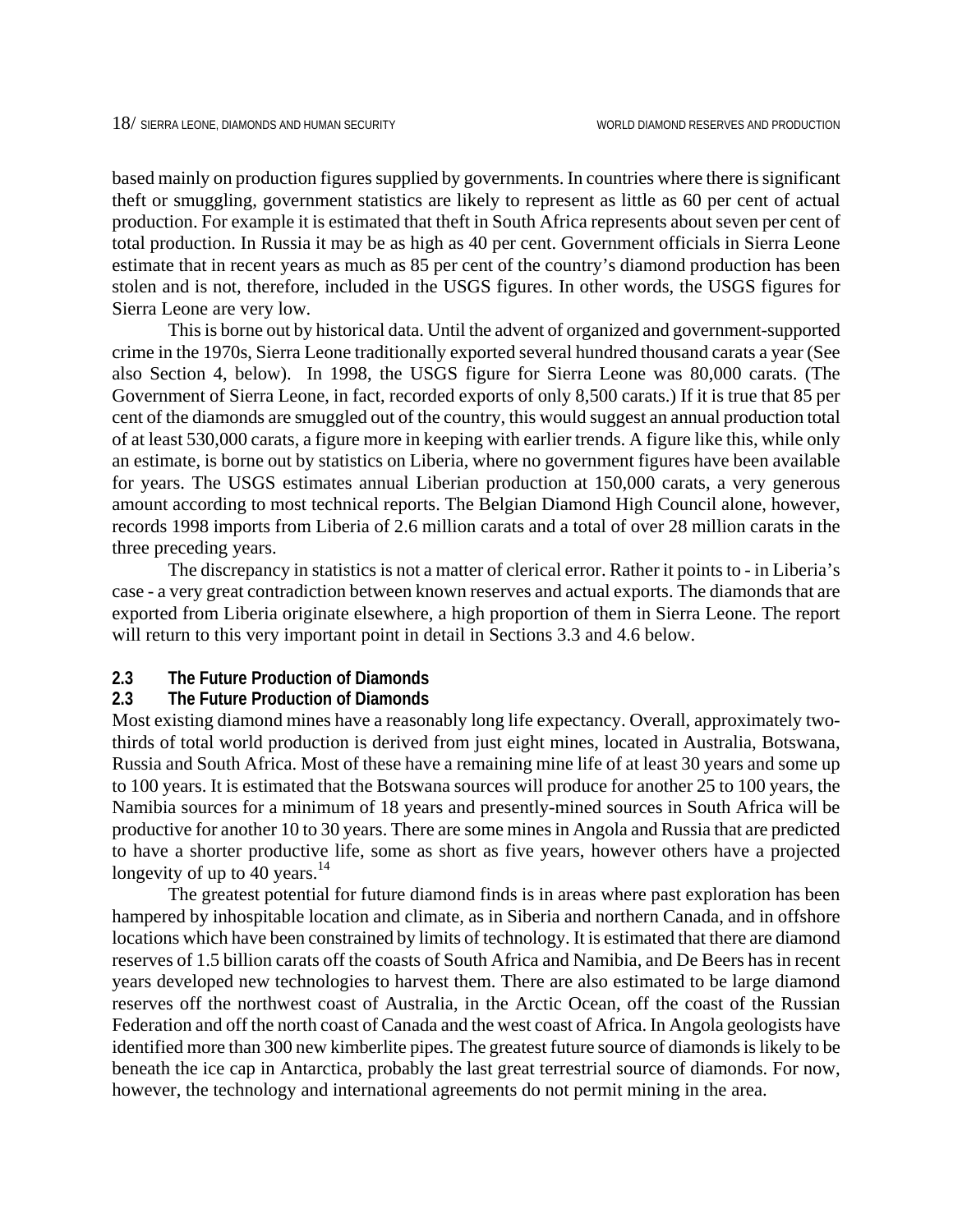One of the world's most productive diamond finds has taken place in the Northwest Territories of Canada. The Ekati Diamond Mine, Canada's first, started production and produced 278,000 carats in 1998. When Ekati is at full capacity it is expected to have an annual production of four million carats, it will account for four per cent of global diamond production by weight, and six per cent by value. By 2002, Canada's second mine, Diavik, located just south of the Ekati lease, will come on stream. The Diavik site consists of four kimberlite pipes of high-quality gem diamonds. Diavik feasibility studies envisage production of six to eight million carats a year for about 15 years, with a total production value for the life of the mine in the order of US \$6 billion.

In Russia there is major exploration and mining throughout Siberia by Russian companies, De Beers, Archangel Diamond Corporation of Canada and the regional Geological Survey company, Arkgeo. In Guinea and Sierra Leone there appear to be substantial kimberlite pipes. In the case of Sierra Leone, the pipes have not been developed because of conflict in the country, and in Guinea, development is just commencing.

## **2.4 Sierra Leone and West African Diamonds2.4 Sierra Leone and West African Diamonds**

The diamond reserves and production levels of Sierra Leone are impossible to estimate accurately. Reserve estimates vary widely. At one end are the implausibly high numbers used by junior mining companies to create shareholder interest and confidence. At the other are comments like one from De Beers suggesting that the alluvial fields are worked out and the kimberlite pipes are '… only as large as two tennis courts and even those are being mined at their roots'.<sup>15</sup> Somewhere between are estimates provided by professional groups such as the USGS, Natural Resources Canada and independent geologists.[16](#page-98-15)

The other, and perhaps more important difficulty in generating accurate data for Sierra Leone, and West Africa generally, occurs as a consequence of inter-country smuggling. However, given these qualifications, certain things can be said.

In Sierra Leone the first diamond was found by members of the Sierra Leone Geological Department in Kono District in 1930 and significant production commenced in 1935. By 1937 Sierra Leone was mining one million carats annually, reaching a peak of two million carats in 1960. At that point Sierra Leone was producing one-third of the world's diamonds and diamonds largely supported the Sierra Leone government through taxes on diamond profits. Between 1952 and 1962 taxes paid to the Sierra Leone government averaged between 30 per cent and 60 per cent of profits and the profits were significant.<sup>17</sup>

From 1930 to 1998 approximately 55 million carats were mined (officially) in Sierra Leone. At an average price in 1996 dollars of US \$270 per carat, the total value is close to US \$15 billion. The first two kimberlite pipes were discovered in 1948 near Koidu on what is presently known as the Yengema Lease and in 1954 additional pipes were found in what has become known as the Tongo Lease. According to the noted geologist A.J.A. Janse, the once-rich Yengema and Tongo alluvial fields (not to be confused with kimberlite potential) are now largely depleted.<sup>18</sup> The war, the export statistics from Liberia, and the interest in Sierra Leone of several aggressive junior mining firms suggest that this comment may be premature.

The report will return to the question of Sierra Leone diamonds in greater detail in Section 4.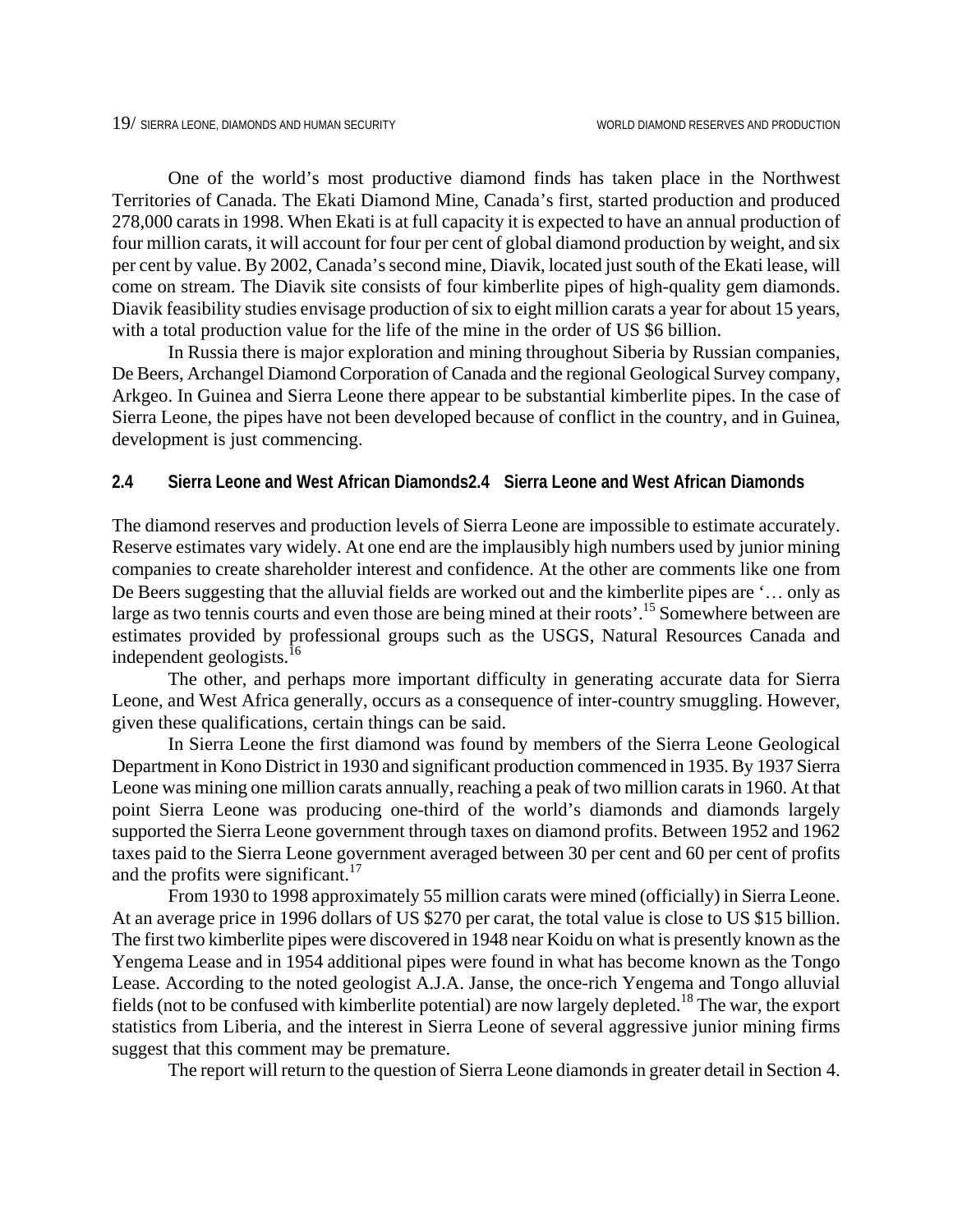## 3. ORGANIZATION OF THE INDUSTRYORGANIZATION OF THE INDUSTRY

### **3.1 A Preliminary Roadmap 3.1 A Preliminary Roadmap**

The international diamond trade is unique in the world of business. It is secretive, iconoclastic, exploitative, and in the words of an Antwerp banker, 'still pretty medieval'. The term 'medieval' is apt. An industry which each year sells 67.1 million pieces of diamond jewelry, worth US \$49.4 billion, is largely controlled by a single company that sets the price and the market supply of 70 to 80 per cent of the world's entire rough diamond output.

This section of the report provides a brief overview of the major commercial and corporate interests involved in the diamond business: 'De Beers', Belgium and the Diamond High Council.

## *De Beers*

'De Beers' and 'Oppenheimer' are names synonymous with the development and ownership of the mineral industries of South Africa since the middle of the  $19<sup>th</sup>$  century. Two companies emerged from the South African diamond rush of the 1870s and 1880s - the Kimberley Central Mining Company and the De Beers Mining Company, named after the De Beers brothers, owners of the land where the rush began. In 1888 the two companies merged to form De Beers Consolidated Mines Limited. Over100 years later, the company still has its registered office in Stockdale Street, Kimberly, South Africa.

In the late 1920s, the diamond industry was in a catastrophic state with too many diamonds and too few buyers. Sir Ernest Oppenheimer, appointed Chairman of the Board of De Beers in 1929, reorganized the diamond industry, essentially by offering to buy all the diamonds on offer throughout the world, in order to support a stable price. The Oppenheimer family has maintained its relationship with De Beers for 70 years. Harry Oppenheimer, who succeeded his father, turned 91 in 1999. He was succeeded as Chairman by his son, Nicky.

De Beers is likely the only private company in existence that has operated as a  $19<sup>th</sup>$  century mercantilist firm, passed unscathed through the heyday of Western anti-trust and combines legislation, and without significant organizational change managed to fit into the late  $20<sup>th</sup>$  century global model before globalization 'happened', and before monopolies re-emerged as a semi-acceptable form of business practice.<sup>[19](#page-98-18)</sup>

The Anglo American Corporation was formed in 1917, with Ernest Oppenheimer as chairman and managing director, in order to gain access to capital markets in the United States. For many years, cross directorships and shareholdings meant that De Beers and Anglo American essentially controlled one another. In 1998, however, Anglo American re-structured, and was operationally separated from De Beers. The purpose of the separation, according to De Beers, was to 'assemble all the diamond skills and expertise which have long been De Beers' special strength in one independent, dedicated and integrated company, led by a highly focused management team, free to devote its full attention to its core role – the discovery, mining and marketing of diamonds.<sup>[20](#page-98-19)</sup> With the re-structuring, De Beers held 40 per cent of Anglo American PLC, which was newly listed on stock exchanges in London in 1998. The Chairman of Anglo American Corporation of South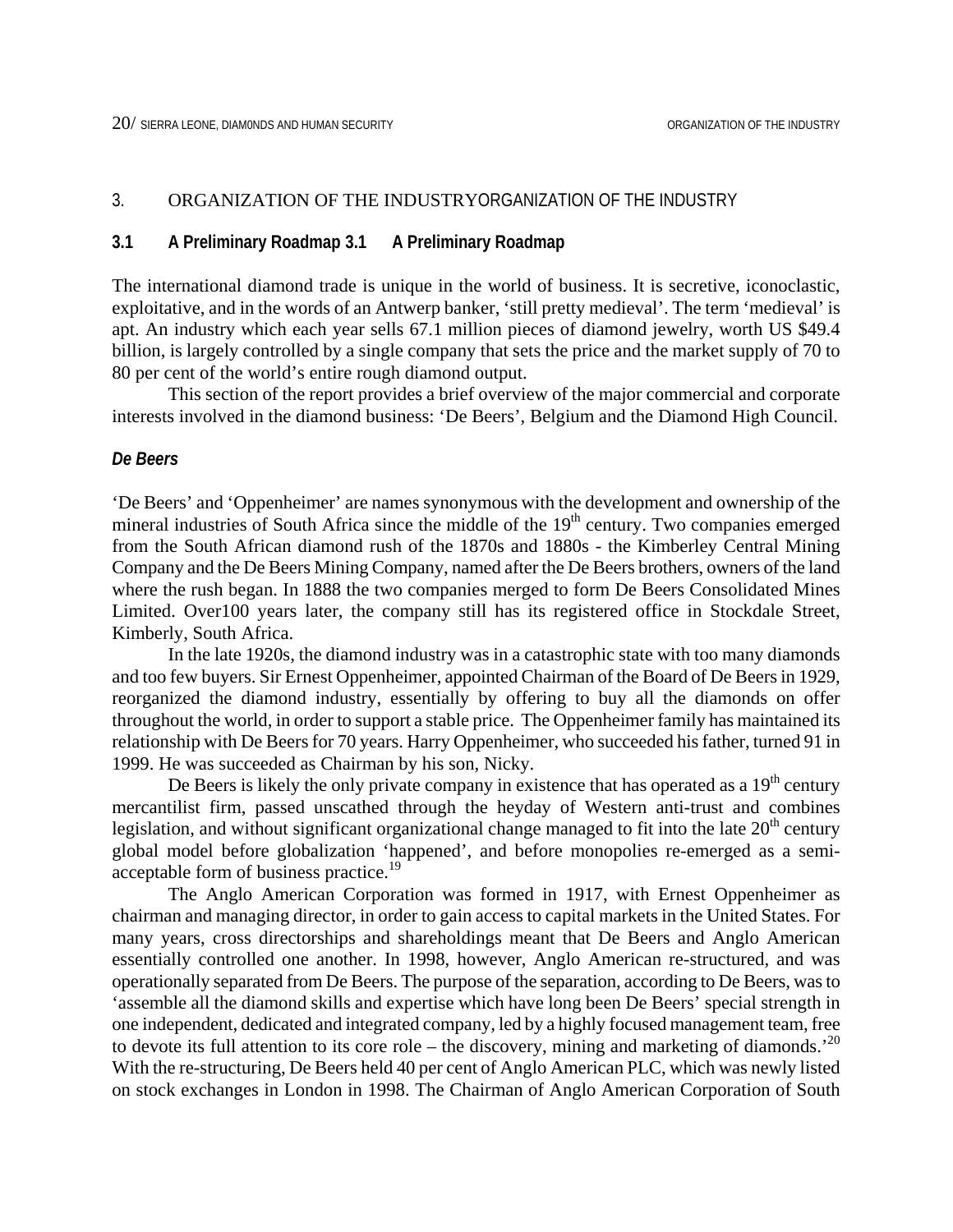Africa Limited (AAC), J. Ogilvie Thompson, remained Deputy Chairman of the De Beers Board of Directors.<sup>[21](#page-98-20)</sup>

What is commonly referred to as 'De Beers' is organizationally two major companies. De Beers Consolidated Mines Limited (DBCM) is incorporated and has its headquarters in Kimberly, South Africa. De Beers Centenary AG (DECAG) is incorporated in, and operates from Lucerne, Switzerland.

De Beers Consolidated Mines Limited manages most activities in South Africa, including its mining operations, its marine company which mines offshore diamonds, its interests in the Central Selling Organization (see below) and companies which produce synthetic diamonds. As well, it controls all its investments in the Anglo American Corporation, holds a 10.9 per cent interest in the Swiss-based De Beers Centenary AG as well as other investments. De Beers Centenary AG manages all diamond operations in Botswana and Namibia, all diamond trading companies (including the Central Selling Organization) and a myriad of other investments.

De Beers mines or partners in mining the majority of the world's diamonds, it purchases by far the majority of all diamonds produced, and more or less sets the global price of rough diamonds on international markets. Probably its major role, and a role in which it has been extremely successful, is to maintain stable prices by manipulation of both the supply and demand for rough diamonds on world markets. This is done through its Central Selling Organization (CSO).

The CSO headquarters are in London, but it has buying offices around the world. The CSO sources diamonds from its own mines and it purchases from the 'outside market'. The outside market consists of diamonds produced by non-De Beers firms that are not contractually bound to sell to the CSO. The diamonds purchased by the CSO are in turn sold at 10 annual 'sights' (sales) to 160 'sightholders'. Sightholders are designated by De Beers and are presented with mixed 'parcels' of diamonds. The parcels are packages of combined rough gem quality and industrial diamonds, and may include stones from a combination of countries. Parcels are priced by De Beers and are bought by sightholders, sight unseen. Sightholders then take the diamonds to other cities where they are resorted and repackaged for onward sale, or for cutting and polishing.

### *Belgium and the Diamond High Council*

If De Beers is the dominant name in the diamond business, its extended family resides in Antwerp, Belgium. Antwerp is undeniably the world centre for rough diamonds. More than half of the CSO sightholders reside in Antwerp. Antwerp is also the principal 'outside market' serving as a funnel for more than half of all the diamonds produced in the world. In Antwerp, transactions are settled in cash, even when they involve prices of six and seven figures. Diamond dealers often do not issue receipts; million-dollar deals are sealed on a handshake and entrance into the industry is almost impossible, except through family ties.

The formal trading of diamonds in Belgium is structured around the *Hoge Raad voor Diamant* (HRD), commonly known in the trade as the Diamond High Council or simply the HRD. The HRD is a non-profit organization established in 1973. It is the umbrella organization officially acknowledged as the representative and spokesperson for the overall Belgian diamond industry. The HRD maintains only one office outside of Belgium, in Toronto. The HRD groups four Belgian Diamond bourses (exchanges), the Federation of Belgian Diamond Bourses, professional diamond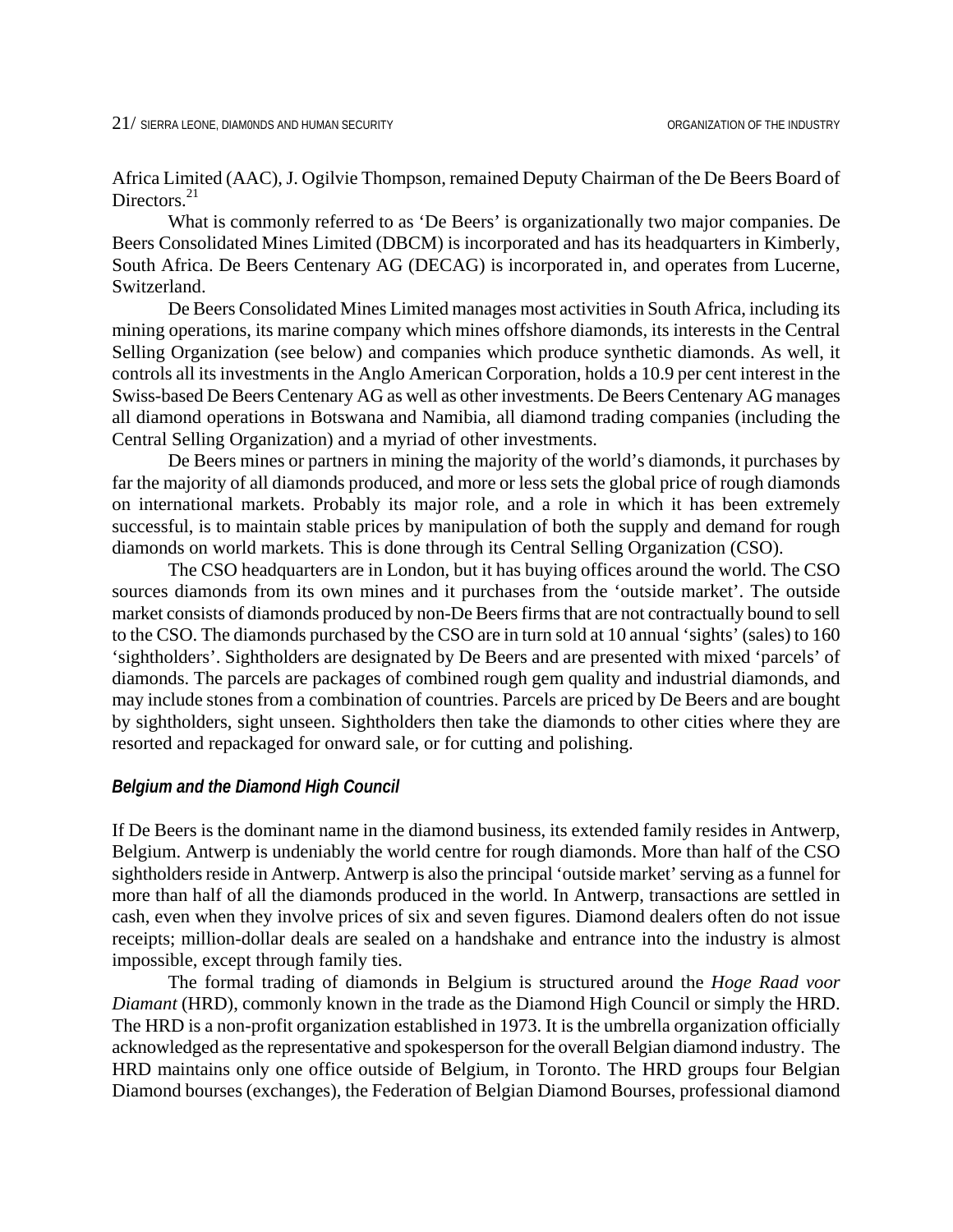associations and two trade unions. The stated mission of the HRD is to maintain and to strengthen the position of Antwerp as the world centre for diamonds. The HRD achieves this by carrying out the following functions:

- · it supports and defends the interests of the Belgian diamond trade and industry, both at home and abroad;
- it develops state-of-the-art techniques for grading and processing diamonds;
- it handles import and export formalities;
- it provides proof of authenticity for polished diamonds;
- it supervises and trains specialized employees.

The most important branches of the HRD are its Institute of Gemology, a Certificates Department, the Industry Department and Diamond Office.

By far the most important function of the HRD is to supervise the importation, valuation and export of diamonds and it does so at an annual turnover rate of approximately 500 million carats of industrial, gem and polished diamonds, valued at roughly US\$ 20 billion.

For the purposes of this report, the most important branch of the HRD is the Diamond Office. The Diamond Office is responsible for the HRD's trade and evaluation aspects, and it also plays a unique role as the diamond customs agent of the Government of Belgium. The structure of the Belgian industry is discussed in greater detail in Section 3.3, below.

## **3.2 De Beers – A Diamond is Forever 3.2 De Beers – A Diamond is Forever**

## *Managing Supply and Demand*

De Beers dominates the diamond industry unequivocally. De Beers produces 50 per cent of the world's gem diamonds (by value), from its own mines in South Africa and in partnership with the governments of Botswana, Namibia and Tanzania. In addition, it purchases diamonds from 'outside markets' and in turn markets them through its CSO. The total of De Beers own mining output plus diamonds purchased from the 'outside market' results in De Beers selling each year, on average, 70 to 80 per cent of the world's diamond output.

De Beers acknowledges its monopolistic appearance,<sup>22</sup> but argues that its approach benefits everyone from the miner on the ground to the consumer who purchases diamond jewelry. 'Control' is necessary in the industry. Harry Oppenheimer explains:

'Whether this measure of control amounts to a monopoly I would not know, but if it does, it is certainly a monopoly of a most unusual kind. There is no one concerned with diamonds, whether as producer, dealer, cutter, jeweler or customer, who does not benefit from it. It protects not only the shareholders of diamond companies, but also the miners they employ and the communities that are dependent on their operations.<sup>[23](#page-98-22)</sup>

The current De Beers corporate position is similar: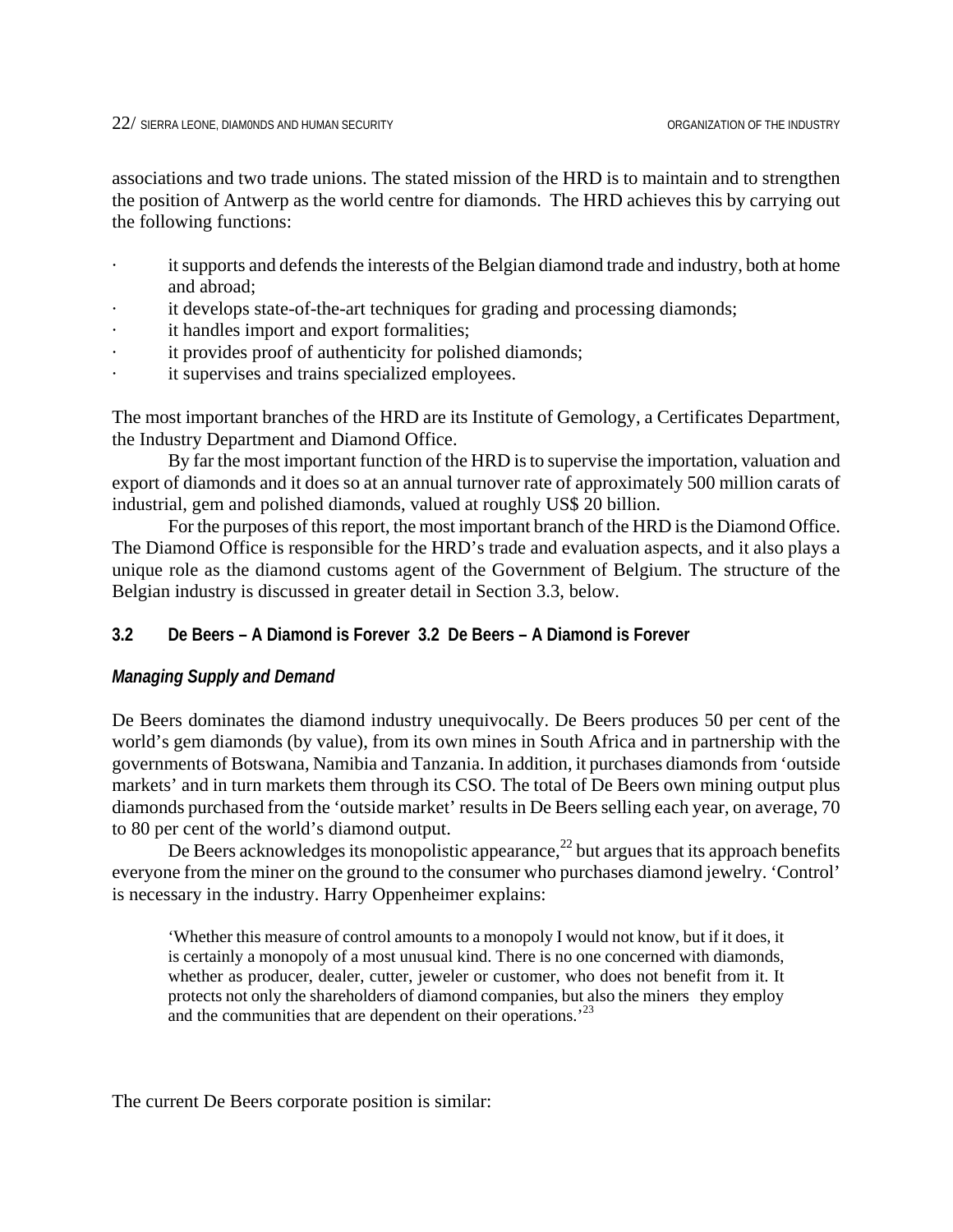'Price fluctuations accepted as normal in the case of most raw materials would undermine confidence in the value of a luxury product like diamonds. De Beers' policy is to maintain price stability by tailoring supplies to the cutting centres to meet prevailing demand while continuing to buy from producing nations and on the open market'.<sup>24</sup>

De Beers' 1998 Annual Report refers to the company's principles and interests, provisions which are aimed at maintaining its monopolistic position. Two of the core principles are:

- · our striving for stability in the world-wide diamond industry for the benefit of all our stakeholders and our core partners;
- our consequent determination to remain the largest diamond producer in value terms and in all respects – the leading diamond company in the world.<sup>[25](#page-98-24)</sup>

De Beers maintains stability and its position in the international market through various mechanisms. The CSO directly dictates the price of diamonds for all sightholders, and indirectly influences price by periodically withholding or releasing diamonds on the market. In addition, De Beer's strategy includes efforts to own outright or to partner with 'juniors', in order to control the major diamond fields in the world.

The two major branches of De Beers, De Beers Consolidated Mines Limited (DCM) and De Beers Centenary AG, have extensive economic power and market reach. The following lists, while not by any means complete, provide insight into De Beers diversity and market reach. As of December 31, 1998, De Beers held 100 per cent ownership in the following subsidiary companies:

- eleven separate finance and investment companies incorporated in Luxembourg, Switzerland, the Isle of Man, Belgium, British Virgin Islands, Cayman Islands, Namibia and Netherlands;
- · eight separate diamond trading companies incorporated in Switzerland, Bermuda, Botswana, Liberia, Namibia, Panama, Tanzania and the United Kingdom;
- three separate diamond manufacturing and processing companies (synthetic diamonds) incorporated in the Isle of Man, Ireland and Sweden;
- three separate manufacturing companies incorporated in Germany, Netherlands and the United Kingdom;
- four separate administrative companies incorporated in Bermuda, Canada and Ireland;
- · one air charter company incorporated in the United Kingdom.

Additional listed investments, which are not formally subsidiaries of De Beers, include:

- a 26 per cent share in Minorco SA;
- Zambia Copper Investments Limited;
- · AngloGold Limited.

Together these three investments have a market value of US \$834 million. Unlisted investments of the De Beers group include: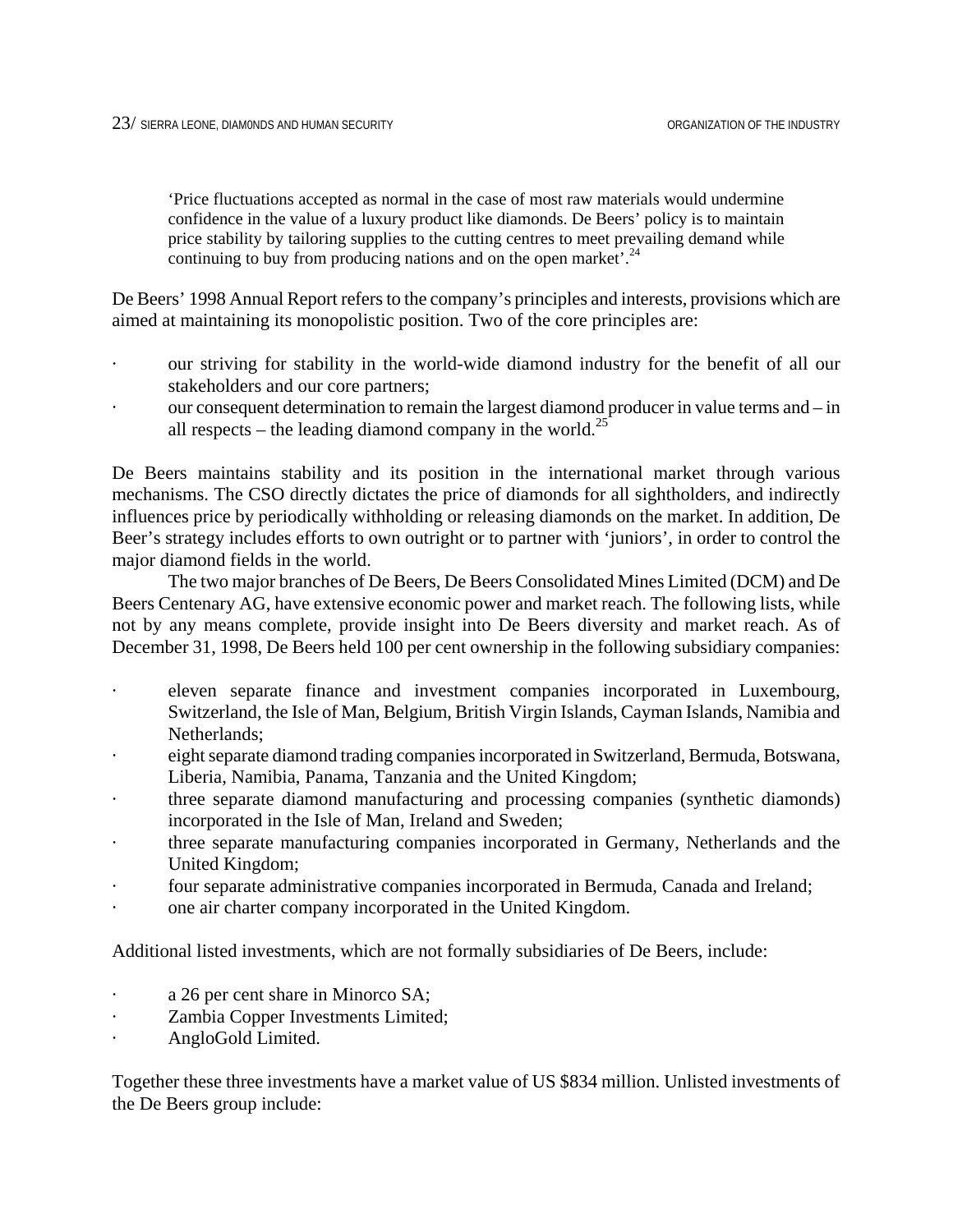- · Sibeka Societé d'Entreprise et d'Investissements S.A (Belgium);
- · Erongo Mining and Exploration Company (Pty.) Limited;
- · Anglo Middle Eastern Holdings Limited;
- · Antwerpse Diamantbank N.V. (Antwerp Diamond Bank);
- · a 50 per cent share in Debswana Diamond Company Limited (Botswana Government Diamond Company);
- · a 50 per cent share in Namdeb Diamond Corporation (Namibia Government Diamond Company).

| Together, these six unlisted investments                                   | <b>Box 2. Playing Rough in the Diamond Business</b>                                                                         |
|----------------------------------------------------------------------------|-----------------------------------------------------------------------------------------------------------------------------|
| are valued by the De Beers Board of                                        | David Gadd-Claxton does not mince his words when he speaks                                                                  |
| Directors at slightly over US \$2.1                                        | of De Beers: 'I highly respect them, and I hate them like f---ing                                                           |
| billion.                                                                   | poison.' Gadd-Claxton is mine manager for Canada's Southern                                                                 |
| De Beers dominates the supply                                              | Era Resources in South Africa and an ex-De Beers's employee.                                                                |
| side in Botswana, South Africa, Angola                                     |                                                                                                                             |
| and Namibia. As well, Task Holdings,                                       | When Southern Era's Chris Jennings discovered the M1 pipe in                                                                |
| an investment company controlled by                                        | Marsfontein, the company thought it had hit the motherlode.                                                                 |
| the Oppenheimer family, controls 41 per                                    | But a group of South Africans claimed to be heirs to the<br>property, saying they had never renounced the mineral rights. A |
| cent of Archangel Diamond Corporation                                      | court battle, followed, which at first Southern Era thought it                                                              |
| of Canada, which mines rich kimberlites                                    | could win.                                                                                                                  |
| in Russia and holds close to 50 per cent                                   |                                                                                                                             |
| of the Russian mining company of                                           | Southern Era's chances dimmed, however, when De Beers                                                                       |
| Severalmaz. The discovery of rich                                          | stepped in and bought out the heirs, and Southern Era found                                                                 |
| the Canadian<br>diamond fields<br>in                                       | itself dealing with the most powerful adversary in the diamond                                                              |
| De<br>Northwest Territories persuaded                                      | business. After a six-month fight Southern Era caved in and on                                                              |
| establish<br>office<br>in<br><b>Beers</b><br>an<br>to                      | June 1998 they agreed to give away a majority of the find to                                                                |
| Vancouver, Canada, and to partner with                                     | bring the dispute to an end, retaining 40 per cent of the mining                                                            |
| Mountain<br>Canadian<br>Province<br>the                                    | rights. Part of the deal to end the dispute also gave De Beers the<br>exclusive right to market all production.             |
| Mining Company in order to exploit                                         |                                                                                                                             |
| Canadian fields.                                                           | In the end Gadd-Claxton is wistful, 'we'd do a joint venture                                                                |
| The rules of the game for De                                               | with De Beers again,' he agrees, adding: 'We'd be wiser. We'd                                                               |
| Beers partnerships are tough, as a De                                      | negotiate better.'                                                                                                          |
| Beers official states: 'We want the sales'                                 |                                                                                                                             |
| from any mine to go through the CSO; Toronto Globe and Mail, July 31, 1999 |                                                                                                                             |
| we want to manage the operation and we                                     |                                                                                                                             |
| want to have more than 50 per cent of                                      |                                                                                                                             |
|                                                                            | the shareholding'. <sup>26</sup> Regarding De Beers's partnerships with the junior companies, one analyst says,             |

'The lion may lie down with the lamb, but the lamb is not going to get much sleep.<sup>[27](#page-98-26)</sup>

*De Beers Central Selling Organization (CSO)*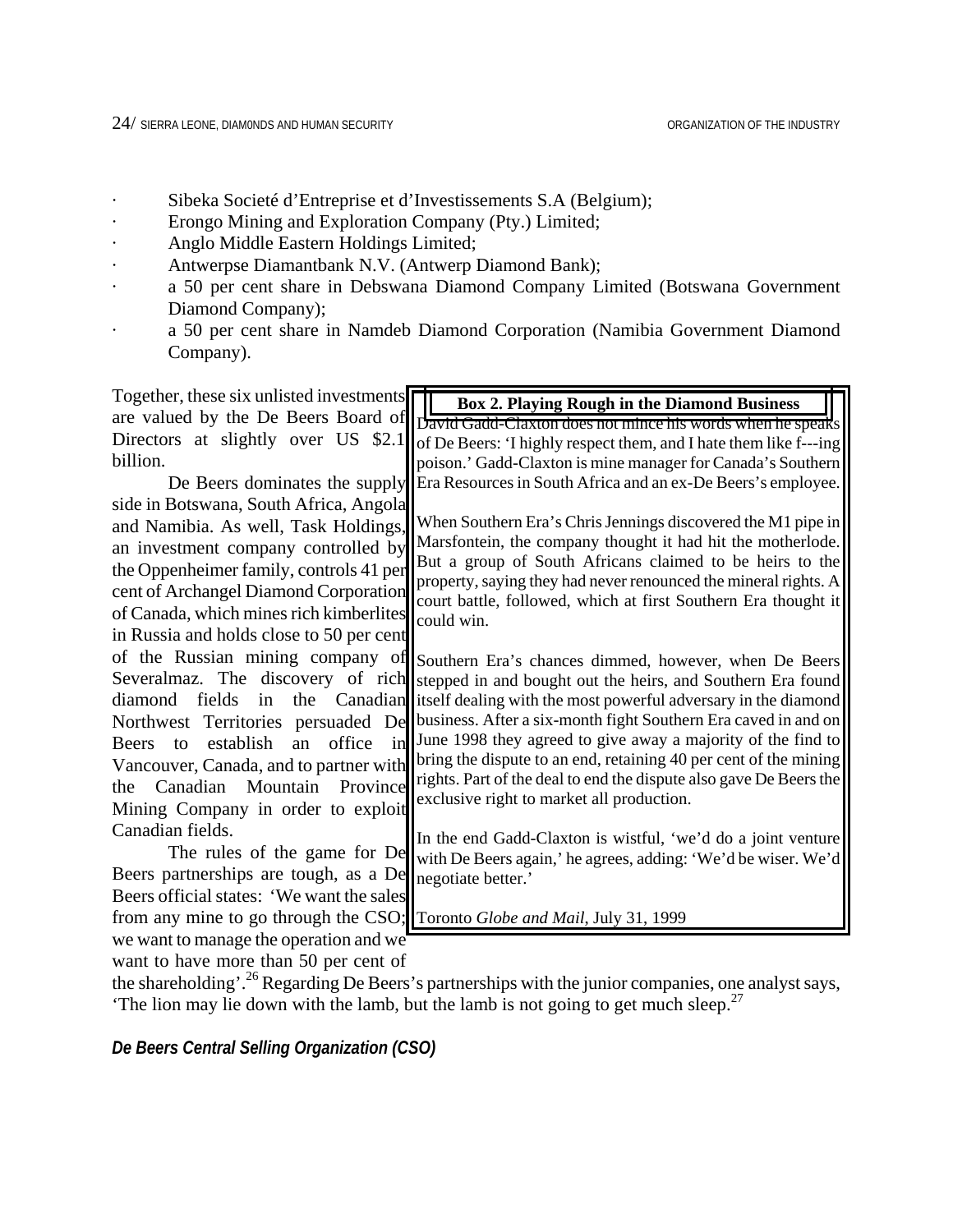The CSO originated as a result of the virtual collapse of the diamond market during the depression of the 1930s. In 1934 Sir Ernest Oppenheimer created the CSO to establish what De Beers refers to as a system of single-channel marketing. The system and the strategy is to support artificially high market prices - what De Beers calls 'price stability' - by tailoring supplies to the cutting centres to meet prevailing demand, while continuing to buy from all diamond producers and on the open market. The enduring success of this strategy rests on two main factors:

- · contractual quota arrangements in which the main producers who sell through the CSO withhold temporarily from sale diamonds which are not in demand;
- De Beers' extensive financial resources which enable the CSO itself to hold a 'buffer' stock of diamonds until demand improves.

Most of the world's rough gem diamonds are sent to the London CSO where they are sorted into over 14,000 separate categories based on shape, quality, colour and size. In addition to London, the CSO operates sorting and valuing operations in Botswana, Namibia, South Africa and Switzerland. Once sorted, the diamonds are blended into selling combinations - 'parcels' - that are prepared for sale to the company's clients, the 'sightholders'. The parcels vary, including gem diamonds, 'melee' (mix) and 'boart'. Boart is intended for industrial use. 'Mix' are smaller stones, but they may have a

high value as some dealers may be interested in a specific quality or stones of a certain colour.

De Beers sells to only 160 sightholders in the world. Diamond parcels are put together solely by De Beers; the price of parcels is set by De Beers; the 'sightholders' are chosen by De Beers; and the parcel price is nonnegotiable. It is a rigorous business, and De Beers expels sightholders who refuse to purchase at the set price.

All sightholders are leading diamond cutters and polishers, or dealers chosen by De Beers. Ten 'sights' (sales) are held each year. The sights take place in London, Lucerne and Johannesburg. Sightholders apply for parcels in advance, and their individual requirements are matched as closely as possible from the available supply of diamonds.

In addition to defining buyers and setting prices at the microeconomic level, De Beers strongly affects the **Box 3. How Prices are Maintained**

Next to the United States, the Asia-Pacific region is the largest retail market for cut and polished diamonds and diamond jewelry. However, with the disintegration of Asian economies in 1997, retail diamond sales fell by 18 per cent in a single year. De Beers responded by significantly reducing diamond sales through its CSO in the latter part of 1997 and throughout 1998, stockpiling diamonds in order to maintain the price levels of previous years. As a result, sales by the CSO during 1998 were US\$3,345 million – a drop of 28 per cent on the previous year. De Beers then convinced other 'core sellers' which were contracted to the CSO to share the burden by agreeing to stockpile 26 per cent of their production, despite the short-term effect on revenue. Overall, De Beers was successful in reducing stocks of rough and polished diamonds by a value of US \$1 billion and, in De Beers's terms, 'leaving the stock-to-sales ratios in the cutting centres at much healthier levels'. What this means for the consumer is artificially determined higher retail prices.

*Source*: De Beers *Annual Report*, 1998

macroeconomic market price by manipulating the world supply of rough diamonds. It also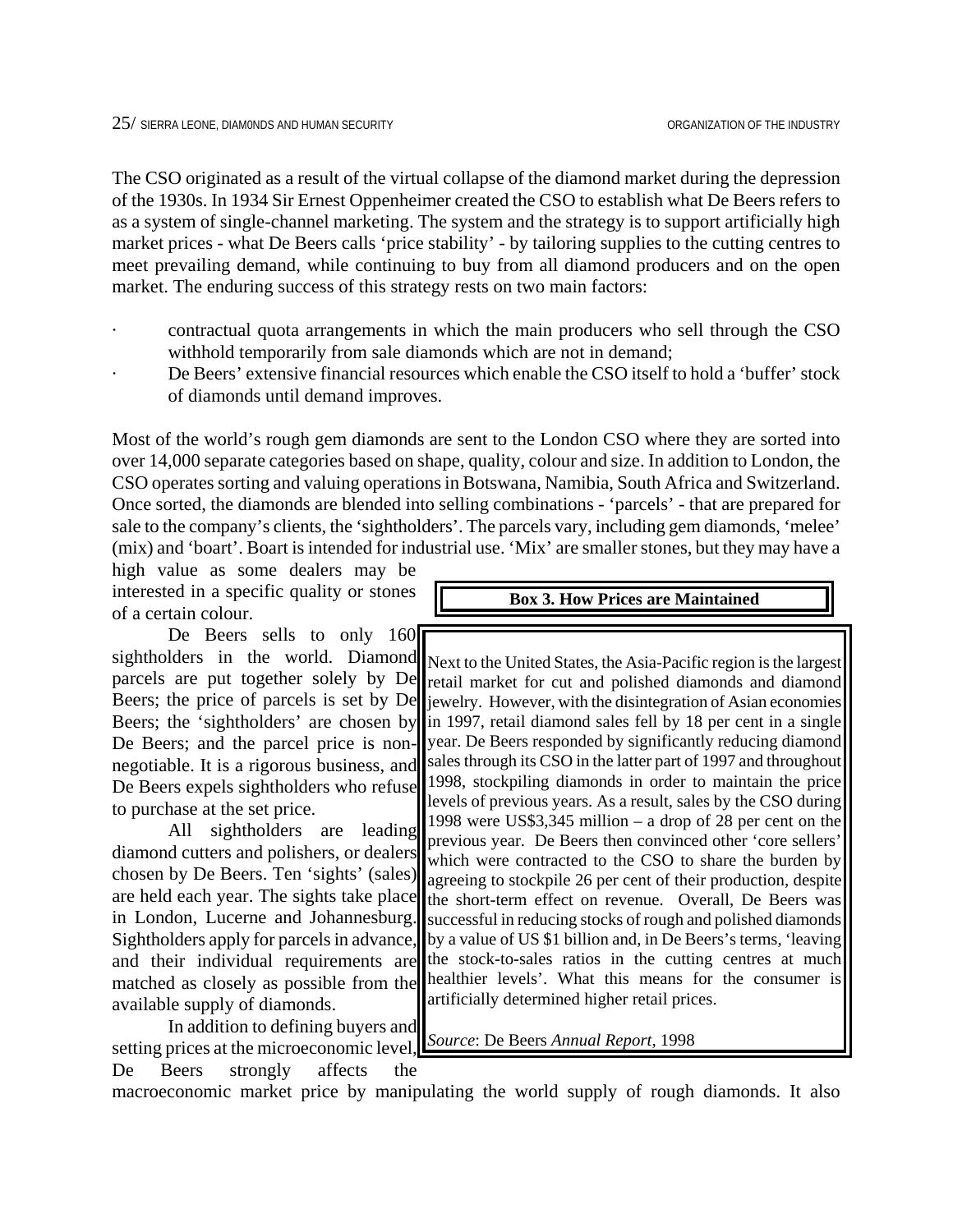influences markets through an extensive advertising strategy. Even though De Beers does not sell finished diamonds or diamond jewelry, the company has an annual advertising budget of US \$200 million.

With an increasing number of operational diamond companies and potentially productive diamond mines throughout the world, De Beers has consistently formed new partnerships in order to maintain its control over the market and expand the range of CSO purchasing. For example:

- in December 1998 De Beers finalized a new sales contract with Almazy Rossii Sakha (Alrosa), the Russian conglomerate which is second only to De Beers in the production of diamonds. Alrosa produces 98 per cent of the total output of Russian rough diamonds and accounts for 28 per cent of CSO sales. Under the terms of the agreement, Alrosa will sell a minimum of US \$550 million worth of diamonds a year through the CSO, out of a planned production of US \$1.5 billion;
- in March 1999, De Beers signed a three-year deal with Broken Hill Properties (BHP) to purchase 35 per cent of the production from the Ekati mine in Canada's Northwest Territories. The Ekati mine is expected to be one of the most productive mines of the  $21<sup>st</sup>$ century, representing about six per cent of the world's diamond supply by value.

For De Beers, such agreements mean that fewer diamonds are likely to reach markets that are not dominated by the CSO. There are, nevertheless, occasional industry revolts:

- In 1997 De Beers faced an unprecedented revolt as gem dealers and jewelry manufacturers protested the crushing effects of a strong US dollar and the disintegration of Asia-Pacific economies. The industry's main body accused De Beers of pricing stones in a way that could force them out of business. The World Federation of Diamond Bourses declared that: 'Pricing and marketing policies of De Beers resulted in unacceptably low profitability, which threatens the viability of diamantaires (diamond dealers) worldwide.<sup>28</sup>
- In 1997 Argyle, Australia's largest diamond producer, stopped selling to the CSO after De Beers re-balanced prices away from smaller diamonds towards more expensive stones. Australia produces lower value gems and currently sells the majority through markets in India where there are approximately 180,000 diamond cutters;
	- In July 1999, the U.S. jeweler, Tiffany & Company, signed a contract with Aber Resources Ltd. Aber, a Canadian 'junior', had 40 per cent of the Northwest Territories Diavik property, and Rio Tinto PLC had 60 per cent. The deal with Tiffany will see a 'substantial portion' of Aber's production sold directly to New York. This direct marketing relationship between a mining company and a retailer is unprecedented and is designed to get around De Beers and the  $\overline{\mathrm{CSO}}^{29}$

## *De Beers and Sierra Leone*

The present connection between De Beers and Sierra Leone is indirect. Until the 1980s, De Beers was directly involved in Sierra Leone, had approved concessions to mine diamonds offshore, and maintained an office in Freetown. The historical connection is discussed in greater detail in Section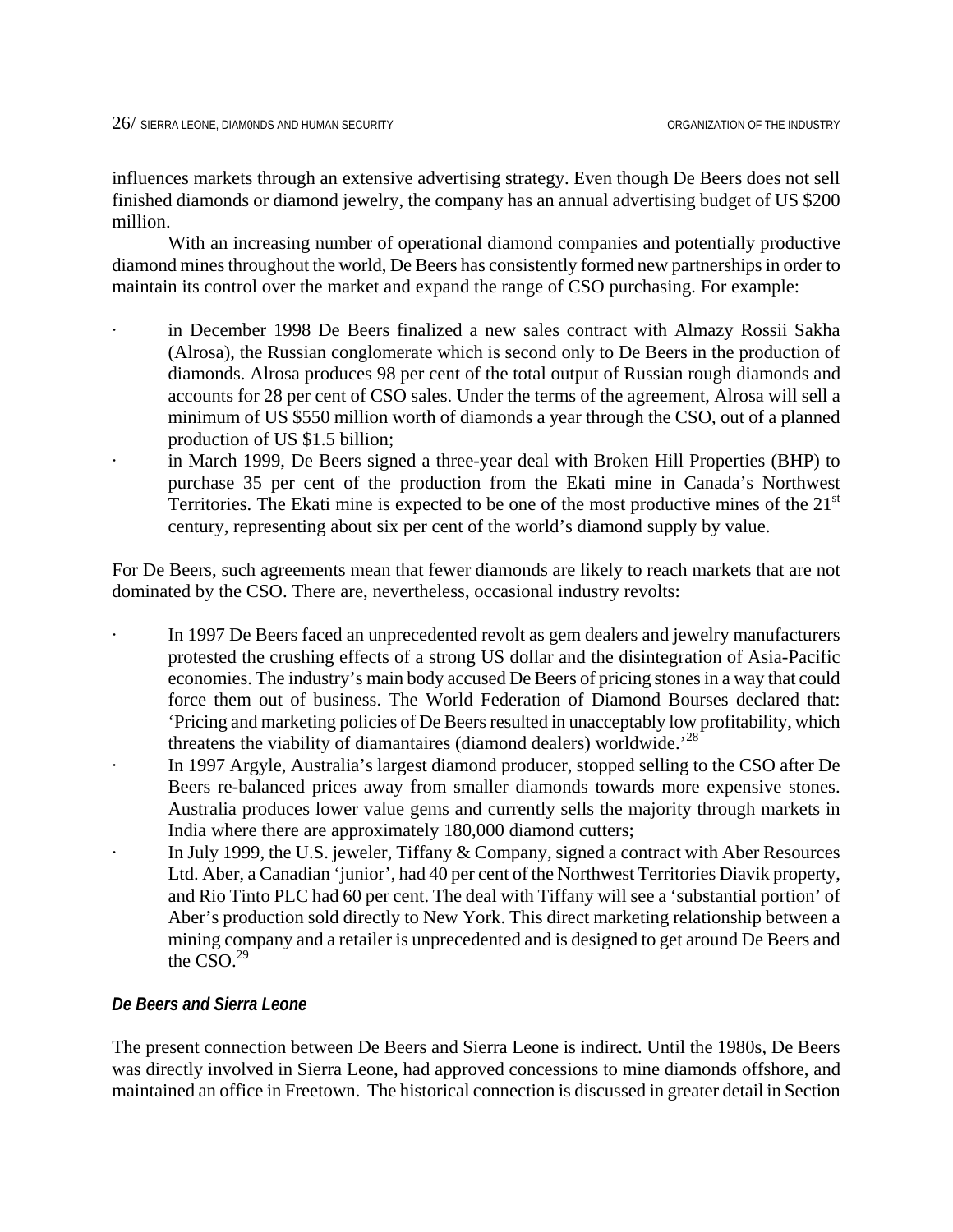4.1, below. As late as 1994, however, De Beers still held concessions and rights for offshore mining in Sierra Leone.<sup>30</sup> And in 1997, the company had tentative plans to re-open a small purchasing office in Freetown. Because of hostilities in Sierra Leone, however, these plans were shelved.

De Beers questions the economic viability of pursuing diamonds in Sierra Leone. There have been recent (1999) overtures from the Government of Sierra Leone for De Beers to return, but at the time of writing, the company had apparently not reached a final decision, '...as the pricing structure of diamonds is such that it would not be cost efficient.'[31 D](#page-98-30)e Beers also questions whether kimberlite resources in Sierra Leone are as rich as others believe.

There are several other ways in which De Beers is involved with Sierra Leone diamonds, however. De Beers maintains a diamond trading company in Liberia (Polestar Limited) and a buying office in Conakry, Guinea.[32](#page-98-31) Both countries produce very few diamonds themselves, and Liberia is widely understood to be a 'transit' country for smuggled diamonds. Many of these diamonds are of Sierra Leonean origin, and others are reportedly of Russian and Angolan origin (See Section 4.6).

De Beers says that it does not purchase Sierra Leonean diamonds. Through its companies in several West African countries, however, and in its attempts to mop up supplies everywhere, it is virtually inconceivable that De Beers is not purchasing diamonds that have been smuggled out of Sierra Leone. In the past, De Beers staff have taken the position that diamonds cannot by identified by source: '…if you are sitting in Tel Aviv or Moscow or New York, whatever the potential for positive identification, you have not a clue where they come from. Just to be clear, if he (the diamond seller) says they are Scottish diamonds, you take his word for it…They could be diamonds from the moon.'[33](#page-98-32) In correspondence with the United Nations Sanctions Committee on Angola, De Beers has recently taken a more nuanced position (see Section 7, below).

The present connection between De Beers and Sierra Leone is indirect. Until the 1980s, De Beers was directly involved in Sierra Leone, had approved concessions to mine diamonds offshore, and maintained an office in Freetown. The historical connection is discussed in greater detail in Section 4.1, below. As late as 1994, however, De Beers still held concessions and rights for offshore mining in Sierra Leone.<sup>1</sup> And in 1997, the company had tentative plans to re-open a small purchasing office in Freetown. Because of hostilities in Sierra Leone, however, these plans were shelved. De Beers questions the economic viability of pursuing diamonds in Sierra Leone. There have been recent (1999) overtures from the Government of Sierra Leone for De Beers to return, but at the time of writing, the company had apparently not reached a final decision, '...as the pricing structure of diamonds is such that it would not be cost efficient.<sup>1</sup> De Beers also questions whether kimberlite resources in Sierra Leone are as rich as others believe. There are several other ways in which De Beers is involved with Sierra Leone diamonds, however. De Beers maintains a diamond trading company in Liberia (Polestar Limited) and a buying office in Conakry, Guinea.<sup>1</sup> Both countries produce very few diamonds themselves, and Liberia is widely understood to be a 'transit' country for smuggled diamonds. Many of these diamonds are of Sierra Leonean origin, and others are reportedly of Russian and Angolan origin (See Section 4.6).De Beers says that it does not purchase Sierra Leonean diamonds. Through its companies in several West African countries, however, and in its attempts to mop up supplies everywhere, it is virtually inconceivable that De Beers is not purchasing diamonds that have been smuggled out of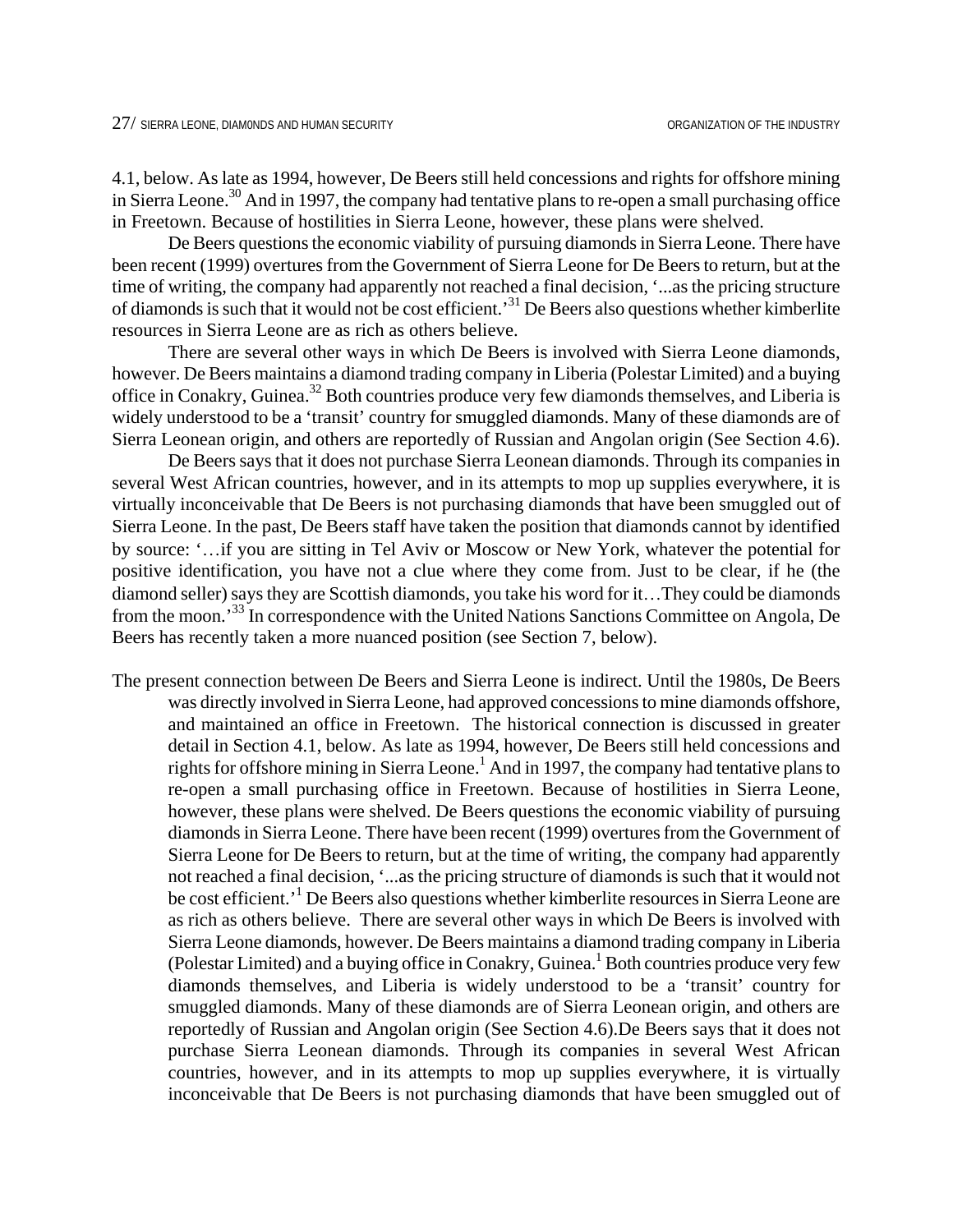Sierra Leone. In the past, De Beers staff have taken the position that diamonds cannot by identified by source: '…if you are sitting in Tel Aviv or Moscow or New York, whatever the potential for positive identification, you have not a clue where they come from. Just to be clear, if he (the diamond seller) says they are Scottish diamonds, you take his word for it...They could be diamonds from the moon.<sup>1</sup> In correspondence with the United Nations Sanctions Committee on Angola, De Beers has recently taken a more nuanced position (see Section 7, below).**3.3 The Belgian Connection** 

## *Antwerp: A Diamond's Best Friend[34](#page-98-33)*

There are several historical reasons for Belgium's preeminence in the diamond industry, not least of them Belgium's colonial history and the role that Belgian mining companies have played in the Congo. At the beginning of the  $20<sup>th</sup>$  Century, Amsterdam was the centre of the world diamond trade, but revisions in Dutch taxation laws between the two world wars made it less hospitable, and the majority of the traders gradually migrated to Antwerp. Antwerp already had a tradition for diamond craftsmanship, dating back to the  $16<sup>th</sup>$  century. In 1930 the Antwerpsche Diama[ntk](#page-98-34)ring - today the only rough diamond exchange in the world - already had 1,300 members. After World War II, Belgian authorities helped to rebuild the diamond industry, introducing strong incentives to revitalize the trade, and significantly loosening legislation and tax laws. As a result, Antwerp has thrived.

Today Antwerp annually processes more than half the world's consumption of rough, polished and industrial diamonds. It has the world's largest community of dealers, and more than half of all De Beers's sightholders live in Antwerp. The Antwerp diamond district consists of one square kilometer, encompassing three small streets, but this area alone has 1,500 registered diamond traders, wholesalers and retailers. Within the district there are also four diamond bourses where much of the diamond trading is carried out, and four banks that specialize in financing the diamond trade.

The diamond trade contributes significantly to the Belgian economy, and more significantly to the regi[on](#page-98-35)al economy of Flanders, as illustrated in Table 2.

| World Production (Rough/Industrial)                | 115 million carats |
|----------------------------------------------------|--------------------|
| Market Value                                       | US \$6.7 billion   |
| Total Belgium diamond trade (imports plus exports) | 525 million carats |
| Trade value through Belgium (imports plus exports) | US \$20.06 billion |
| % of CSO sales to Antwerp sightholders             | 44%                |
| World sales outside CSO                            | US \$3 billion     |
| Antwerp purchases of non-CSO diamonds              | 77%                |
| Diamond contribution to Belgian GNP                | 1.5%               |
| Diamonds as per cent of Belgian exports            | 7%                 |
| Diamonds as per cent of Flanders exports           | 12%                |

| Table 2. The Diamond Trade and its Economic Impact in Belgium, 1998 |
|---------------------------------------------------------------------|
|---------------------------------------------------------------------|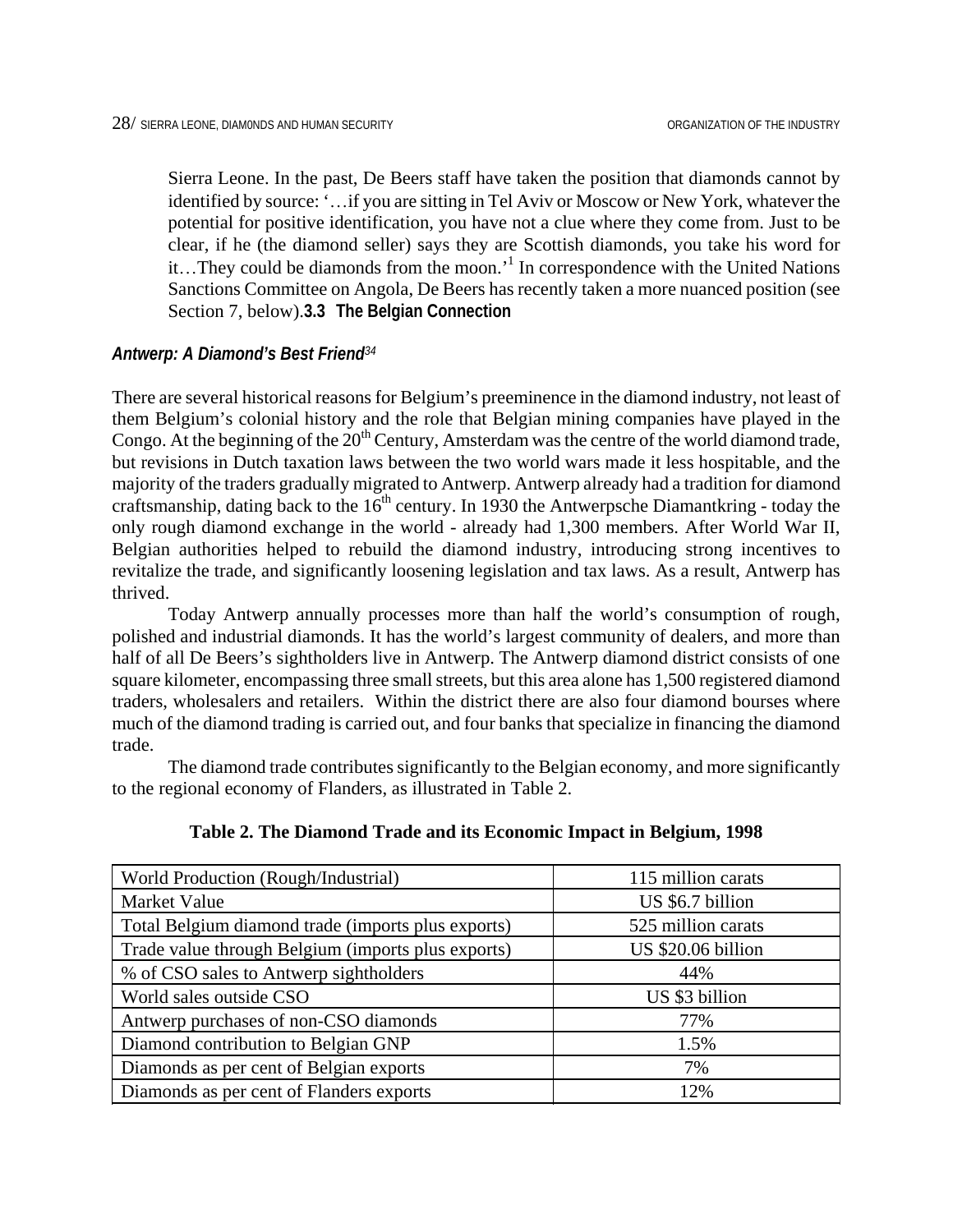| Taxes paid to Govt. of Belgium by diamond industry | US \$8 million |
|----------------------------------------------------|----------------|
| Diamond-related employment (Belgium)               | 27,000         |

*Sources*: Rombouts, Luc 'Antwerp Facets' (Diamond High Council, Antwerp, April 1999); Diamond High Council Press Conference (Antwerp, March 1999); Diamond High Council, 1998 *Annual Report* , Antwerp 1999.

# *Role of the Diamond High Council (HRD) Role of the Diamond High Council (HRD)*

The formal organization of the Belgian diamond industry is structured around the *Hoge Raad voor Diamant* (HRD), or the Diamond High Council. In its 1998 Mission Statement, the HRD explains that its overall mission is to maintain and to strengthen the position of Antwerp as the world centre for diamonds. Two of the primary functions of the HRD are germane to a better understanding of the diamond trade:

- · to support and defend the interests of the Belgian diamond trade and industry, both home and abroad;
- to handle import and export formalities for the Government of Belgium.<sup>35</sup>

# *Belgian Import and Export of Diamonds*

Table 3 provides a statistical summary of the diamond trade through the HRD. Table 3 also shows the significance of the Belgian re-export trade in diamonds (both gem and industrial) and polished diamonds. Most notable, is the fact that while Belgium imported nearly 256 million carats of diamonds in 1998, it only exported 7.6 million carats of polished diamonds in the same year, and the import and export of rough diamonds (by volume) was roughly equal. Belgium does not have an extensive cutting and polishing industry. Its main business is the re-routing of diamonds. Belgium's most significant market for the export of rough diamonds is India, where over 180,000 diamond cutters are employed. In 1997 and 1998 Belgium re-exported 121 million carats and 149 million carats respectively to India. The re-export business is so significant that in1998 the HRD exported more rough diamonds than it imported (133 million carats imported and 166 million carats exported). $36$ 

| Table 3. Statistical Survey - Belgian Imports and Exports of Diamonds |  |  |  |  |
|-----------------------------------------------------------------------|--|--|--|--|
|-----------------------------------------------------------------------|--|--|--|--|

|                            | 1997                    |                                     | 1998                    |                       |  |
|----------------------------|-------------------------|-------------------------------------|-------------------------|-----------------------|--|
|                            | (Millions of<br>carats) | (millions of<br>$\overline{U}$ S\$) | (millions of<br>carats) | (millions of<br>US\$) |  |
| <b>IMPORTS</b>             |                         |                                     |                         |                       |  |
| <b>Polished Diamonds</b>   | 6.5                     | 4184.8                              | 7.5                     | 4247.4                |  |
| <b>Rough Diamonds</b>      | 143.4                   | 6774                                | 133.7                   | 5420.2                |  |
| <b>Industrial Diamonds</b> | 103                     | 147.1                               | 121.8                   | 138.9                 |  |
| Total                      | 252.9                   | 11106                               | 263                     | 9806.5                |  |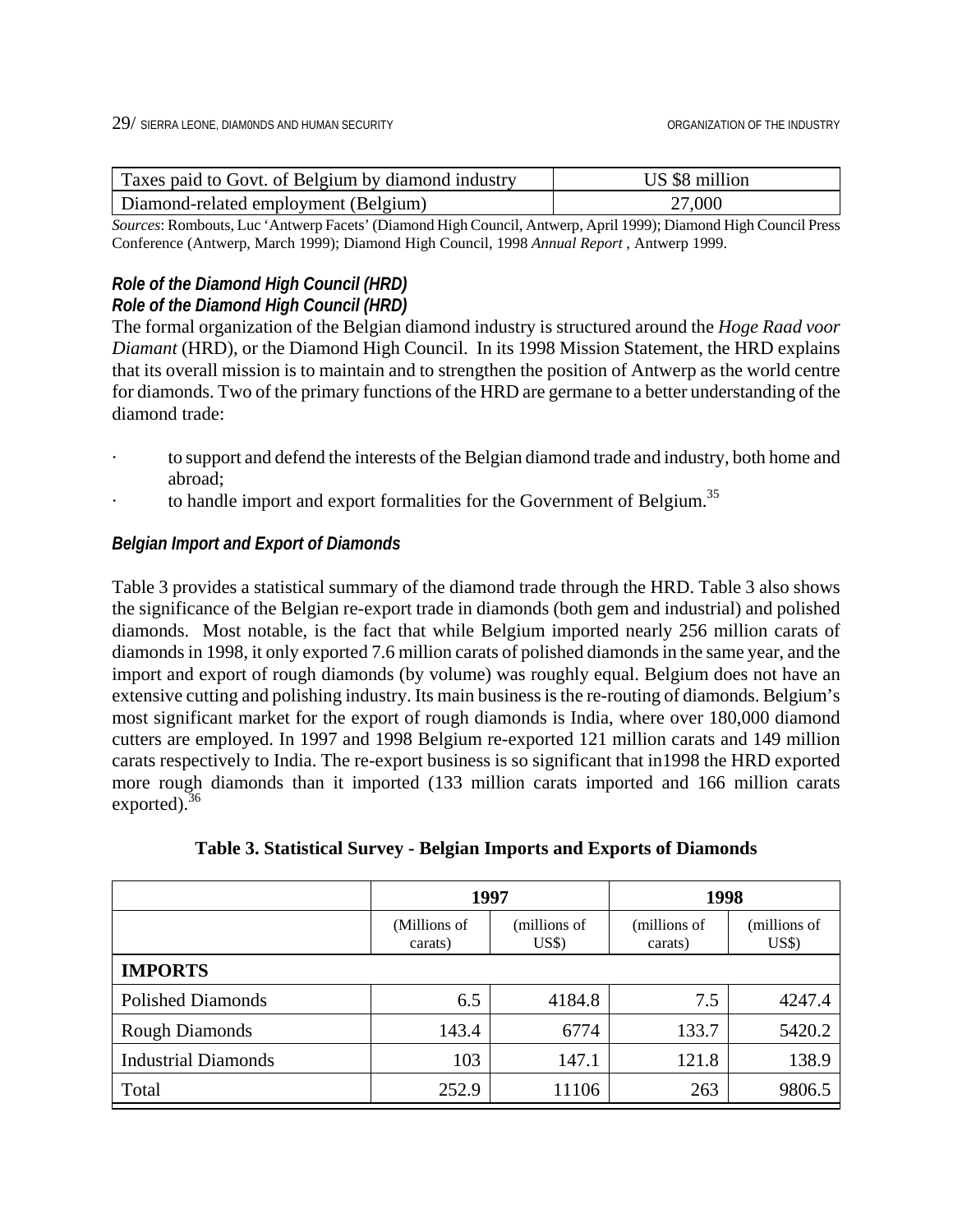| <b>EXPORTS</b>                   |       |         |       |         |
|----------------------------------|-------|---------|-------|---------|
| <b>Polished Diamonds</b>         |       | 5144.1  | 7.7   | 5026.5  |
| <b>Rough Diamonds</b>            | 145.1 | 6273    | 166.1 | 5127.7  |
| <b>Industrial Diamonds</b>       | 91.7  | 114.4   | 88.5  | 101.6   |
| Total                            | 243.9 | 11531.4 | 262.3 | 10255.9 |
| <b>Total Imports and Exports</b> | 496.7 | 22637.4 | 525.4 | 20062.4 |

*Source:* Diamond High Council*, 1998 Annual Report,* Antwerp, 1999, p. 9.

Diamonds arriving in Belgium are channelled into a formal and legal structure built around the HRD's Diamond Office and supported by Belgian legislation. However, there are other markets that operate externally to the HRD and Belgian legislation. The various Antwerp markets can perhaps be referred to as the 'white', 'grey' and 'black' markets.

## *The White Market*

## *The White Market*

 The 'white' market refers to the legal and formal purchase and sale of diamonds. It is basically a wholesale and importing and exporting market. Legally, diamonds can only be marketed, imported and exported by companies and dealers registered with the HRD Diamond Office, and only Belgian and Luxembourg-registered companies can become registered members of the HRD. A special arrangement exists between Luxembourg and Belgium, resulting from the establishment of the Belgium-Luxembourg Economic Union (BLEU) in 1921. Licensing documents for the import and export of diamonds are valid for both Belgian and Luxembourg customs authorities. Luxembourg follows Belgian customs regulations, and application forms for imports and exports are valid in both countries. The overall majority of companies and dealers are, however, registered in Antwerp and only a few large jewelers in Luxembourg import diamonds via Antwerp.

The largest single source of high quality gem diamonds are the Antwerp-based De Beers sightholders. In 1998, they purchased 28 million carats, valued at US \$1.5 billion. Although a larger quantity of Australian diamonds was purchased, they are of a lesser quality and therefore have significantly lower value. Table 4 shows the imports, import sources and value of all rough diamonds processed by the HRD in 1997 and 1998.

|                |                              | 1998 Jan-Dec         | 1997 Jan-Dec                 |                      |  |
|----------------|------------------------------|----------------------|------------------------------|----------------------|--|
|                | <b>Millions of</b><br>Carats | <b>US\$ Millions</b> | <b>Millions of</b><br>Carats | <b>US\$ Millions</b> |  |
| $UK (non-CSO)$ | 11.3                         | 732                  | 10.4                         | 71۱                  |  |
| <b>CSO</b>     | 28.2                         | 1,465                | 36.8                         | 2,159                |  |
| Congo (DRC)    | 20.9                         | 613                  | 15.8                         | 553                  |  |
| Israel         | 3.5                          | 487                  | 3.4                          | 532                  |  |

| <b>Table 4. Antwerp Imports of Rough Diamonds</b> |  |  |  |  |  |
|---------------------------------------------------|--|--|--|--|--|
|---------------------------------------------------|--|--|--|--|--|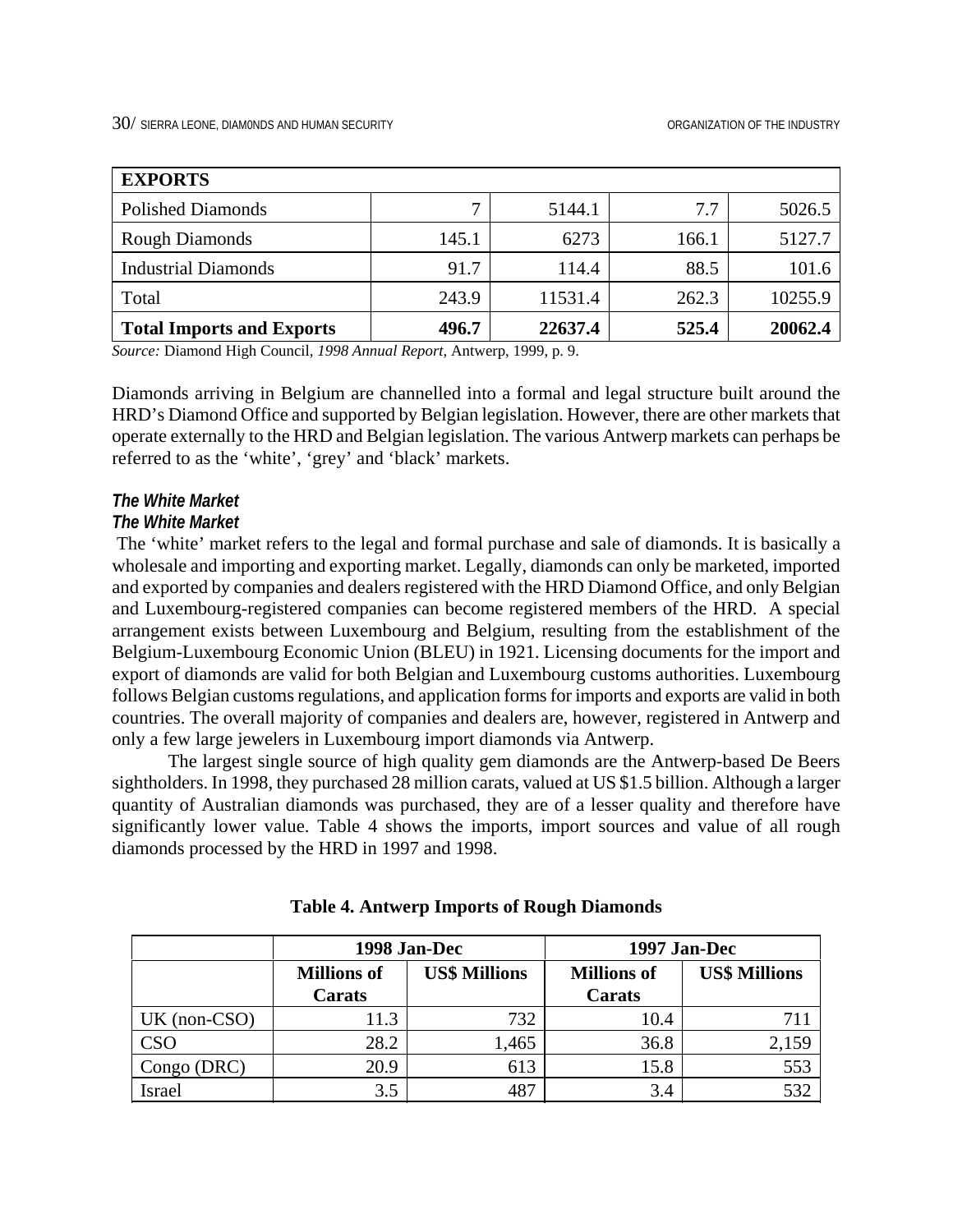| Angola             | 1.6  | 349 |      | 273 |
|--------------------|------|-----|------|-----|
| Australia          | 44.1 | 280 | 40.2 | 267 |
| Liberia            | 2.6  | 269 | 5.8  | 330 |
| Central. Afr. Rep. | 0.8  | 165 | 579  | 108 |
| South Africa       | 0.6  | 155 | 367  | 122 |
| <b>USA</b>         | 1.1  | 132 | 845  | 113 |
| Guinea             | 0.6  | 116 | 533  | 109 |
| Gambia             | 0.4  | 103 | 660  | 132 |
| Sierra Leone       | 0.8  | 66  | 803  | 115 |
| Switzerland        | 1.2  | 56  | 3.7  | 94  |

*Source* (Diamond High Council , Antwerp 1999) p. 11.

In addition to CSO purchases, diamonds come to Antwerp from major producers who have either no agreement or a partial marketing agreement with the CSO. An approximate estimate from this source is US \$600 million annually (1998). This figure is likely to increase in coming years due to a rise in production from newly discovered mines.<sup>37</sup> Major producers may sell their diamond output directly through their own marketing offices in Belgium. Most major producers, such as Argyle (Australia), ENDIAMA (Angola), Ashton (Canada), Broken Hills Properties (Australia) and Rio Tinto (USA) have their own sales offices or representing agents and brokers who are members of one of the diamond exchanges. A few producers such as ENDIAMA, Trans Hex (Canada) and Rex Diamond Mining Corporation (Canada) also have their *de facto* headquarters in Antwerp.

# *The Grey Market*

# *The Grey Market*

The 'grey' or 'independent' or 'parallel' market in Antwerp consists of brokers, jewelers and retailers who are not directly linked to the HRD, are not members of the diamond exchanges and are not registered as importers or exporters of diamonds. It is a parallel market because diamonds are sold or bartered from one dealer to another, or from a manufacturer directly to the jewelry shop, often without invoices or paperwork. This market is 'grey' because it operates beyond the purview of the HRD. Producers such as Namco (Namibia), DiamondWorks (Canada), Southern Era (Canada) and MIBA (Government of DRC) sell most of their diamonds through independent dealers in Antwerp and some may supply directly to Belgian manufacturers, cutters and jewelers. The market operates outside the confines and therefore the monitoring of the HRD. The HRD takes the position that the quantity of diamonds exchanged in this 'grey' market is very small, but there are no statistics to verify the HRD position.<sup>38</sup>

In 1998, the grey market came to the attention of a Belgian Parliamentary Commission of Inquiry into Organized Crime. The Commission's report contains an extensive chapter on the diamond industry and suggests that the grey market is far less marginal than the diamond industry and the HRD would suggest.<sup>39</sup>

The Commission Report estimated that 4,000 to 5,000 commercial diamond dealers and brokers are active in the grey market, apart from the 3,500 registered members of the four diamond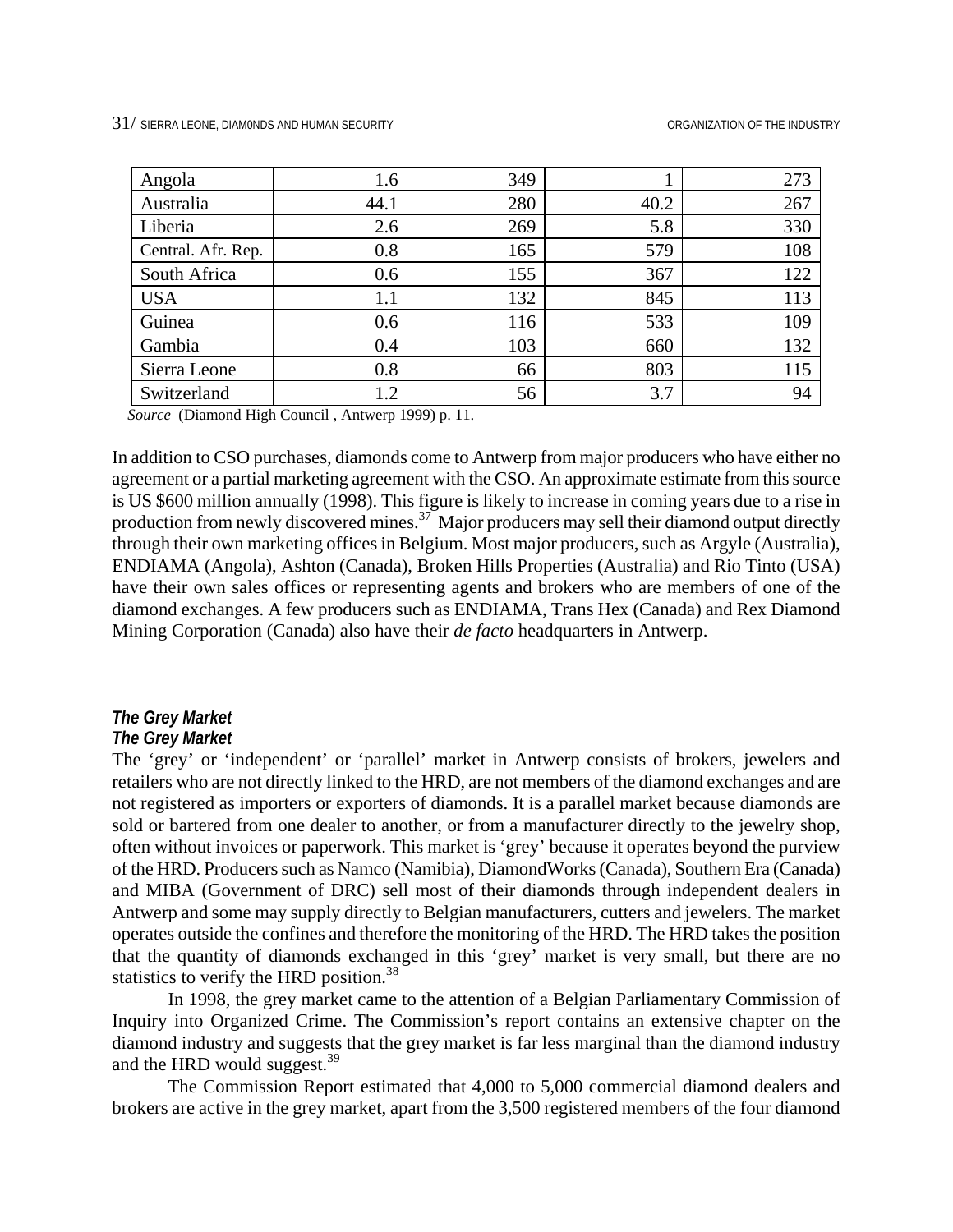exchanges in Antwerp. Membership in a diamond exchange is voluntary and provides the benefit and privileges that are inherent to being 'inside' the industry. The advantage of remaining 'outside' the industry is the lack of industry-led regulation or monitoring.

While operating on the 'outside' is not illegal, the Parliamentary Commission Report took the position that the grey or parallel market is extremely vulnerable to infiltration and use by organized criminal groups.<sup>40</sup> The Commission Report listed 30 cases related to the Antwerp diamond industry that were under judicial investigation at the time of its report. The cases involved fraud, forgery, tax evasion, fake bankruptcy, laundering, contraband and theft. Ten of the listed cases were categorized under the heading 'organized crime' and the 20 remaining cases were classified as 'organizational crime'[.41](#page-98-3) The distinction appears to be that 'organizational crime' consists of criminal acts committed by criminal members of an otherwise legitimate business.

# *The Illicit Trade – The Black Market*

## *The Illicit Trade – The Black Market*

The distinction made here between the white, grey and black markets are, to a large extent, artificial – boundaries and a separation of sourcing and trading in diamonds cannot be drawn this easily. Because of the high level of secrecy inherent in the Antwerp diamond trade, and the fact that there are few paper trails outside the HRD, it is difficult to fully determine the extent of the illicit trade.

Smuggling in the Belgian context refers to diamonds which enter Belgium without being declared to customs officials, and which are not licensed for import by the Ministry of Economic Affairs and the HRD Diamond Office. Neither the Government of Belgium nor the HRD have estimates of the quantity or source of smuggled diamonds. In addition, there are few active policies aimed at controlling diamond smuggling, apart from standard declaration and checking procedures of the customs department and the HRD. (Belgium, however, is perhaps the only country to have at least on paper - a monitoring system of imports and exports. In the Netherlands , for example, the procedures are even more cursory.)

It is known that most of the rough diamonds smuggled into Belgium are from Africa, and are likely to have been produced by artisanal diggers. These diamonds are sold from dealer to dealer, outside the purview of the HRD or the diamond exchanges. A number of smaller hotels in and around the area of Antwerp's Central Station are known trading places for illicit diamonds.<sup>42</sup> In some cases, if the seller has enough, diamonds may be presented directly to a manufacturer. The manufacturer will undertake the cutting and polishing process, and the diamonds will subsequently be sold on the open market or to one of the many jewelry shops in the diamond district, or abroad.

On a small scale, African couriers bring in rough diamonds, without declaring them to customs or the HRD, and selling them directly to Antwerp-based dealers. An African diamond courier describes the process:

Smuggling is not risky and I have been doing it nearly my whole life. One just needs to have special contacts at home. My contacts will guarantee free passage at the airport at home and once you're on the plane the job is done. I am never checked for diamonds when I enter Belgium. To sell my diamonds I just go to one of the diamantaires in the Pelikaanstraat and present myself at the counter with my batch of stones. The diamantaires are always friendly and take me to a room in the back and serve me something to drink. They even offer to arrange for a place for me to stay in Antwerp.<sup>[43](#page-98-5)</sup>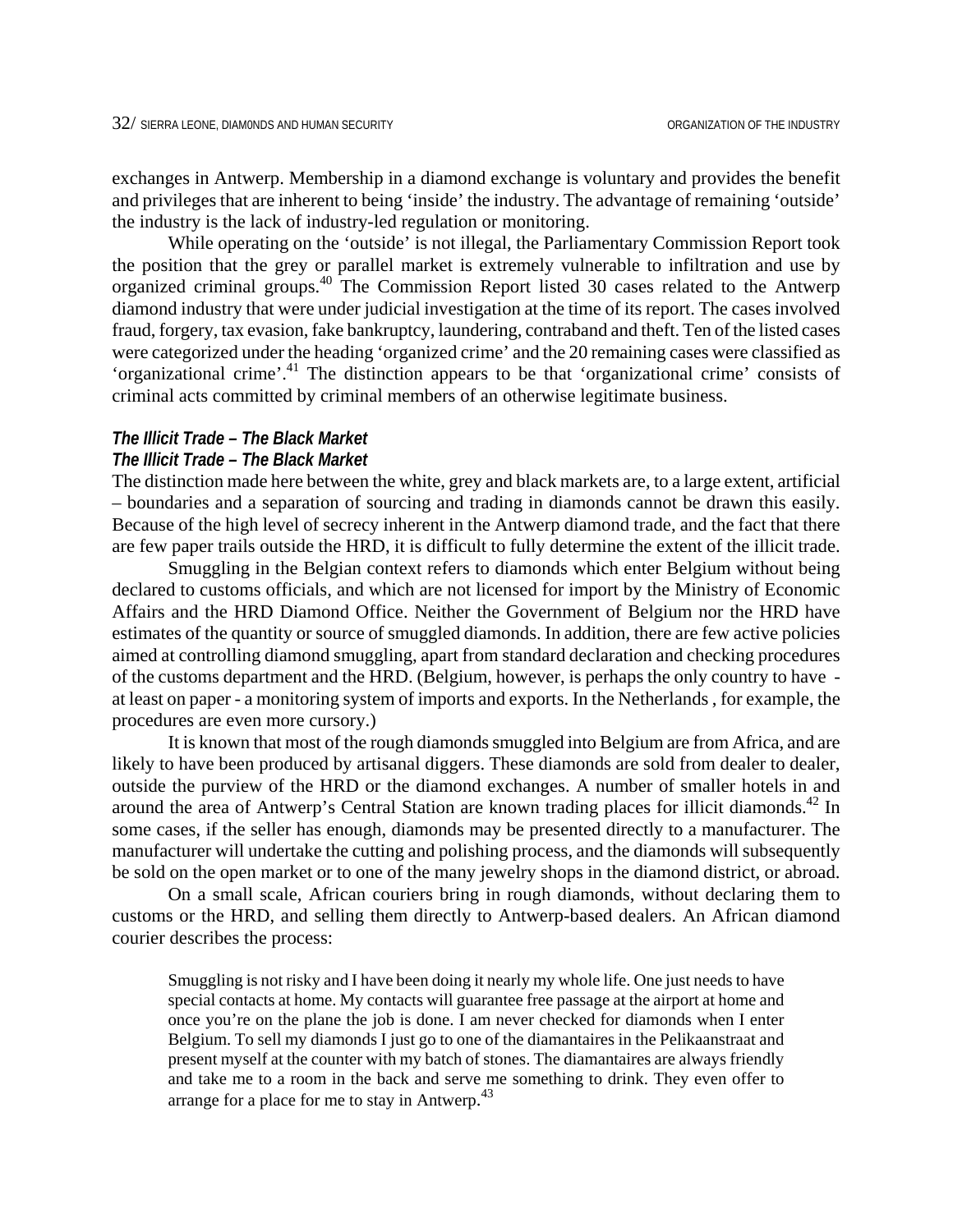The next step in the laundering process is not particularly expensive or risky for the diamantaire. As one writer puts it, 'A diamond becomes legal as soon as it is presented at a diamantaire's counter'[.44](#page-98-6) A registered dealer and member of one of the diamond exchanges can simply mix illegally obtained diamonds with a parcel of already declared diamonds. This allows the diamantaire to both avoid taxes and launder the illicit diamonds.

## *The Real Source of Antwerp Diamonds The Real Source of Antwerp Diamonds*

One of the factors which eases larger scale diamond smuggling and inhibits the tracking of diamond movements is the manner in which the HRD documents the industry. The HRD records the origin of a diamond as the country from which the diamond was last exported. Certificates of origin are not in use, except in a cursory manner for Angola. Therefore, diamonds produced in Sierra Leone, say, may be officially imported and registered as originating in Liberia, Guinea, Israel or the UK, depending on their journey from one trading centre to another.

The real issue o[f th](#page-98-7)e Belgian environment, as it pertains to Sierra Leone or any other diamond producing country, is the lack of interest and therefore the lack of informat[ion](#page-98-8) on the true source of the diamonds entering the country. The Belgian diamond industry - and apparently the Belgian government - are basically not interested in the source of diamonds or how they get to Belgium. They are concerned only that imported diamonds pass through a dealer who is registered with the HRD, or through the HRD itself.

Official data from [both](#page-98-9) the HRD and the Government of Belgium mask this issue, but at the same time serve a useful service in pointing out the significance of the problem. The two following tables illustrate the problem:

| Year                | 1990 | 1991 | 1992 | 1993 | 1994 | 1995 | 1996 | 1997 | 1998 |
|---------------------|------|------|------|------|------|------|------|------|------|
| <b>Sierra Leone</b> | 78   | 243  | 347  | 158  | 255  | 213  | 270  | 104  | 8.5  |
| Liberia             | 100  | 100  | 150  | 150  | 100  | 150  | 150  | 150  | 150  |
| <b>Guinea</b>       | 127  | 97   | 153  | 167  | 381  | 365  | 205  | 205  | 205  |
| Ghana               | 650  | 700  | 656  | 591  | 740  | 632  | 715  | 830  | 800  |
| <b>Ivory Coast</b>  | 12   | 15   | 15   |      | 84   | 75   | 302  | 307  | 307  |

# **Table 5. Diamond Production in West African Countries for Selected Years**  (000 carats)

*Sources***:** Data for Liberia, Guinea, Ghana, Cote d'Ivoire for the years 1994-1998 from: Ronald F. Balazik, 'Gemstones', *1998 Annual Review* (United States Geological Survey, August 1999) p. EE 17. Remaining data for the same countries is from various mineral industry reports from 1990 to 1994 published by the United States Geological Survey. Sierra Leone data is from: Government of Sierra Leone, Government Gold and Diamond Office, Freetown, Sierra Leone, 1999.

#### **Table 6. Antwerp Imports of West African Diamonds**

Selected Years (000 carats)

| Year                   | 1990        | 1991 | 1992       | 1993 | 1994 | 1995       | 1996 | 1997 | 1998 |
|------------------------|-------------|------|------------|------|------|------------|------|------|------|
| <b>Sierra</b><br>Leone | 221<br>، ر. | 534  | 021<br>091 | 344  | 526  | 455<br>tJJ | 566  | 803  | 770  |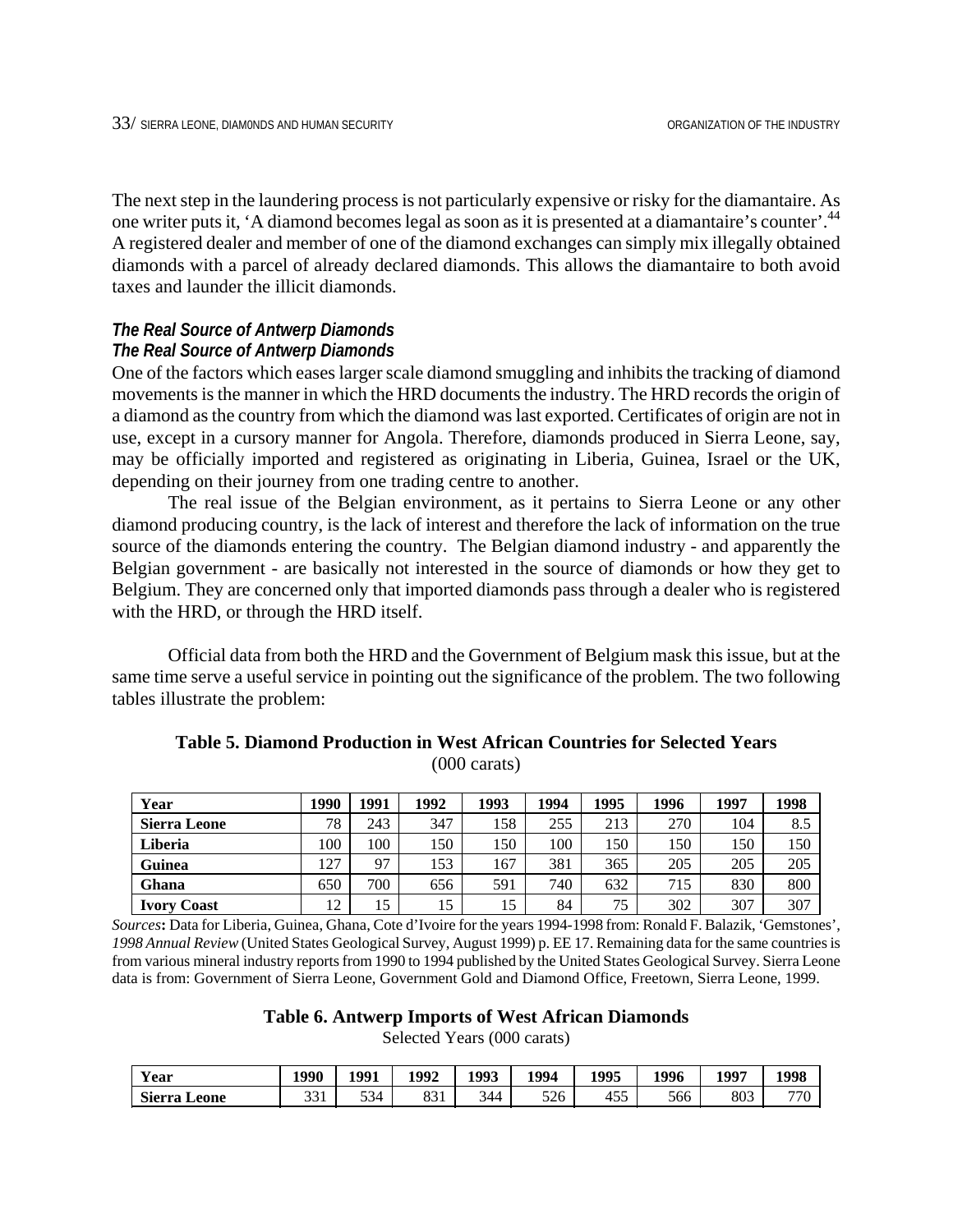34/ SIERRA LEONE, DIAM0NDS AND HUMAN SECURITY ORGANIZATION OF THE INDUSTRY

| Liberia            | 552<br>ر ے د. د | 658 | .909 | 5.006 | 3.268 | 10,677 | 12.320 | 5.803 | 2,558 |
|--------------------|-----------------|-----|------|-------|-------|--------|--------|-------|-------|
| <b>Guinea</b>      | 287             | 374 | 526  | 1021  | 875   | 780    | 439    | 533   | 596   |
| Ghana              | 597             | 675 | 689  | 526   | 498   | 643    | 608    | 531   | n.a.  |
| <b>Ivory Coast</b> | 825             | 946 | 868  | 683   | 605   | 1614   | 2214   | 885   | n.a.  |

*Sources*: Diamond High Council, *1998 Annual Report*, Antwerp 1999, p. 1, and additional information supplied directly by HRD.

Comparison of the two tables shows that the production figures for Ghana and the HRD import statistics from Ghana are similar, as might be expected. For all the other West African countries, there are startling discrepancies. For example:

- while the Government of Sierra Leone recorded exports of only 8,500 carats in 1998, the HRD records imports of 770,000 carats;
- while the estimates of Liberian diamond mining output are between 100,000 and 150,000 carats in Table 5 (and there are no estimates anywhere of a capacity exceeding 200,000 carats per annum<sup>45</sup>), the HRD records Liberian imports into Belgium of over 31 *million* carats between 1994 and 1998 - an average of over six million carats a year;  $46$
- · Ivory Coast, where the small diamond industry was essentially closed in the mid 1980s, exported an average of more than 1.5 million carats between 1995 and 1997.

Among other things, these figures suggest either massive international fraud, or massive bureaucratic incompetence<sup>47</sup>

Where Sierra Leone is concerned, the discrepancy between what the HRD says is imported from Sierra Leone and what Sierra Leone officially produces and exports may be an indication of what is illicitly mined and exported to Belgium. But this is only a *minimum* figure, as the data does not include diamonds which travel from Sierra Leone to India, Israel, Lebanon, New York and the De Beers CSO, *and then* to Belgium.

## *Belgian Import and Tax Legislation and Policy* *Belgian Import and Tax Legislation and Policy*

One of the main factors making Belgium, and particularly Antwerp, the world centre for diamonds is the laxity of tax and trade legislation. Antwerp attracts a large quantity of diamonds sold on the 'outside market', i.e. outside De Beers CSO. For the purposes of this study, this outside market is very important and it helps to explain the problems in the Belgian environment.

The import of diamonds to Belgium is free, in the sense that there are no tax or import duties applied at entry. However, all diamonds must be declared to customs upon entry or exit from the country, and importers must (theoretically) pay a value added tax of 21 per cent on the customs value. The customs value, however, is simply the value expressed on the supplier's invoice. Belgium has a unique system of VAT exemption and most dealers can benefit from this provision in the law. A dealer is not required to pay the VAT at the time of import, but can settle it through the HRD Diamond Office at a later date. The Diamond Office will advance the amount to Belgian customs and invoice the dealer at the end of each month. Most dealers travelling abroad carry bank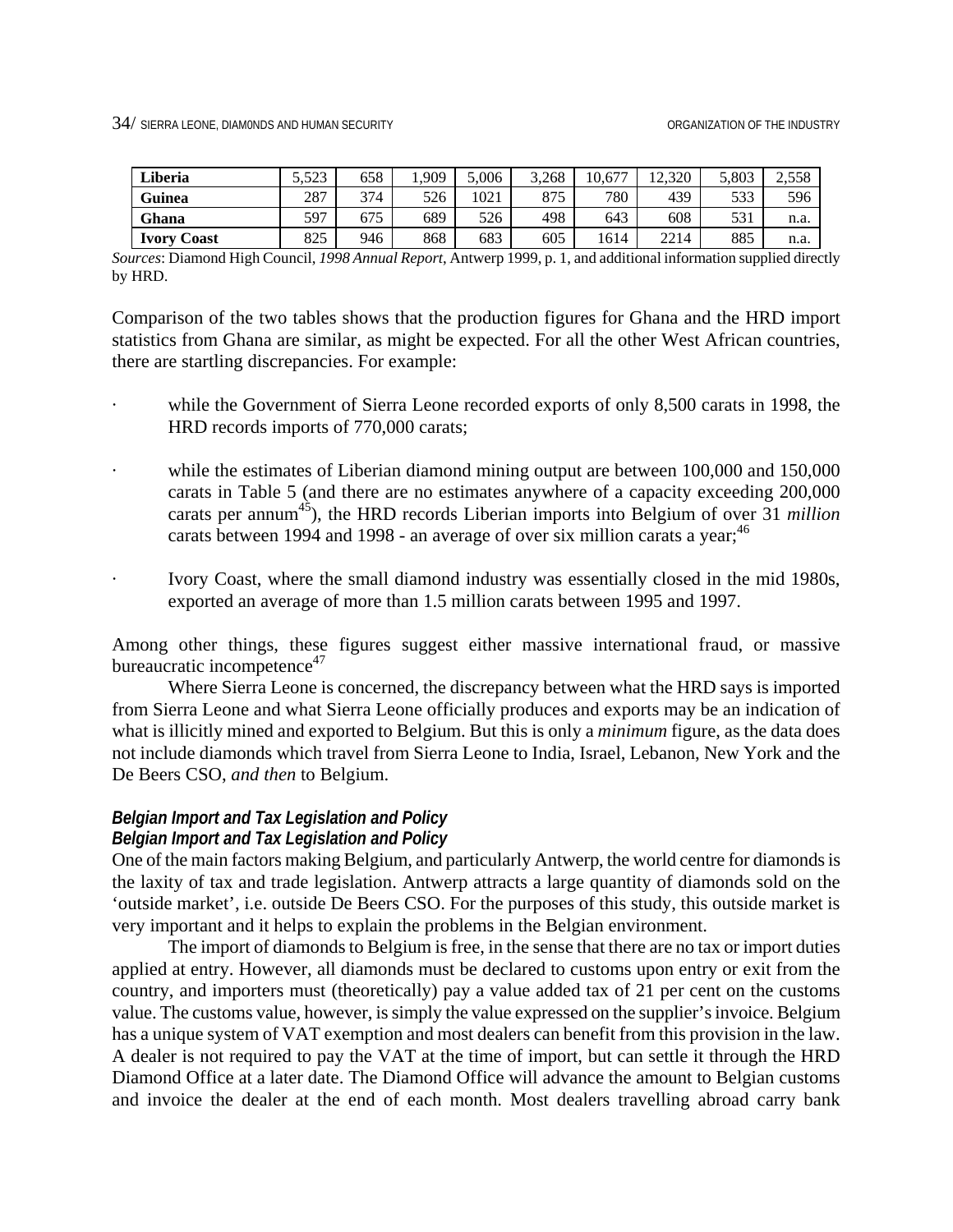guarantees covering the VAT in the countries they pass through, without actually paying it.<sup>48</sup> When rough diamonds are exported for sale, the import VAT is recovered by the dealer, who is then taxfree.

There has been increasing concern that the Belgian diamond industry pays very little tax. In 1998 an industry with a turnover of US \$20.6 billion paid only US \$8 million in taxes. This has led to a new 'fiscal plan', worked out between the HRD and the Belgian Direct Tax Authority, that will ostensibly result in a tax contribution by the diamond industry of 'a fair share of taxes'<sup>49</sup>. The new fiscal plan became effective on January 1, 1999, taxing the gross turnover margin of diamond companies. It is expected to significantly raise the amount of taxes paid by the industry.

Of greater interest where transparency and accountability are concerned, is the question of who actually monitors imports and exports on behalf of the government. Oddly, this role - the role of customs agent - is carried out by the HRD itself, the representative and lobbying institution for the Belgian diamond industry.

Upon entry into Belgium, sealed diamond parcels are sent by customs to the HRD Diamond Office, which acts as the internal clearance and customs bureau on behalf of the Government of Belgium. At the HRD Diamond Office, all diamonds entering or leaving the country are individually checked by ten diamond experts who are employees of the HRD, acting on behalf of the Licensing Department of the Ministry of Economic Affairs. Importers and exporters must provide invoices describing the exact weight and price of the diamond parcels and documents showing their company registration in Belgium or Luxembourg. Diamond Office experts are not civil servants. They are experts employed by the Diamond Office, sworn in by the Belgian Minister of Economic Affairs.<sup>[50](#page-98-12)</sup> The only outside check on this process is that there are always a number of customs officers and representatives of the Ministry of Economic Affairs present at the Diamond Office to monitor the procedure.

The Diamond Office therefore plays a dual role: it provides a lobbying service on behalf of its clients in the diamond industry, *and* it acts as their watchdogs on behalf of government. To the outside observer, this looks like a major conflict of interest.

Difficulties with the process are legendary:

- diamonds imported from other countries of the European Union, need not be declared at the Belgian border, but need only to be checked by the HRD Diamond Office. Different valuing and controlling applications by EU members leads to additional problems. The Netherlands, for instance, applies a different weighing system, enabling importers to declare a certain amount of low quality rough diamonds and then alter it, before exporting, with high quality gems of the same weight. The diamonds may then be invoiced at a lower price than the real value: $51$
- in most cases the penalty for the fraud involved in inconsistencies between invoice and real value is minimal. The diamantaire risks a fine but will normally receive questionable diamond parcels back when a corrected invoice is received from the seller.

The historical reason given for having the HRD Diamond Office act as an agent for the government is that only the diamond industry has the expertise required to perform the government's task.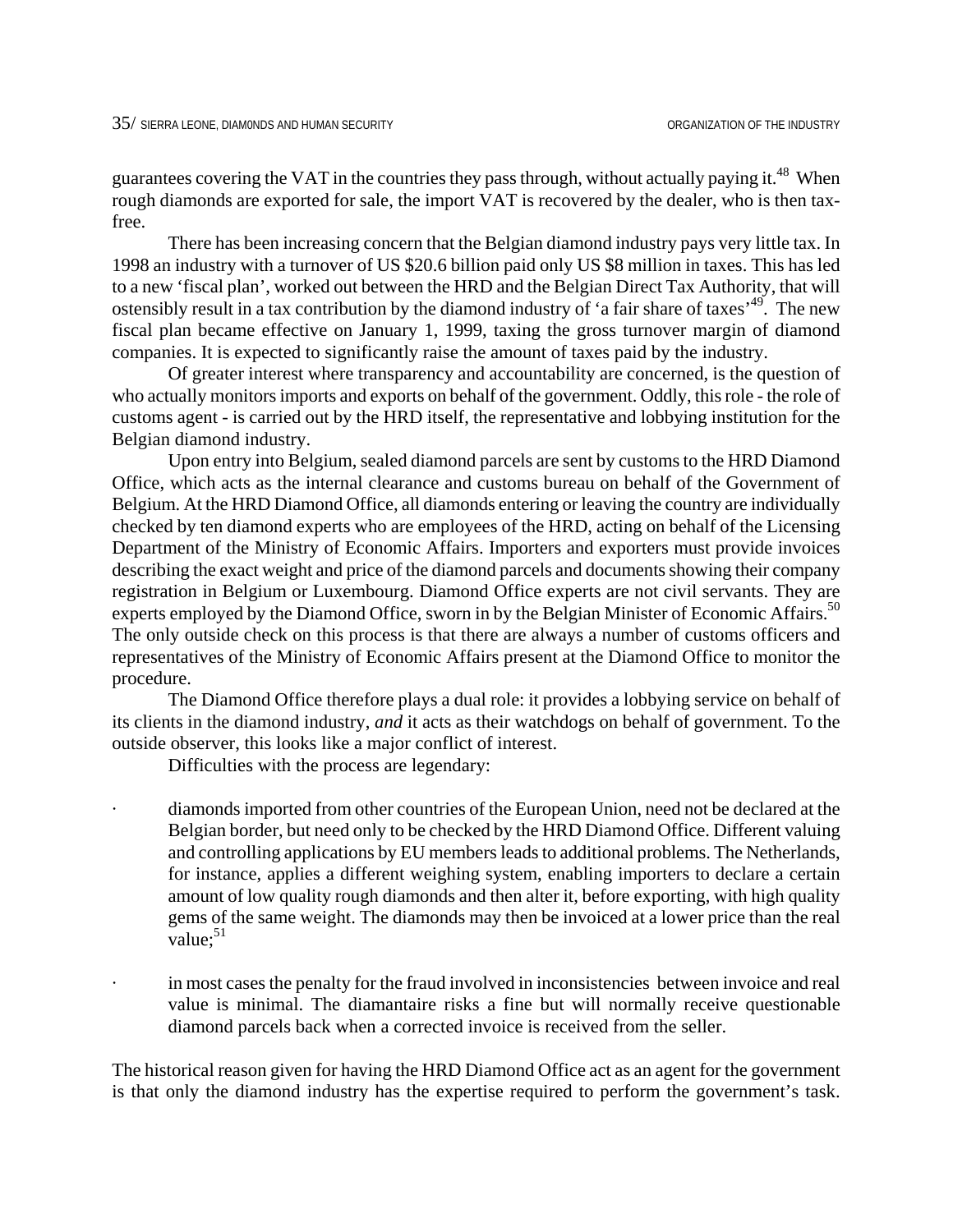However, in recent years there have been a number of judicial inquiries which have shown that the system violates almost any definition of neutrality, and is an invitation to corruption.

Cases of fraud in the Antwerp diamond and banking trade are legendary. In April 1999, for example, an expert of the HRD Diamond Office was arrested in connection with a million dollar import-export fraud involving the expert, a number of diamond exporting companies and a specialized diamond transport company. The expert overvalued diamond parcels, enabling a number of diamond companies to use a fraudulent invoicing system and then to launder illegally obtained diamonds with the 'licensed' documents.<sup>52</sup> Another case exposed two experts of the Diamond Office when customs officials double-checked a parcel inspected and sealed by the HRD Diamond Office, on its way to an unknown customer. The transaction was registered for a value of US\$ 5 million, but the parcel contained only brick dust.<sup>53</sup> Fraudulent transactions like these allow diamond dealers to use legitimate documents for other purposes, such as unchecked diamond exports, VAT fraud or the laundering of illegally imported diamonds.

*The Diamond Bourse The Diamond Bourse*

**Box 4. Diamonds and Drugs:**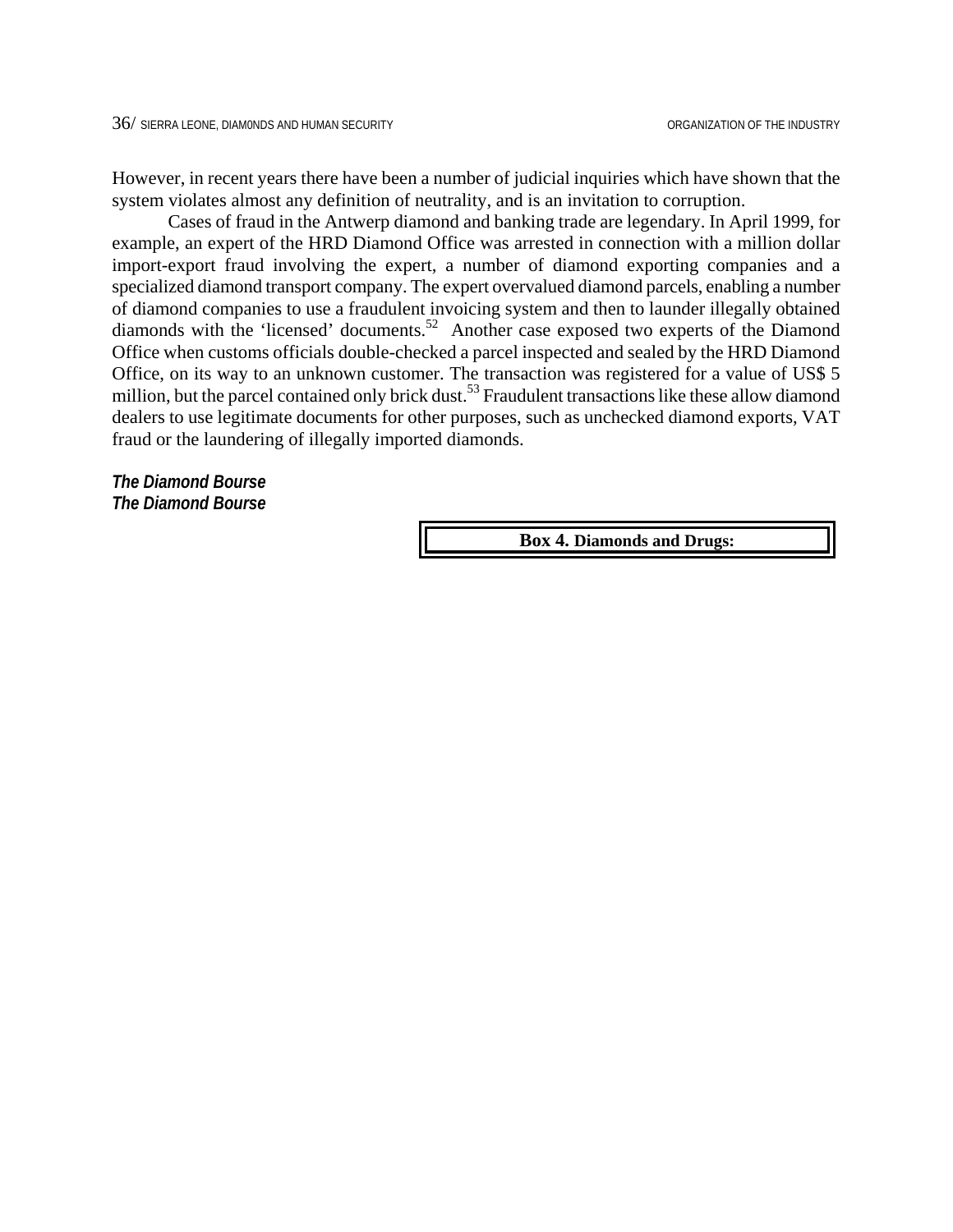Of the twenty-one diamond exchanges (bourses) in the world, four are in Antwerp, including the only rough diamond bourse. The bourses are transaction centres where traders meet individually to present their diamonds and negotiate sales. The bourses are highly secured exchange buildings in the heavily guarded diamond district of Antwerp. Access to a bourse is allowed only to fee-paying members, and membership is restricted to individual dealers or companies registered in Belgium or Luxembourg. Candidate members have to be recommended to the Board of Directors and need support from a number of existing members. Non-members are only allowed to enter the transaction room of the bourse in the presence of accompanying members, and only then if they have approval from the Board of Directors.

A deal at a bourse is struck without formalities or paperwork. However, there exists a set of strict rules applied by the bourse. The buyer inspects a parcel of diamonds on offer and negotiates the price per carat with the seller. When a broker negotiates a transaction, the price stands for only one day - until the closure of the bourse. In the meantime, the parcel - a small envelope - is sealed and the negotiated price is written on it. When, or if the seller wants to renegotiate the broker's price, or when the buyer fails to pay within the one-day deadline, the

## **Diamonds and Drugs:the Collapse of the Max Fischer Bank**

In January 1997, the Max Fischer Bank, in the heart of the Antwerp diamond district, declared bankruptcy. A few months after the bankruptcy the Antwerp prosecutor opened an investigation, and in June 1997, three members of the bank staff were arrested and taken into custody.

The bankruptcy and subsequent judicial investigations created a near panic in the Antwerp diamond business. After the arrests, several diamond dealers' offices and the HRD Diamond Office were searched.

Investigations into the bankruptcy inadvertently led to the activities of Fouad Abbas. Abbas had been a crown witness in a Dutch narcotics investigation, and was accused of being the key supplier of marijuana to European and Canadian markets in a case that involved thousands of tons of drugs. Abbas confessed his own role under a witness-protection programme in the Netherlands, but Belgium nevertheless demanded his extradition, after he had moved to London. The Max Fischer Bank in Antwerp had been used to launder an estimated US \$25 million of the proceeds of Abbas' criminal business. Abbas was not unknown to the Antwerp diamond business. He ran his operations through a diamond company by the name of TTS Diamonds and reportedly had mining interests in West Africa. Some of Mr. Abbas' partners, it was later revealed, were also active in arms trafficking. Iraq and UNITA in Angola were allegedly the recipients of the Abbas arms.

Systematic tax evasion and Belgium's policy of fiscal and administrative leniency for the diamond business were the combination that enabled Abbas to thrive for many years.

*Source*: Confidential interviews with Dutch television journalists who had documents related to Abbas companies. Also Chris de Stoop, *Ik ben Makelaar in Hasj*, Amsterdam, De Bezige Bij, 1998

parcel ('cachet') can be reopened, but only in the presence of a Transaction Room Committee of the bourse[.54](#page-98-16)

Despite the extraordinary amounts of money changing hands and the potentially high risks involved, diamond dealers and their financiers rarely settle differences in legal courts. The exchange system has its own internal procedures and sanctions system based on hundreds of years of tradition.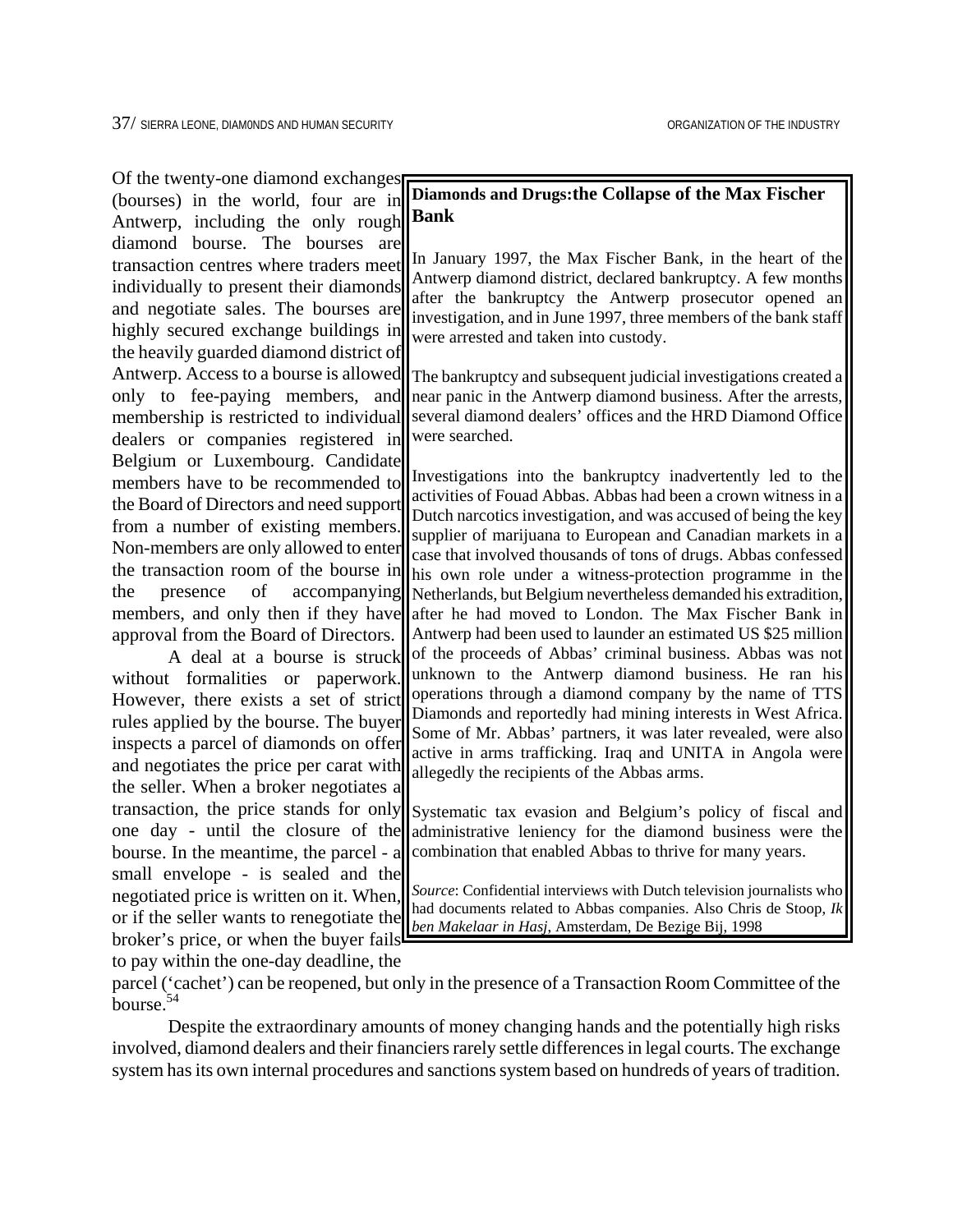The obvious advantage for the diamond industry is the maintenance of complete confidentiality, a minimum amount of monitoring and paperwork, and exclusive control of the diamond market. *Diamond Banking*

#### *Diamond Banking*

Like the rest of the diamond business in Antwerp, banking arrangements are opaque, and the small number of players have an immense amount of economic power. There is likely to be less transparency than in other banks in the world as these financial institutions have their own fiduciaries in Switzerland or Luxembourg, where banker's discretion is guaranteed by law. Ninety per cent of all diamond transactions in Antwerp are handled by two banks - the ABN Amro Bank and the Antwerpse Diamantbank. De Beers holds 12.8 per cent ownership in the Antwerpse Diamantbank through the Henfin Holding Company.

Traditionally, most trading or marketing companies in Antwerp have maintained a very low level of capitalization. It is not exceptional to find a diamond company with a capitalization of only US \$30,000, but with an annual turnover of several million dollars. Consequently, short-term and rapid financing is critical to the business. Diamond traders depend on short-term financing in the millions of dollars for single transactions, enabling them to bridge the period between the time of their own purchases and payment by their clients.

The lack of transparency and questionable business practices of some of the diamond banks, and spectacular scandals like the Max Fischer Bank collapse, have led to increasing debate in Belgium on the nature of the diamond business and its relationship with organized crime.

# *The Underbelly of the Belgian Diamond Industry The Underbelly of the Belgian Diamond Industry*

Because of governmental and HRD laxity, Antwerp has, in recent years, become one of the key cities of the world for Russian organized crime.<sup>55</sup> One of the most spectacular public cases involved the embezzlement of US \$180 million in gold and diamonds from the Russian State reserves.

Andrei Kozlenok and his company, Golden ADA, were at the centre of a transcontinental scandal, causing embarrassment to authorities in the USA and more so in Russia. Kozlenok's company was provided with gems from the Russian State Precious Metal Reserve, with the approval of high officials in Russian government circles. Instead of using the diamonds intended - as collateral for a commercial loan in the US - Kozlenok sold US \$70 million worth of diamonds in Antwerp, with forged documents claiming the diamonds had originated in the DRC (Zaire). Kozlenok also had a company registered in Belgium, beyond the reach of both Russian and American authorities. For three years, Russia battled in California courts in order to bring Kozlenok to trial and recover the gems. In 1998, Russia authorities finally succeeded in extraditing Kozlenok from Greece.<sup>56</sup>

Kozlenok's name appeared again in a seemingly unrelated fraudulent incident. The fraud involved a million-dollar trade in fake invoices. Antwerp businessmen and local politicians (members of the Antwerp City Council) were among the accused. Several individuals were convicted on a number of charges, but the full nature of the fraudulent mechanism remains hidden. Some of the investigators and financial experts analyzing the case have suggested that large amounts of diamond profits or credits were at the heart of the fraud.<sup>57</sup>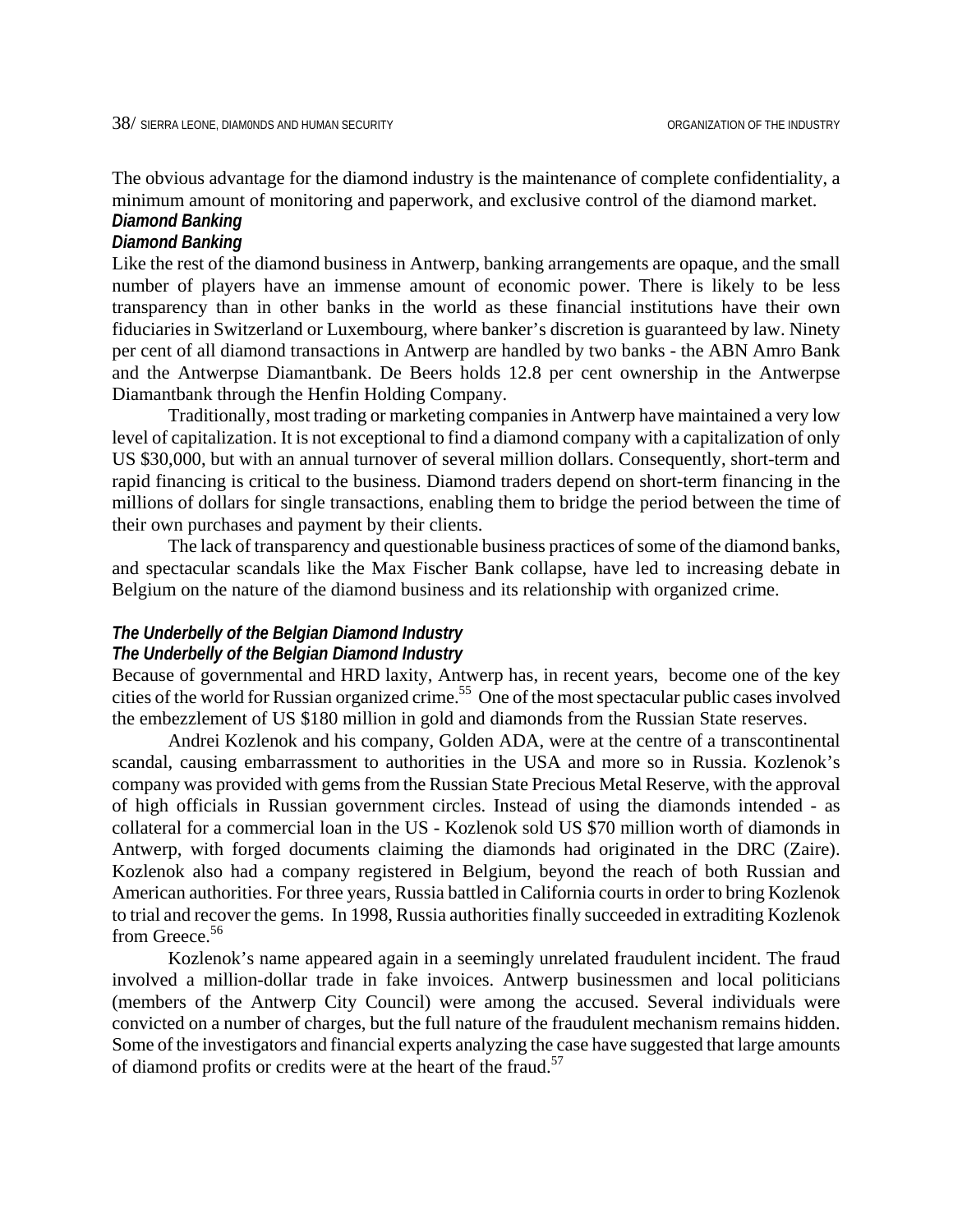#### *Conclusion Conclusion*

Antwerp is the most important 'final' marketing site for the bulk of the world's diamonds, including those of Sierra Leone. Unfortunately, the political, fiscal and law enforcement environments makes Antwerp a diamond smuggler's dream. Even in the most overt cases of questionable behaviour, little is done. Government officials informed the Project Team that while the Customs Department in Antwerp does report, on average, ten cases of fraud annually to the Ministry of Economic Affairs Diamond Monitoring Department, the majority of these cases are judged to be 'administrative errors' on transport documents and invoices. In most cases, the supplier or the recipient in Antwerp is simply contacted to produce corrected documents.<sup>58</sup> Such 'findings' obscure the magnitude and seriousness of institutionalized smuggling, diverting attention from a major international problem to small-time criminals.

 The lack of official concern may stem from the overall economic importance of the diamond industry to the Belgian economy. The result, however - a lack of the legislative controls that are accepted as normal and necessary in other business environments and in other countries - is devastating for diamond producing countries like Sierra Leone. Contributing factors include:

- a serious apparent conflict of interest between the HRD's responsibility to it membership and its responsibilities to government for critical elements of supervision over that same membership;
- encouragement through government and private sector lack of interest in the source of imported diamonds - of what appears to be either massive fraud or massive bureaucratic incompetence in diamond import statistics;
- encouragement of a secretive environment which permits corruption at high levels (such as the Max Fischer Bank collapse, cases of fraud within the HRD, and opportunities for organized crime).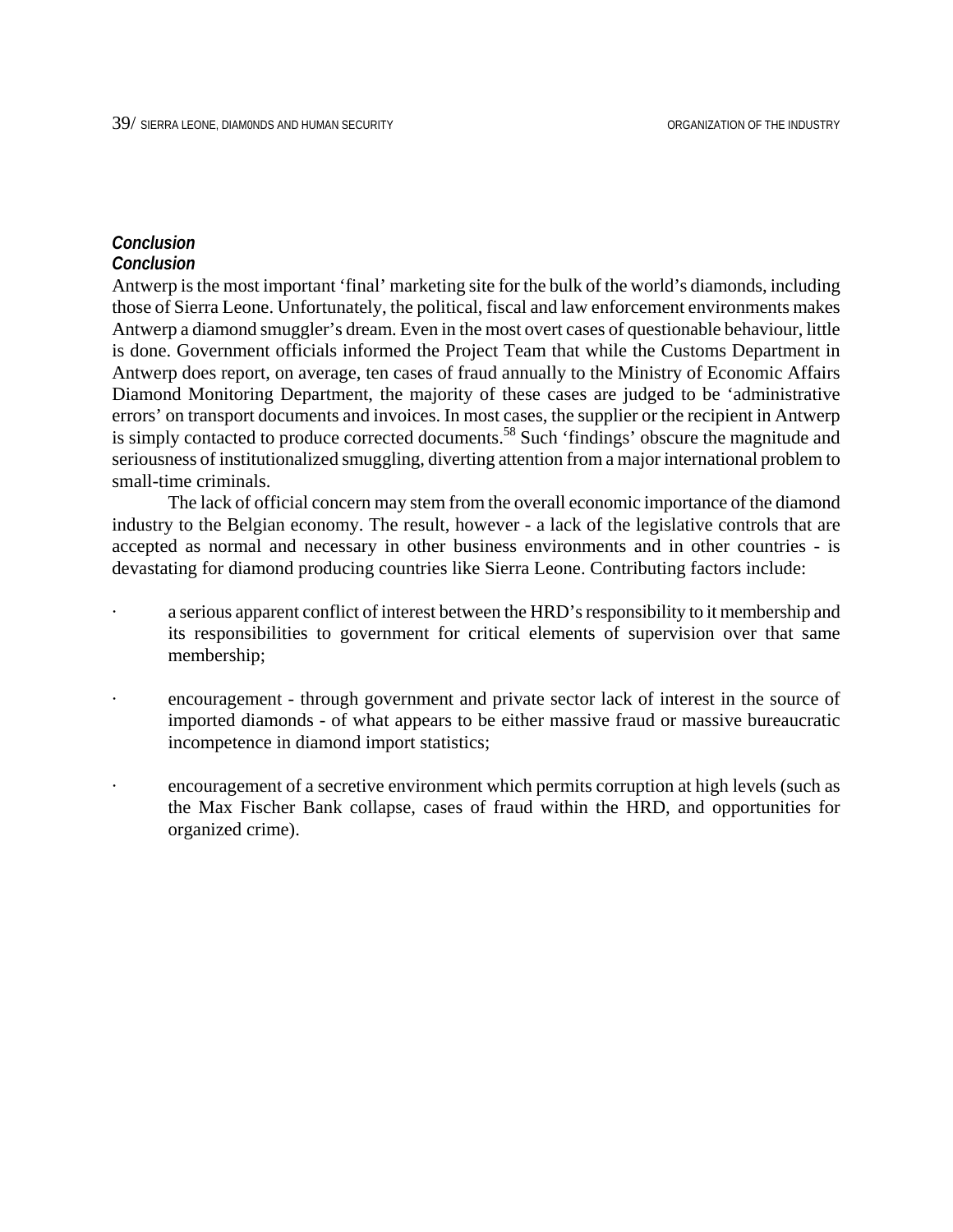## 4. THE SIERRA LEONE DIAMONDS

#### **4.1 Origins**

Sierra Leone diamonds were discovered in Kono District in1930, when a small geological survey team led by N. R. Junner and his assistant, J. D. Pollet, picked up a crystal by the Gboraba stream. The team had been examining stream-bed gravels for heavy minerals; instead the crystal turned out to be a diamond. The next day, the team found another diamond at the same site. Their discovery was extraordinary. The Sierra Leone colony, Britain's first in West Africa, had been suffering from economic stagnation and depression for nearly a century because of its dire lack of resources. But their discovery, which was duly reported to the colonial authorities, elicited little interest until Junner brought it to the attention of the De Beers-controlled Consolidated African Selection Trust (CAST), based in the Gold Coast (now Ghana). A prospecting party from CAST arrived in the country in March 1931; that same month, the first hint of the widespread nature of diamond occurrences in Sierra Leone was received when Pollet found two more diamonds in the gravel of Kenja stream, near Pava, about 50 miles south of the original discovery.

Given the chaotic nature of Sierra Leone's diamond industry in the 1990s, it is easy to forget that all the country's diamond fields, estimated to cover an area of some 7,700 square miles in 1968, was officially under corporate control for over two decades. In 1935, the colonial authorities concluded an agreement with the Sierra Leone Selection Trust (SLST), a subsidiary of CAST, which gave the company exclusive mining and prospecting rights over the entire country for 99 years. In return, SLST was to pay income tax at the rate of 27 per cent (later increased to 45 per cent) on its profits, in addition to a small 'special development' fund, mainly for the Kono region.<sup>59</sup> This was not difficult to arrange, as Kono District had never been a commercially active region and Kono chiefs, who owned the land communally, appeared unconcerned and unable to grasp the dramatic impact that diamond mining would inevitably have.

Corporate control was relatively easy to establish as far as dealing with the local authorities was concerned; and in the four years after mining intensified (1948-1952), SLST paid over £3 million in taxes to government.<sup>60</sup> The threat to De Beers' control came not from local authorities, but from far more insidious and uncontrollable forces, forces so powerful that they eventually forced an end to the company's monopoly in 1956. By the early 1950s, a huge influx of illicit miners attracted, no doubt, by internal SLST theft - had nearly overrun the company's holdings, By 1956, there were an estimated 75,000 illicit miners in Kono District, leading to smuggling on a vast scale, and causing a general breakdown of law and order.

The buyers and smugglers of illicitly mined diamonds at that time were mainly Madingo traders from neighbouring West African states, and Lebanese traders. The Lebanese had first arrived in Sierra Leone at the close of the 19th century. With the rise of the diamond industry, they soon emerged as major players on the illicit side because of their ability to raise significant capital, and because of their outside contacts. Initially, the smuggling route was from Freetown to Beirut and then to European markets. But with the tightening of security between Kono and Freetown in the early 1950s, Lebanese smugglers began moving their goods across the Mano river to Liberia. Antwerp, and then Israeli-based diamond merchants soon noticed the booming diamond trade in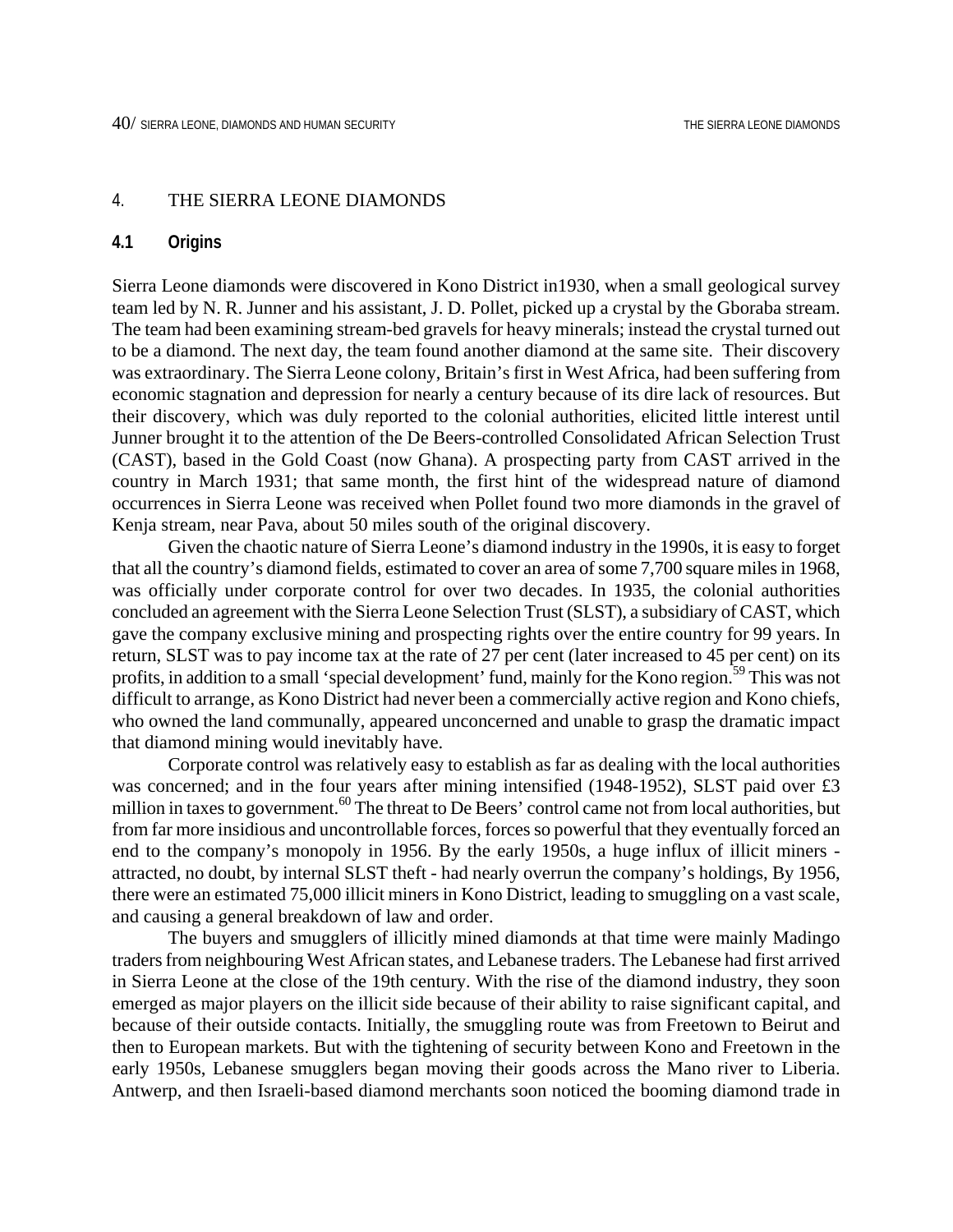Monrovia, and many established offices there, rather than in Freetown where the De Beers' monopoly made it illegal to do so. De Beers itself was forced to set up a buying office in Monrovia in 1954 to keep as much of the trade under its control as possible. The impact of smuggling on the Kono mining areas was immensely destabilizing. According to Koskoff,

Large combines of diggers emerged, now with more elaborate equipment, with financing from buyers in Monrovia or from local Lebanese. The illegal industry was taken over by toughs. Itinerant buyers were occasionally murdered by hard-pressed diggers. According to one source, by 1954 forty murders had already occurred in the diamond areas, including one case of a digger who had been disembowelled in search of a stone that he had been seen to swallow. [61](#page-98-23)

This was the 'Great Diamond Rush'. John Cartwright has provided an insight into its socio-political and economic impacts on the country as a whole. At the time of the Rush, the total number of persons calculated by the Labour Department to be in wage employment was between 75,000 and 80,000. This meant that within a period of just three years 'as many men (75,000) left [their homes]...to search for diamonds as had left it over a half century to seek wage employment.<sup>52</sup> This had a radical impact on the process of social mobilization. By 1955, the Director of Agriculture attributed a marked drop in rice production to the Rush, many of the young men having abandoned the rice fields for the more interesting and promising diamond mines. By the end of the 1950s, Sierra Leone - once a net exporter of rice - became a net importer.

The influx of these uncontrollable young men soon had the district verging on 'anarchy, with armed bands of as many as 400 to 500 men raiding SLST...areas, and on occasion doing battle with the police.'[63 A](#page-98-24) detachment of the Sierra Leone Police Force had been stationed in Kono in 1952, the first such posting outside of Freetown. But it was severely ill-prepared to deal with this unexpected problem. The force launched military-like campaigns with names like 'Operation Parasite' or 'Operation Stranger Drive,' targeting every unregistered non-Kono in the District, in an effort to curb the massive influx of illicit miners. Most of these efforts were dismal failures. It was estimated that in the first half of the 1950s, more than half of Sierra Leone's diamonds were being sold in Monrovia as 'Liberian' diamonds, the country having created fictive 'mines' in the jungles to account for this enormous production.<sup>64</sup>

The situation was highly problematic for De Beers, representing a crisis comparable only to the Second World War which forced the closure of its premiere mines in South Africa. De Beers resorted to the employment of private security.

#### **4.2 The Beginning of Privatised Violence4.2 The Beginning of Privatised Violence**

Most recent writing on private security firms and the 'Dogs of War' views them as a product of post-Cold War collapse among African states.<sup>65</sup> In Sierra Leone, however, private security is not a new phenomenon. More particularly, it initially had nothing to do with state collapse or the highly destructive rebel warfare that later marked the country. The first use of private security in Sierra Leone was in the 1950s, and was directly sanctioned by the head of De Beers, Sir Ernest Oppenheimer. Alarmed by the widespread theft in SLST's mining areas and the consequent massive smuggling operation, in 1953 Oppenheimer contracted a retired British counter-intelligence agent,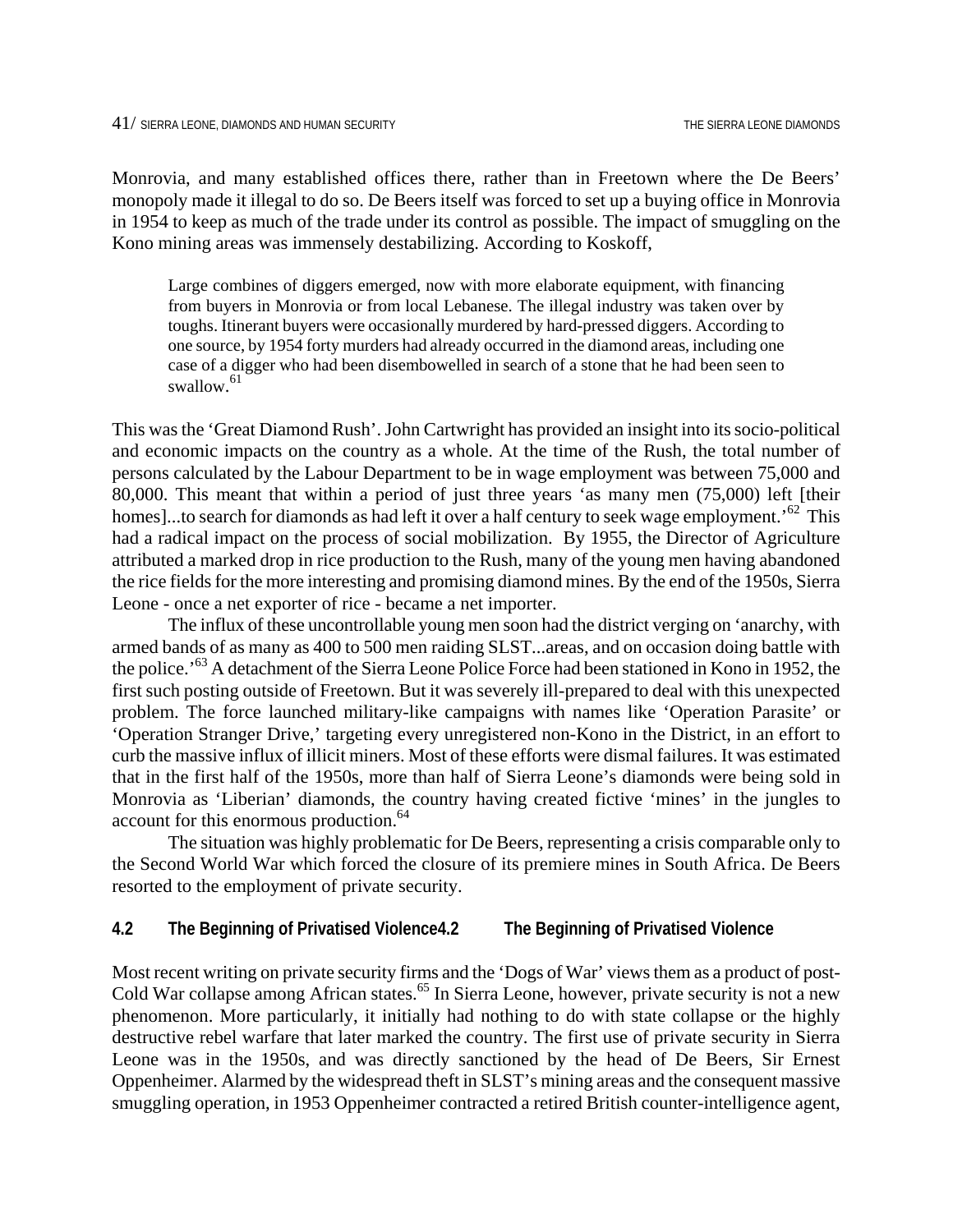Sir Percy Sillitoe, to organise an intelligence operation aimed at getting at the root of the smuggling. The operation later blossomed into the full-scale deployment of a private security force aimed at halting both the pilfering and smuggling. Sillitoe confirmed that smuggled Sierra Leone diamonds were travelling through Monrovia, where European and Israeli firms had established offices and were funding African smugglers. The diamonds moved then to Belgium and to the Soviet Union, which then badly needed industrial diamonds to retool its factories.<sup>66</sup> Sillitoe's army was known as the Diamond Protection Force (DPF), and it was led by white soldiers of fortune from Rhodesia and South Africa. An account of how the force operated is provided by Michael Harbottle, a former British army officer who took over command of the force after Sillitoe. Although they did not have firearms, the DPF used sophisticated technology, including light plane (and later helicopter) patrols, radio communications, floodlighting and booby traps. They even mined border crossings in an attempt to bring down illicit miners and smugglers. Illicit miners - known as 'san san boys' - and smugglers captured by the mercenaries were likely to be imprisoned (one could earn a year's hard labour for the mere possession of mining implements) but there were occasions when miners were shot to death. $67$ 

In 1956, Sillitoe hired a Liberian-based Lebanese adventurist, Fred Kamil, who later wrote about his adventures. Kamil had independently started a low-intensity warfare against smugglers after one cheated him when he was a businessman in Liberia. Kamil recruited a gang of armed toughs from the streets of Monrovia. The group launched a small-scale guerrilla war along the Liberian-Sierra Leonean border, ambushing diamond smugglers, overpowering them and stealing their goods. Sillitoe offered the outlawed Kamil an attractive deal: his undercover agents would supply the Lebanese with information about the exact movements of the smugglers; in return, Kamil would turn the diamonds over to De Beers and receive one-third of their value in cash. Kamil agreed, since this obviously meant Sierra Leone police protection. The risk became too high for the smugglers, and the colonial authorities in Freetown added a carrot: export taxes on diamonds were lowered, and De Beers increased the buying price. For a time, smuggling seemed to have been contained.[68](#page-98-28)

But illicit mining continued. The colonial government, under more and more pressure from nationalist politicians (this was the period of decolonization), decided to act more radically to put the situation under control and to satisfy calls for legitimate indigenous participation in the booming diamond industry.

**4.3 The End of Corporate Control and the Emergence of the 'Shadow State'4.3 The End of Corporate Control and the Emergence of the 'Shadow State'**

By the 1950s, diamond mining, once confined to Kono District and Tongo Field in Kenema District, had spread to much of the Eastern Province and Bo District. Digging followed the route of the Sewa, a wide river flowing from Kono through Kenema to Bo District, and covered an area of 19,000 km<sup>2</sup>, about one-quarter of the entire country. SLST operations were based in the most productive areas, mainly in Kono and Tongo Field. These areas were the hardest hit by the destabilising effects of illicit mining, but other parts of the country were affected. In Bo, a district which, unlike Kono, was relatively developed and urbanised, the issue of SLST control created divisive political controversy.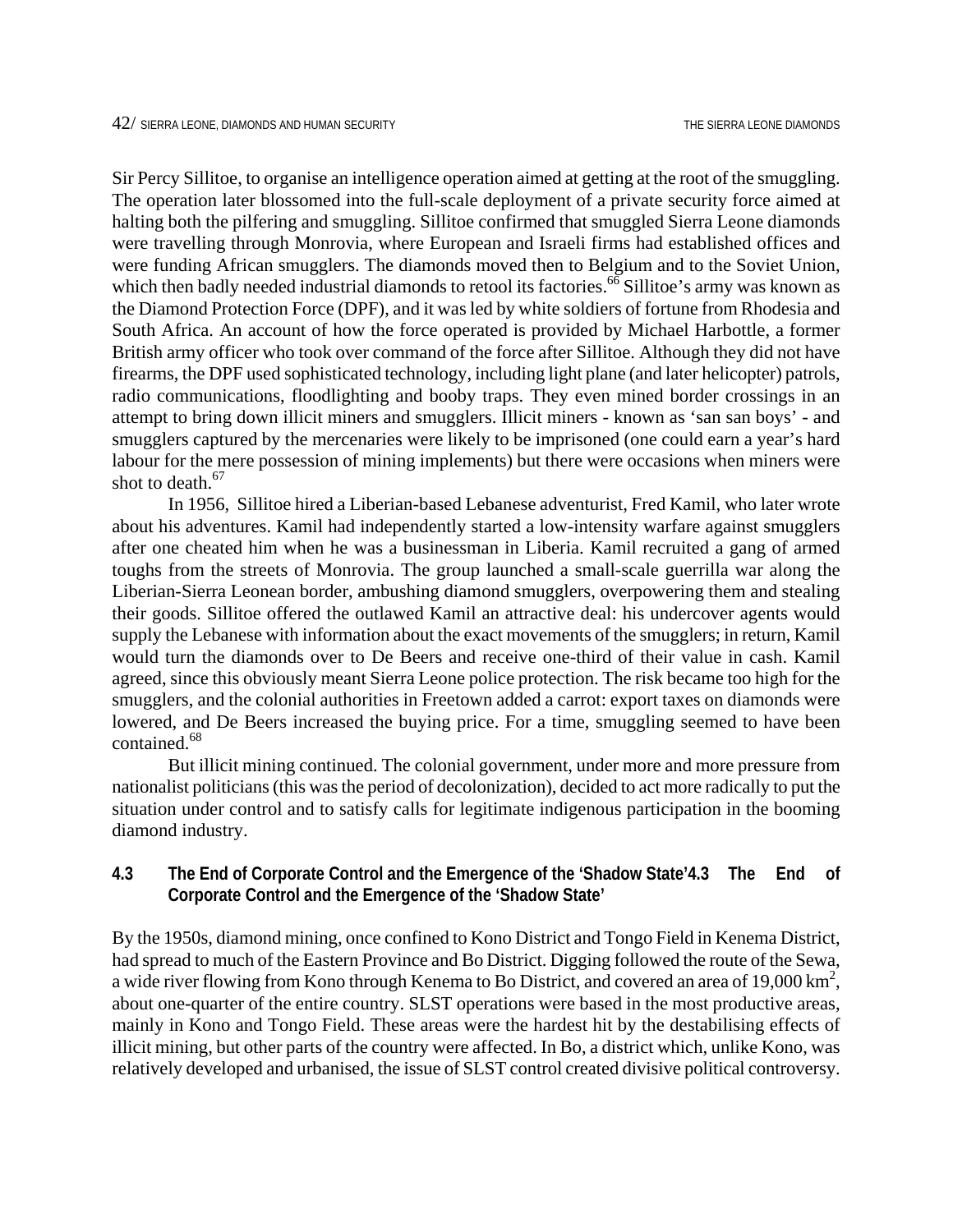In 1955, the colonial authorities concluded an agreement with SLST which scrapped its monopoly and confined its operations to Yengema (in Kono district) and Tongo Field, an area of about 450 square miles, in return for £1.6 million in compensation. In 1956, the authorities introduced the Alluvial Mining Scheme, whereby both mining and buying licenses were granted to indigenous miners. All mining areas were declared to be government property and the government appointed an inspector of mines who, after consulting local authorities, would issue one-year mining licenses to any Sierra Leonean (or a firm controlled by Sierra Leoneans) for a fee of £9. Each license area was to employ a maximum of 20 people. License holders had also to pay a fee of 4 shillings a week (slightly higher than that paid for the license itself) to local authorities (the chiefs) known as 'surface rent'. They might also be called upon to pay compensation for crops destroyed in the course of digging. Dealer licenses were to be issued at £25, but unlike the mining licenses, they were not restricted to Sierra Leoneans. Many of these licenses came to be held by Lebanese. The first mining licenses under the scheme were issued in Lubu chiefdom, Bo District, on 6 February 1956. Within a single month, 1,500 licenses had been issued.

For a time, the Alluvial Mining Scheme seemed to be a success. The diamond rush was put under control, mining areas were stabilized and De Beers' Diamond Corporation Sierra Leone (DCSL) opened buying offices in Bo and Kenema, in addition to the one they had in Freetown. Although legal sales of diamonds may have increased significantly, most of the licensed dealers mainly Lebanese - continued to export illegally. Still, as one writer put it at the time, the scheme created an economic boom for the country as a whole: 'Markets were built and communications improved. Shopkeepers and craftsmen did good business. New houses and cars symbolized the new wealth earned in the diamond industry.<sup>[69](#page-98-29)</sup>

The Alluvial Diamond Scheme stabilized the diamond industry somewhat for about a decade. Sierra Leone gained its independence in 1961, but the party which took power, Milton Margai's Sierra Leone Peoples Party (SLPP), a gradualist and conservative political movement, had ruled in partnership with the British since 1952, and governed in much the same way as the British. By 1968, over 30 million carats of diamonds had been produced in Sierra Leone; the gems had generated about US \$200 million for the country's economy, and provided about 70 per cent of the country's foreign exchange reserves. Nevertheless, it has been estimated that as much as half of the country's diamonds were still smuggled out, largely by Lebanese.[70 T](#page-98-30)he challenge to this uneasy stability - and indeed to Sierra Leone's formal bureaucratic state - came from a political movement which ousted the SLPP at the close of the 1960s: the All Peoples Congress (APC), founded by Siaka Stevens, a former police constable and trade unionist.

Stevens broke away from the SLPP and founded the APC shortly after Sierra Leone's independence, claiming that the Margai-led party was overly conservative and elitist, and that it was still British-controlled. As Minister of Mines with oversight of the diamond industry during much of the turbulent 1950s, Stevens had been firmly on the side of corporate control of the important diamond resources. But now in opposition, he campaigned on a populist platform calling for a greater share of SLST's holdings for the 'common people.' His new party claimed to stand for a welfare state based on a socialist model in which all citizens, regardless of class, colour or creed, shall have equal opportunity and where there shall be no exploitation of man by man, tribe by tribe, or class by class. Stevens recognized early, in large part due to his trade union background and his intimate knowledge of miners, the potential support base among the huge army of illicit tributors and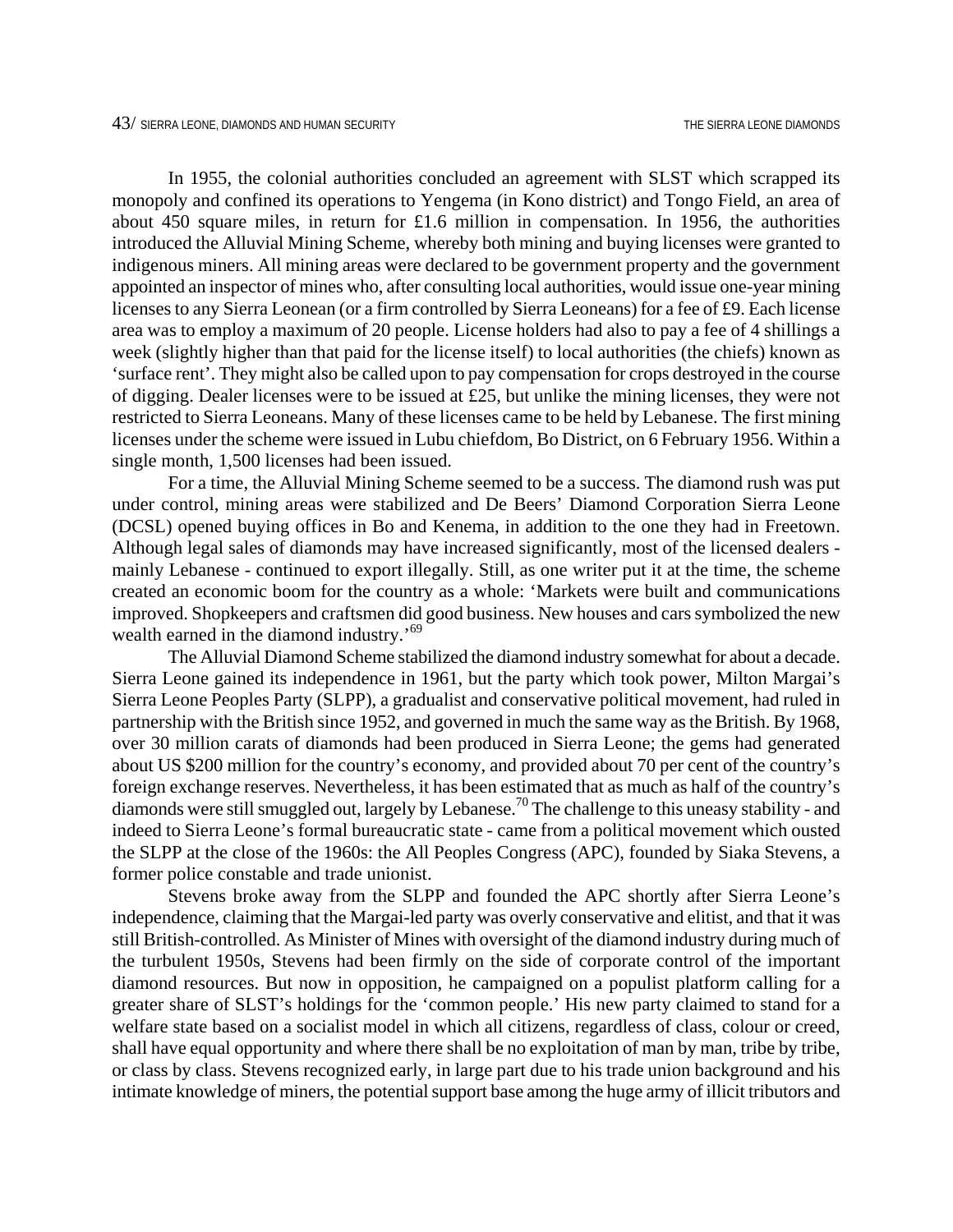miners in the diamond regions. His party appealed to this group and promised greater protection for them, as mining of this nature - however illicit in the eyes of the authorities - represented 'the little man's only hope for wealth'.

Stevens' populist rhetoric clearly emboldened illicit miners and transformed their criminality into an ideological battle. With defence of their illicit activities by a major politician, miners began to regard SLST as a predator, and a hated foreign predator at that. Soon after Stevens became prime minister in 1968, illicit mining, once largely subdued, again became a serious menace for SLST, with outright hijackings of their gravel trucks by armed illicit miners, some of whom even dug up highways and airfields in the rapacious hunt for diamonds. SLST increased its defence force to 1,200 men, but to no avail.

The situation became so intolerable that by 1970, SLST abandoned all prospecting efforts, because anything it discovered was soon likely to be stolen. This played into Stevens' hands: the Prime Minister was eager to gain direct control over SLST's rich holdings, and he exploited SLST's frustrations to achieve his ambition. In addition, from his earliest years in office, he was linked to criminal or near-criminal elements. On November 3, 1969, SLST's monthly haul of diamonds, valued in Sierra Leone at US \$3.4 million, was stolen at gunpoint as it was about to be flown out of the country at Hastings airport. The theft was professionally executed and the thieves were never caught. Attempts to prosecute a few suspects ran into serious difficulties: potential witnesses were spirited out of the country by the police, the judiciary was curiously disinterested, and the case was eventually dropped. It was rumoured in Freetown that Stevens and a Sierra Leonean-born Lebanese businessman Jamil Said Mohamed (well-known simply as Jamil) had masterminded the theft. Jamil's chief rival, another Lebanese named Hanneh Shamel, was expelled from the country for alleged links to the thieves; the stolen diamonds were allegedly sold in Europe for US \$10 million and Jamil emerged as a major player in Sierra Leone's diamond industry.<sup>71</sup>

In 1971, Stevens announced the formation of the National Diamond Mining Company (NDMC) which effectively nationalized SLST. The new company took over 51 per cent of SLST's shares and SLST retained 49 per cent. The NDMC was to be run by a board of directors composed of 11 members, six nominees of the government and five of SLST, but in fact all important decisions were made by the Prime Minister. To ensure that he had a reliable front man in the new arrangement, Stevens arranged for Jamil - who in 1959 had been sentenced to six months in jail for unlawful possession of diamonds - to take over 12 per cent of the government's shares. SLST's diamond shipments dramatically declined soon after. With Stevens' active participation, Jamil's men were stealing and smuggling as much as they declared.<sup>72</sup> From a high of over two million carats in 1970, legitimate diamond exports dropped to 595,000 in 1980 and fell to only 48,000 carats in 1988.

During this period, De Beers attempted to manage the growing informal market by using its Monrovia purchasing office to purchase smuggled Sierra Leonean diamonds in dollars,<sup>73</sup> a practice which probably continued over the years. Stevens' underground economy, however, the 'Shadow State', was by now firmly in place. In 1984, SLST sold its remaining shares to the Precious Metals Mining Company (PMMC), a company controlled by Jamil, and in 1986, PMMC terminated its management of the NDMC on grounds that it was no longer viable. The timing was significant: Stevens retired in 1985, handing over power to Major-General Joseph Saidu Momoh.

## **4.4 The Failure of 'Reform'4.4 The Failure of 'Reform'**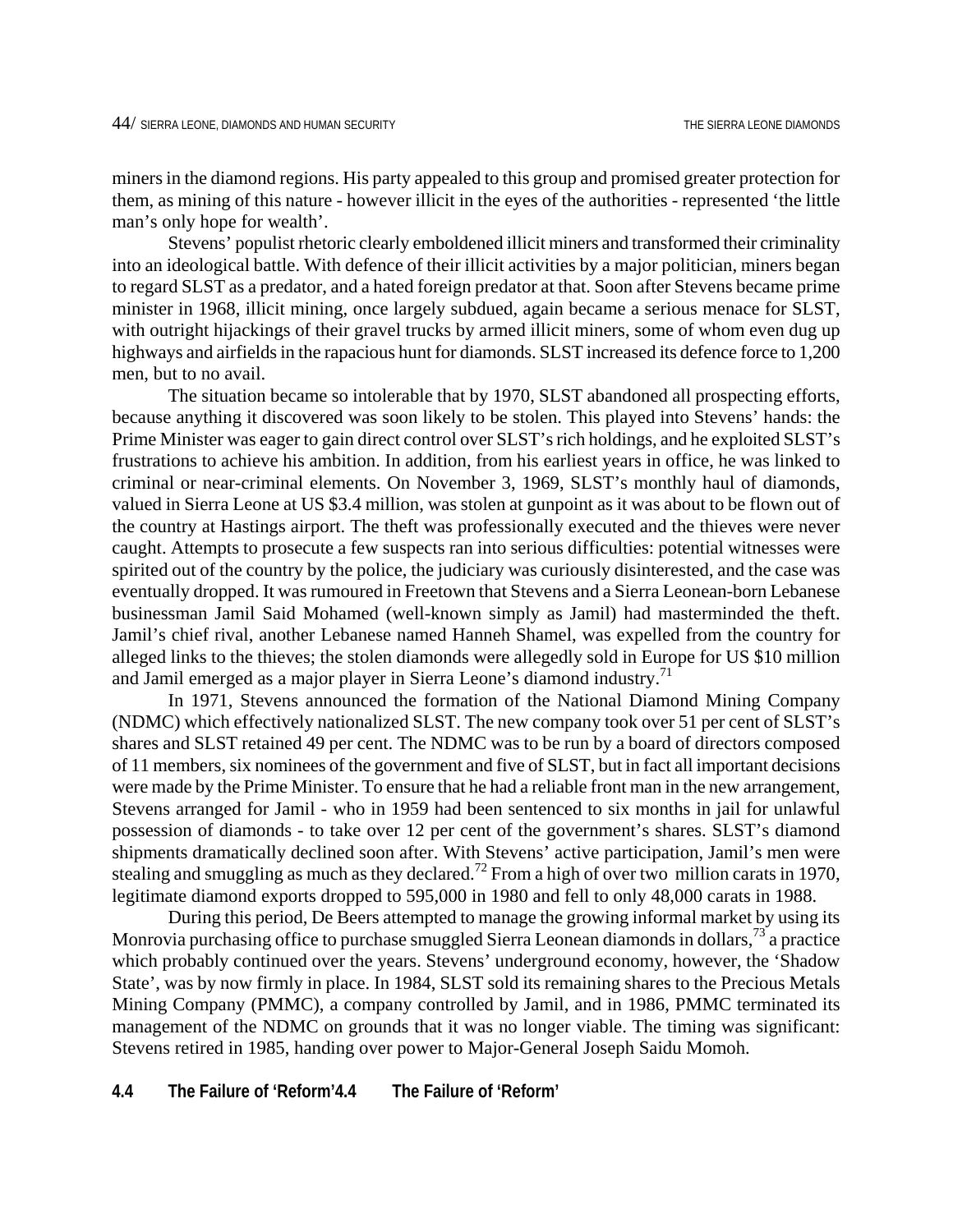Momoh came to power promising to wage war on 'profiteers, hoarders and smugglers,' precisely the types of forces upon which Stevens' 'shadow state' rested. Shortly after taking office, the new president set up the Government Gold and Diamond Office (GGDO) to replace the PMMC. The GGDO was to 'examine, sort, value, parcel, market and export gold diamonds', but its real function in large part because the government was severely cash-strapped - was mainly the valuing of diamonds and gold for export, so that taxes and duties could be levied. The GGDO was to receive one per cent of the value of each diamond submitted, and the government two per cent. A firm of international consultants, Diamond Counsellor International, was contracted by the government to fly to Freetown at least five times a year to audit and 'advise' the GGDO.

With the collapse of the NDMC, formal sector diamond mining became less and less important, and wage-earning virtually ceased. Where once wage-earning miners at least had been members of the United Mineworkers Union, the actual mining - even where legal - was now managed on a tributor basis, with payment based on a percentage of whatever was found. While formal sector mineworkers in rutile, gold and other minerals were members of, and represented by the Union - even through much of the 1990s - there was not a single diamond miner in the union at the end of 1999 (see also Section 6, below).

Momoh's 'New Order' began to show early signs of cracking, however. For one thing, his government was dominated by leftovers of Stevens' discredited regime. The GGDO's first chairman, for example, Joe Amara Bangalie (who doubled as minister of Finance, Economic Planning and Development), was a long-time Stevens' minister, with a reputation for extravagant corruption. Not surprisingly, Bangalie soon brought Jamil back as key player in the GGDO. In January 1986, Bangalie announced that the new GGDO had accepted a loan of 100 million leones (about US \$25 million) from Jamil to help run it. The diamond office was now to rely on the 'professional competence' of the Lebanese mogul for its operation.<sup>[74](#page-98-34)</sup>

## **4.5 Lebanon, Israel and the Arrival of International Organized Crime4.5 Lebanon, Israel and the Arrival of International Organized Crime**

Up to the early 1970s, the informal diamond industry was dominated by two Lebanese communities - Maronite Christians and Shi'ite Muslims. Once Stevens had begun to sideline De Beers, however, the Lebanese became increasingly involved on the formal side, or what was left of it. From the late 1970s to the early 1990s, aspects of Lebanon's civil war were played out in Sierra Leone. Because all Lebanese militia needed financial assistance, Sierra Leone's diamonds came into play as a kind of donor base or informal tax on behalf of one faction or the other. This was of great interest to Israel, not least because part of the Sierra Leonean Shi'ite community actively supported the Amal faction, which on the one hand fought against Israel's greatest enemy, Hezbollah, and on the other was Syria's main ally against Israel. It could not have been lost on Israel that the leader of Amal, Nabih Berri, had been born in Sierra Leone and was a boyhood friend of Jamil, the most influential man in the country's diamond business.

It was largely through Berri that Iran became interested in Sierra Leone, building a large cultural centre in Freetown and making the country its main base in West Africa, to the further discomfort of Israel, which had been trying unsuccessfully to restore ties with Sierra Leone, broken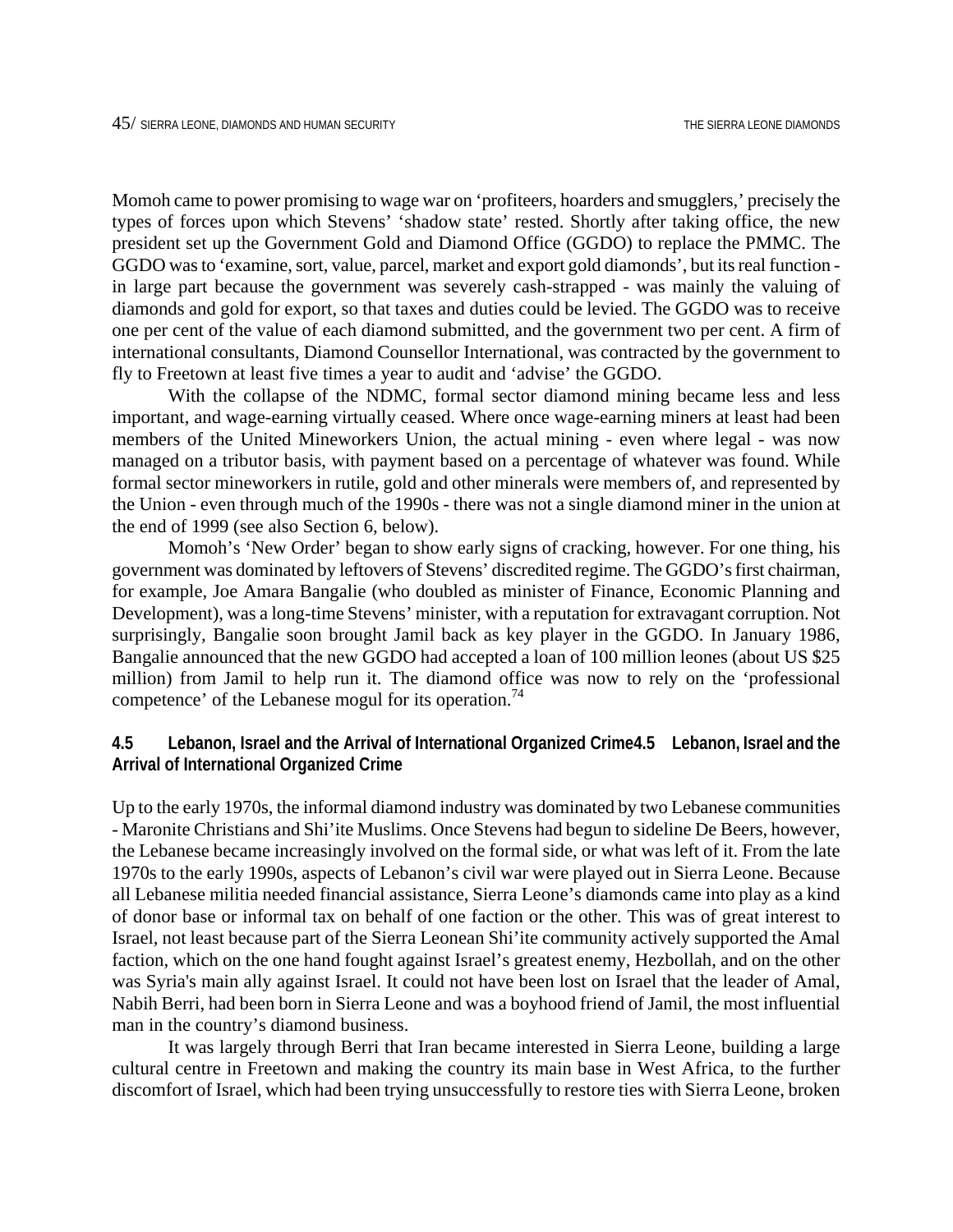during the Arab-Israeli war of 1967. In a dramatic move, Jamil persuaded Momoh to invite the Palestinian leader Yasser Arafat for a state visit to Freetown in 1986. In Freetown, Arafat offered several million dollars to Momoh in exchange for a training base for his PLO fighters, an offer which Momoh, alarmed by aides to the danger, turned down.<sup>75</sup> It was the beginning of the end of Jamil's power in Sierra Leone. Lobbyists for Israel began actively to prod Momoh towards stronger ties with Israel and to end Lebanese dominance. In 1987, President Momoh announced that he had foiled a coup plot involving Jamil, his own Vice-President Francis Minah (a close associate of Jamil) and a few lower ranking soldiers and police. Minah was tried for treason and hanged. Jamil, who was out of the country at the time, remained in self-exile for the duration of Momoh's tempestuous regime.

The foiled 'coup' allowed Momoh to create his own partnerships, and Israel, long anxious to get the Lebanese away from Sierra Leone's diamond wealth, came in handy. One of the first to arrive was the Russian-born Shaptai Kalmanovitch and his Israeli-based enterprise, the LIAT construction and Finance Company[.76](#page-98-36) LIAT's assets did not amount to much. Most of its contracts were with government, including a low-cost housing scheme in Freetown which never got started. Kalmanovitch's main interest was diamonds, and perhaps drugs. Among other things, Kalmanovitch set up a diamond buying office in Freetown. At first, the partnership appeared to be beneficial for the diamond industry, and exports increased by 280 per cent in late 1987. Illegal production and exports however, did not decrease accordingly, and it was discovered that Kalmanovitch was using Sierra Leone to circumvent the weapons, diamonds and gold embargoes on South Africa. Kalmanovitch was also thought to have connections to the Israeli intelligence apparatus and to have played an advisory role in Israeli politics.<sup>77</sup>

While in Sierra Leone, Kalmanovitch brought in other money launderers, drug traffickers and arms dealers, all scrambling to gain access to diamonds. In 1986, Marat Balagula, considered the 'Godfather' of Russian mafia in Brooklyn, N.Y., found a safe haven in Sierra Leone and was known to be operating with Kalmanovitch. Balagula was considered one of the initiators of the Antwerp operations of the Russian Mafia. He and Kalmanovitch became involved briefly in the importation to Sierra Leone of gasoline, in a deal reportedly backed by a fugitive American businessman, Marc Rich, and guaranteed by the Luccheses, an old-time American crime family.<sup>[78](#page-98-38)</sup>

Two others, Boris Nayfeld and Rachmiel 'Mike' Brandwain, both active in the Antwerp underground, met with Kalmanovitch and Balagula in Freetown in 1987. Brandwain at that time ran a small electronics store near the diamond district of Antwerp and was involved in tax-free export transactions with Eastern Europe. Before his trip to Sierra Leone, he had been released on bail for a gold smuggling deal between Luxembourg and London. He was also involved in M&S International, an intercontinental brokering and wholesale business allegedly involved in laundering and trafficking activities, including heroin trafficking and diamond smuggling. M&S maintained its headquarters in Belgium until the mid-1980s. Investigations of Brandwain's operations are still continuing[.79](#page-98-39) Brandwain's part in the story ended when he was shot to death in a parking lot in the centre of Antwerp, near the diamond district where he kept his headquarters.

Shortly after the Sierra Leone meeting, Kalmanovitch was arrested in London in 1987 on an American warrant. He stood trial in a case involving forged cheques and was released on bail six months later. Kalmanovitch was reportedly expelled later from the South African 'homeland' of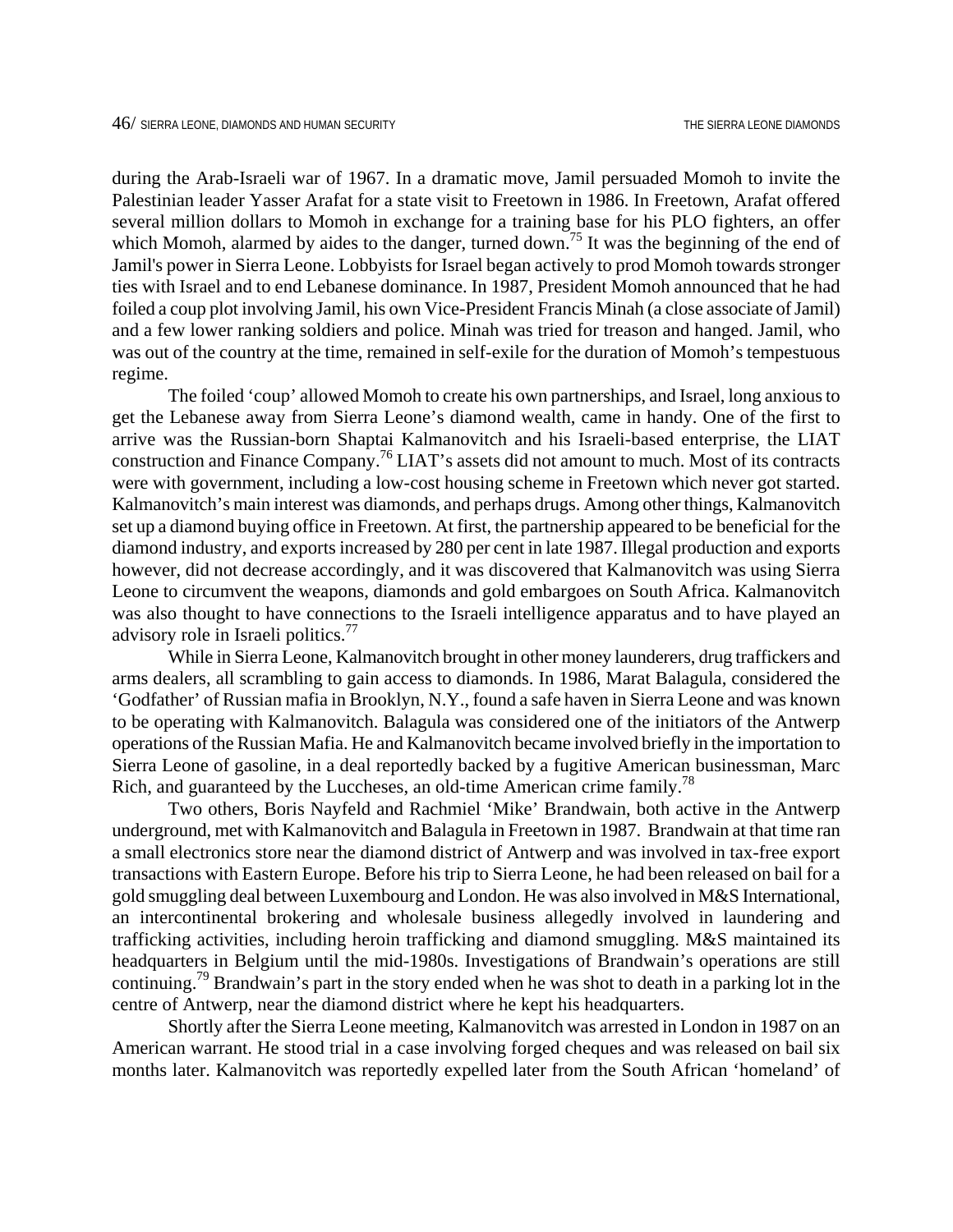Bophutatswana and arrested in Israel, where he stood trial as a spy for the Soviet Union. He was released in 1993 and is currently thought to be living in the Baltic region.

The fourth person at the Sierra Leone meeting, Boris Nayfeld, was released in 1998 from an American prison where he spent four years for his involvement in heroin trafficking between Thailand and New York. Prior to his arrest, Nayfeld had been living in Antwerp.<sup>80</sup> Balagula remains imprisoned in the U.S. for credit card fraud and for the evasion of US \$85 million in taxes on the sale of almost a billion gallons of fuel sold between 1983 and 1988.<sup>[81](#page-98-18)</sup>

A more credible and better organized Israeli company appeared in Sierra Leone soon after Kalmanovitch's arrest. The N.R. SCIPA Group, owned by Nir Guaz (known as 'The Skipper'), set up diamond buying offices in Freetown and Kenema, offering vastly improved prices for diamonds and in the process further marginalizing the capricious Lebanese dealers. SCIPA continued a LIAT enterprise, importing rice and machinery and selling it at low prices. A loan from SCIPA also helped Momoh settle some of the country's outstanding arrears with international donors. The IMF was so impressed with Momoh's apparent reforms, including further efforts to cut Lebanese interests out of the diamond business, that it offered half a billion dollars in assistance to the country in 1990. The relationship with SCIPA was a rocky one, however, with the company allegedly financing both legal and illegal diamond exports.<sup>82</sup> Despite considerable mining activity, the company exported only US \$6 million worth of diamonds in 1989, reportedly far below SCIPA's actual performance and considered to be something less than two per cent of national production.<sup>[83](#page-98-1)</sup>

By 1991, The Skipper was gone, and Momoh was desperately seeking new foreign firms to generate revenues in a climate of massive corruption and economic free-fall. Joint ventures proliferated, most of them leading nowhere. The RUF war began that year, with rebels attempting to cut Momoh off from the Kono diamond fields. In April 1992, he was overthrown in a military coup.

Led by a 27-year old army Captain, Valentine Strasser, The National Provisional Ruling Council (NPRC) came to power on a promise to end corruption. As Reno puts it, however, the real news in Strasser's ascension to power lay not in his commitment to reform.

Instead, he and his associates concentrated on conquering what they believed their control of State House entitled them to. As the inherited technocrats from the old regime issued promises to the IMF, Strasser's troops were already mining diamonds in Kono in exchange for weapons from Belgium and Romania... Unlike Momoh and his associates, these coup leaders had been raised in Freetown's slums... As before, [however],the leader [engaged ] in private dealings to achieve [his] control. In Strasser's case, this allegedly involved the private export of 435 carats of diamonds to Sweden in 1993.<sup>[84](#page-98-41)</sup>

#### **4.6 The Liberian Connection4.6 The Liberian Connection**

Liberia's dealings in stolen Sierra Leone diamonds have been a major concern to successive Sierra Leone governments since the great diamond rush of the 1950s triggered massive smuggling of the country's gems through Monrovia. Monrovia's attraction to smugglers include its porous borders, the US dollar - which was legal tender in Liberia - and the relatively higher, untaxed prices offered by dealers who established offices there in order to buy smuggled Sierra Leone diamonds. In the 1950s, it was estimated that 20 per cent of all stones reaching the world's diamond markets were smuggled from Sierra Leone.<sup>85</sup> Liberia itself has relatively negligible diamond potential, and by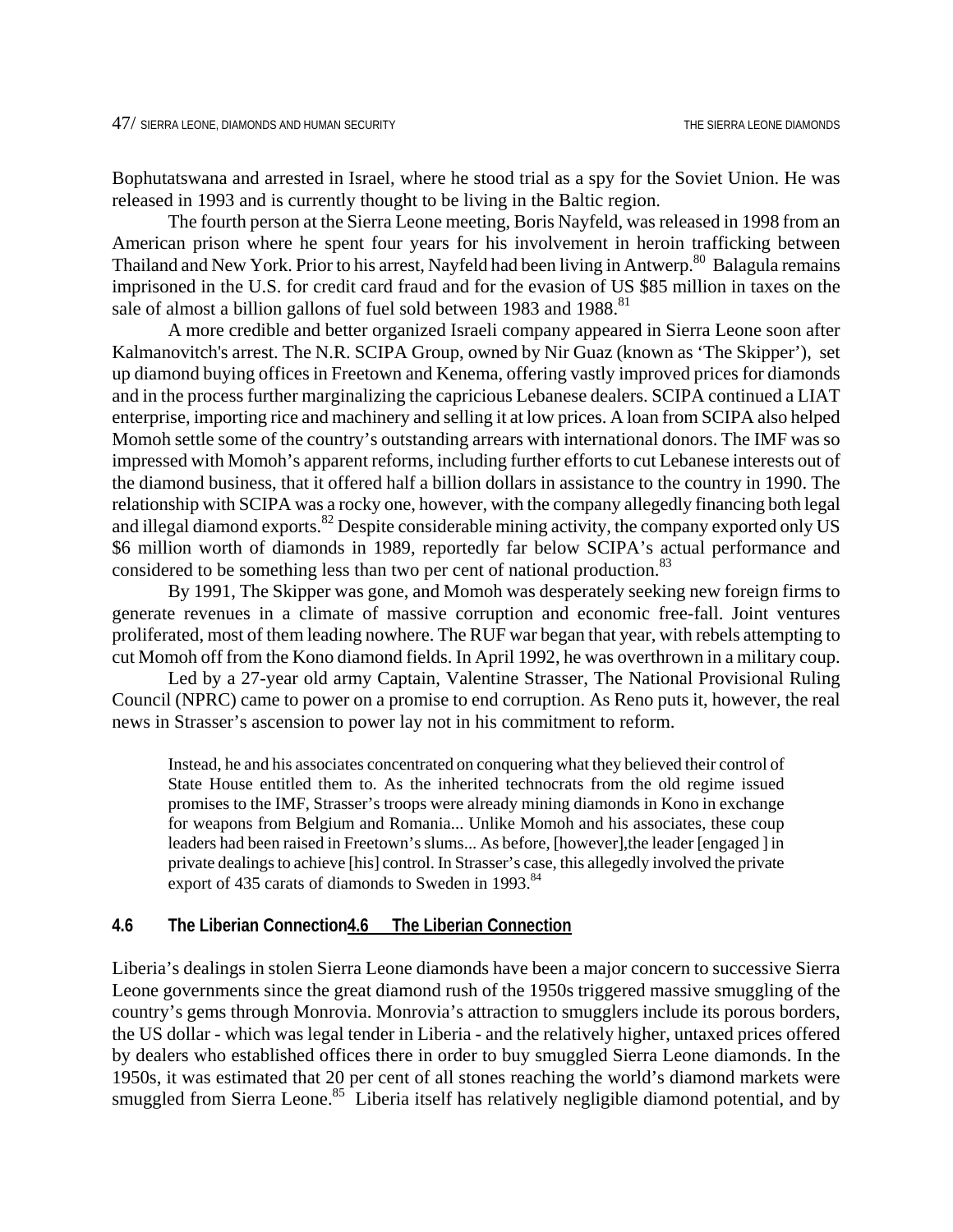1985 prospectors and diamond experts had all but given up on future investments. Where diamonds were concerned, Liberia had become little more than a fencing nation, creating fictive mines as cover for the immense laundering of diamonds smuggled from other nations, mainly Sierra Leone.

What is different and more sinister today is the active involvement of official Liberian interests in Sierra Leone's brutal war - for the purpose of pillage rather than politics. Initially, Charles Taylor backed the RUF in an effort to destabilize the Momoh regime, which had allowed ECOMOG to use Freetown as a staging base for its peacekeeping efforts in Liberia. Since launching his military campaign to seize power in 1989, however, Taylor has operated a rapacious and sometimes criminal national enterprise, looting Liberia's forest resources (mainly timber and rubber) with the active involvement of foreign companies and criminal elements considerably more dangerous than those engaged by Joseph Momoh. Diamonds have played an active role both in financing Taylor's own expansionist enterprise, and in bringing Sierra Leone to its knees.

In 1988, before Liberia erupted, the country exported US \$8.4 million worth of diamonds, including a great many smuggled Sierra Leonean diamonds. In 1995, when Liberia lay in ruins and economic activity was almost non-existent, it exported US \$500 million worth of diamonds, according to HRD statistics. This is more or less supported by IMF trade returns which show estimates of Belgian imports from Liberia at US \$309 million in 1994 and \$371 million in 1995.<sup>86</sup> A large proportion of these are rumoured to have originated in UNITA-held Angolan territory (Taylor has maintained close links with UNITA leader Jonas Savimbi), and certainly a very high proportion originated in Sierra Leone.<sup>87</sup> There is also rumoured to have been Russian dumping of industrial diamonds in the Monrovia market during the period.

In February 1999, the London *Times* reported that the UN and 'western intelligence agencies' were investigating the probability that an international criminal consortium of diamond dealers and cocaine traffickers were behind the attempt by Taylor to seize Sierra Leone's diamond fields through their RUF proxy. The paper named Col. Fred Rindle, a South African 'neo-Nazi' and a former spokesperson for the far-right South African *Afrikaner Weerstrandsbeweging* (AWB), and Nico Shefer, an Ecuadorian who was once in business with Colombian drug baron, Pablo Escobar, the Colombian cocaine lord. These two, the paper said, were the main figures in the consortium behind the RUF, reinforcing the rebels with 300 Ukranian mercenaries and hundreds of soldiers from Burkina Faso. Quoting an intelligence source, the paper said 'The interests of Taylor and his crew are clearly not political. They are after Sierra Leone's diamonds. They want to establish a puppet regime and then run the country as a criminal exercise.<sup>88</sup>

British newspaper accounts in January 1999 reported that late the previous year the RUF had contracted two British companies operating 'ageing' Boeing aircraft to transport AK 47 rifles and 60 mm. portable mortars to rebel-held territory in eastern Sierra Leone. The 40-ton consignment of arms, from Brataslava in Slovakia, was undoubtedly acquired with diamond resources. The arms were crucial in the RUF's successful and highly destructive attack on Freetown, in January 1999.<sup>[89](#page-98-23)</sup> Earlier reports spoke of helicopter flights from Liberia around the northern town of Makeni, then under rebel control. The helicopters reportedly ferried tons of light arms and ammunition to the rebels.<sup>90</sup> A Ukranian 'businessman' based in Liberia, Leonid Minin, was reported to trade in timber, arms and diamonds.<sup>91</sup> He reportedly used a far less expensive method of getting arms to the RUF. Minin, who also owned a trucking firm, had arms driven from Liberia into Kailahun, the RUF's main base, using the derelict railway line as a track and the thick forest as cover.<sup>92</sup> Of greater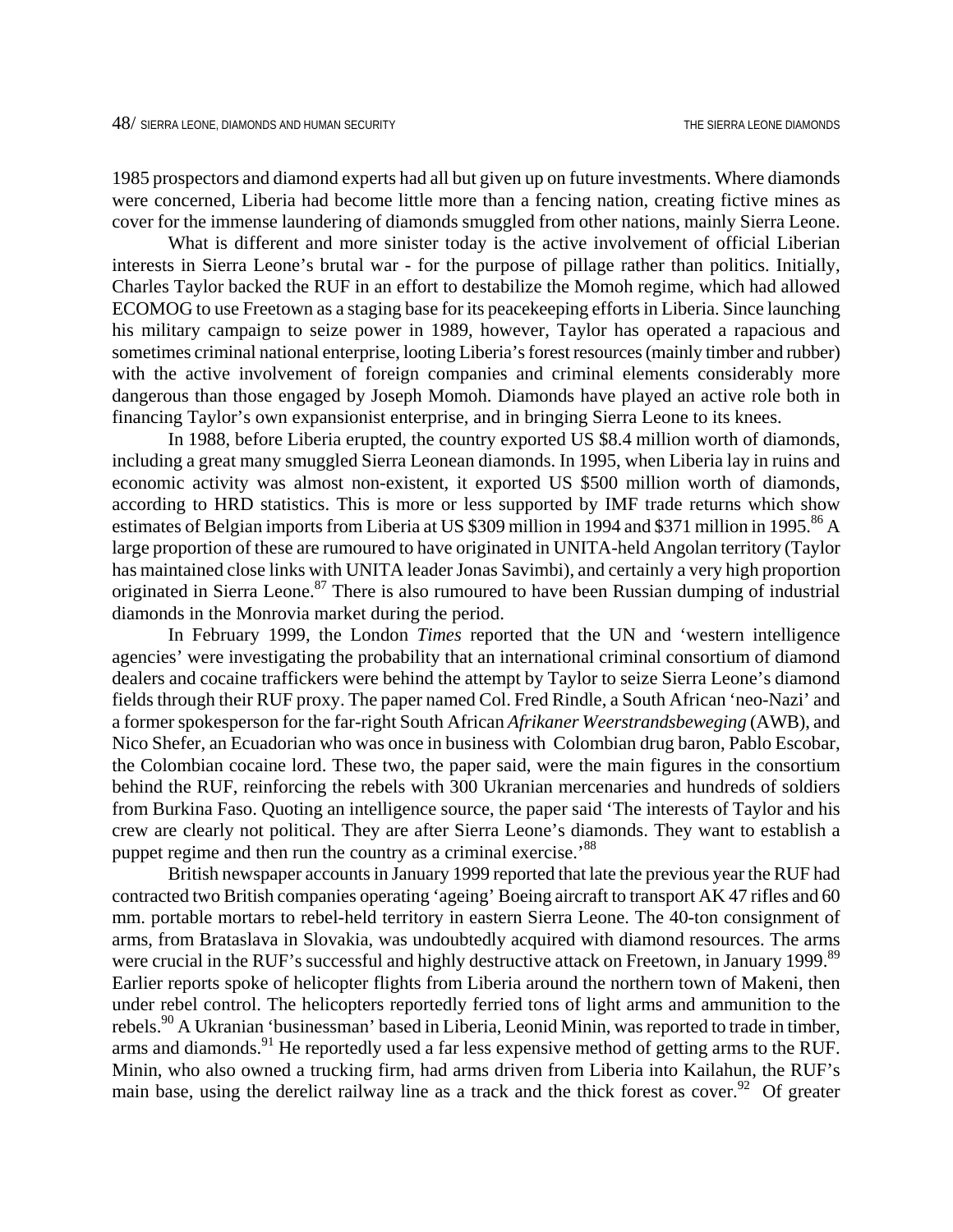concern are more recent reports that parts of Sierra Leone, such as the extremely fertile Kailahun District bordering Liberia - under RUF control - had become sites for opium poppies and coca plants, and that the crops are going over the border to Liberia for processing and export.<sup>93</sup>

In January 1999, the West African ECOMOG force apprehended an Israeli named Yair Klein attempting to sell helicopter spare parts to the Freetown authorities just after the devastating attack by the RUF on the capital. Klein is a former Israeli military officer. He was (at the time of writing this report) facing trial in a Freetown court, accused of spying for the rebels, and supplying them with arms through Liberian networks directly linked to the Liberian President. Klein had been involved in the training of Taylor's elite fighters and before that, through his company, Spearhead Inc., he worked in Colombia. He is still wanted by Colombian authorities for providing 'instruction and training in terrorist activities' to paramilitary and vigilante groups in Colombia's Magdalena valley region between 1987 and 1989, according to the warrant issued by Colombian judicial authorities for his arrest in February 1994. The trainees later joined the Medellin drug cartel.<sup>94</sup> Freetown authorities say that Klein provided them with information about the RUF's drug and arms trade, implicating the Liberian president. Curiously, the same informant claimed that Israel has been quietly putting pressure on the authorities to have Klein, a former senior member of the Israeli reserve force, released.<sup>[95](#page-98-26)</sup>

Taylor's support for the RUF rebel war has been extensively discussed by the media, scholars and politicians. <sup>96</sup> Less well discussed is the possibility that Taylor may now be supporting a 'rebel peace' for the same reasons that he supported the war. Taylor may have noticed that with the escalation of the conflict, much of his potential income was being spent to keep the fractious RUF together, to pay Liberia-based South African trainers, and to buy more arms and ammunition. This may be why he pressured the RUF to sign the July 1999 peace accord in Lomé.<sup>97</sup> There, the RUF successfully insisted - on pain of restarting its terror campaign - that its leader, Foday Sankoh, be placed in charge of the exploitation and sale of Sierra Leone's diamonds in exchange for 'peace'. The appointment of Sankoh as chairman of a quickly-forged 'Commission for the Management of Strategic Resources, National Reconstruction and Development' (CMRRD), to control the exploitation and management of diamonds merely recognized what was already a matter of fact: the RUF was controlling all the major diamond mining areas, including Kono district and Tongo Field.

That the RUF would be so fixated on the country's diamonds is hardly surprising, even discounting the extraordinary accessibility of the gems: the group itself is dominated by many former illicit diamond miners. The RUF's main battle commander, 'General' Sam Bockarie (a.k.a. Maskita), was reportedly a san san boy (illicit dimaond miner) in Kono before becoming a professional disco dancer and hair-dresser in Liberia, and later in the Ivory Coast. He was recruited in Abidjan, the Ivorian capital, first by Taylor's National Patriotic Front of Liberia (NPFL) and then by the RUF. He now reportedly owns substantial property in Monrovia, including a house and a night club, and is said to have direct access to Taylor's Executive Mansion whenever he visits.<sup>[98](#page-98-28)</sup>

In conclusion, there is little doubt that Liberia has become a major centre for massive diamond-related criminal activity, with connections to smuggling and theft throughout Africa and considerably further afield. In return for weapons, it has provided the RUF with an outlet for diamonds, and has done the same for other diamond producing countries, fuelling war and providing a safe haven for organized crime.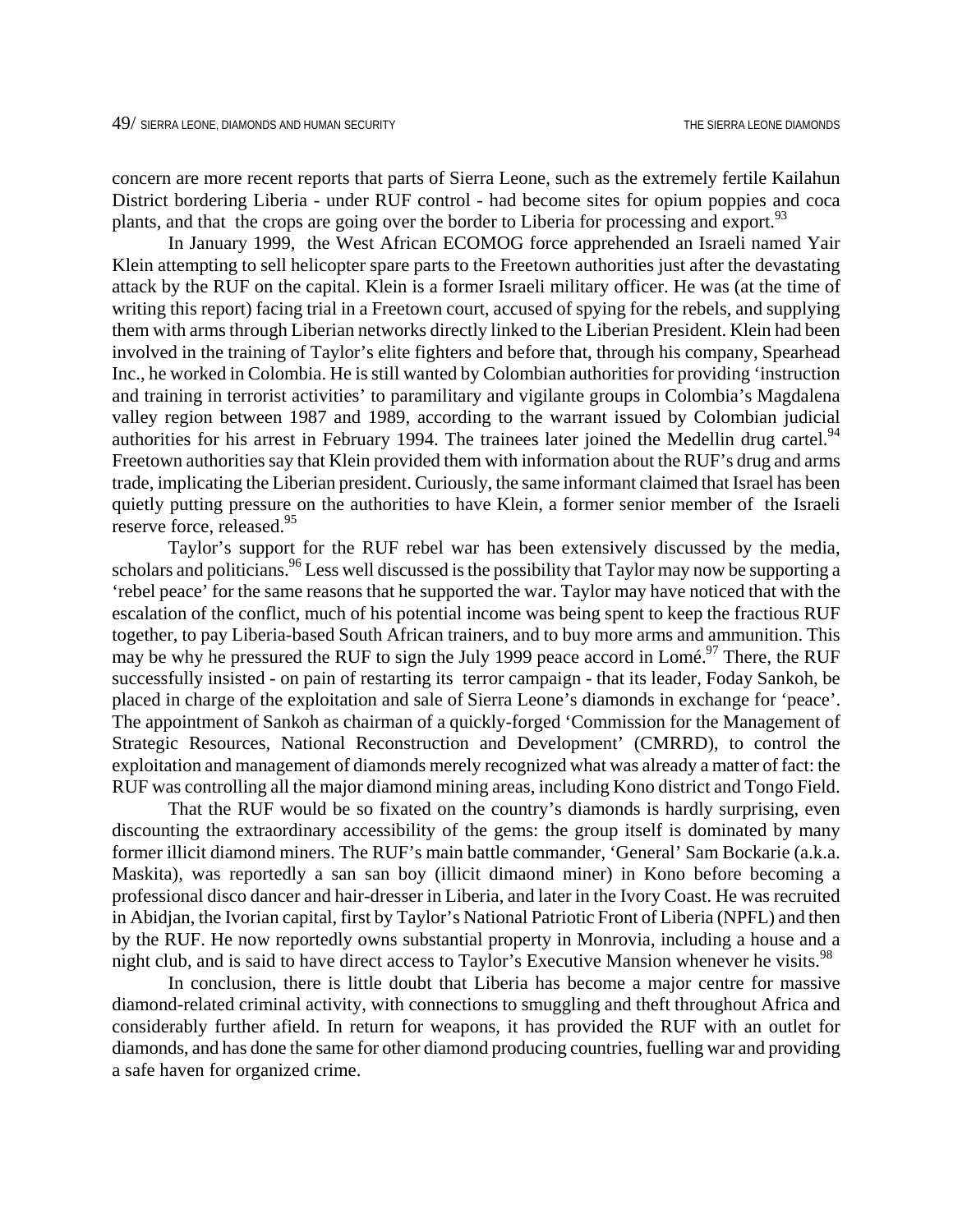#### 5. THE 'JUNIORS'THE 'JUNIORS'

Despite the business success and the overwhelming influence of the De Beers and Antwerp cartels, there remains an element of anarchy in the industry. The anarchic element is provided by the 'juniors', small prospecting and mining companies which work on the edge of the industry, discovering diamond fields, generating funds on international stock markets, sometimes mining diamonds but more often than not eventually selling out to larger companies if they are successful.

Joseph Momoh's search for new investors in the early 1990s was carried forward by the new NPRC military government. With De Beers out of the picture and unwilling to return, and with the Israeli experience behind them, the government now began to receive overtures from junior mining firms. This report deals primarily with three 'juniors' with the greatest interest in Sierra Leone during the 1990s, interests that have at times extended far beyond the mining of diamonds.

### **5.1 The Canadian Connection5.1 The Canadian Connection**

It is not a coincidence that so many of the world's mining companies are incorporated in Canada and listed on Canadian stock exchanges. A combination of Canadian tax provisions, the method of operation of the Canadian exchanges and Canada's own resource history have encouraged many junior exploration and mining companies to operate from Canada. For a very long time Canada has been the premier country of the world for the venture capital it supplies to small mining companies.

Part of this is explained by Canadian history. Canada has largely developed from extractive industries and has an abundance and variety of mineral resources. Consequently, Canada has high levels of expertise in mining, a large number of exceptional mining geologists and perhaps more important, an abundance of skilled penny stock promoters - 'the bottom feeders of the mining business.'9[5](#page-98-47) The country also has a population of investors with a penchant for penny stocks. It is in this environment that Canadian stock exchanges - particularly the Vancouver and Calgary exchanges (recently merged as the Canadian Venture Exchange) - became 'mining exchanges' or 'wildcat exchanges'. Mining is a risky, tough business, and the probability of striking it rich is slim. Only one in 10,000 exploration companies will find and bring a mine into production. Because of the high risk of failure and the low level of capitalization by most mining companies, Canadian stock exchanges have traditionally been easier to access, with lax disclosure requirements and lower capitalization requirements than exchanges in many other countries.

This explains why so many non Canadian firms, including some that have been involved in Sierra Leone, are traded on Canadian stock exchanges and have their nominal headquarters in Canada. A more detailed discussion of this phenomenon is contained in Annex 1.

## **5.2 Rex Diamond Mining Corporation5.2 Rex Diamond Mining Corporation**

Rex was established under the Business Corporations Act of Ontario (Canada) on September 14, 1995 through the amalgamation of Kimberlex Resources Ltd. and Speer Darrow Management Inc. Rex is formally a Canadian company registered on the Toronto Stock Exchange and its registered headquarters is in Toronto, Canada. The Toronto office is a facade, as the Project Team discovered after months of phone calls and then a visit to the premises. There it was discovered that the 'office'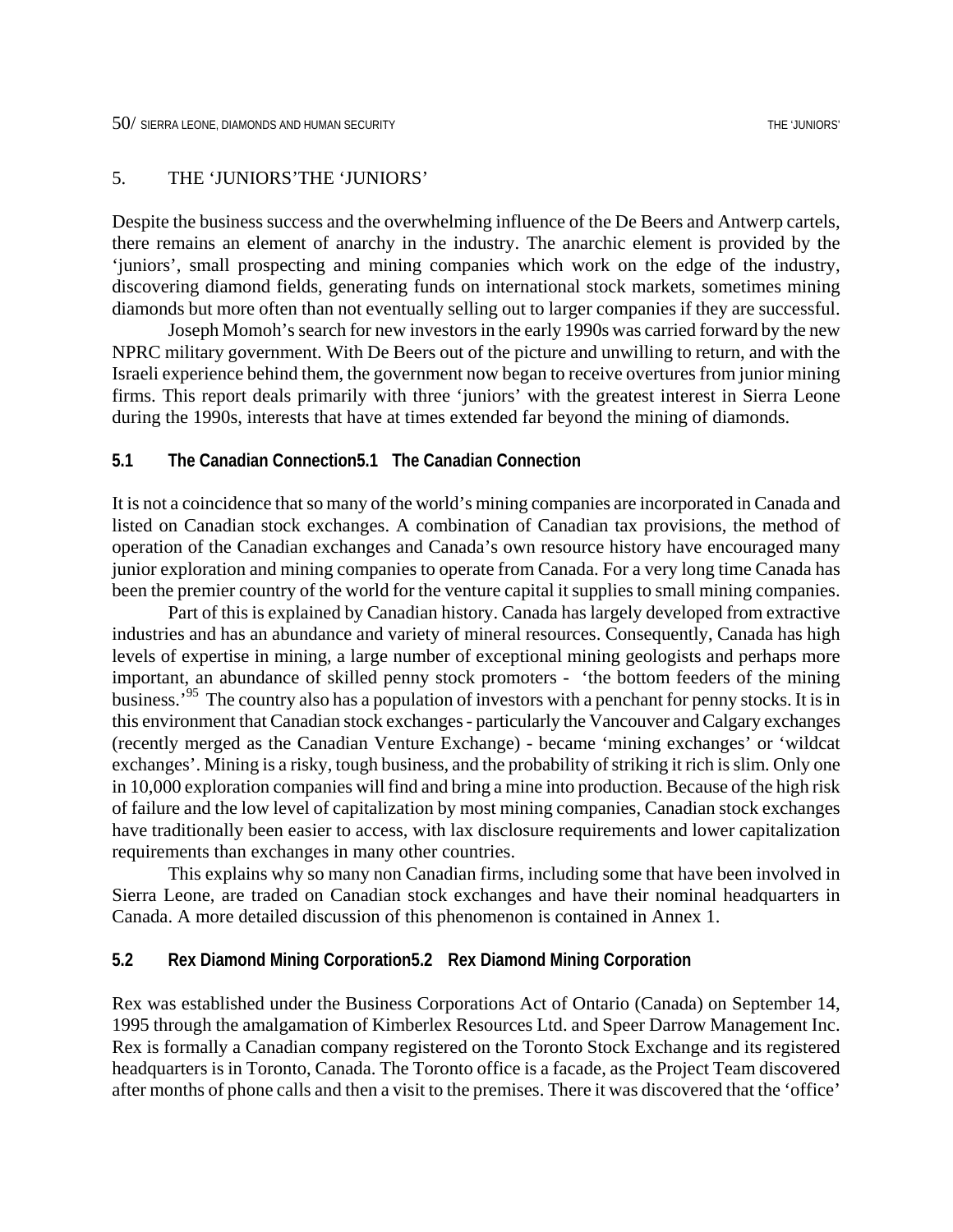was little more than an answering machine and that the real headquarters are in Antwerp where its President and CEO resides, and where management decisions are made.<sup>96</sup>

Other than raising Canadian funds on the Toronto Stock Exchange (TSE), the strongest connection Rex has to Canada is the presence of three Canadians on the Rex Board of Directors, including the Hon. Robert P. Kaplan P.C., Q.C., former Solicitor General of Canada.<sup>97</sup>

Rex is headed by Serge Muller, the President, CEO and largest single stockholder. Muller has been engaged in the diamond business since joining his family company, S. Muller and Sons Diamonds NV, 20 years ago. Muller is a member of the Diamond Bourse in Antwerp and represented family company sightholders of De Beers from 1982-1994, during which time he was responsible for rough diamond purchases. He has also been involved in the diamond business in South Africa for more than 15 years, initially as a purchaser of rough diamonds and operating cutting plants, and then in connection with the acquisition and development of the Bellsbank and Rex mines, now properties of Rex in South Africa. Muller has had a long history and involvement with Sierra Leone, originally providing financing to the National Diamond Mining Company (NDMC) secured by their diamond production. In 1989 the Government of Sierra Leone entrusted the NDMC itself to Muller and Sons, but official diamond exports plummeted from 141,800 carats in 1987/88 to 4,800 carats in 1988/89. In May 1992, the new military government announced that all output from the NDMC would be sold at public tender. $98$ 

Rex has extensive holdings and participates in virtually all aspects of diamonds, from exploration through to selling its own uniquely branded diamonds on the Internet. It is a verticallyintegrated company with extensive diamond exploration in Mauritania, diamond concessions in Sierra Leone, two diamond producing mines in South Africa and diamond cutting, polishing and marketing enterprises in Antwerp. The company also owns a diamond sorting and marketing operation in Antwerp. All Rex activities are operated as subsidiaries of their Corporate Head Office in Toronto. Rex subsidiaries include the following:

| Name                                            | Jurisdiction of Incorporation | Ownership % |
|-------------------------------------------------|-------------------------------|-------------|
| <b>Rex Mining Company NV</b>                    | Belgium                       | 100%        |
| <b>Rex Diamond Company NV</b>                   | Belgium                       | 100%        |
| Rex Diamonds (Barbados), Inc.                   | <b>Barbados</b>               | 100%        |
| Bellsbank Consolidated Diamond Mine (Pty.) Ltd. | South Africa                  | 100%        |
| Rex Mining Corporation Ltd.                     | South Africa                  | 100%        |
| Loxton Exploration (Pty.) Ltd.                  | South Africa                  | 100%        |
| Rex Diamond Corporation (Pty.) Ltd.             | South Africa                  | 100%        |
| Rex Exploration (Pty.) Ltd.                     | South Africa                  | 50%         |

**Table 7. Subsidiaries of Rex Diamond Mining Corporation**

Source: *Annual Information Form for the Year ended March 31, 1[99](#page-98-51)9* (SEDAR: S[ys](#page-98-51)tem for Electronic Document Analysis and Retrieval, www.sedar.com/homepage.htm) August 18, 1999.

Of the Rex holdings, the most important for the purpose of this analysis is Rex Mining NV. Rex Mining NV is incorporated under the laws of Belgium and is centred in Belgium. Rex Mining NV was incorporated on November 29, 1990 under the name of Coast to Coast Trading NV, and changed its name to Rex Mining Company NV effective November 3, 1993. Rex Mining NV is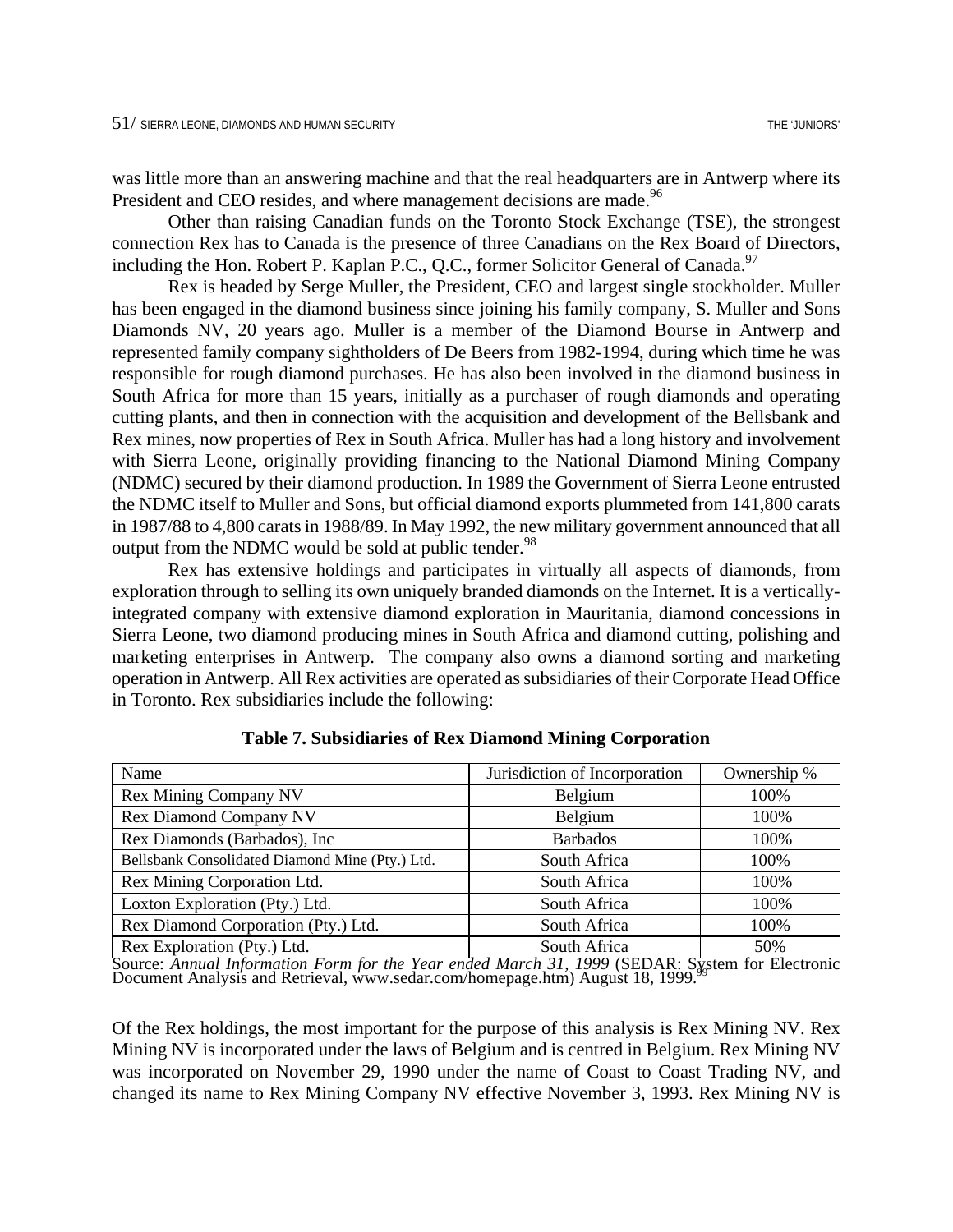licensed to trade in diamonds in Belgium, and holds the mining leases in Sierra Leone. Rex Mining NV also operates a diamond sorting, cutting and marketing operation in Antwerp. The concessions held in Sierra Leone are commonly referred to as the Tongo Field and Zimmi (see Annex 2 for more details).

The Tongo Field property consists of approximately 65 square kilometres and is located in Kenema District. The present lease expires on February 28, 2019. The Rex property has been previously mined for alluvial diamonds, but Rex reports that it has discovered four kimberlite dike zones on the property. The Zimmi Property consists of approximately 54 square kilometres and is located in Pujehun District. The lease on this property expires on February 28, 2019. The Zimmi property is also an alluvial property, which was developed for mining during the mid-1980s. The property was abandoned before commencement of full-scale mining because of civil unrest. Rex company geological reports, based upon sampling programmes carried out on the property, indicate that the property contains deposits of large stones of high quality. Rex believes that the Zimmi property has the potential to produce alluvial diamonds at surface and that high-grade paleo channels, and other geophysical features indicate the possibility of kimberlite dikes.

Rex says that it maintains close contact with high level personnel within both the Government of Sierra Leone and the RUF. Still, there remains some dispute at the end of 1999 over whether Rex still holds or will hold in the future their Zimmi and Tongo Fields concessions. Rex argues that their leases have been paid and they are in possession of a letter from the Director of Mines of the Government of Sierra Leone ensuring their leases still hold. Serge Muller had the following to say on this issue:

For the third time in a year reassurances were given by both Government and RUF officials as to the strong and lasting friendship of Rex in Sierra Leone. Further to the Lomé Agreement (13 July 1999) the Parliament of Sierra Leone passed a Law on 23 July 1999 to clarify the mandate of the Commission for the Management of Strategic Resources. Clause 10 (4) clarifies the issue of the review of the mining concessions as follows: The Commission shall declare void any concession or mining lease in gold and diamond in existence immediately before 21 July 1999 if such concession or mining lease is found to have been obtained by fraud or tainted with illegality or as being contrary to public policy or the general public interest. We have again received confirmation from all parties, Government and RUF that the Rex leases are in good standing. *10[0](#page-98-52)*

In his Chairman's Letter in the Rex *1998 Annual Report*, Muller reiterates that 'the Ministry of Mineral Resources formally reconfirmed both titles to Rex's major assets in Sierra Leone, the Tongo Fields and Zimmi on August 18<sup>th</sup> of this year (1999).<sup>'101</sup> This letter, however, predates Lomé.

Ben Holemans, Rex's Chief Financial Officer and Secretary and member of Rex Board of Directors, also attempts to boost stockholder confidence, saying that, 'Serge has been active in Sierra Leone for more than 10 years and has close friends in all political factions of both Government and the RUF. Throughout the difficult times Serge has maintained open channels with the government and with the RUF while not interfering in the local politics.<sup> $102$  $102$ </sup>

Despite Muller's claim and Holemans' confidence, the RUF begs to differ. Foday Sankoh, it seems, watches the Internet, and personally requested the Sierra Leone National, Independent, Neutral Journalist Association (NINJA) to carry his rebuttal: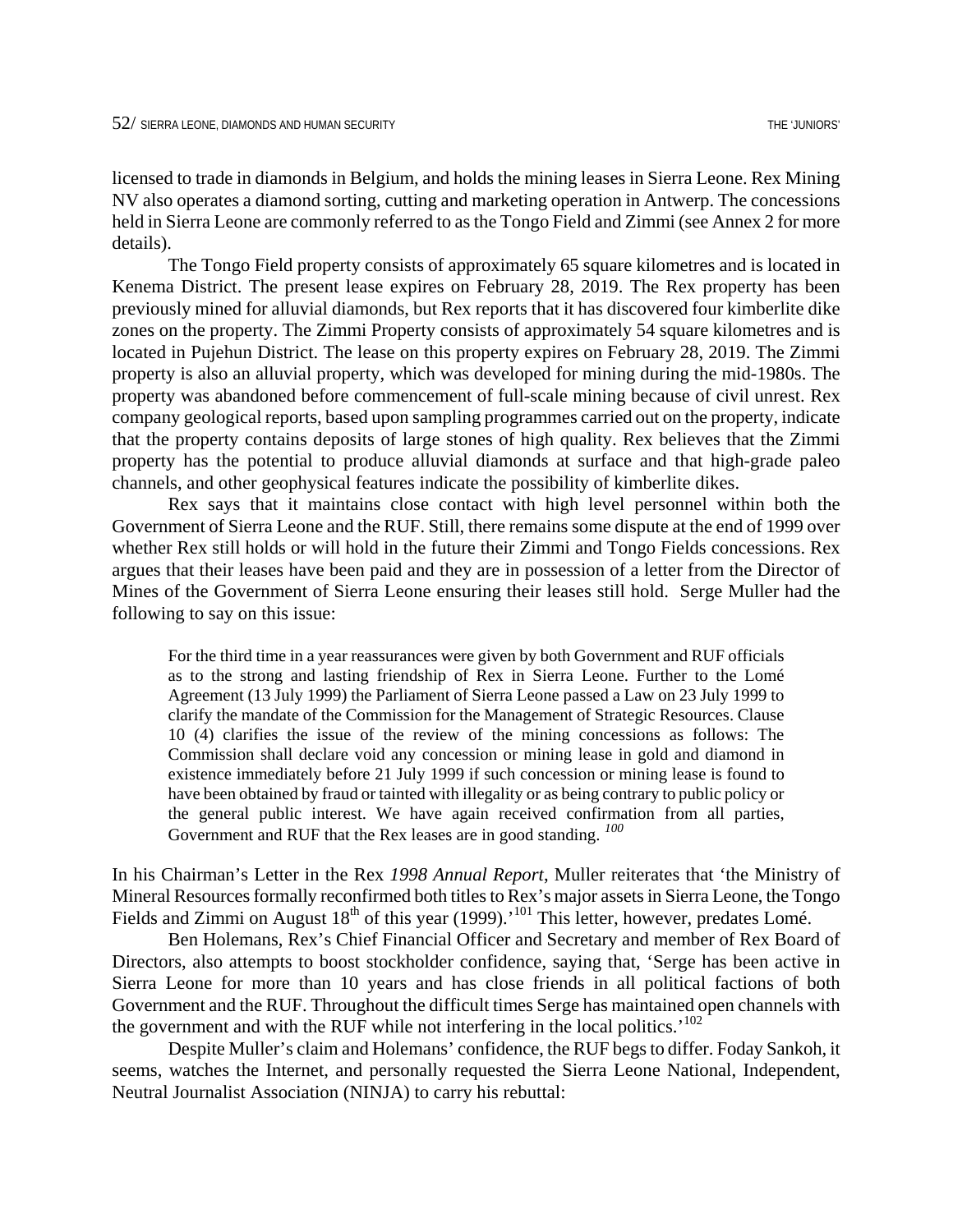No one from the RUF has ever spoken to any Rex Diamond official to reassure them of any such information as they issued yesterday. It is important that every single mining lease ever granted in Sierra Leone be thoroughly examined by professionals. The RUF is not yet in a position to know if the Rex Leases are tainted with illegality until the RUF gets a professional analysis of these Leases. No member of the RUF has ever been given a copy of any such lease so we may certainly not have reassured Rex Diamond Mining Company.<sup>10[3](#page-98-55)</sup>

There is perhaps some reason for Sankoh's ambivalence about Rex. In 1998, Sierra Leone lost its only combat helicopter - a serious problem as the Soviet-built gunship had been the government's most effective weapon against the RUF. Zeev Morgenstern, Rex's Managing Director, and Muller came to the government's aid by making an arrangement to supply the government with engines, parts and ammunition worth a value of US \$3.8 million. The deal went sour as a result of defective parts supplied from Russia. Reporting in October 1999 on the activities of the two Rex executives, the *Washington Post* stated that during interviews Morgenstern and Muller both said, '…the arms deals were unrelated to Rex's mining activities'. 10[4](#page-98-56) 

#### **5.3 AmCan Minerals Limited.3 AmCan Minerals Limited**

AmCan Minerals Limited is incorporated in Canada, listed on the Canadian Venture Exchange, and maintains its headquarters in Toronto. AmCan was founded in 1989, and its present principals acquired the company in 1993. Since 1993 AmCan has acquired diamond and gold concessions in Sierra Leone and Angola. In an undated AmCan document entitled, 'The AmCan Diamond and Gold Project - Sierra Leone', the company optimistically predicted that it would annually mine and sell 114,000 carats of diamonds at a value of US \$200 per carat, for an annual revenue of US\$ 22.8 million. After all costs were deducted, AmCan predicted an annual post-tax profit of Cdn.\$7.48 million, a level that would continue into the future.

Based on their positive evaluation of the Sierra Leone diamond potential, the company placed four million new shares on the market at 25 cents apiece in order to raise \$1 million for its Sierra Leone operations. While AmCan's pronouncements had the desired affect - raising badly needed funds from the public - it did not result in the mining of diamonds. AmCan commenced preliminary operations on their high terrace diamond deposits and anticipated that full production levels would commence in the fall of 1996. However, with the conflict in Sierra Leone, all production activity ceased, and in mid-1997 AmCan withdrew its staff and moved to protect its equipment and its property.

Between 1995 and 1999, AmCan generated total income of Cdn.\$446,999 and had losses every year during the period, finally ending up with a 1999 accumulated deficit of more than Cdn.\$7 million. Over five years its total proceeds from diamond sales were approximately Cdn.\$171,000. The annual losses per share of between one and five cents is significant when one considers that AmCan stock was selling for only six cents a share in October 1999. The Sierra Leone and Canadian governments cannot be optimistic about collecting taxes from AmCan. The company presently has a loss carry-forward of over Cdn.\$3.4 million to write off against future company income.<sup>105</sup>

For several years, AmCan attempted to operate exclusively in Sierra Leone, however during 1999 it obtained five diamond concessions in Angola. In Sierra Leone, AmCan has an explorations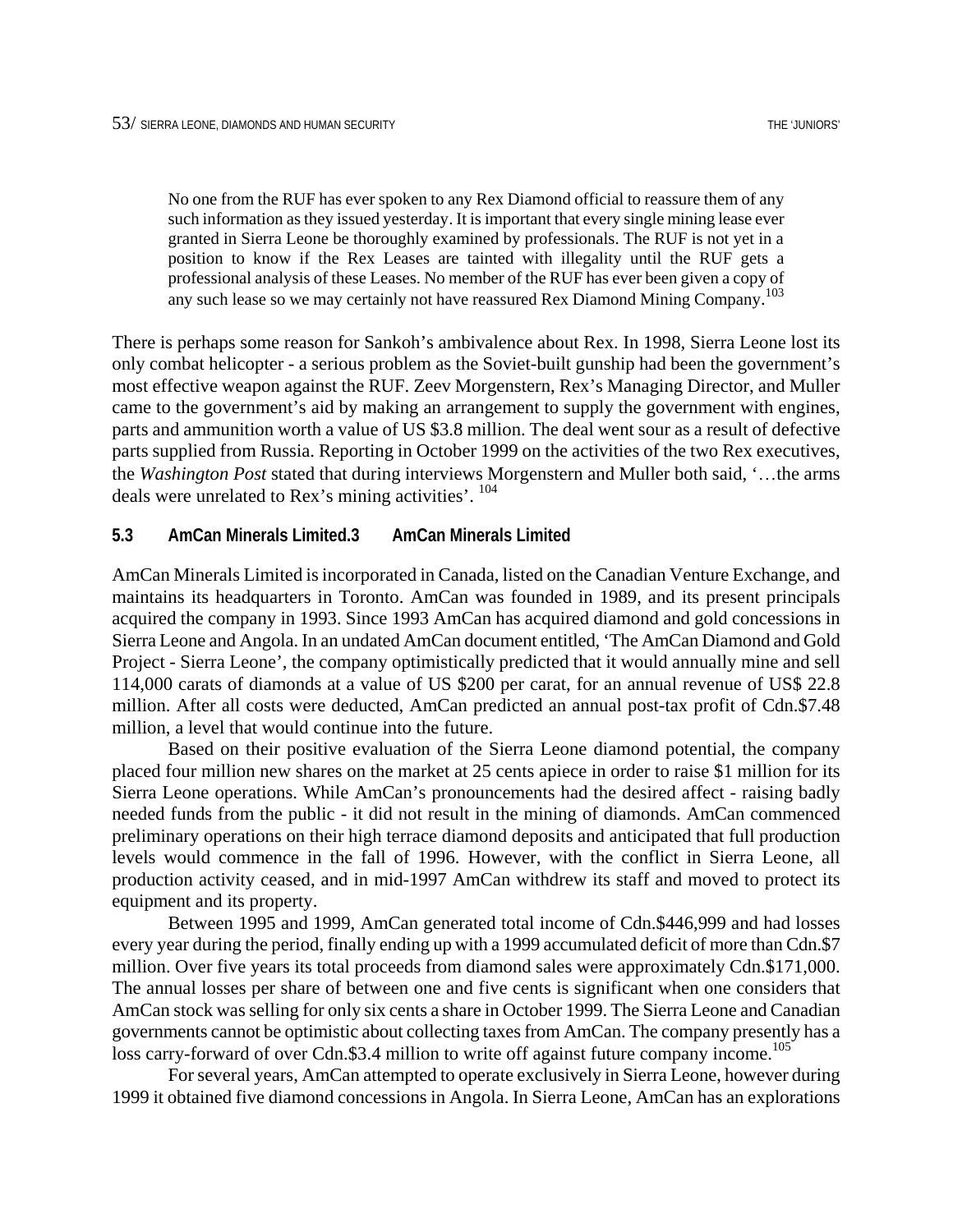license for diamonds in Kono District's alluvial fields as well as one kimberlite pipe with its surrounding dikes. Two of the blocks held by AmCan are immediately northeast and contiguous with the Koidu kimberlite project that is controlled by Vancouver-headquartered DiamondWorks (see below). Through its subsidiaries, AmCan also holds concessions on 12 river lots on the Sewa River and three 144-acre lots on the Old River Terraces immediately southwest of the Koidu Kimberlite Project*.* AmCan presently holds an exploration license in Kono District, rights to areas surrounding a kimberlite pipe covering a distance of 27 miles, the widest point of which is eight metres. AmCan also holds a 90% interest in a 50 square kilometre gold property on the Pampana River in Tonkalili District.(See Annex 2 for more details on AmCan concession rights)

AmCan gained the Sierra Leone properties by acquiring already existing companies and by forming of one new company:

- In 1994 AmCan formed AmCan Minerals (SL), in which it holds 90% interest. AmCan (SL) Limited holds interests in 17 parcels of properties and 22 properties;
- In 1996 AmCan moved to acquire the privately held ArmSec International (SL), which brought with it diamond-bearing properties in Sierra Leone and Liberia, and a large quantity of specialized mining equipment. Along with the 100 per cent purchase of ArmSec International (SL), AmCan appointed its owner and CEO, Michau Huisamen to its Board of Directors and to the position of Managing Director of AmCan. AmCan states that 'Huisamen has an extensive background in the diamond mining and security industry in South and West Africa.'<sup>106</sup>

With the purchase of ArmSec International (SL) and the appointment of the owner to its Board of Directors, AmCan adds to its knowledge of security issues. One of AmCan's long-serving Board members is Edwin D. Sanford, who also holds the position of Vice President for Africa Operations. Sanford is a retired Lieutenant Colonel of the Canadian Armed Forces and is responsible for the operation of the Sierra Leone diamond properties. AmCan states that Sanford, throughout his 35 year international military career was '…specialized in security at every level including the most top secret areas as an advisor to both the Canadian Armed Forces and the Government of Canada.<sup>107</sup>

Until its purchase by AmCan, ArmSec International (SL) was a subsidiary of the South Africa-based ArmSec International, which Michau Huisamen owned. AmCan Toronto informed the Project Team that ArmSec International (SL) is purely a mining company and has nothing to do with arms or security. Asked if Huisamen, their newly appointed Board Member, still owned or had interests in the parent company of ArmSec International, AmCan Toronto said that it did not know. AmCan also said that it did not know what kind of business ArmSec International was involved in 1[08](#page-98-60)

AmCan has strong connections on the ground in Sierra Leone. David Quee is AmCan's lawyer and personal representative in Freetown. Quee also is Chairman of the Sierra Leone Government Gold and Diamond Office (GGDO). The GGDO is the government office responsible for monitoring the diamond industry, valuing Sierra Leone diamonds and levying the government tax on diamonds. Quee is also a senior member of the political party in power (SLPP) and was President Kabbah's First Interior Minister. When interviewed by the project team in Freetown, Quee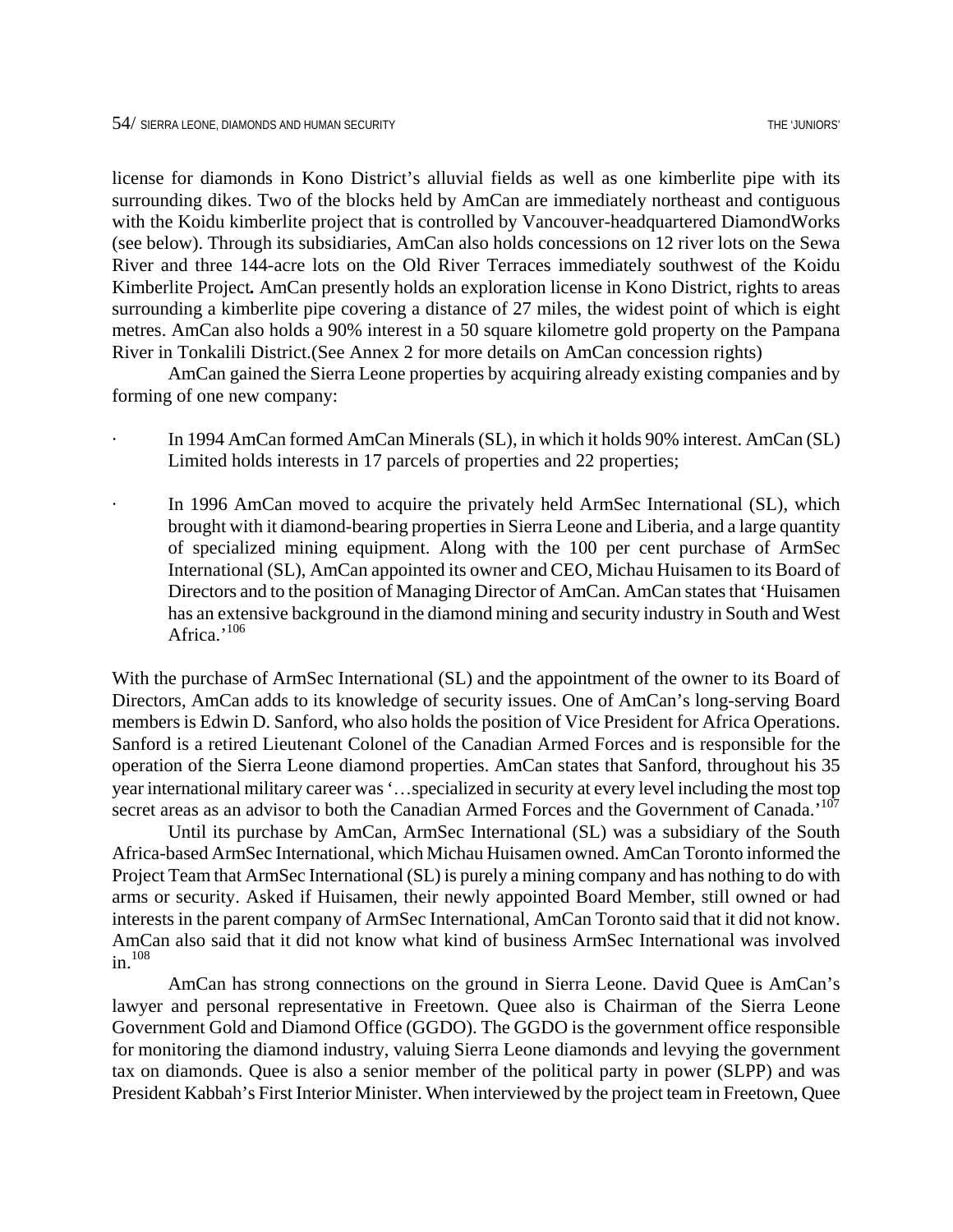said he did not believe that his appointments with both AmCan and the GGDO constituted a conflict of interest.<sup>109</sup> Like all the diamond companies attempting to operate in Sierra Leone, AmCan believes that its existing concessions remain valid and are fully paid for.

#### **5.4 DiamondWorks and Branch Energy .4 DiamondWorks and Branch Energy**

#### *'All rising to a great place is by a winding stair'* - Sir Francis Bacon

The quotation from Francis Bacon - which opens DiamondWorks' 1998 Annual Report - aptly describes the short history of the company. It has indeed been a 'winding stair' but it is yet to be determined whether the 'great place' will be discovered. On the way up the winding stair the company has been touched by international intrigue, and much of its activity has been shrouded in mystery. It has had its Angolan mines closed and staff killed by bandits, and it has been shut out of Sierra Leone because of military conflict. Correctly or incorrectly, DiamondWorks and its subsidiary, Branch Energy Ltd., have been linked with at least two international mercenary/security groups, two attempted coups, and many of the most important international mercenary and mining personalities of recent years.

DiamondWorks is incorporated in Canada and listed on the Toronto Stock Exchange with 'headquarters' in Vancouver. But like many other 'Canadian' junior mining firms whose real centre is elsewhere, DiamondWorks' management is centred in London, and its operational headquarters are in Johannesburg.<sup>110</sup>

#### *Early Days – The Inception of DiamondWorks*

The DiamondWorks story begins with the Carson Gold Corporation. In the early 1990s Carson became one of the most active worldwide junior explorers. One of Carson's first ventures was to place a Yukon placer property into production. Little gold was actually mined, and Carson subsequently re-emerged as 50 per cent owner of a commercial fruit and ornamental nursery enterprise. Carson's most important supporter at the time was Robert Friedland, a flamboyant penny stock gold mine promoter.

In early 1993 the company arranged a large private placement of shares, the bulk of which were purchased by Vengold Inc., a company owned by Friedland. Vengold thus became a major shareholder of Carson, and Robert Friedland's brother, Eric, assumed the position of Chairman and CEO. The arrival of the Friedlands brought Carson into the spotlight and the value of the company's shares quadrupled. The Friedlands started expanding. They purchased gold properties in Venezuela, gold and copper properties in the Philippines and then made a bid for properties in China. In the spring of 1995, Carson surprised the market with two major deals. In the first, Carson announced its intention to acquire China Diamond Corporation, offering 25 million shares of Carson stock for the company. That was followed by a move to acquire Branch Energy Ltd., a private company registered on the Isle of Man. Friedland offered 33 million Carson shares for the Branch Energy purchase.

The China deal ultimately fell through, but the acquisition of Branch Energy Ltd. proceeded and Carson was now in the diamond business, as Branch Energy Ltd. held significant interests in a number of diamond properties in Angola and Sierra Leone. Important organizational changes took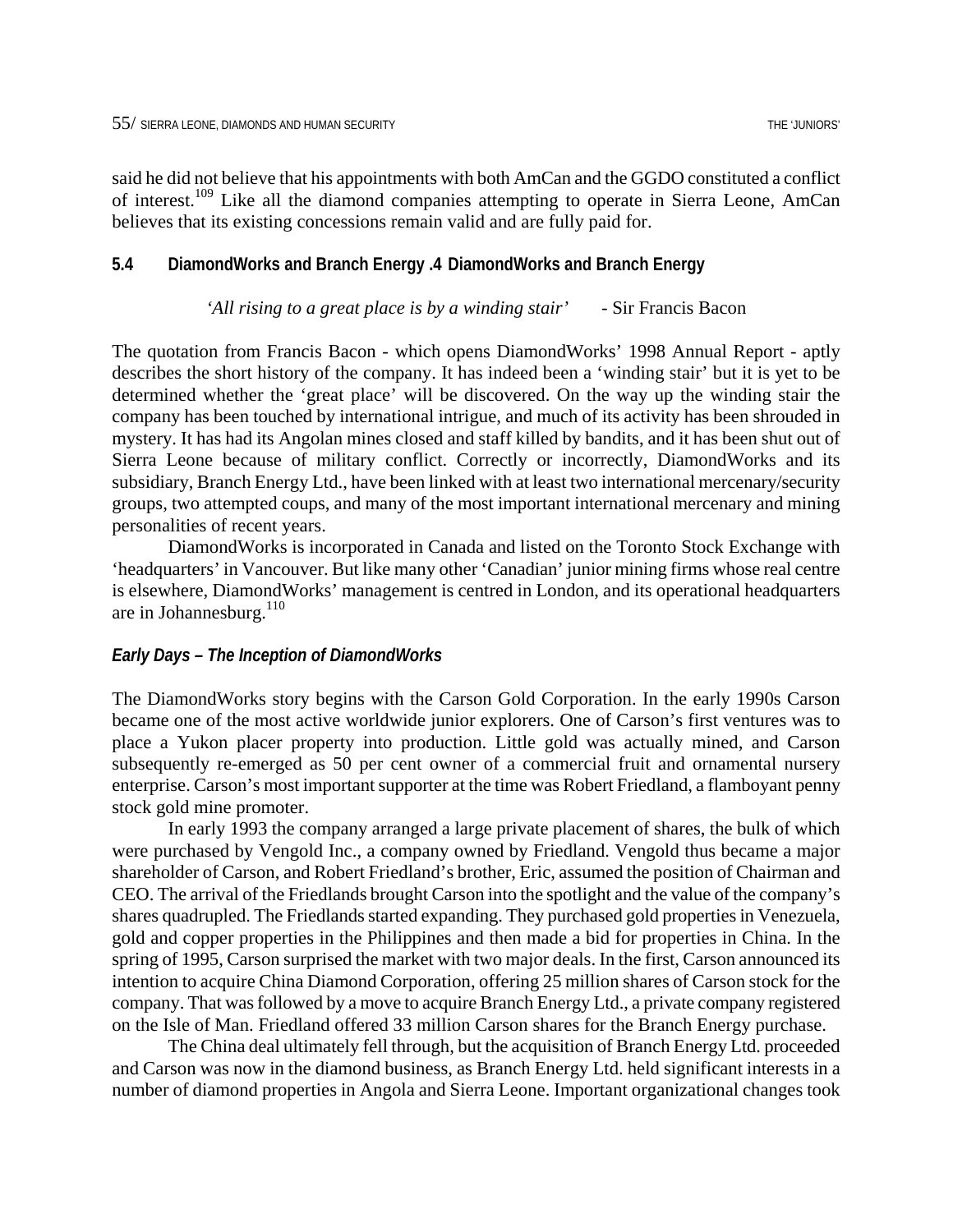place throughout 1996 and in October of that year, Carson Gold became DiamondWorks, complete with its new fully-owned subsidiary, Branch Energy Ltd. Eric Friedland became the first President and CEO. By this time, the Company had written off most of its Venezuela and Philippine projects and sold its interest in China. From this period on, DiamondWorks was exclusively a diamond  $explorer.<sup>111</sup>$  $explorer.<sup>111</sup>$  $explorer.<sup>111</sup>$ 

Branch Energy Ltd. is registered and incorporated in the Isle of Man, where public disclosure rules make basic information difficult to obtain. DiamondWorks documents and publications contain little information on its subsidiary. The only public and accessible information on Branch Energy Ltd. is that it holds interests in a number of African diamond concessions, principally in Angola and Sierra Leone, that it was first established in 1994, and that its present Director is Bruce Walsham, who is also President and CEO of DiamondWorks. Branch Energy's contact numbers, office address and mailing address are in Johannesburg, South Africa. Branch Energy Ltd. itself owns two subsidiaries. One is Branch Minerals and the other Branch Energy (Uganda). Michael Grunberg, a Director of DiamondWorks is listed as the contact person for Branch Minerals and Branch Energy (Uganda). Company documentation stresses that these two companies are not subsidiaries of Branch Energy's parent company, DiamondWorks.<sup>11[2](#page-98-64)</sup>

#### *Complications in Sierra Leone*

DiamondWorks and Branch Energy have become the subject of much speculation and interest because of their apparent but much-denied connections with two major international security firms, Executive Outcomes and Sandline. In 1995, The Government of Sierra Leone, backed onto the Freetown peninsula by the RUF and facing certain defeat, engaged the services of Executive Outcomes (EO) to help in its defence. With 200 imported soldiers, air support, and sophisticated communications equipment, EO pushed the RUF back from Freetown within a week, and within another month had cleared the major diamond areas of Kono as well.

DiamondWorks has been criticized for its non-mining activities in Sierra Leone. The company has responded by posting a section on its web site entitled, 'Setting The Record Straight'. The company periodically issues a 'Statement & Media Advisory', meant to correct comments by researchers and the media. The efforts do not usually help, focusing more on 'what is not the case' than what is. A few examples:  $113$  $113$ 

- At no time has Branch Energy Ltd. bought, or otherwise obtained, mining concessions in Sierra Leone, Angola, or elsewhere from Executive Outcome or any of its related companies;
- There is no relationship, corporate or otherwise, between DiamondWorks and Executive Outcomes or Sandline International. Furthermore, there is no relationship, corporate or otherwise, between Branch Energy Ltd. and Executive Outcomes or Sandline International. Executive Outcomes does not have an interest in Branch Energy Ltd.'s diamond concessions in Sierra Leone, or elsewhere;

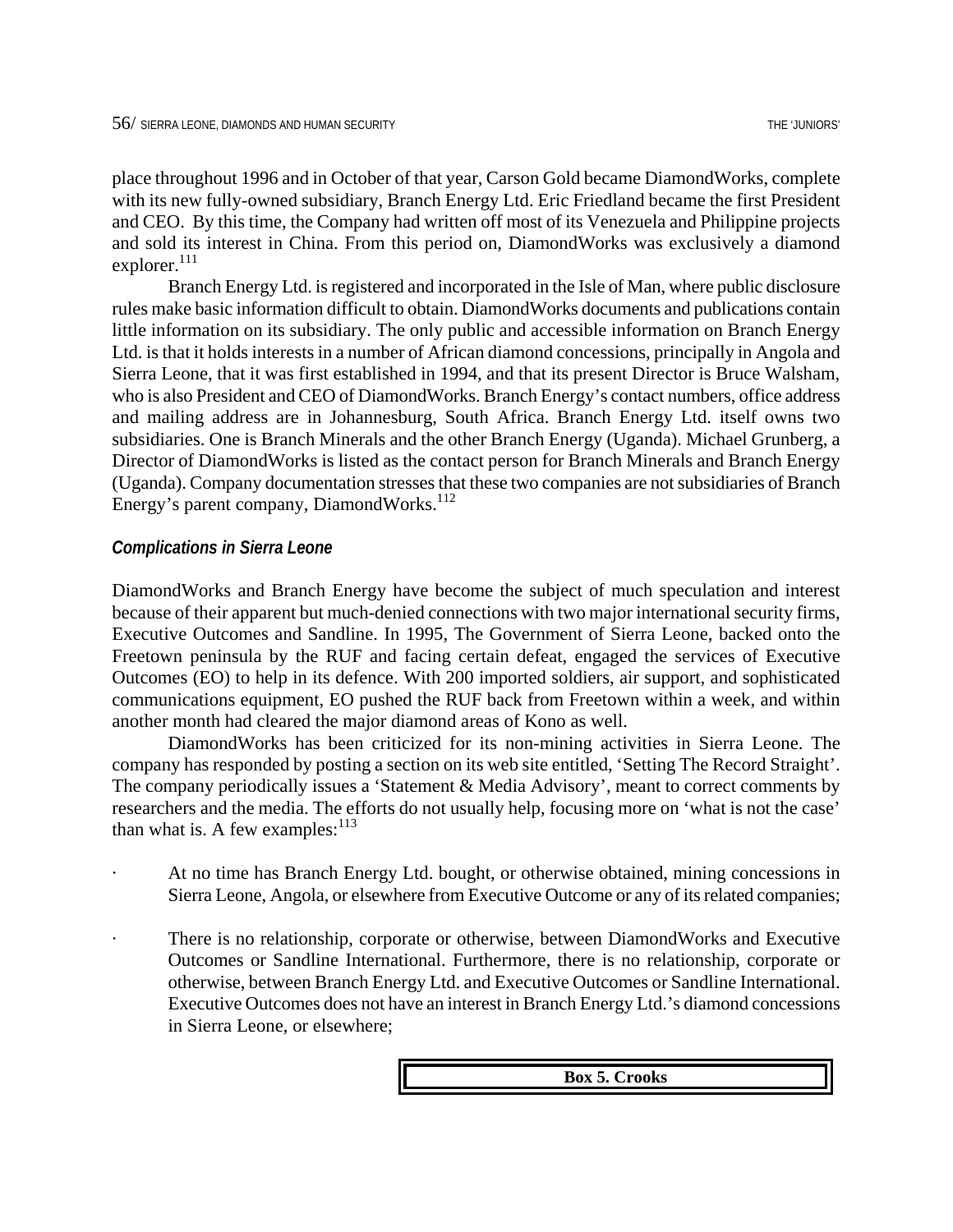<span id="page-64-0"></span>1

| Neither DiamondWorks nor                                                              |                                                                                                                                              |
|---------------------------------------------------------------------------------------|----------------------------------------------------------------------------------------------------------------------------------------------|
| Branch Energy Ltd. has ever                                                           | During the 1990s, Roger Crooks was known as a 'kingmaker' with                                                                               |
| contracted with Executive<br>Outcomes;                                                | a large amount of economic and political influence. An American                                                                              |
|                                                                                       | millionaire and long-time Sierra Leone resident, he was also<br>manager of the Mammy Yoko Hotel, and part-owner along with                   |
| Tony<br>Buckingham                                                                    | Texan Oscar Wyatt, founder of Coastal Corporation. Wyatt had<br>built Coastal into a \$12 billion energy company, with interests in          |
| introduced the services of<br>Executive Outcomes to the                               | natural gas, coal, oil refineries, making international business                                                                             |
| Governments of Angola and                                                             | arrangements with heads of government including Muammar                                                                                      |
| Sierra Leone, but neither he                                                          | Qaddafi and Saddam Hussein. When the Mammy Yoko came under                                                                                   |
| nor any companies he is                                                               | deadly RUF attack in 1998, Crooks phoned Wyatt, strings were<br>pulled, and the 22 <sup>nd</sup> Marine Expeditionary Unit was dispatched    |
| associated with, including                                                            | from the USS Kearsarge to rescue trapped civilians.                                                                                          |
| Branch Energy Ltd., paid for,                                                         |                                                                                                                                              |
| or otherwise sponsored, the<br>provision of these activities.                         | There was more to Roger Crooks, however, than the hotel business.<br>Quoting confidential police documents, the London Sunday Times          |
|                                                                                       | revealed that Crooks had been involved in an attempt to sell 2,000                                                                           |
| Which events are cause, and which                                                     | kgs of C4 explosives, Browning machine guns, mines and rocket                                                                                |
| are effect is unclear, as are various                                                 | launchers to contacts in Northern Ireland via Sierra Leone. Crooks                                                                           |
| corporate links and connections.                                                      | also, according to the Times, owned extensive diamond and mining<br>interests in Sierra Leone. It was Crooks who apparently leased the       |
| Regardless of the DiamondWorks                                                        | military helicopter used by Sandline to help Nigerian troops during                                                                          |
| denials,<br>few<br>$\mathbf{a}$<br>and<br>events<br>relationships<br>however,<br>are, | the fight for Freetown.                                                                                                                      |
| verifiable: <sup>114</sup>                                                            | According to Scotland Yard, 'Roger said that we would not have                                                                               |
|                                                                                       | problem getting the arms from Sierra Leone as he had all the right                                                                           |
| There is a strong connection                                                          | contacts, in fact he even had a diplomatic passport for that country                                                                         |
| between Tony Buckingham                                                               | (Sierra Leone)'. Crooks was issued a Sierra Leone diplomatic                                                                                 |
| and Eeben Barlow, who at                                                              | passport in 1991 on the authorization of then President Joseph<br>Momoh. The reason was to 'enable the holder (Mr. Crooks) to                |
| the time operated Executive<br>Outcomes.<br>As<br><b>Barlow</b>                       | travel to the Islamic Republic of Iran on behalf of the Government                                                                           |
| expressed it, 'We are very                                                            | of Sierra Leone'. The diplomatic passport was revoked in 1998,                                                                               |
| good friends. I've known                                                              | two days after the Sunday Times article appeared.                                                                                            |
|                                                                                       | Buckingham since 1993, and References: David Leppard and Marie Colvin, 'Diplomat Linked to                                                   |
|                                                                                       | we share similar interests, we Gunrunner', The Sunday Times, May 24, 1998; Christopher Palmeri,                                              |
| share similar views on many,                                                          | 'Deconstructing Oscar', Forbes Magazine, Oct. 19, 1998; Will Scully,<br>Once a Pilgrim, Headline, London, 1998; Press Release, Office of the |
| many things, and we get<br>along very well. So we're                                  | President of Sierra Leone, 26 May, 1998                                                                                                      |
| very good friends.' After the                                                         |                                                                                                                                              |
|                                                                                       | Executive Outcomes operation in Sierra Leone, Barlow became a shareholder in                                                                 |
| DiamondWorks:                                                                         |                                                                                                                                              |

<sup>\*</sup> Buckingham and EO had collaborated on an earlier operation in Angola, and there would be future controversial connections between them and Sandline in Papua New Guinea in 1998. Although DiamondWorks has denied that Barlow was ever a shareholder, Barlow told the CBC program *Fifth Estate,*  aired Feb. 4, 1997, that he was.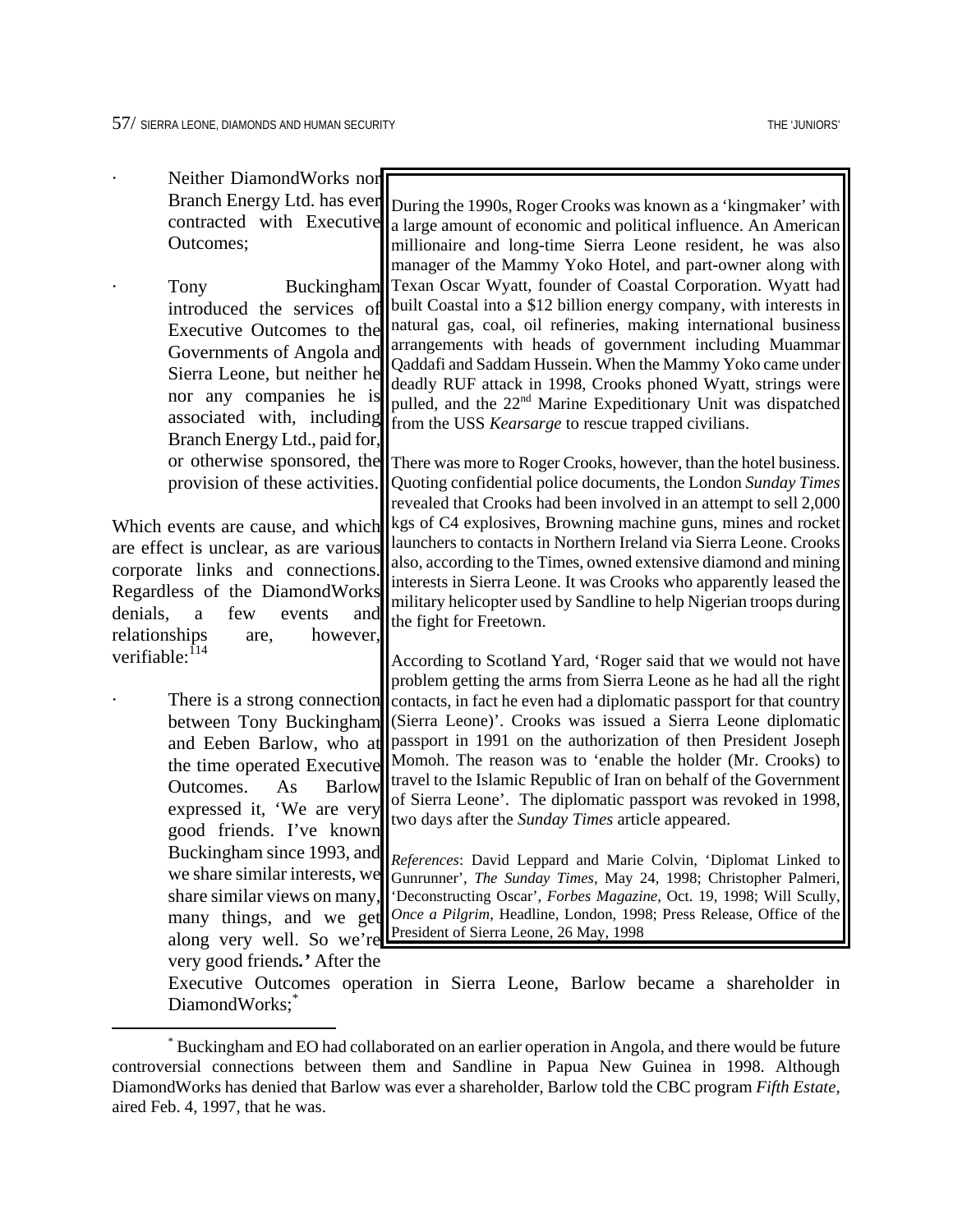- · One month after Executive Outcomes took control of the diamond area of Sierra Branch Energy secured a 25 year lease on diamond concessions in Sierra Leone. At the time, Tony Buckingham was a principal of Branch Energy Ltd.;
- · Michael Grunberg, then a Director of Branch Energy, Ltd. and now a Director of DiamondWorks, travelled to Canada to seek international financing to develop the Sierra Leone diamond mines. 'We started discussions with the Friedlands, and we developed a relationship, which resulted in the integration of our diamond assets in Angola and Sierra Leone into one of their companies';
- · Grunberg and Buckingham joined Branch Energy Ltd. and Carson Gold together, renaming the latter 'DiamondWorks'. Both Grunberg and Buckingham were then appointed as members of DiamondWorks' Board, with Buckingham the single largest stockholder, controlling approximately one-third of the total shares;
- Lifeguard, a security company established by Executive Outcomes and staffed by Executive Outcomes soldiers, continued to provide security for DiamondWorks properties after EO pulled out of Sierra Leone;
- Executive Outcomes owned Ibis Air and used it to transport its mercenaries. Tony Buckingham at one point agreed to be CEO of Ibis Air, but later turned down the job. Ibis Air operated out of the same office as the Buckingham companies. One of Buckingham's partners, Simon Mann, served for a time as Chairman of Ibis Air and owned 50,000 shares in DiamondWorks;
- · Tony Buckingham introduced Executive Outcomes to the Government of Sierra Leone, helped in negotiating the EO contract and acted as intermediary between the President of Sierra Leone and Executive Outcomes;
- Reginald Glover, a senior Sierra Leone Cabinet Minister, states that he was ordered to turn over diamond concessions to Buckingham and his company, 'I, as Minister of Mines, was never consulted. In fact, I was directed that these mercenaries – Executive Outcomes – are coming in to help the government fight the war against the rebels and, as such, the mines more or less to be mortgaged for peace.'

**Box 6. Rakesh Saxena – Financial Wizardry,**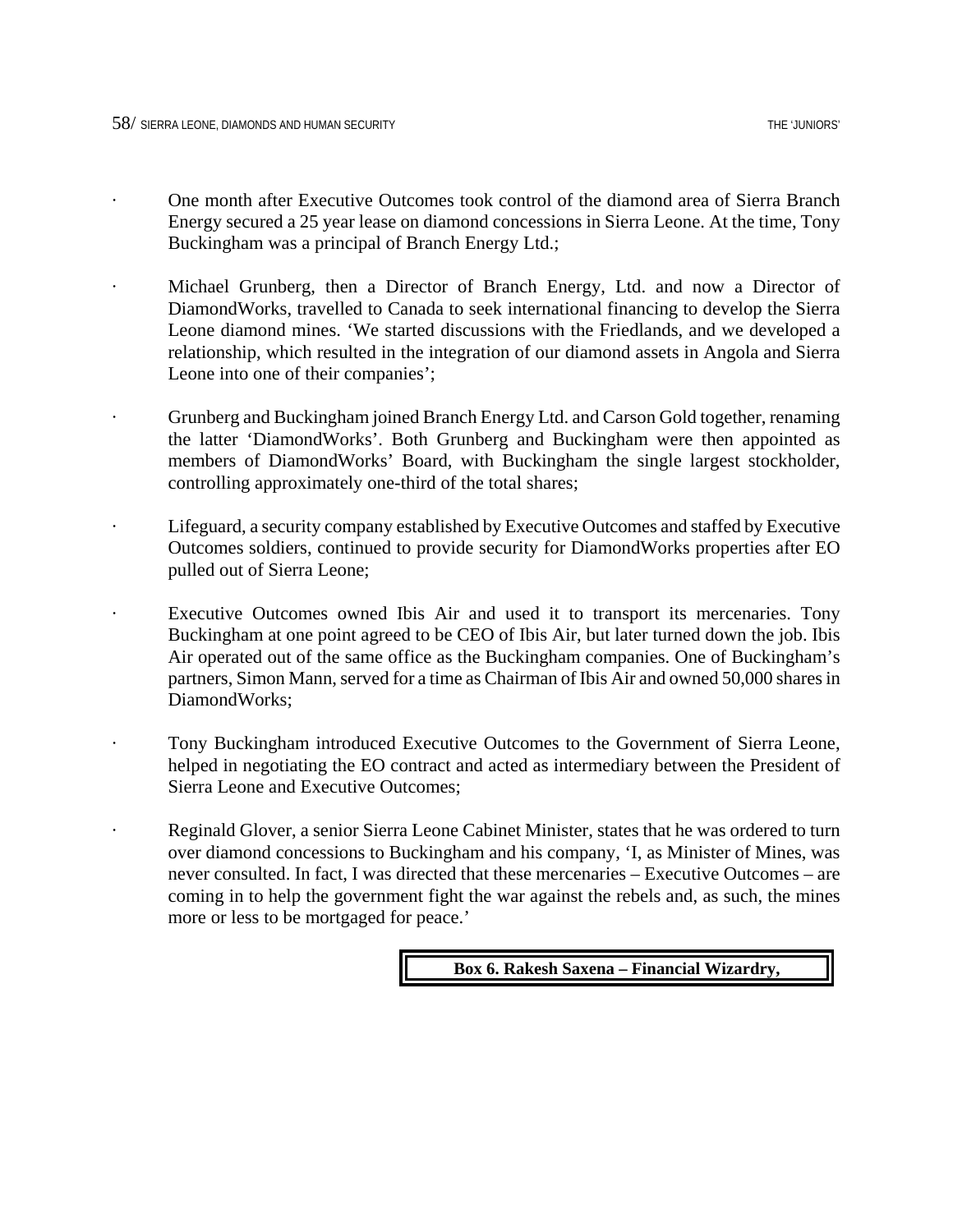In November 1997 Peter Penfold, Britain's High Commissioner to Sierra Leone met in Guinea with in Vancouver, three years after being arrested by the RCMP. He Rupert Bowen who was the DiamondWorks country manager in Sierra Leone. Their discussion about the security of Sierra Leone took place during the AFRC interregnum, during which the democratically elected government of Tejan Kabbah was also in exile in Conakry. Bowen allegedly discussed a plan for the British security firm, Sandline International to ship arms to Sierra Leone. Bowen, an ex-British Army officer, was then seconded from DiamondWorks to Sandline for their Sierra Leone operation, with the blessing of the CEO of DiamondWorks. Walsham stated: 'I was very happy for Rupert in his capacity of having all the contacts, all the background in West Africa to undertake that at Sandline's request'. **Diamonds and Guns** At the time of writing, Rakesh Saxena remained under house arrest awaited a Canadian decision on extradition to Thailand where he was accused of defrauding the Bangkok Bank of Commerce of C\$88 million. When he was arrested, he had a suitcase stuffed with Swiss francs. At one point he was bailed out of jail, but he was rearrested when the court found he had violated bail by attempting to obtain a false Yugoslav passport. Apart from the Thailand fraud he was involved in 18 other civil suits in Canada at the time thisreport was written. On July 9, 1999 two companies on the Vancouver Stock Exchange, Global Explorations Corporation and Quadrant Financial Corporation, were delisted. The reason: their connection to Rakesh Saxena, who had a controlling interest in both companies. Saxena purchased the shares while he was under-house arrest in June 1999. Saxena got Global Explorations into the diamond business by bringing them extensive diamond concessions which he acquired through a deal with the President of Sierra Leone when the country was under siege by rebels. Saxena was representing Blackstone Capital Corporation, registered in Belize. As part of the deal, Saxena was allegedly granted by the Government of Sierra Leone, 'the right for the Grantee's (Saxena's) internal security force to bear and use arms and an agreement regarding rules of engagement for such internal security force to be made with the Solicitor-General and Inspector General of Police.' In return for these favours Saxena was to provide the Government of Sierra Leone US\$10 million. *Sources*: *Financial Post*, July 23, 1999, Toronto *Globe and Mail* July 17, 1999, Ottawa *Citizen*, Oct. 23, 1999; undated Memorandum of Understanding between the Government of Sierra Leone and Blackstone

Buckingham never denied his involvement in the

Sandline arms deal, but the CEO of DiamondWorks stated that Buckingham was doing it as a 'private citizen' and not as a Director of the company;

Capital Corporation.

Rakesh Saxena (see Box 6) appears to have been the middleman in the Sandline arms deal, handling the funds for Sandline. However, when Saxena was jailed in Canada, the flow of funds stopped. Grunberg flew to Canada and met with Saxena in jail. With no apparent hope of finding the rest of the funds, Grunberg contacted retired Canadian Brigadier General Ian Douglas in Ontario for help. Grunberg made it clear to Douglas that he was in Canada to try and get funds for a counter-coup attempt in Sierra Leone. Douglas has been quoted as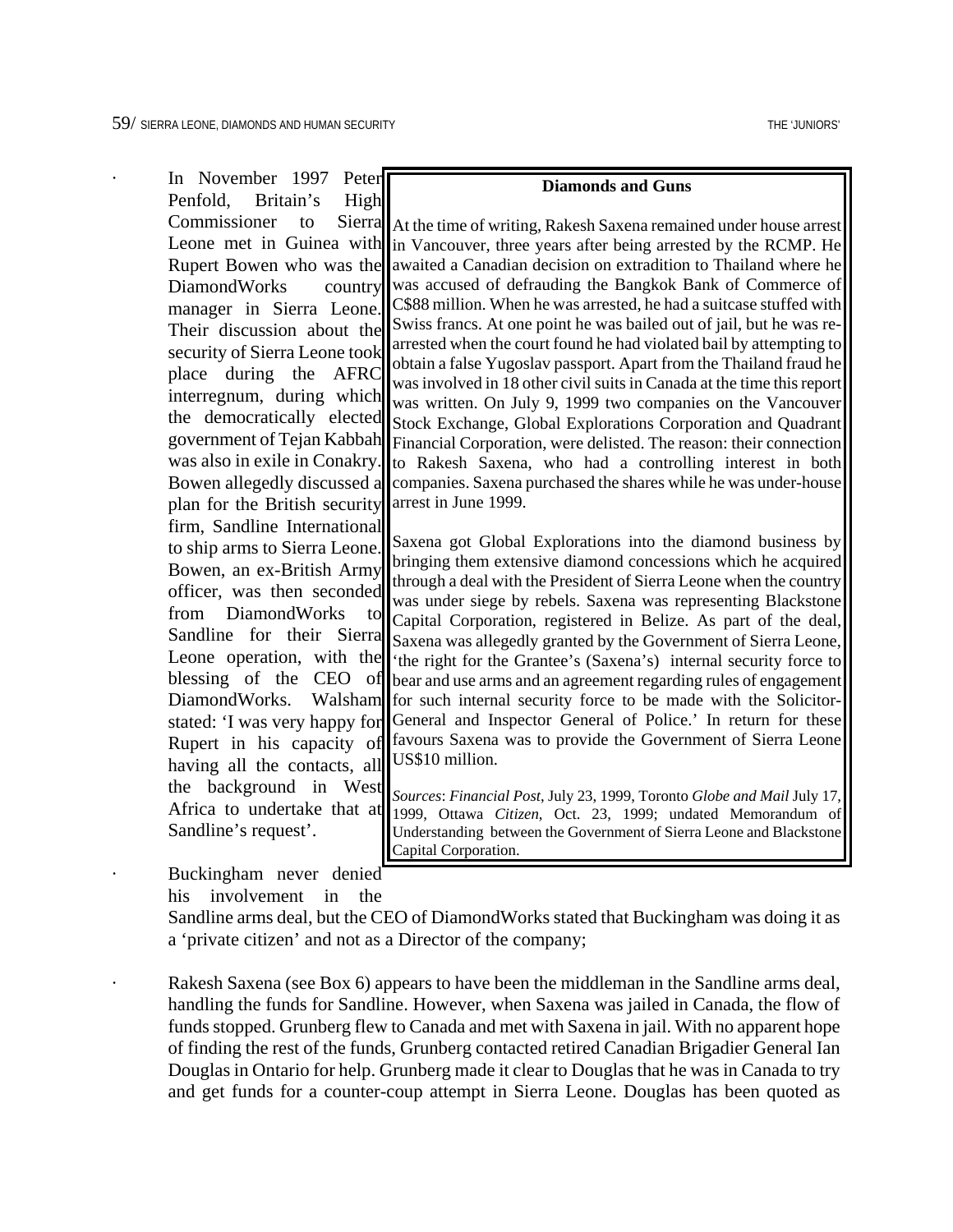saying, 'I was flabbergasted at the time. I said, you're here to do what?' Douglas told Grunberg there was nothing he could do to get Saxena out of jail, and informed officials at the Canadian Department of Foreign Affairs about the meeting;

- Grunberg had the following to say regarding the Sandline arms deal. 'It is important that I again clarify on behalf of Sandline that the consignment of small arms, which had been ordered by President Kabbah against an End User Certificate personally signed by him, was delivered to Sierra Leone with the co-operation of ECOMOG. In fact, the Nigerian commanders of ECOMOG helped Sandline organize the necessary flight plan clearances and en-route refueling stops for the shipment. On arrival the consignment was delivered as planned to ECOMOG for safekeeping and subsequent issue. Furthermore, two official UK government inquiries (the Legg Report and the Foreign Affairs Committee Report) have confirmed that Sandline had a degree of approval from the British High Commissioner and was entitled to believe that it had the approval of Her Majesty's Government to deliver the consignment. In addition, the UN's own legal adviser issued an opinion stating that the delivery was not a breach of sanctions.'
	- Bruce Walsham, CEO of DiamondWorks, shares the same office with Sandline, and two of his Board members were involved in the Sandline deal, but he insists that at no time did he know about the activity (see Box 7).

By mid-1998 DiamondWorks was in serious financial difficulty. Their difficulties intensified and reached a peak at the end of 1999. In anticipation of mining in Sierra Leone, DiamondWorks had raised Cdn. \$17 million on Canadian markets. This was spent on an acquisition programme, the development of plant and earth moving fleet, and a bulk-sampling programme. Many of these expenditures were destined for its Koidu property in Sierra Leone. In May 1997, the company had just commenced bulk sampling at its Koidu property when the AFRC coup occurred. DiamondWorks was forced to shut down and evacuate the country a short time later, with heavy losses. The company estimated that in 1997, during the period of suspended operations, maintenance and security costs amounted to US  $$3.2$  million, and in 1998 the costs were  $$2.5$  million.<sup>115</sup>

During 1997 and early 1998 DiamondWorks had also commenced diamond production at their Angolan properties. In November 1998, however, the company was forced to suspend activities at its Yetwene and Luo properties because of an armed attack on the Yetwene camp. During the attack eight mining staff were killed, including the mine manager, and eight staff were abducted.

The company's 1998 Annual Report stated the financial situation:

As at November 30, 1998 DiamondWorks had cash and cash equivalents of approximately US\$0.9 million, a working capital deficiency of approximately US\$11.3 million and long term debt of US \$5.0 million.

#### **Box 7. Interview with DiamondWorks'**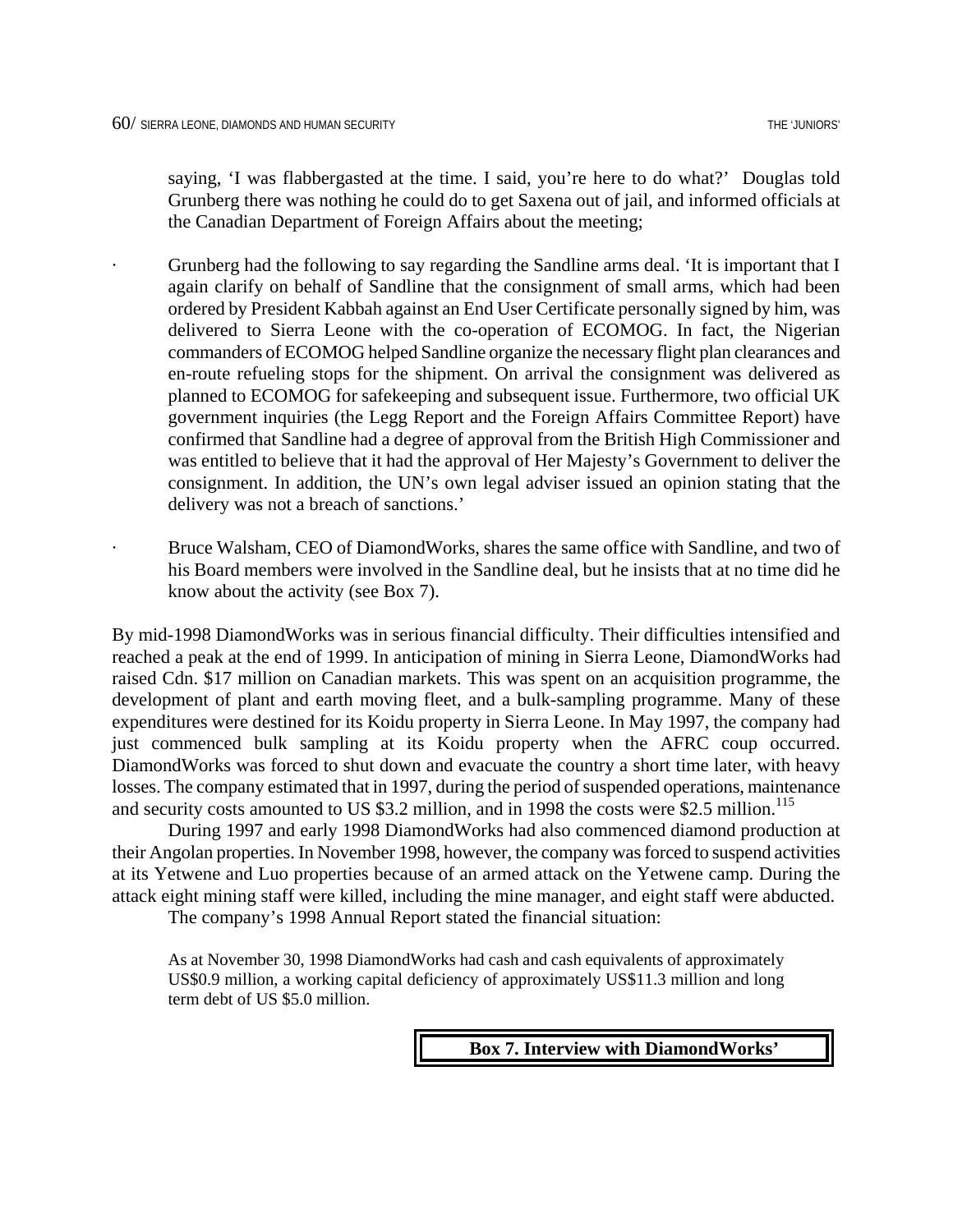| have sufficient financial resources<br>to maintain current operations or<br>Victor Malarek: I guess what I have a problem with, when I look back<br>to undertake all of its currently<br>at all of the activities of Tony Buckingham, all the people he spoke to,<br>exploration<br>planned<br>and<br>when I look at Michael Grunberg flying to Vancouver, meeting with the<br>development programs and capital<br>main bag man, Saxena - you know these men, it's a small Board, and<br>equipment purchases during the<br>they don't tell you anything?<br>forthcoming year. In addition, the<br>is<br>dependent<br>Company<br>Bruce Walsham: Well, they never told DiamondWorks that in any<br>on<br>detail at all. They said that there were moves afoot to re-establish<br>obtaining new financing for the<br>Kabbah.<br>development<br>future<br>of<br>its<br>properties and for acquisition and<br>Victor Malarek: Boy, if somebody said to me, There are moves afoot<br>development costs of new project<br>to re-establish Kabbah, I'd say, What are they? What are they? Let me<br>opportunities.<br>There<br>is<br>no<br>in.<br>assurance that such financing will<br>be available when required by or<br>Bruce Walsham: Well, sure, I mean, you would do that naturally. But<br>under terms favorable to the<br>the fact<br>Company <sup>, 116</sup> .<br>Victor Malarek: Did you?<br>In addition, by the end of 1998<br>Bruce Walsham: No, I didn't<br>Victor Malarek: Was that a way of saying, do what you've got to do,<br>guys, but don't tell me because we don't want to know.<br>shares on the Toronto Stock Exchange<br>Bruce Walsham: Well, to a degree. I mean, the fact is that our job was<br>to keep production going, keep maintenance of our position. It's a<br>commercial world.<br>Victor Malarek: So, it's all a coincidence. DiamondWorks and<br>Sandline share an office, two of your Board members work with<br>Sandline, and your Country Manager is seconded to Sandline.<br>along with the departure of Tony<br>Bruce Walsham: Yeah, I think it's a coincidence. It is a coincidence<br>because we happen to have interests in Sierra Leone.<br>Victor Malarek: I've got to say it's a hell of a coincidence. | The Company presently does not                                                                                           | <b>Bruce Walsham</b> |
|----------------------------------------------------------------------------------------------------------------------------------------------------------------------------------------------------------------------------------------------------------------------------------------------------------------------------------------------------------------------------------------------------------------------------------------------------------------------------------------------------------------------------------------------------------------------------------------------------------------------------------------------------------------------------------------------------------------------------------------------------------------------------------------------------------------------------------------------------------------------------------------------------------------------------------------------------------------------------------------------------------------------------------------------------------------------------------------------------------------------------------------------------------------------------------------------------------------------------------------------------------------------------------------------------------------------------------------------------------------------------------------------------------------------------------------------------------------------------------------------------------------------------------------------------------------------------------------------------------------------------------------------------------------------------------------------------------------------------------------------------------------------------------------------------------------------------------------------------------------------------------------------------------------------------------------------------------------------------------------------------------------------------------------------------------------------------------------------------------------------------------------------------------------------------------------------------------------------------------------------------|--------------------------------------------------------------------------------------------------------------------------|----------------------|
|                                                                                                                                                                                                                                                                                                                                                                                                                                                                                                                                                                                                                                                                                                                                                                                                                                                                                                                                                                                                                                                                                                                                                                                                                                                                                                                                                                                                                                                                                                                                                                                                                                                                                                                                                                                                                                                                                                                                                                                                                                                                                                                                                                                                                                                    |                                                                                                                          |                      |
|                                                                                                                                                                                                                                                                                                                                                                                                                                                                                                                                                                                                                                                                                                                                                                                                                                                                                                                                                                                                                                                                                                                                                                                                                                                                                                                                                                                                                                                                                                                                                                                                                                                                                                                                                                                                                                                                                                                                                                                                                                                                                                                                                                                                                                                    |                                                                                                                          |                      |
|                                                                                                                                                                                                                                                                                                                                                                                                                                                                                                                                                                                                                                                                                                                                                                                                                                                                                                                                                                                                                                                                                                                                                                                                                                                                                                                                                                                                                                                                                                                                                                                                                                                                                                                                                                                                                                                                                                                                                                                                                                                                                                                                                                                                                                                    |                                                                                                                          |                      |
|                                                                                                                                                                                                                                                                                                                                                                                                                                                                                                                                                                                                                                                                                                                                                                                                                                                                                                                                                                                                                                                                                                                                                                                                                                                                                                                                                                                                                                                                                                                                                                                                                                                                                                                                                                                                                                                                                                                                                                                                                                                                                                                                                                                                                                                    |                                                                                                                          |                      |
|                                                                                                                                                                                                                                                                                                                                                                                                                                                                                                                                                                                                                                                                                                                                                                                                                                                                                                                                                                                                                                                                                                                                                                                                                                                                                                                                                                                                                                                                                                                                                                                                                                                                                                                                                                                                                                                                                                                                                                                                                                                                                                                                                                                                                                                    |                                                                                                                          |                      |
|                                                                                                                                                                                                                                                                                                                                                                                                                                                                                                                                                                                                                                                                                                                                                                                                                                                                                                                                                                                                                                                                                                                                                                                                                                                                                                                                                                                                                                                                                                                                                                                                                                                                                                                                                                                                                                                                                                                                                                                                                                                                                                                                                                                                                                                    |                                                                                                                          |                      |
|                                                                                                                                                                                                                                                                                                                                                                                                                                                                                                                                                                                                                                                                                                                                                                                                                                                                                                                                                                                                                                                                                                                                                                                                                                                                                                                                                                                                                                                                                                                                                                                                                                                                                                                                                                                                                                                                                                                                                                                                                                                                                                                                                                                                                                                    | DiamondWorks had an accumulated                                                                                          |                      |
|                                                                                                                                                                                                                                                                                                                                                                                                                                                                                                                                                                                                                                                                                                                                                                                                                                                                                                                                                                                                                                                                                                                                                                                                                                                                                                                                                                                                                                                                                                                                                                                                                                                                                                                                                                                                                                                                                                                                                                                                                                                                                                                                                                                                                                                    | deficit of US \$72 million, and by<br>September 1998, the value of their                                                 |                      |
|                                                                                                                                                                                                                                                                                                                                                                                                                                                                                                                                                                                                                                                                                                                                                                                                                                                                                                                                                                                                                                                                                                                                                                                                                                                                                                                                                                                                                                                                                                                                                                                                                                                                                                                                                                                                                                                                                                                                                                                                                                                                                                                                                                                                                                                    | fell to $72¢$ a share, down from a 52<br>week high of Cdn.\$2.15. A year later,<br>shares were selling at $21¢$ a share. |                      |
|                                                                                                                                                                                                                                                                                                                                                                                                                                                                                                                                                                                                                                                                                                                                                                                                                                                                                                                                                                                                                                                                                                                                                                                                                                                                                                                                                                                                                                                                                                                                                                                                                                                                                                                                                                                                                                                                                                                                                                                                                                                                                                                                                                                                                                                    | Collapse, however, was averted. A<br>restructuring of the company and new<br>infusions of cash from South Africa,        |                      |
|                                                                                                                                                                                                                                                                                                                                                                                                                                                                                                                                                                                                                                                                                                                                                                                                                                                                                                                                                                                                                                                                                                                                                                                                                                                                                                                                                                                                                                                                                                                                                                                                                                                                                                                                                                                                                                                                                                                                                                                                                                                                                                                                                                                                                                                    | Buckingham and other controversial<br>figures from high-profile positions,                                               |                      |
|                                                                                                                                                                                                                                                                                                                                                                                                                                                                                                                                                                                                                                                                                                                                                                                                                                                                                                                                                                                                                                                                                                                                                                                                                                                                                                                                                                                                                                                                                                                                                                                                                                                                                                                                                                                                                                                                                                                                                                                                                                                                                                                                                                                                                                                    | appeared to give the company a new                                                                                       |                      |
| Source: Transcript of CBC Fifth Estate TV program, Nov. 3, 1998, pp.<br>2-13.                                                                                                                                                                                                                                                                                                                                                                                                                                                                                                                                                                                                                                                                                                                                                                                                                                                                                                                                                                                                                                                                                                                                                                                                                                                                                                                                                                                                                                                                                                                                                                                                                                                                                                                                                                                                                                                                                                                                                                                                                                                                                                                                                                      | lease on life. By mid December 1999,<br>however, with the stock trading at<br>under $4¢$ a share, there was a further    |                      |
| which included the                                                                                                                                                                                                                                                                                                                                                                                                                                                                                                                                                                                                                                                                                                                                                                                                                                                                                                                                                                                                                                                                                                                                                                                                                                                                                                                                                                                                                                                                                                                                                                                                                                                                                                                                                                                                                                                                                                                                                                                                                                                                                                                                                                                                                                 | restructuring,                                                                                                           |                      |

departures of Bruce Walsham and Michael Grunberg. News reports suggested that DiamondWorks was close to the bottom of its winding stair.

Like Rex and AmCan, DiamondWorks mined very few diamonds in Sierra Leone. In addition to its financial travails, its political future at the end of 1999 was also uncertain. It cannot be lost upon Foday Sankoh that DiamondWorks was intimately involved in more than one major effort to crush the RUF rebellion.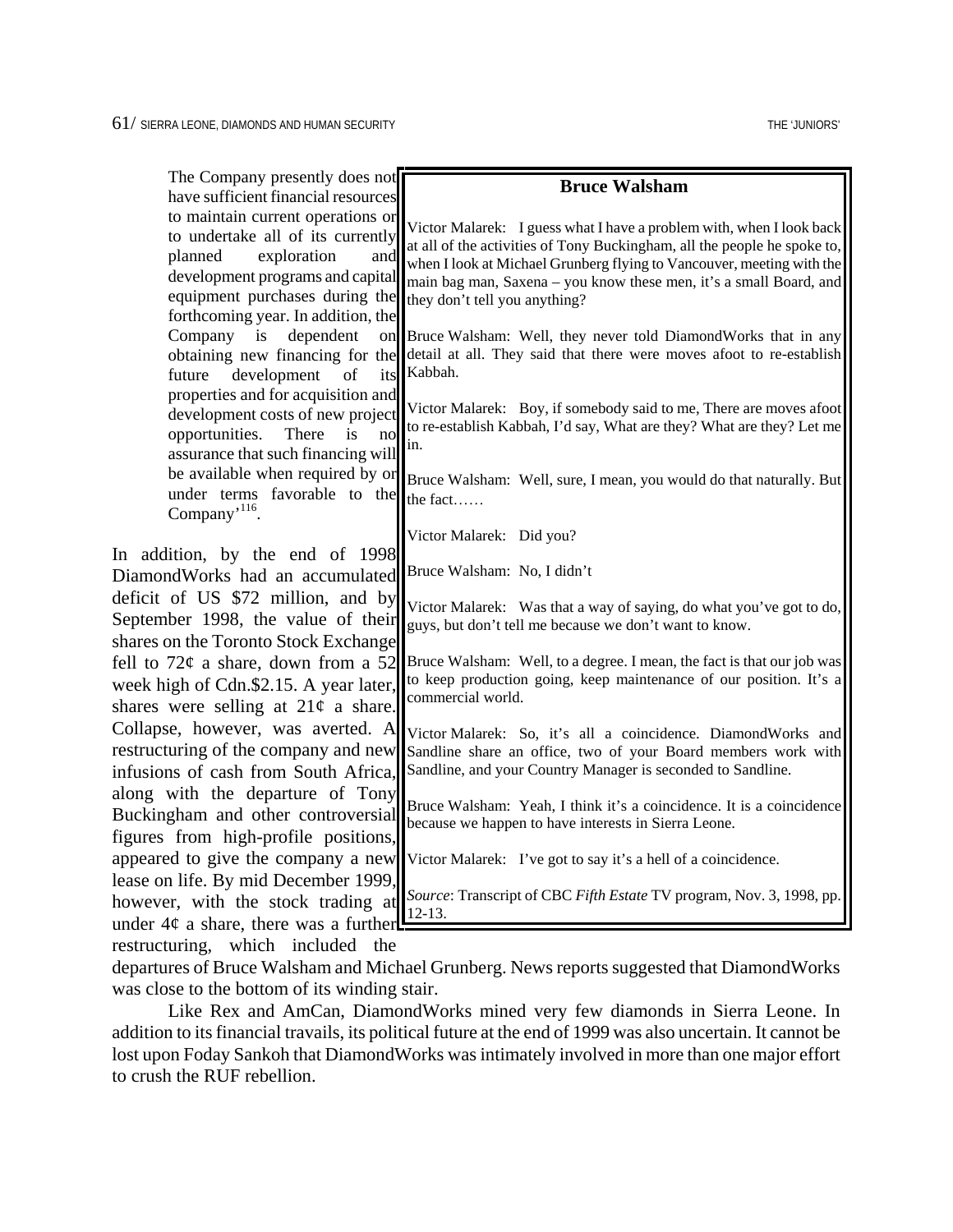## **5.5 Conclusions: Mining the Stock Market, and Concessions for Protection5.5 Conclusions: Mining the Stock Market, and Concessions for Protection**

The nationalization of SLST/De Beers by the government of Siaka Stevens was followed by the parallel slide of both the country and the diamond industry into deep corruption and anarchy. Stung by organized crime, and having played most of the Lebanese and Israeli cards, the post-Momoh NPRC military government - despite its own predations - needed new international mining assistance and expertise. The only place left to turn was to the 'juniors'. A revised and more attractive investment framework sweetened the pot, and they came.

Despite the prominence of Rex, AmCan and DiamondWorks in Sierra Leone, none have yet mined many diamonds - war being the major constraint. All, however, have successfully and extensively mined the Canadian stock market, and more than one has become engaged in business transactions that extend well beyond both diamonds and the stock market.

The juniors arrived in Sierra Leone when the formal instruments of the state had all but disappeared, notably law, order, probity and justice. They also arrived in the midst of a brutal rebel war which had at its epicentre the same thing that brought them to the country - diamonds. Lawlessness, however, was not new. The government of Sierra Leone had - from the 1950s - given up pretending that it could police the diamond areas. From the days of the SLST Diamond Protection Force, it had encouraged and even required foreign investors to make their own security arrangements. This goes a long way to explaining why junior companies in Sierra Leone appear to have such an intimate relationship with private security firms.

There is a distinction to be made, however, between the need to hire a private security firm in order to police a diamond operation (or a shopping mall for that matter), and the provision of troops and weapons in support of a faction in a civil war. It can be said that regardless of their purpose, the involvement of Executive Outcomes in Sierra Leone was in a good cause. EO successfully protected a government (albeit a military government that had taken power in a coup) against a brutal and illegitimate rebel force. EO was certainly cheered in the streets of Freetown for its efforts. It can also be said that the provision, or the attempted provision of weapons to the democratically elected government of Tejan Kabbah - a UN arms embargo notwithstanding - made sense and was in support of a good cause.

The problem is not so much the individual episodes, but the bigger picture which they help to form - of a world in which beleaguered governments find little formal international protection against internal predators, and are forced into Faustian bargains in order to survive. Despite much ingenuous intellectual disapprobation, private security firms thrive. As Guy Arnold puts it,

The emergence into the public eye of mercenary organizations or companies - Executive Outcomes of South Africa or the British organization Sandline, for example - suggests both a new public acceptance of the role that mercenaries are expected to play and an increasingly brash certainty on the part of the mercenary community that its services are needed and that its members will continue to be lucratively employed round the world.<sup>1[17](#page-98-69)</sup>

In the absence of a governmental capacity for self-protection, and in the absence of effective mechanisms for international protection, private security firms and mercenaries - despite the international uproar around EO and Sandline - may well have a profitable future. Closely connected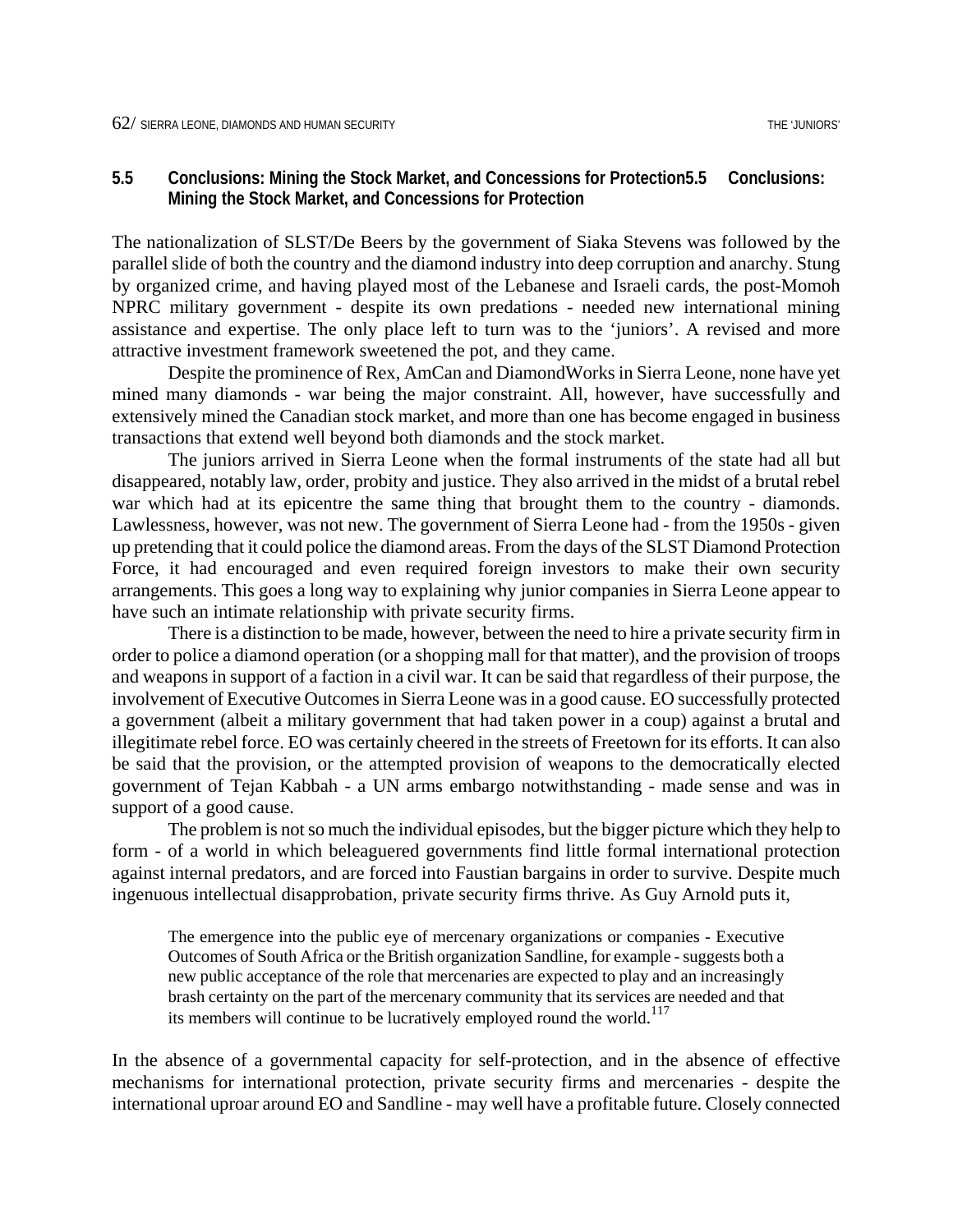to mining interests (as in Sierra Leone, Angola, Papua New Guinea, DRC and elsewhere), the phenomenon, however, is more than just a convenient way to let the international community 'off the hook'. It begins to look like a protection racket, with the payment for assistance made in future mineral concessions: 'concessions for protection', as Arnold puts it.

It is by no means clear yet whether junior mining companies have the capacity to undertake serious mining ventures in Sierra Leone. Only time and peace will tell. On the security issue, however, a peace agreement is only one step in a long process to provide real security in the diamond areas. An important next step will the demobilization of fighters and a return to the rule of law under government authority. Before this can be achieved, however, there may be a lengthy interregnum required for UN peacekeeping forces.

While it may be legitimate to expect mining companies to provide *security* at their sites, it is not reasonable to expect them to do more. Nor should they offer to do so. In the long run, the overall security of the country, including the diamond areas, must be provided by the Government of Sierra Leone. International support in making this possible is an urgent priority.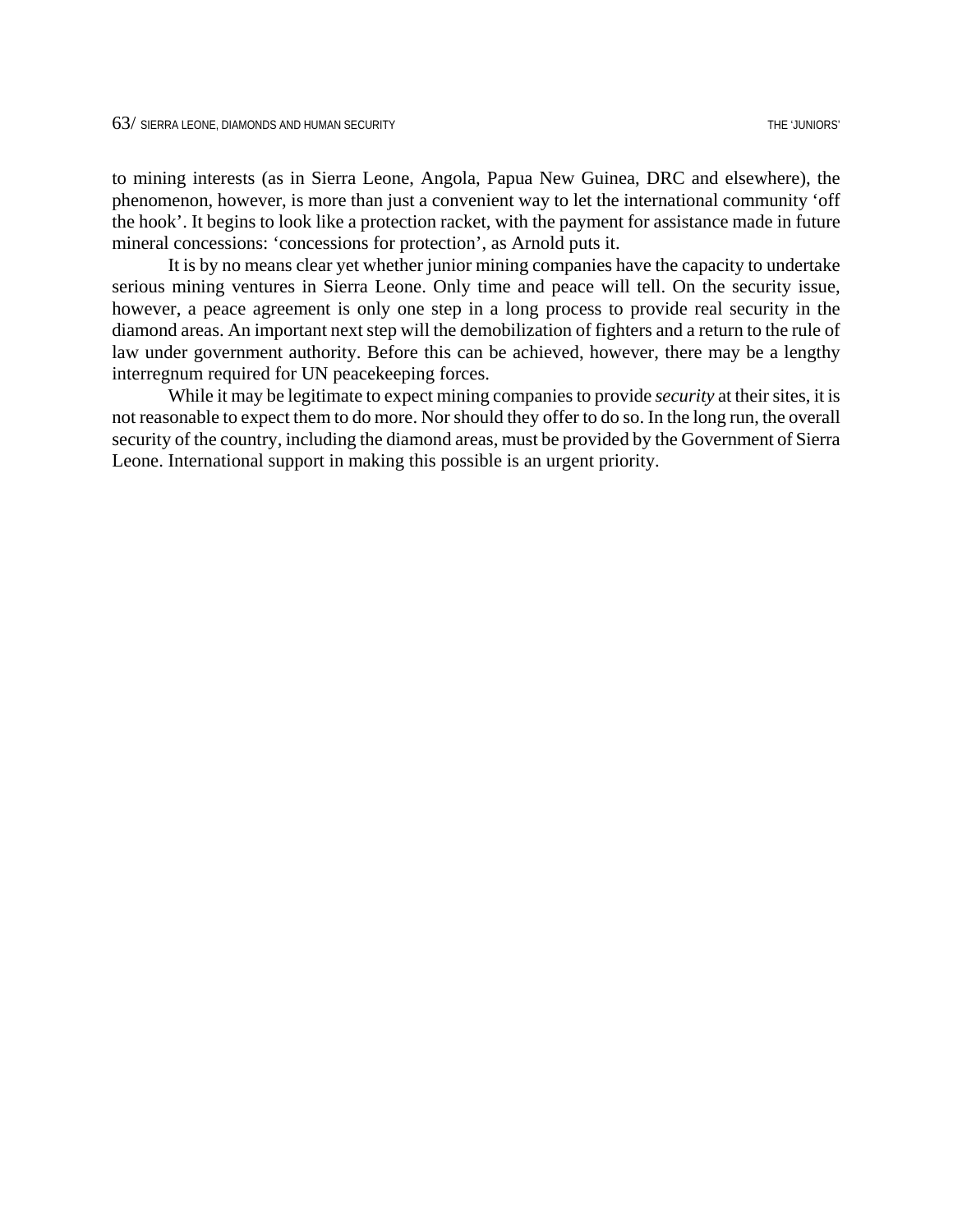## 6. LOCAL PLAYERS

Although the scene on the ground in Sierra Leone has changed in many ways over the past decade, some aspects have not. In many parts of the country there are minor players for whom the diamond business is a matter of subsistence and survival. They are found mainly in the diamond mining areas, and particularly in the more stable Bo and Kenema Districts. Mostly they are small-time indigenous Sierra Leonean dealers (a few licensed), age-old *Maraka* (travellers from Guinea, Senegal, Gambia, Mali and some from as far as Angola), traders (many registering as ECOWAS citizens) and smalltime Lebanese dealers.

The 1994 Mines and Minerals Act restricted miners' and agents' licenses to Sierra Leonean nationals, and banned non-nationals from travelling to actual mining areas (they were restricted to towns like Bo and Kenema or the capital Freetown). However, many of these non indigenes, both Lebanese and ECOWAS citizens, have acquired Sierra Leonean passports, and can therefore own mining licenses and travel freely. An additional problem for locals is that the banks, continuing a discredited colonial practice, still decline loans to indigenous players, claiming that the Lebanese, with their already significant assets, are more credit-worthy. Also, both Lebanese and many ECOWAS citizens have extensive overseas contacts, as well as established smuggling routes. (The *Marakas* or *Djullahs*, as they are called, already had extensive trading routes through many West African states even before the diamond rush.) These are advantages that smaller Sierra Leonean players do not have.

 Interviews conducted by the Project Team in Bo among these three groups brought out in bold relief some of the problems and differences, but there were areas where all agreed. The most important had to do with the many bribes and 'dashes' they are required to pay to Ministry of Mineral Resources officials in order to acquire licenses. In their perception, the GGDO is corrupt, and is in any case not playing a useful role. The GGDO's main offices, once housed at the Bank of Sierra Leone, were burnt down by rebels in January 1999, and at the time of writing, this important institution was being operated in a run-down area of Freetown from an office that doubled as a private law firm.

All of this provides little incentive for legal exporting. In any case, there is currently no legal exporter in Bo, and the Freetown-based Lebanese exporter who flies in occasionally deals mostly with other Lebanese. Sierra Leonean and *Maraka* traders - who distrust the Bo-based Lebanese intensely - have to either travel with their diamonds to Freetown, or smuggle them out of the country. Given local perceptions of corruption in official channels and the need to pay bribes, the smuggling option makes sense in several ways: the economic return is higher and faster; payment in Liberia is in US dollars; and there is no paper trail. Needless to say, the risk of being caught is very low.

The war may have contributed to these problems. The war has caused a massive influx from rural areas, and Bo has grown from a pre-war population of just over 35,000 to nearly 400,000. Former diamond mining villagers living in Bo now have a better awareness about 'money affairs', as one of them, Patrick Sannoh, puts it. This means that profit margins for legitimate dealers may now be considerably lower than before, and it may be that they too will start looking elsewhere to sell their diamonds, away from the eyes of the GGDO.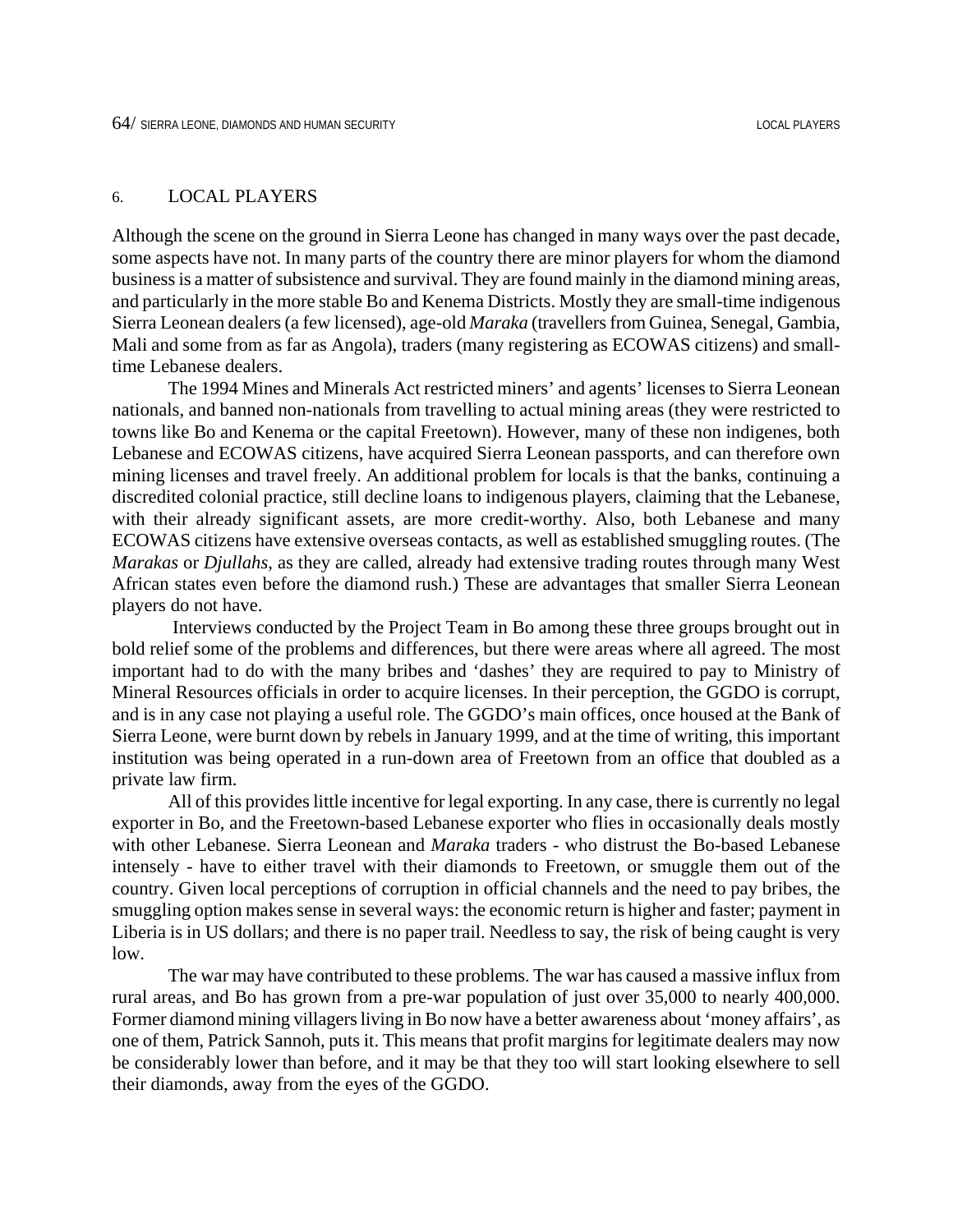It is important to note that unlike the operations of SLST (and later the NDMC), diamond mining today is largely informal and unsystematic. There is no valuation of deposits, and although successive government acts have emphasized the need for miners to refill pits dug in the course of mining, this is rarely done. This poses serious environmental problems, so much so that some local authorities - particularly those in Pujehun District (where prospectors claim there are extremely rich deposits of diamonds) - have been reluctant to allow serious mining activities to take place in their jurisdictions. All land (which in Sierra Leone cannot be sold, only leased) is controlled by chiefs and prominent families, and these have always had a stake in mining. Prospective miners must pay 'surface rent' to them before they are granted the leases and, in the period before the breakdown of law and order, they had to pay compensation to the landowners for crops they destroyed or for desecrating sacred places in the course of their mining.

At this level, mining is still based on a 'tributor/supporter' system rather than wage labour.<sup>1[18](#page-98-0)</sup> The miners, known as tributors, are recruited by a license holder who provides them with food and equips them with the simple tools needed for alluvial mining (picks, shovels, hand-made sieves and in some cases small drainage machines). In return, miners sell their finds to the license holder at prices that are vastly lower than what pertains on the 'open market'. Most miners, in fact, are also farmers or artisans; they simply change functions according to the season. Although their work is very important - indeed it is central to the rural economy and to the dynamics of the smuggling regime - successive governments have tended to neglect or take them for granted. A recent attempt to 'secure and monitor the legitimate exploitation of Sierra Leone's gold and diamonds' - the Commission for Management of Strategic Resources, National Reconstruction and Development' which resulted from the July 1999 Lomé accord - says nothing about the miners or, for that matter, the local authorities. Both are crucial factors to the success of any legitimate exploitation effort - for the reasons stated above, and for another reason which is a peculiar product of the war: the Kamajors.

Many Kamajors - a civil defense militia based on traditional hunting societies - are also miners. In Project Team interviews in Bo with a number of them, it was revealed that many had joined the civil defense group (like the diamond mining industry, an almost exclusively male affair) as a kind of survivalist strategy in order to gain 'corporate' security, as they continue their mining activities. The greatest danger has been the depredations of RUF rebels, who made diamond mining areas their chief target. According to Deputy Defense Minister Hinga Norman, who is also the Grand Patron of the Kamajors, over 80 per cent of the young men in Bo district have been 'initiated' into the movement. Not surprisingly, the Kamajors have made 'regulating' the mining regime in their areas a priority security issue. Informants in Bo told the Project Team that the Kamajors have been issuing mining 'permits' of their own, regardless of government licenses, and that non-natives of the district are discriminated against in the process.<sup>119</sup> The Kamajors (a largely Mende group) believe that the war is the work of northerners (Temnes and Limbas) who aim to destroy the resource-rich Mende-dominated southern and eastern parts of Sierra Leone. They point to the fact that both the leader of the RUF (Foday Sankoh, a Temne) and the AFRC (Johnny Paul Koroma, a Limba) are from the north. Some northerners claimed in interviews that they have been routinely harassed, and that there are areas where they virtually cannot mine. The Kamajors in turn deny this, and claim that where there have been cases of harassment, they were merely trying to control the movement of 'unknown persons' who may well be rebels. Most were emphatic that a Foday Sankoh-controlled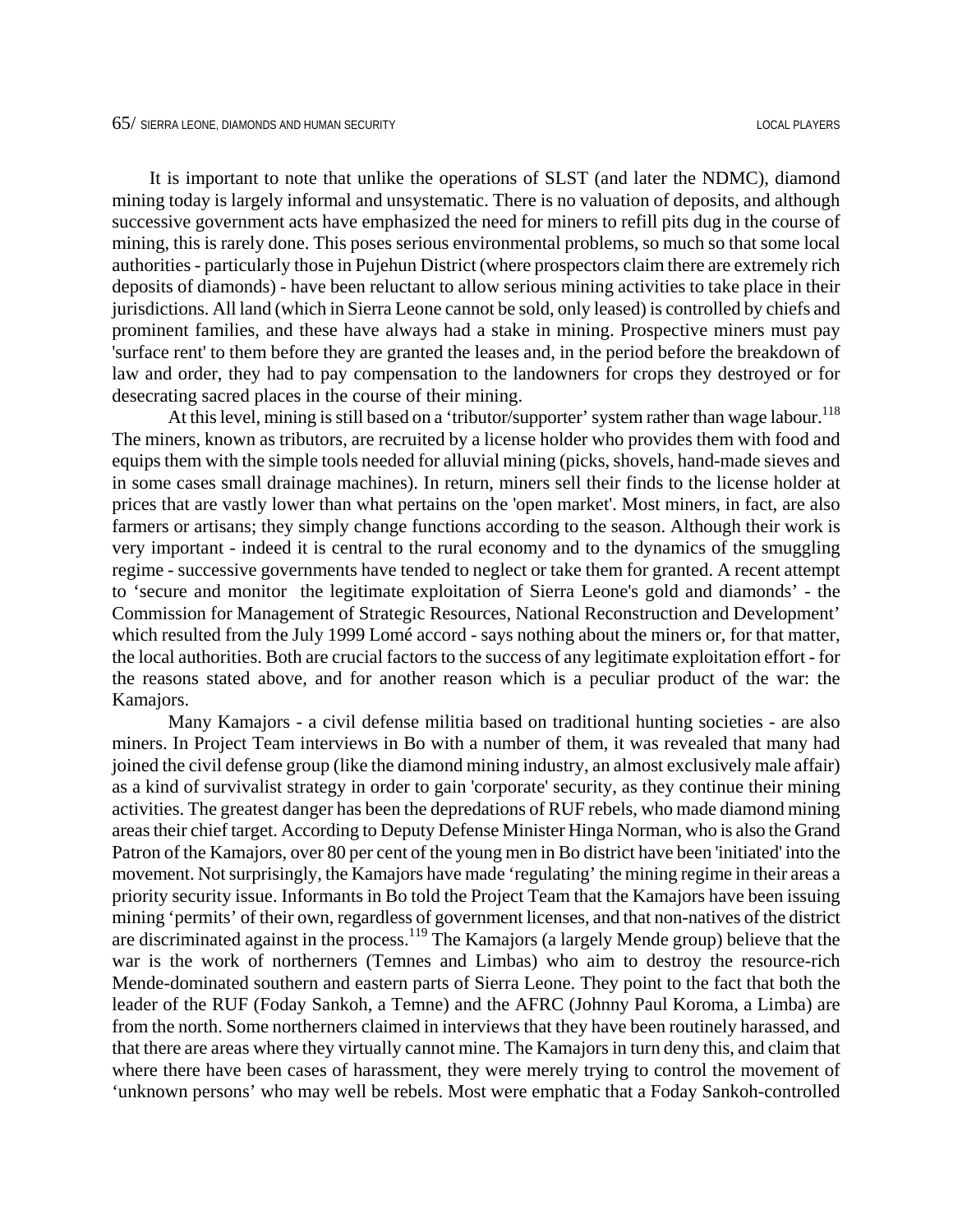Commission would not be allowed to administer the diamond mining areas in the south without a fight.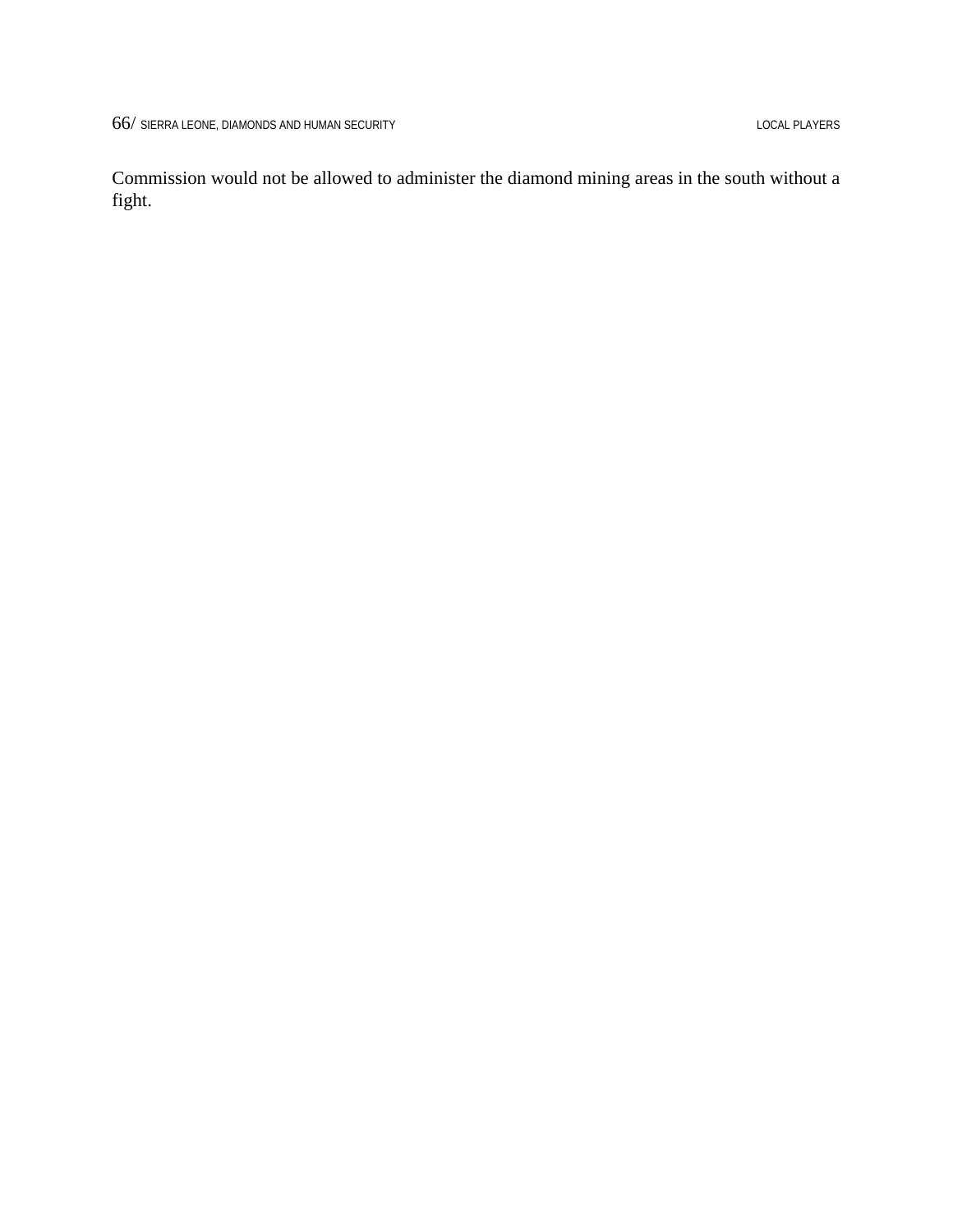### 7. OTHER ISSUES

### 7.1 Diamond Identification

There has been a long-standing problem in identifying cut or rough diamonds by their geographic origin. If diamonds could be reliably identified by source, this could become an effective tool in curbing the excesses of the illicit trade. For example, there is absolutely no doubt - as documented elsewhere in this report - that Liberia has become an entrepot for millions of carats of diamonds smuggled from a variety of countries - Sierra Leone, Angola, Russia and elsewhere. A reliable diamond identification technology would demonstrate not only that the bulk of Liberia's exports are not of Liberian origin, it could identify the real source, information of great interest to law enforcement agencies.

The issue of source identification is not new. Van der Laan reports a 1952 incident: a Gambian in transit from Sierra Leone to Beirut was arrested at Banjul (then Bathurst) airport for the unlawful possession of 1,319 diamonds. The diamonds were confiscated in favour of the Sierra Leone Government, based on an analysis by J. Pollett, a geologist who informed the judge that, 'the stones were all characteristic of diamonds mined in Sierra Leone'.<sup>12[0](#page-98-2)</sup>

Using the 'characteristics' technique, it is generally accepted that polished diamonds cannot be identified by source, so the identification issue applies only to rough stones. Once they are mixed, however, even this form of identification becomes difficult.

In January 1999 De Beers wrote to the United Nations Angola Sanctions Committee saying: 'It is difficult to be confident of the origin of a diamond once it has left the place where it has been extracted. When a rough diamond has been polished, then the difficulty of identification becomes an impossibility.' De Beers advice to the United Nations was that the international smuggling should be regulated by limiting the trade to recognized firms and by tightening border controls around Angola.12[1](#page-98-3) De Beers has also produced a document on the 'sources of rough diamond production and their individual characteristics' which states that:

- experts from De Beers and elsewhere can be reasonably sure of the origin of diamonds from a primary source or a broad alluvial area if they see a parcel of original 'run-of-mine' goods or a decent sized parcel (say several hundred carats) of specific types of rough gem diamonds;
- in the case of alluvial diamonds, the situation is complicated by the fact that some diamondiferous rivers cross national borders. For example, diamonds that have their origins in Angola have been transported by ancient alluvial flood plains or river courses into what is now the Democratic Republic of Congo, so the same types of diamonds can be found on both sides of the border;
	- there are cases where an expert could be reasonably sure of the geographical origins of quite small parcels of diamonds, even individual diamonds, for example with some kinds of Russian crystals, some of the characteristic Australian goods, or the 'frosted' gems from Angola/Congo; however, in general it will be much more difficult to tell the origin of rough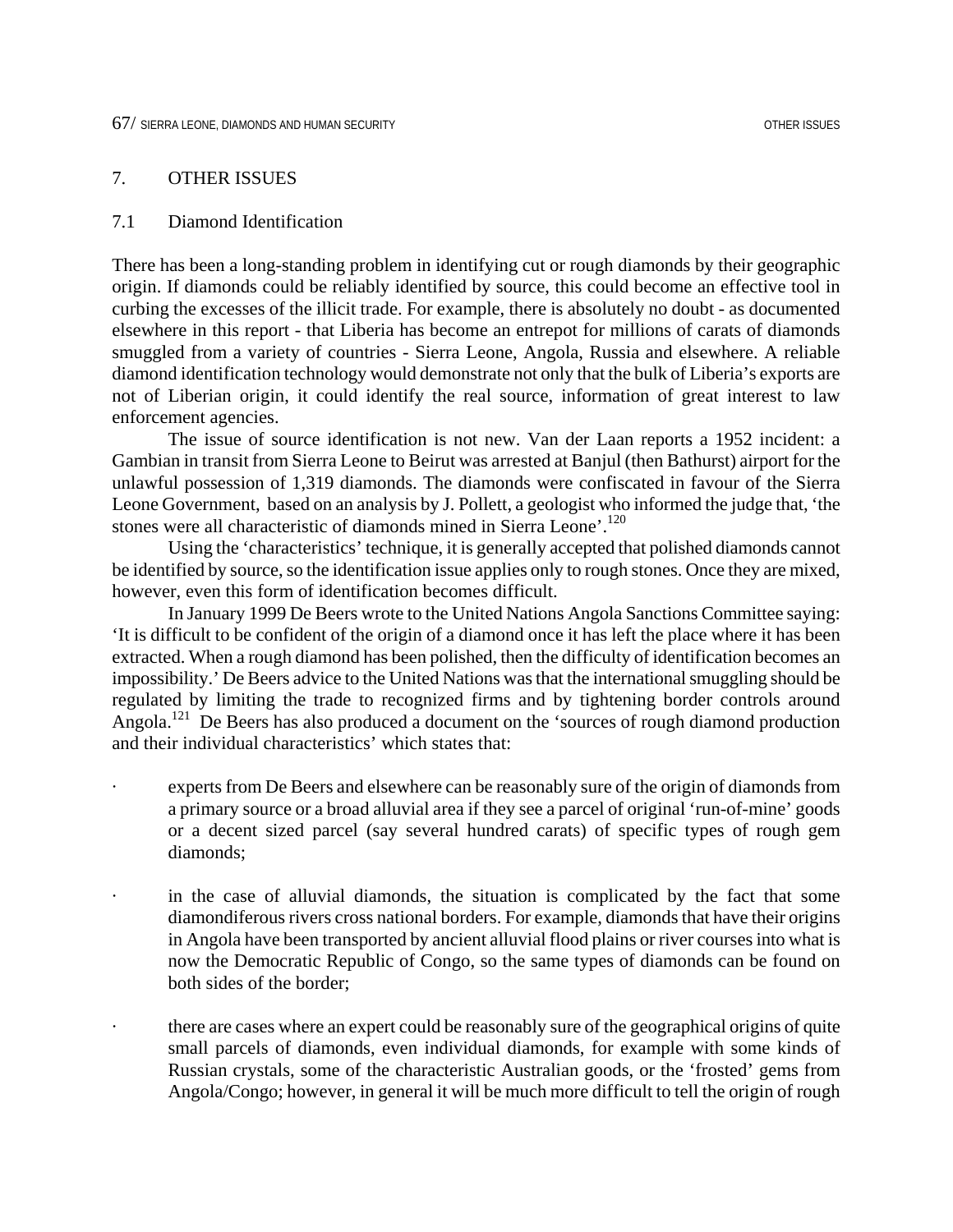gem diamonds when they are not run-of-mine, when there are only individual stones or small parcels available, or when diamonds from different sources have been mixed together;

it is generally accepted that a single rough diamond cannot be identified with certainty, as having come from a particular source, certainly not to the level of evidence required for a court of law. There are occasional exceptions, i.e. some large and famous polished and rough stones with a known history.

when a rough diamond has been polished, identification becomes impossible. During the polishing process, diamonds lose the natural features by which they could be identified.<sup>1[2](#page-98-4)2</sup>

A recent technological breakthrough, however, may provide a partial solution to the diamond identification problem. The Royal Canadian Mounted Police (RCMP) are actively pursuing the development of diamond 'fingerprinting' at their Central Forensic Laboratory in Ottawa. The RCMP believes that its technology is ideally suited to rough diamonds, but that the potential also exists for the identification and fingerprinting of polished diamonds.

Diamonds are typically thought of as pure carbon. However, even the best quality diamonds will have trace amounts of over 50 different impurities. Research indicates that by using diamond fingerprinting technology to compare the relative amounts of these impurities, the origin of diamonds can be determined. Laser ablation inductively coupled plasma mass spectrometry (LAICPMS) is used to analyze the trace impurity elements. The laser vaporizes a very small amount of material from the surface of the stone, leaving little or no visible damage. The mass spectrometer is then used to identify the impurity elements. Relative quantities of each element are determined and then compared to standards held in a data base.<sup>12[3](#page-98-5)</sup>

According to the RCMP, the technology is developed and workable. However, in order for the fingerprinting process to be practically applied, a reliable data base must be created. This means that diamond samples from different mines and different countries must be 'fingerprinted'. Once that is accomplished, any rough diamonds on the market could be tested and matched against specific mine and country characteristics existing in the data base.

The RCMP stresses that it has yet to clearly identify the limitations and capabilities of the system through actual use.<sup>124</sup> Certainly the development of fingerprinting technology is one thing; the acceptance and universal application of the methodology is another. The potential difficulties in applying the technology are reduced, however, by the fact that the bulk of the rough diamond trade is centralized in only two organizations and two locations, the HRD in Antwerp, and the De Beers' CSO in London.

## **7.2 Certificates of Origin**

UN Security Council Resolution 1173 (1998) of June 12, 1998 states that 'all States shall take the necessary measures...to prohibit the direct or indirect import from Angola to their territory of all diamonds that are not controlled through the Certificate of Origin regime of the [Government of Angola]. More recently, US Congressman Tony Hall introduced a bill to provide for the disclosure of source of gem-quality diamonds and gem-quality diamond products imported into, and sold in the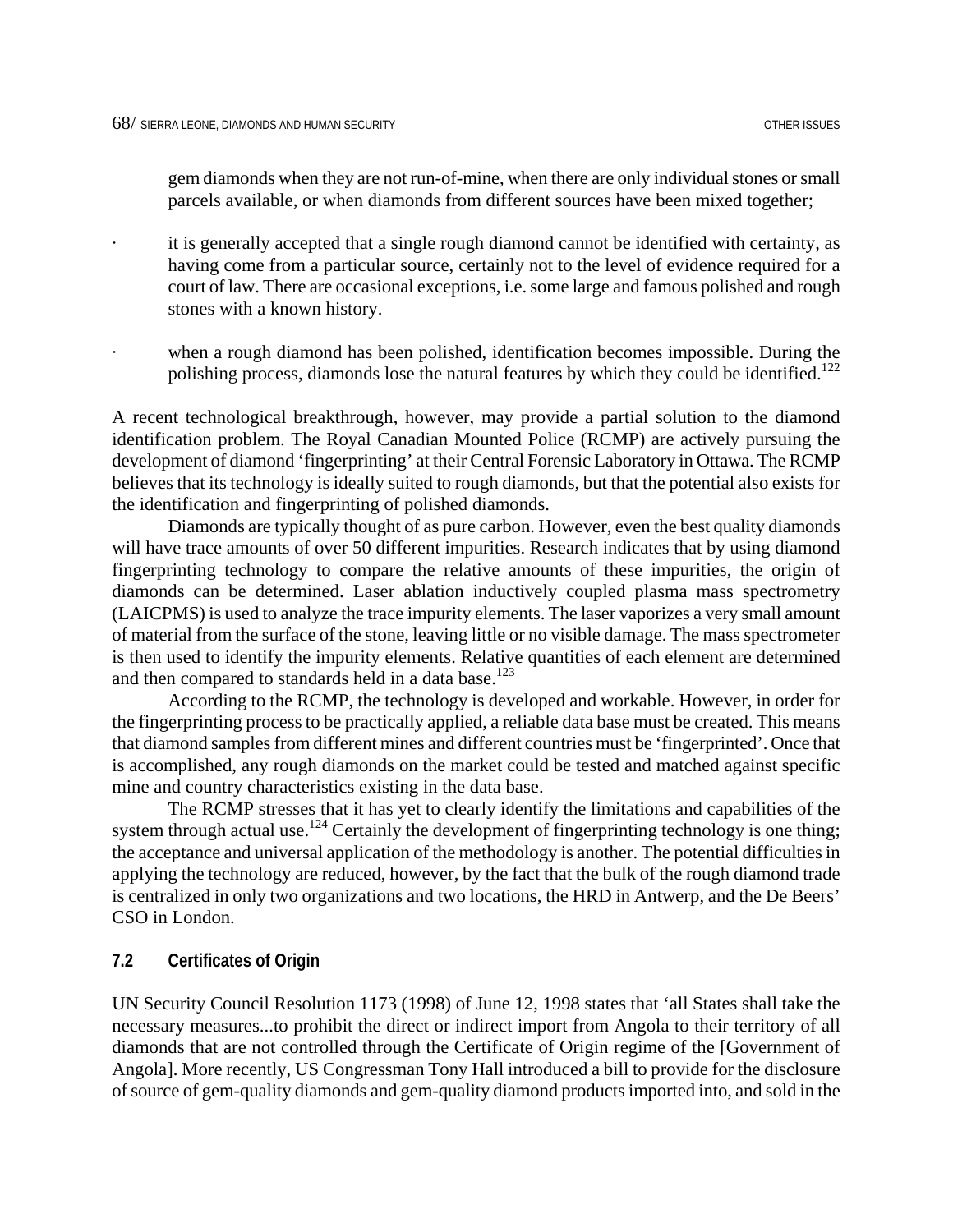United States. If the bill is passed, it will require such diamonds and diamond products 'to be accompanied by a certificate stating the English name... of the country in which the diamonds were mined.<sup>125</sup> Violations would attract a fine of up to US\$5000, and attempts to defraud would be subject to more serious penalties.

The UN Security Council focuses on the supply side, while Congressman Hall focuses on the demand side, observing that Americans buy 65 per cent of the gem-quality diamonds sold worldwide, 'making us a force the market must reckon with. Insisting that our consumers are informed of the original source of diamonds sold to them will send a wake-up call to the diamond industry. It will encourage countries and businesses in Africa to use their influence to end the wars that wreak so much havoc on that continent before those wars give diamonds a bad name.<sup>12[6](#page-98-8)</sup>

These initiatives are highly commendable, and are supported by the authors of this report. They are not without problems, however. Legally mined and exported diamonds from one country are mixed with those of others almost immediately upon arrival at the CSO or in Antwerp. With the best will and the best regulatory system in the world, tagging and tracking each gem-quality diamond - of which there are dozens, if not hundreds of millions each year - would be a task of enormous proportions. Tracking *illegally* mined diamonds that are mixed in countries such as Liberia would be a more daunting task still. Liberia could well provide official certificates of domestic origin which, under current circumstances, would be absolutely worthless. This report has demonstrated that the manipulation of statistics on countries of origin is rampant throughout the industry, extending the problem far beyond problem countries like Liberia.

This report takes a more pointed short-term approach to the issue of origin, recommending that the large volumes of diamonds said to originate in countries that have small or non-existent industries should be banned outright on world markets. We make this recommendation with special reference to Liberia and Ivory Coast, but it could be extended to the non-diamondiferous countries bordering Angola that have also done well from diamond exports. Over the longer term, the concept could be elaborated further, limiting exports from any country to an approximation of its annual mining potential, a figure that could be derived from new geological surveys. Ultimately, in order to be useful, certificates of origin would have to be approved by an international verification body with full access to information about a country's mineral resources, its mining capacity and the probity of its diamond industry as a whole.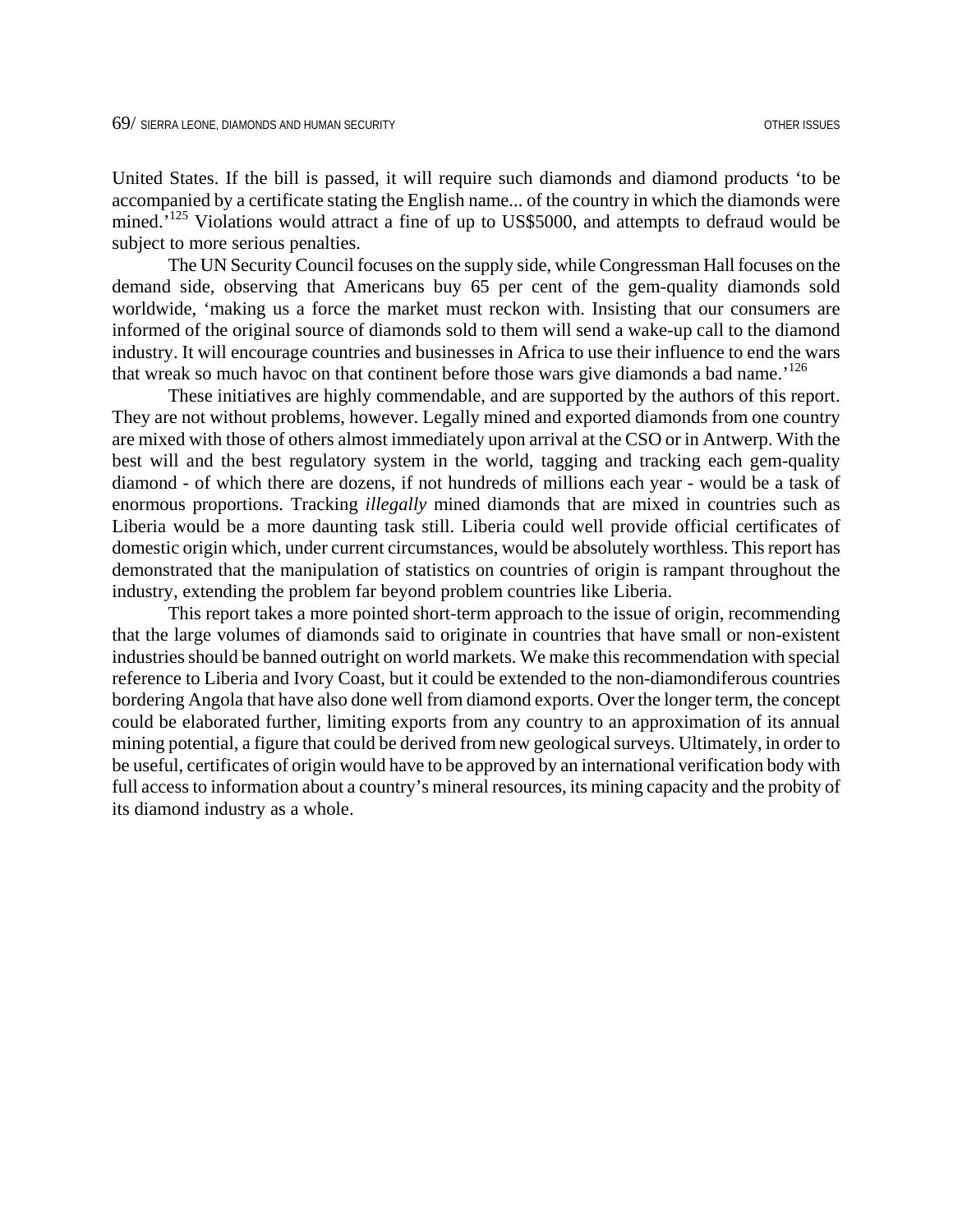### 8. RECOMMENDATIONS

*The places you can sell uncut diamonds are pretty limited. It should not be beyond our wit to devise an international regime in cooperation with the diamond trade that cuts off the flow of diamonds from those who use them to buy arms and fuel conflicts.* - Robin Cook, British Foreign Minister

In writing this report, The Project Team understood that any recommendations for solutions to Sierra Leone's terrible and complex problems had to be pragmatic enough for them to have at least a reasonable chance of success. In other words, they should be realistic. Some of what follows is optimistic, but where Sierra Leone diamonds are concerned, business as usual is *not* realistic.

No single recommendation on its own will solve the problems of Sierra Leone's diamond industry, and most of the recommendations that follow are part of a comprehensive set of changes that need to be addressed together. In fact taken together, the recommendations have major policy implications not only for governments and international organizations, but for civil society organizations in Sierra Leone and abroad, for private sector firms and for individual consumers.

In addition to national and international dimensions, there are important regional dimensions to the diamond trade and the conflict in Sierra Leone. There will be no lasting results to peacekeeping, peace-building and reconstruction unless all three dimensions are addressed.

The recommendations fall under seven broad headings. The first and second sets have to do with the environment in Sierra Leone. The third and fourth sets deal with De Beers and with the diamond environment in Belgium. The fifth set has to do with neighboring states, particularly Liberia. One recommendation deals with the concept of a consumer campaign - possibly a necessary precursor to change elsewhere.

The general thrust of the recommendations aims at improved human and economic security, a sustainable peace, and at changing the economics of the diamond trade. If smuggling can be made more difficult, and if legal mining, investing and trading can be made more attractive, the potential for change can be turned into reality.

#### **1 Framework for the Recommendations**

- 1.1\_ A Permanent Independent International Diamond Standards Commission should be created under United Nations auspices in order to establish and monitor codes of conduct on governmental and corporate responsibility in the global diamond industry. It should draw members from intergovernmental institutions such as the Commonwealth and the OAU, from the diamond industry, from international law enforcement agencies and from international civil society organizations
- 1.2\_ In addition to the diamond-specific recommendations in this report, the development of sustainable peace in Sierra Leone will require major investment by the government of Sierra Leone and by donors in long-term basic human development and the creation of democratic institutions. Diamond-specific initiatives must be integrated into wider programmes aimed at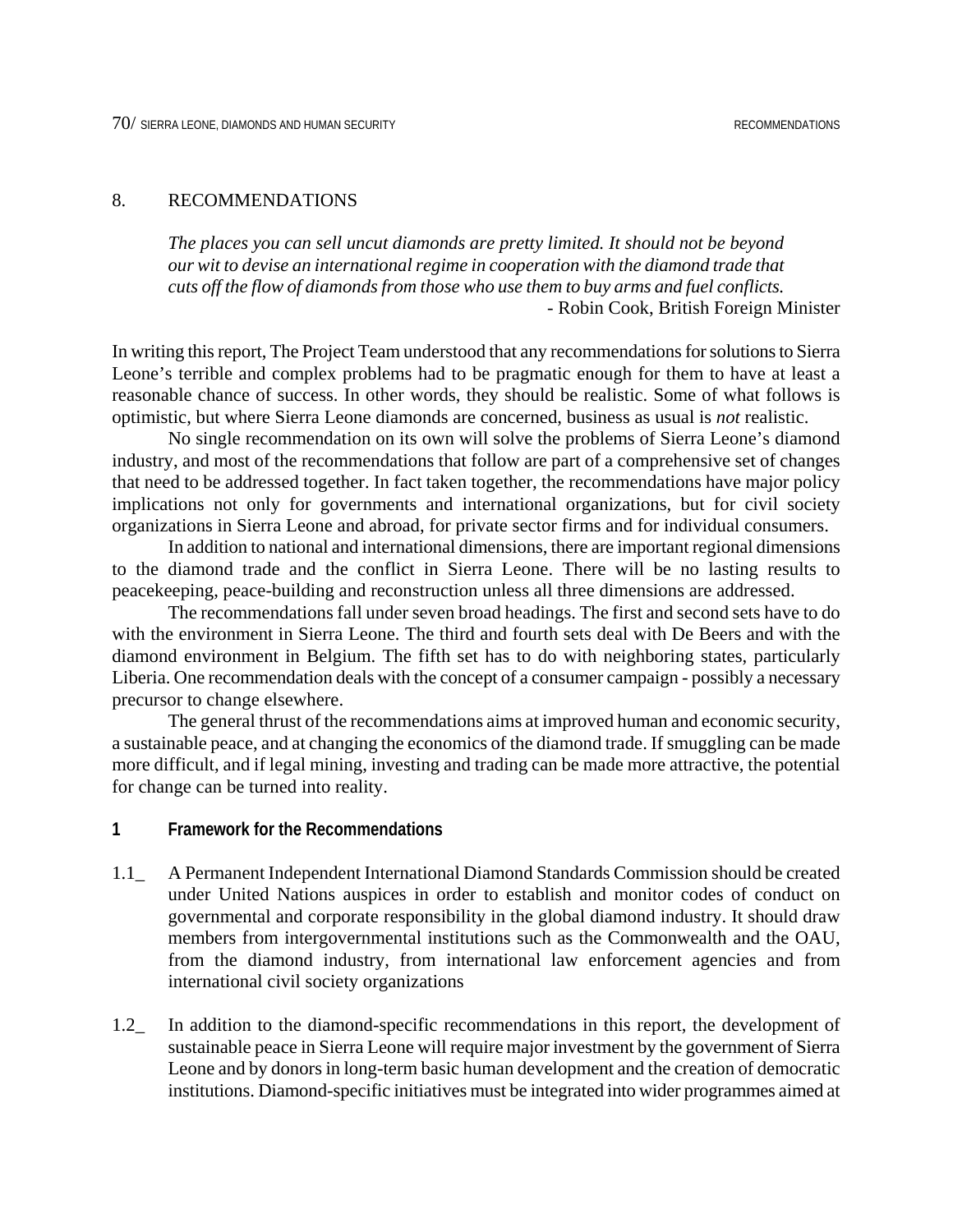building fundamental human security and democracy, involving parliamentarians, journalists, teachers and a broad cross-section of civil society.

## **2 Recommendations for Action in Sierra Leone**

- 2.1 Establishment of the rule of law and human security throughout the country is of primary and urgent importance for a return to peace, and for appropriate exploitation of the country's mineral resources. In the short- and medium-term, donor agencies, friendly governments, the UN Peacekeeping Force and ECOMOG must facilitate the disarmament and demobilization of extra-governmental forces. Force must be used in a timely fashion to halt a resurgence of conflict.
- 2.2 Special long-term UN security forces must be deployed in all major diamond areas.
- 2.3 Attention should also be given by the UN Peacekeeping force to blocking or destabilizing major smuggling routes from Sierra Leone into neighbouring countries.
- 2.4 Donors should actively support current British government efforts to rebuild Sierra Leone's army and police force. A professional diamond unit should be created with the ability to anticipate and counteract criminal activities. This reform should place human rights law and international humanitarian law at the centre of its efforts to create a credible non-partisan army.
- 2.5 The Government of Sierra Leone must ensure full transparency, high standards and rigorous probity in the implementation of its diamond purchasing, valuation and oversight activities. Corruption and conflicts of interest must be dealt with quickly and decisively. There is an important role to be played in this effort by Sierra Leonean civil society. Assistance in reviewing current systems and developing an enforceable code of conduct should be sought from appropriate donor agencies.
- 2.6 Systems must be developed in Sierra Leone for the payment of fair prices to legitimate small miners. The banking system must be able to provide adequate and timely funding to finance such purchases. Schemes which actively promote participation in small-scale artisanal mining by Sierra Leoneans, and which actively discourage the participation of non-citizens should be given top priority.
- 2.7 Effective and honest monitoring and inspection systems must be established throughout the mining and trading system. External assistance should be sought in developing these. Competent UN inspectors should be posted at different points in the system.
- 2.8 In creating incentives for foreign investment in larger-scale mining operations, the Government of Sierra Leone should raise its standards for investors, insisting on a minimum per annum exploration budget and/or minimum levels of market capitalization and/or assets.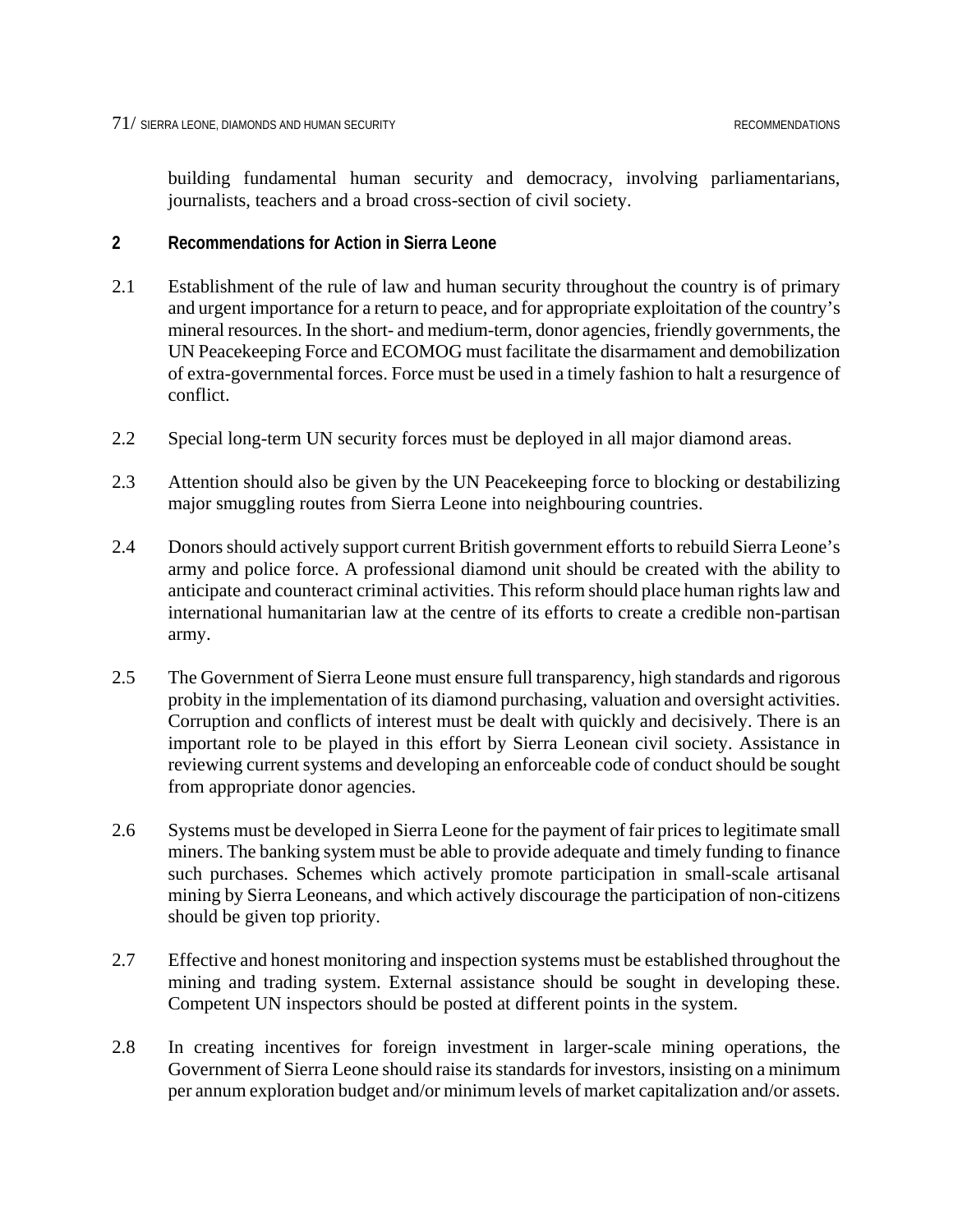Full corporate transparency must also be provided. Assistance in developing such standards should be sought from international securities commissions.

2.9 While it is reasonable to expect mining firms to provide security within their immediate areas of operation, under no circumstances should they be provided with concessions in return for larger security or military operations, or in return for the supply of weapons.

## **3 De Beers**

De Beers is part of the problem. In its efforts to control as much of the international diamond market as possible, it is no doubt purchasing diamonds from a wide variety of dubious sources, either wittingly or unwittingly. The breadth of its control, however, is also its major strength, and is part of the solution to the problem. If De Beers were to take a greater interest in countries like Sierra Leone, and if it were to stop purchasing large amounts of diamonds from countries with a negligible production base, much could be done to end the current high levels of theft and smuggling.

- 3.1 As a matter or urgency, more rigorous oversight on the issue of origin must be instituted by the CSO.
- 3.2 Strong efforts should be made by the Government of Sierra Leone, international bodies such as the United Nations and the World Bank, and concerned governments, to persuade De Beers to return to Sierra Leone. At a minimum, De Beers should be persuaded to open a purchasing office in Freetown and should be given every incentive to do so.
- 3.3 Strong efforts should be made by the same international community to persuade De Beers to halt the purchase of all diamonds originating in Liberia and Ivory Coast until clear international guidelines have been developed for proving that any diamonds sold in these countries are genuinely of local origin. De Beers and all other foreign firms should be encouraged to close their purchasing offices in these two countries.

## **4 Belgium**

The structure of the Belgian diamond industry may have served useful purposes when the industry was smaller. Today, however, it looks irresponsible, secretive and seriously under-regulated. It has a demonstrated attraction for new forms of organized crime, and is complicit in fueling African wars. The following recommendations are made to the Diamond High Council and the Government of Belgium, but they are also made to the European Union, and to other governments and institutions in Europe and Belgium with the potential to influence the outcome of events.

4.1 The Government of Belgium must take full and direct responsibility for oversight of the Belgian diamond industry. This includes taking direct responsibility for customs, valuation and statistical procedures.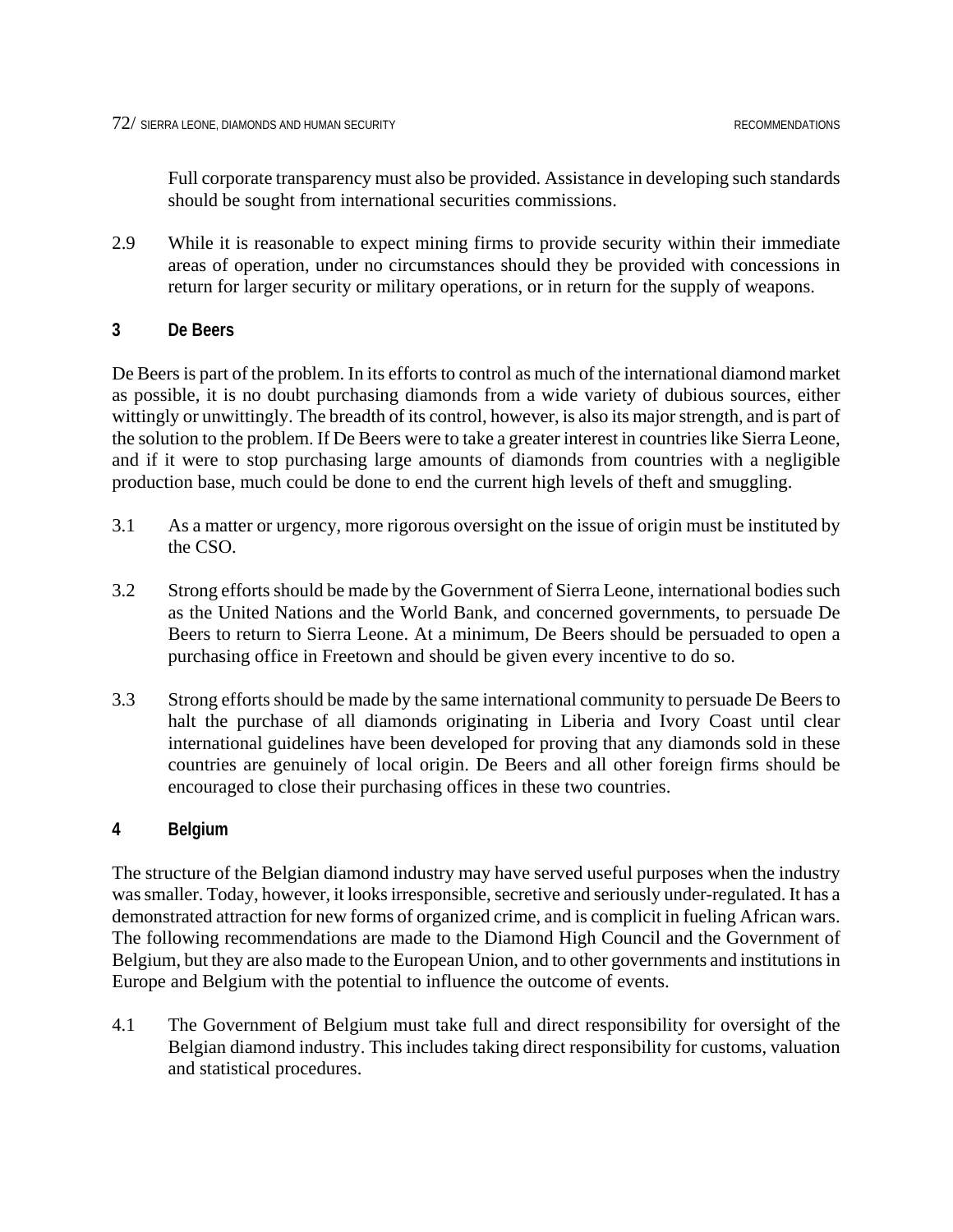- 4.2 The conflict of interest posed by the government's current customs-related arrangements with the HRD should be terminated.
- 4.3 A high-level commission of enquiry should be instituted into the Belgian diamond industry as a whole, with particular reference to its lack of transparency and questionable paper work, and its possible infiltration by organized criminal elements. Such an enquiry, while of primary interest to Belgian authorities, has implications that extend far beyond Belgium. The Belgian Government should invite representatives of international bodies and/or other governments to participate in the enquiry.
- 4.4 The HRD and/or the Government of Belgium should immediately prohibit the processing of all diamonds that are said to be of Liberian and Ivory Coast origin.
- 4.5 As a matter or urgency, more rigorous oversight on the issue of origin must be instituted by the HRD and the Government of Belgium.
- 4.6 The Government of Belgium and the HRD should, as a matter of urgency, investigate the diamond 'fingerprinting' technology being developed by the Royal Canadian Mounted Police. The sooner this technology is in widespread use, the easier questions of identification will become.
- *Note*: There is concern in Belgium that tougher controls would drive the diamond industry away to countries such as Israel, where oversight may be equally lax. This is not a good enough reason to ignore the Belgian problem, but it *is* a reason for rigorous international investigation of other diamond trading centres (see Recommendation 8).

#### **5 Liberia and Ivory Coast**

Liberia has become a major criminal entrepot for diamonds, guns, money laundering, terror and other forms of organized crime. The astoundingly high levels of its diamond exports bear no relationship to its own limited resource base. By accepting Liberian exports as legitimate, the international diamond industry actively colludes in crimes committed or permitted by the Liberian government.

- 5.1 The United Nations Security Council should place a full embargo on the purchase of any diamonds originating in, or said to originate in Liberia until a full and objective international review can be carried out of the country's legitimate resource base, and until exports fall into line with that resource base.
- 5.2 The United Nations Security Council should place a full embargo on the purchase of any diamonds said to originate in Ivory Coast until a full review can be carried out of the country's legitimate resource base, and until exports fall into line with that resource base. Consideration should be given to imposing the same restrictions on Guinean diamonds.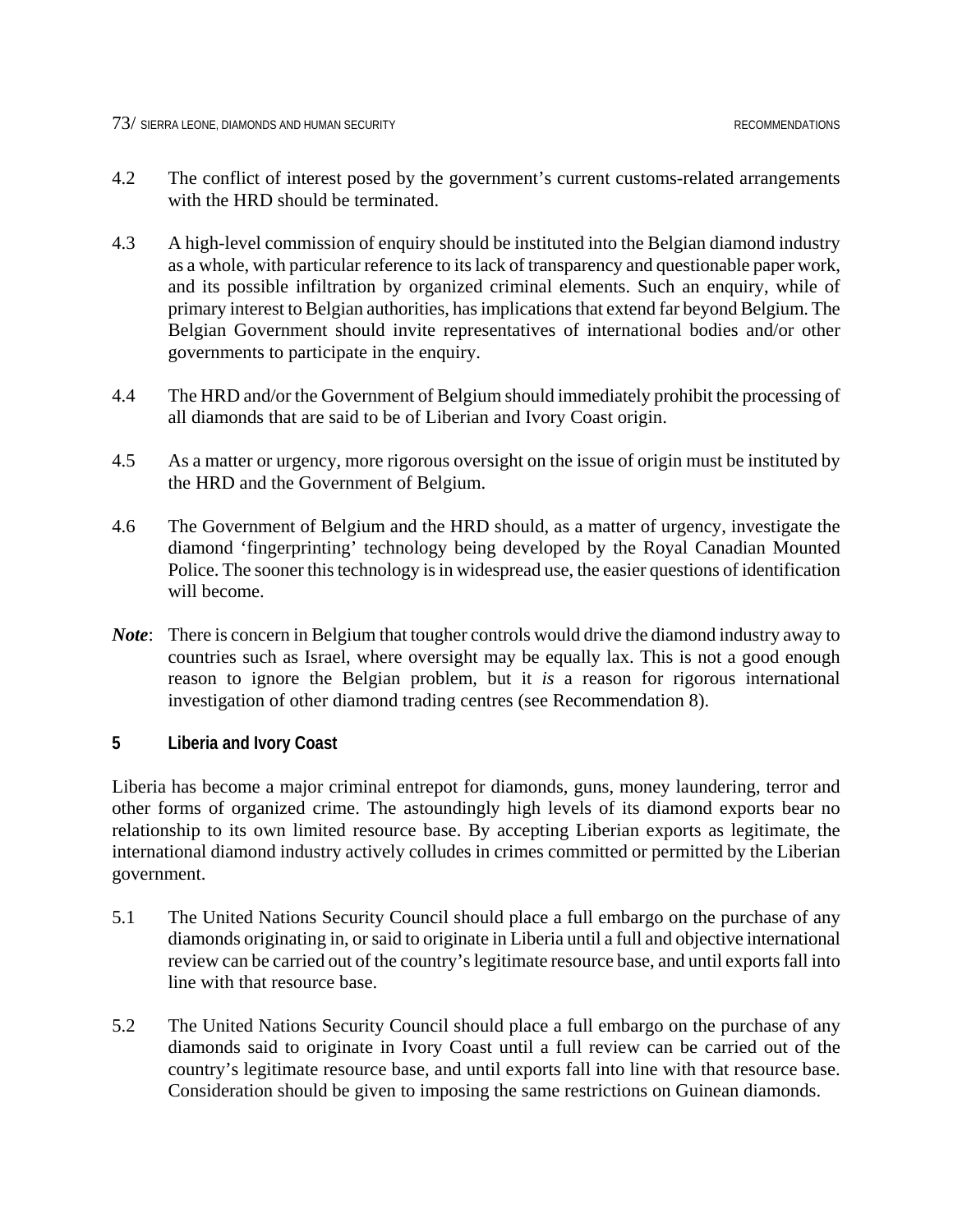#### **6 Canada**

As 'home' to a high proportion of the world's junior mining companies, Canada has a particular responsibility to ensure good corporate citizenship abroad. New standards and codes of conduct have been implemented by some companies and provincial securities commissions in recent years, but these are directed largely at matters of financial transparency, professional competence and issues dealing with capitalization. Some deal with environmental issues. They do not, however, deal with issues of corporate behavior in war zones or with issues such as contravention of the International Convention Against the Recruitment, Use, Financing and Training of Mercenaries.<sup>12[7](#page-98-9)</sup>

- 6.1 All Canadian securities commissions should initiate discussion among their members about issues relating to corporate conduct in war zones, with special reference to direct or arm's length trade in weapons and materiel, involvement with individuals and companies recruited abroad to engage in hostilities in a third country, or the arrangement of mining concessions in return for protection of any sort. Guidelines dealing with such issues should be created or added to existing codes.<sup>12[8](#page-98-10)</sup>
- 6.2 The Royal Canadian Mounted Police should be encouraged and supported in its development of diamond 'fingerprinting'. Efforts should be made to develop systems for adopting the technology as a matter of course in diamond producing countries and in major trading centres around the world, including the CSO and Antwerp.

#### **7 A Consumer Campaign**

Like diamonds, the Atlantic slave trade essentially served non-African markets. And like the diamond trade, the impact of slavery was devastating for many West African countries: it spawned predatory bandit groups acting like the RUF, UNITA and the NPFL, and mercenary regimes based entirely on violence and slave raiding. These regimes and bandit groups were sustained and motivated by the slave trade - by the arms and other resources they received for selling captive human beings to Europeans. With the end of the Atlantic slave trade, however, they collapsed or were swept aside in short order. The abolition of the slave trade was significantly influenced by a consumer campaign in Britain, aimed at the products of slave labour - mainly sugar from the Caribbean. The political and commercial damage to the slave trade of such campaigns was as much responsible for abolition as the humanitarian imperative.

At the bottom of the UNDP Human Development Index and wracked by almost a decade of war, Sierra Leone could not possibly be in worse condition today than if it never had any diamonds. Diamonds have, in fact, been a curse, not a blessing. This does not have to be the case, but concerted action on all the recommendations above will be necessary just to *start* making a difference. The recommendations will not be easy to implement, nor will they be cost-free. The easiest thing for the major actors - De Beers, the HRD, the Governments of Belgium and Sierra Leone, the UN Security Council - will be to do as little as possible.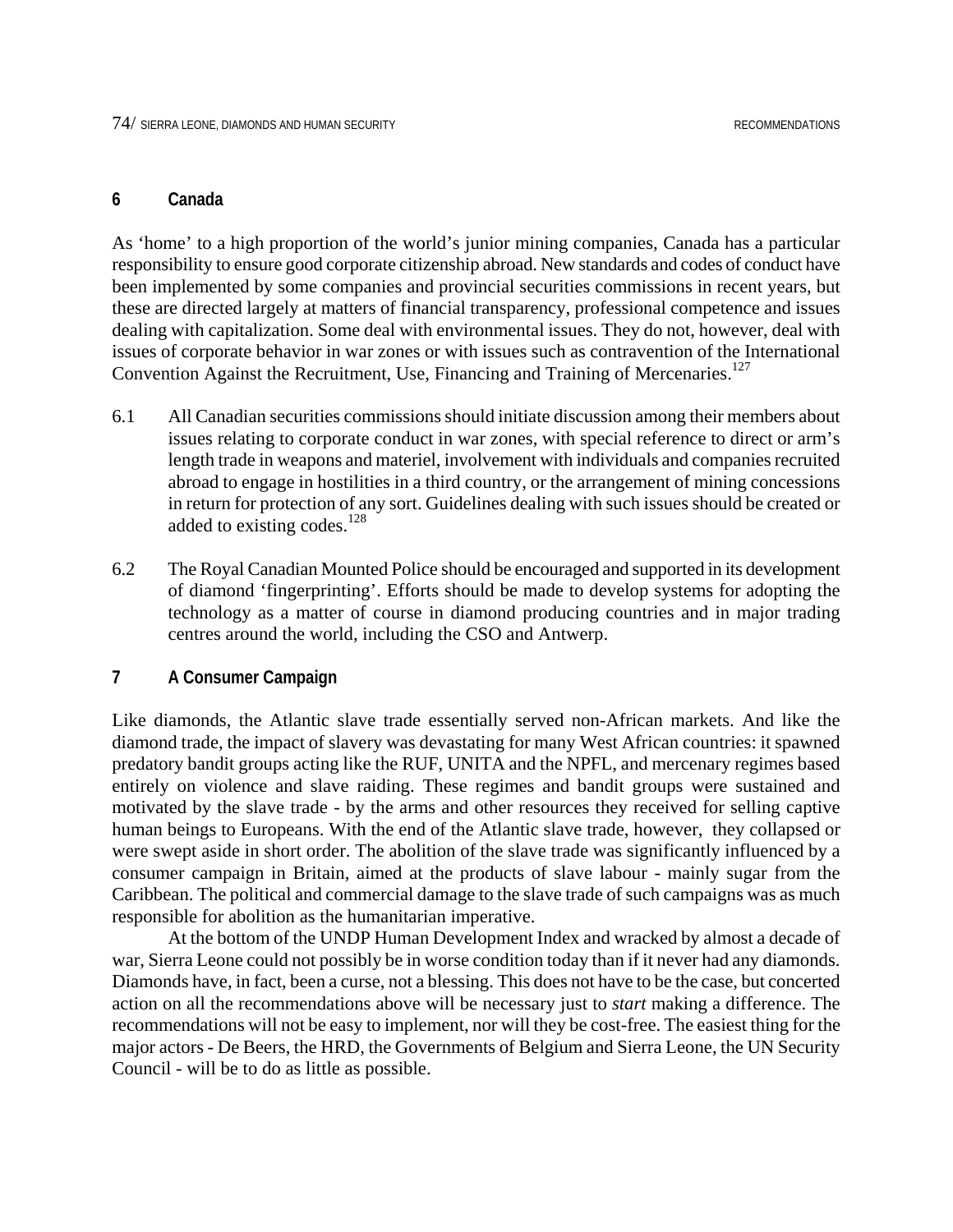One way of drawing greater attention to the urgency of the matter and of gaining broader support for change, would be a consumer campaign, One has already been started in Europe<sup>[\\*](#page-82-0)</sup> and it would not be difficult to expand it. Imagine:

- Diamonds are *not* a girl's best friend witness the brutalized little girl (pictured on the cover of this report) with no hands;
- 'The millennium gift she'll never forget' ditto;
- For some people, diamonds are more 'forever' than for others witness 75,000 violent deaths in Sierra Leone;
- Diamonds are a guerilla's best friend witness Sierra Leone's coups, rampaging criminals, etc etc

Sixty million individual pieces of diamond jewelry are sold every year, indicating a sizeable target audience.

The Project Team understands that an effective consumer campaign could inflict damage on an industry which is important to developing economies and to poor people working in the diamond industries of other countries such as Namibia, South Africa, India and Botswana. Those considering the possibility of initiating or joining a campaign, therefore, would have to consider how many lives in countries like Sierra Leone, Angola and the Congo these jobs are worth. Speaking in November 1999, Nicky Oppenheimer said,

Damage to the diamond market will not on its own deprive the warlords of their treasuries, but it will kill prosperity and encourage poverty in other well regulated African countries and in the cutting centres of India and around the world... Indeed, damage the market and you undermine orderly mining regimes and ensure instead that there will be more Angolas, more Congos, more Sierra Leones. It could ensure that there will be no more Botswanas, South Africas or Namibias.<sup>12[9](#page-98-11)</sup>

Diamond analyst Martin Rapaport, while critical of the UN, Global Witness and what he sees as hypocritical politicians and bureaucrats, fears a consumer campaign, but understands that it could hurt. 'The bottom line,' he says, 'is that the diamond industry does not need or want conflict with government or NGOs. It is in our economic interest to cooperate and find reasonable and responsible ways to deal with war diamonds.' He says that 'from a humanitarian and moral perspective, our industry must do everything it reasonably can to ensure that diamond money is not used to fuel conflict... As an industry we must take responsibility for our actions and develop trade-wide practices that we believe are correct and moral.'13[0](#page-98-12) Nelson Mandela has said the same thing: 'We would be concerned that an international campaign... does not damage this vital industry. Rather

 $\overline{a}$ 

<span id="page-82-0"></span><sup>\*</sup> By the NGO, Global Witness - URL: www.oneworld.org/globalwitness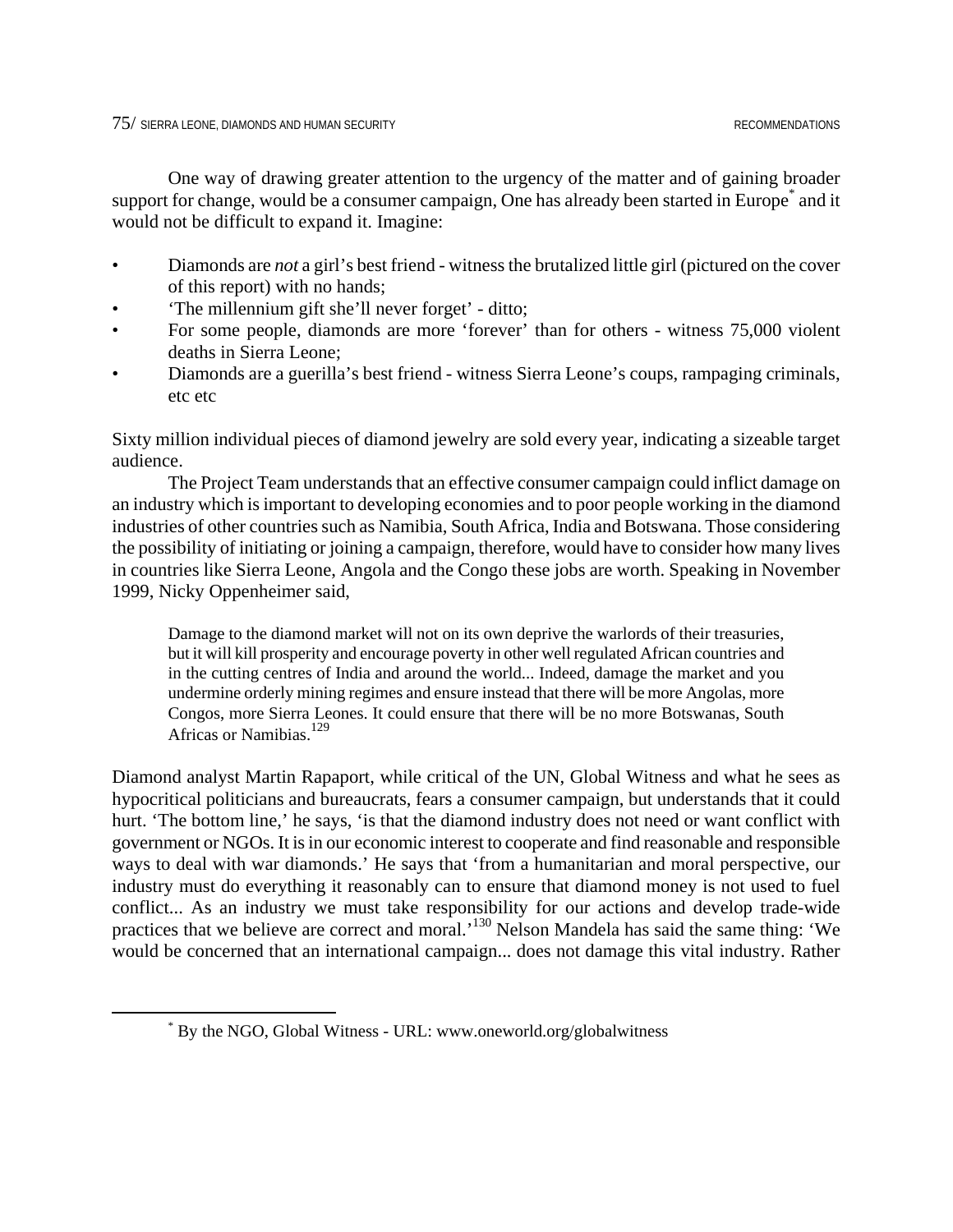than boycotts being instituted, it is preferable that through our own initiatives the industry takes a progressive stance on human rights issues.'1[31](#page-98-13)

The word 'boycott' is increasingly being used within the diamond industry. This report does not use the word. The point of a *campaign* would be to create greater interest among the public, public institutions and within the diamond industry in doing exactly what Mr. Mandela suggests. In fact an informal campaign appears to be well under way, and this report takes its place as part of it. Where people's lives are concerned - as they are in Sierra Leone - time is of the essence. In the absence of clear and meaningful movement, the point of a campaign would be to help the industry 'take responsibility for its actions' - not damaging it, but improving it.

#### **8 Further Study**

This report has not dealt with the problems of Angolan or Congolese diamonds and their relationship to other countries in the region. Angola's problems - which are similar to those of Sierra Leone were under consideration by a United Nations panel of experts when this report was being finalized. Recommendations emerging from that panel will no doubt need to be considered in relation to what has been recommended here.

This report has also not addressed the diamond trade in other parts of the world, most notably in Russia, Ukraine, New York, Israel and India. Further solutions to some of the problems identified here might follow additional research into these and other trading, cutting and polishing centres.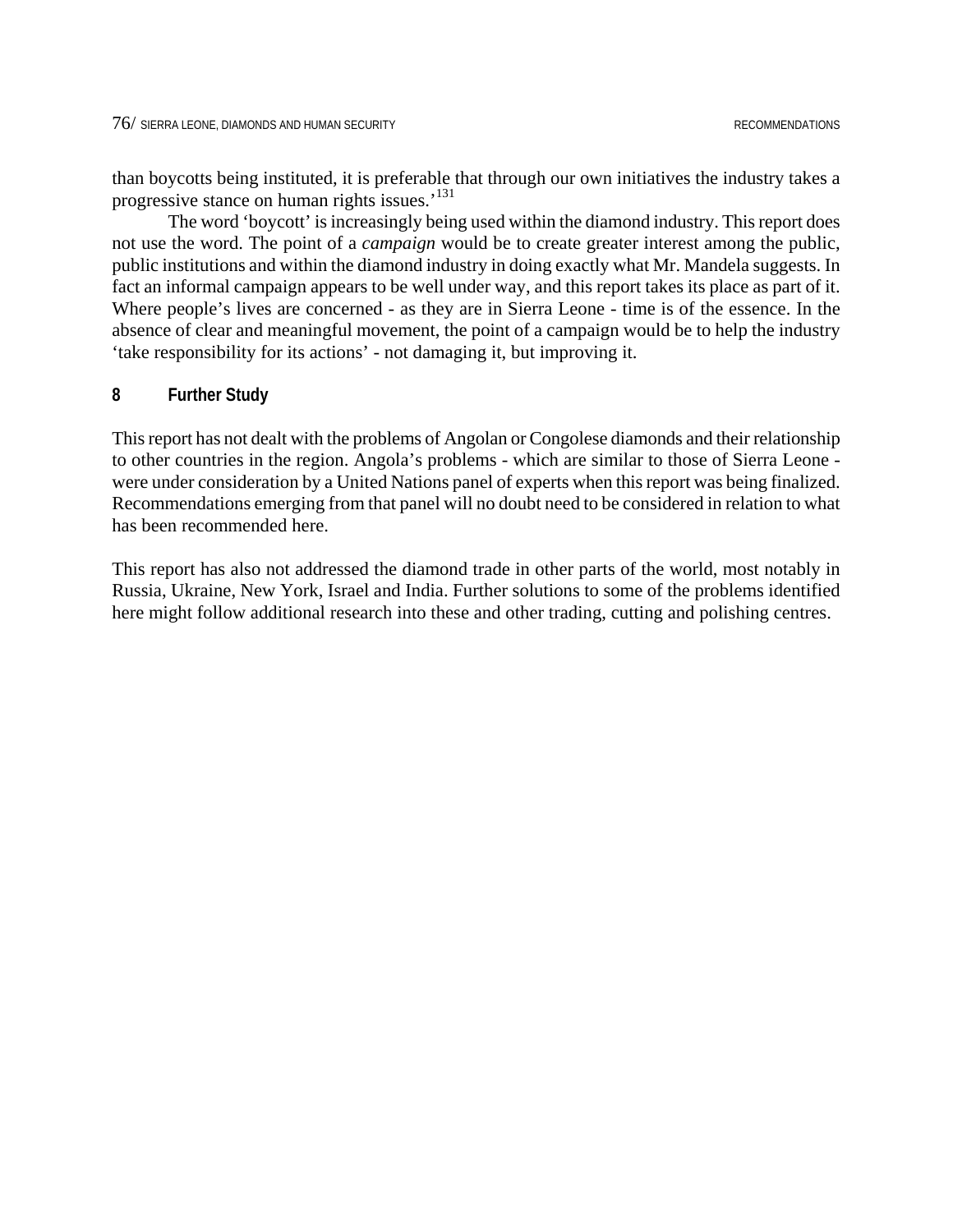### **ANNEX 1**

# **A NOTE ON CANADIAN JUNIOR MINING COMPANIES**13[2](#page-98-14)

It is not a coincidence that so many junior mining companies incorporate themselves in Canada and are listed on Canadian stock exchanges. A combination of Canadian tax provisions, the operation of the Canadian stock exchanges and Canada's own resource history has made Canada the premier country for mining company venture capital.

Part of this is explained by history. With an abundance and variety of mineral resources, much of Canada's development has been based on extractive industries. Consequently, Canada has high levels of expertise in mining, a large number of exceptional mining geologists, and an abundance of skilled penny stock promoters, sometimes called 'the bottom feeders of the mining business.<sup>133</sup> The country also has a population with a penchant for penny stocks. Mining is a risky business and the probability of striking it rich is slim. Only one in 10,000 exploration companies will find and bring a mine into production. Because of the high risk, and the low level of capitalization by most mining companies, Canadian Stock Exchanges have traditionally been easier to access because of less restrictive disclosure requirements and lower capitalization requirements than exchanges in many other countries. The Vancouver and Calgary exchanges (merged in November1999 as part of a new Canadian Venture Exchange) were long known as mining exchanges, and sometimes as 'wildcat' exchanges.

This helps to explain why so many non-Canadian junior mining firms are 'officially' located in Canada, with listings on Canadian exchanges. During 1996, the amount raised to finance the domestic and foreign projects of Canadian mining companies - C \$7 billion (almost US\$5 billion) was an all-time record. Of this, C \$5.5 billion was in the form of equity and C \$1.3 billion was in the form of debt. The amount of equity financing for mining during 1996 accounted for about one quarter of all Canadian-dollar equity issues raised in Canada. In the case of debt, however, mining accounted for less than five per cent. In 1996, more Canadian-dollar and foreign-currency equity financing was raised for the mining industry than for any other industry. In fact, the Canadian financial services sector appears to have raised more equity capital for the mineral industry than was raised in Australia, the United States and South Africa combined.*13[4](#page-98-16)*

In 1996, more than 39 billion shares of all types of companies were traded on Canadian exchanges, with a value of C\$369 billion. At the end of 1996, there were about 1400 mining companies listed on Canadian stock exchanges. More than 800 companies were listed on the Vancouver Stock Exchange (VSE), about 300 on the Toronto Stock Exchange and the remainder were listed on the Alberta Stock Exchange (ASE) and the Montreal Exchange (ME). Mining companies accounted for more than half of the companies listed on the VSE. In addition to the four stock exchanges, Canada also had a negotiated dealer market, the Canadian Dealing Network, that provided a market for the shares of unlisted mining companies. There were more than 150 mining companies trading on the Canadian Dealing Network (also merged mainly with the Canadian Venture Exchange in November and December, 1999)*.* 13[5](#page-98-17)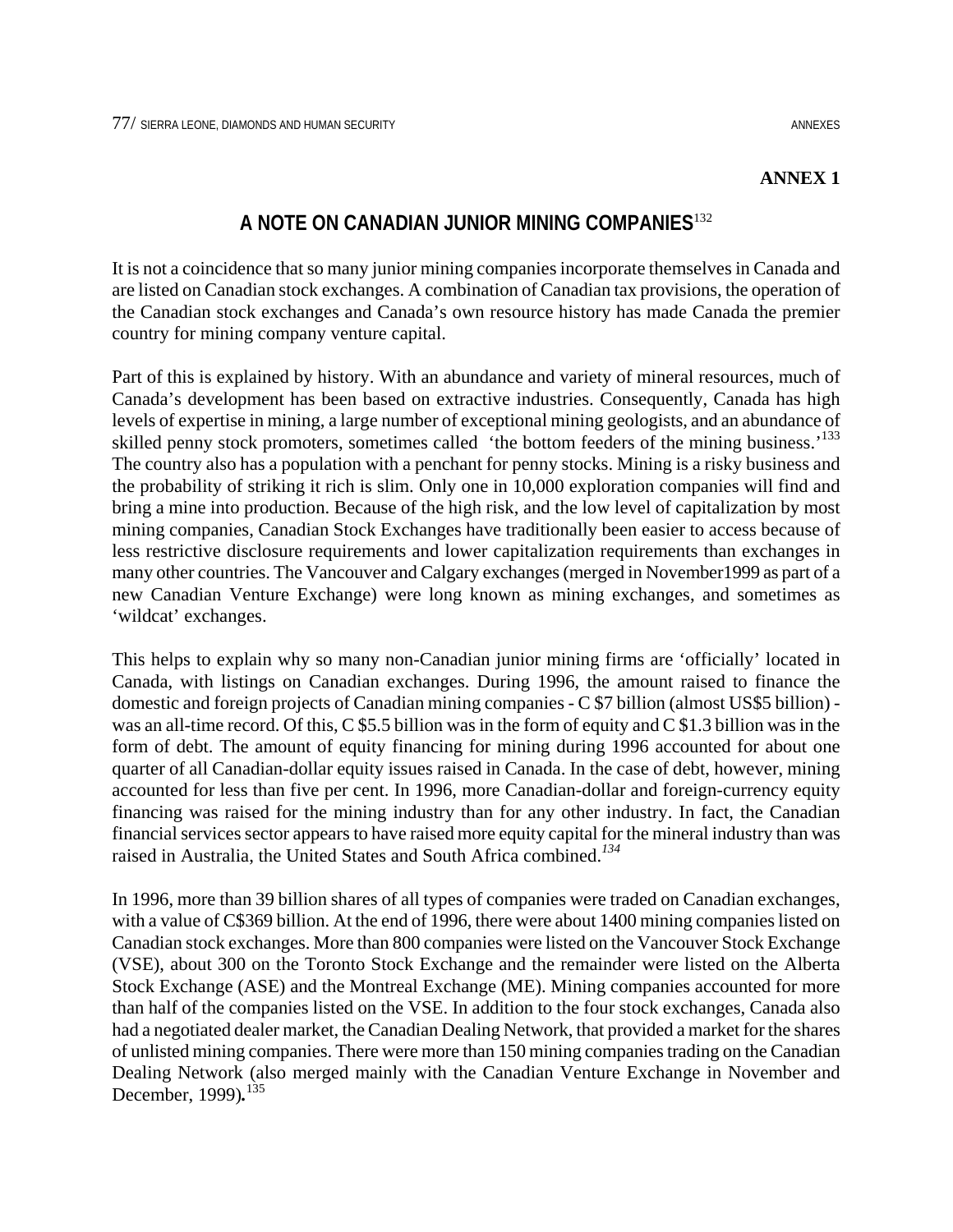Another characteristic of Canadian markets over the past decade has been the increasing number of foreign-based mining companies listed on Canadian exchanges. During 1996 at least eight mining companies with headquarters located outside of Canada were listed on the TSE alone. The increase in foreign listings is attributable, in part, to the large pool of capital available in Canada, to the liquidity made available to investors by Canadian stock exchanges, and to the visibility given to mining companies by Canadian mining analysts.

Over the years, there have been various Canadian mining scandals. In virtually all of Canada's mining scams, the final 'blame' has been laid on stock promoters and the 'flexibility' of the stock exchanges. The Bre-X scandal was perhaps the worst: a phoney gold mine in Indonesia was capitalized to the tune of C\$6 billion before its sudden and well-deserved crash in 1997. The fallout from Bre-X was significant. The remarkable bull market that propelled penny stocks into the big leagues ended. In 1997, 30 per cent of Canada's biggest stock market losers were junior mining companies. The TSE's gold and precious metals subindex, which lists the sector's 'best' performers, dropped almost 40 per cent in the same year, the worst showing among all fourteen of the TSE's subgroups. By contrast, the TSE's financial services subindex, which includes the nation's largest major banks and brokerages, was up nearly 52 per cent.<sup>136</sup> For the juniors, the 'market dried up.<sup>513[7](#page-98-19)</sup>

In addition to the past attractiveness of Canadian exchanges, there are a number of tax regulations that facilitate Canadian investment abroad, some of which apply specifically to the mining industry:

- Canadian tax law allows the deductibility of interest incurred by borrowing, whether in Canada or offshore, for investment in foreign subsidiaries, while intercorporate dividends are exempt from Canadian income tax.;
- Profits generated by subsidiaries operating in a country with which Canada has a tax treaty can be repatriated free of Canadian income tax;
- · Canadian companies that invest directly in foreign mining projects and incur exploration and development expenses can deduct, under certain conditions, deduct up to 100 per cent of these expenses.
- · Canadian tax regulations allow the pooling of exploration and development expenses, rather than requiring property-by-property or country-by country accounting. As a result, proceeds from the sale of foreign resource properties can be sheltered against Canadian tax by the total amount of unclaimed foreign exploration and development expenses.

A positive outcome of Bre-X scandal was a tightening up of Canadian exchanges, with changes that could make life more difficult for unethical junior mining companies. The merger of the Calgary and Vancouver exchanges brings the industry under tighter scrutiny than before. The TSE is drafting new regulations which are part of the restructuring. Proposed changes include the following: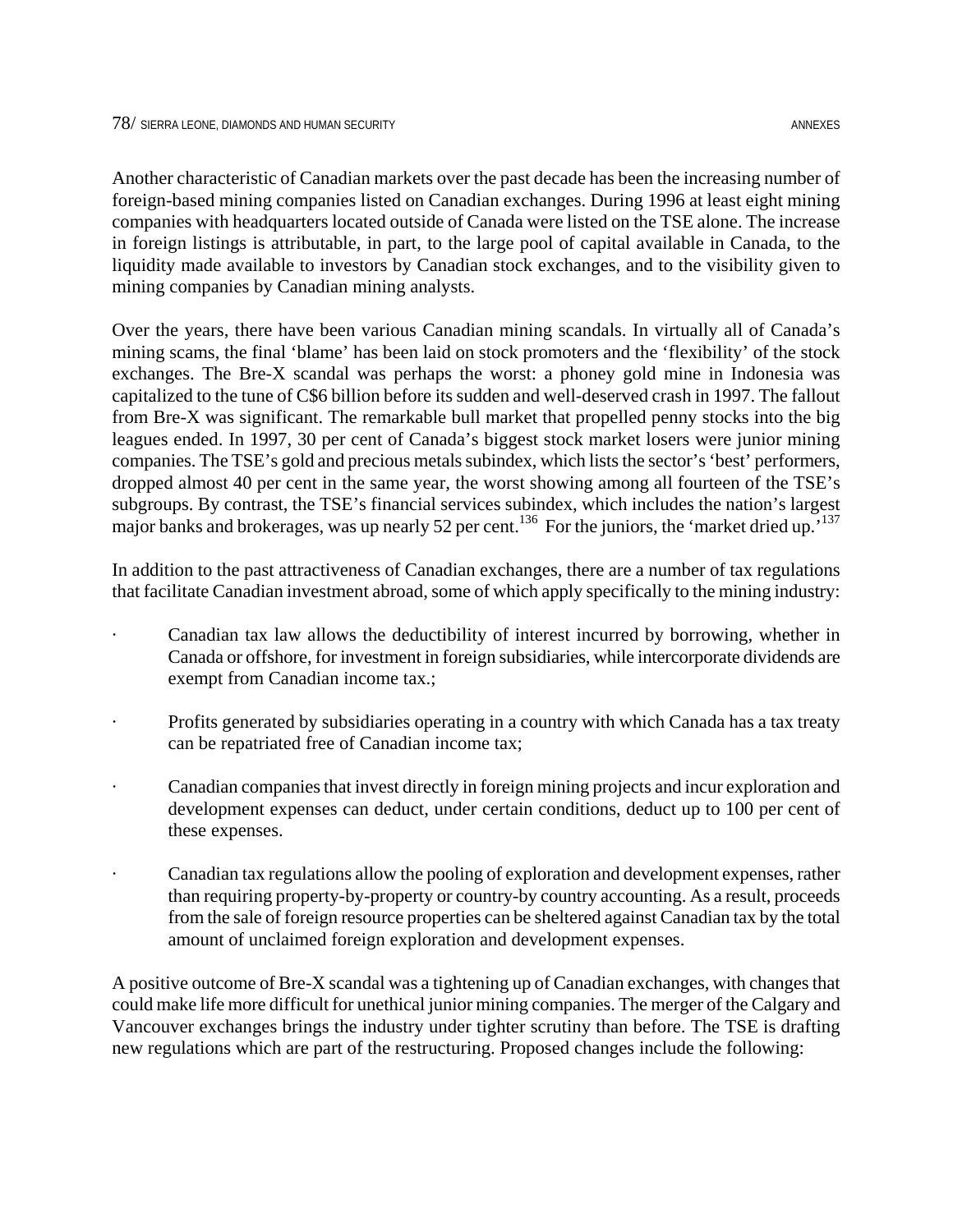- · Companies will be bound by stricter disclosure requirements, as recommended in 1999 by a Mining Standards Task Force;
- · Companies also must now have a minimum market capitalization of \$3 million, with publicly floated shares valued at at least \$2 million. They must also be in control of assets worth a minimum of \$3 million, up from \$2 million, and have revenues of at least \$3 million, up from \$1 million;

Companies that do not conform to the new requirements will be given 120 days to do so, and the market will be given 30 days notice of pending suspensions.<sup>13[8](#page-98-20)</sup>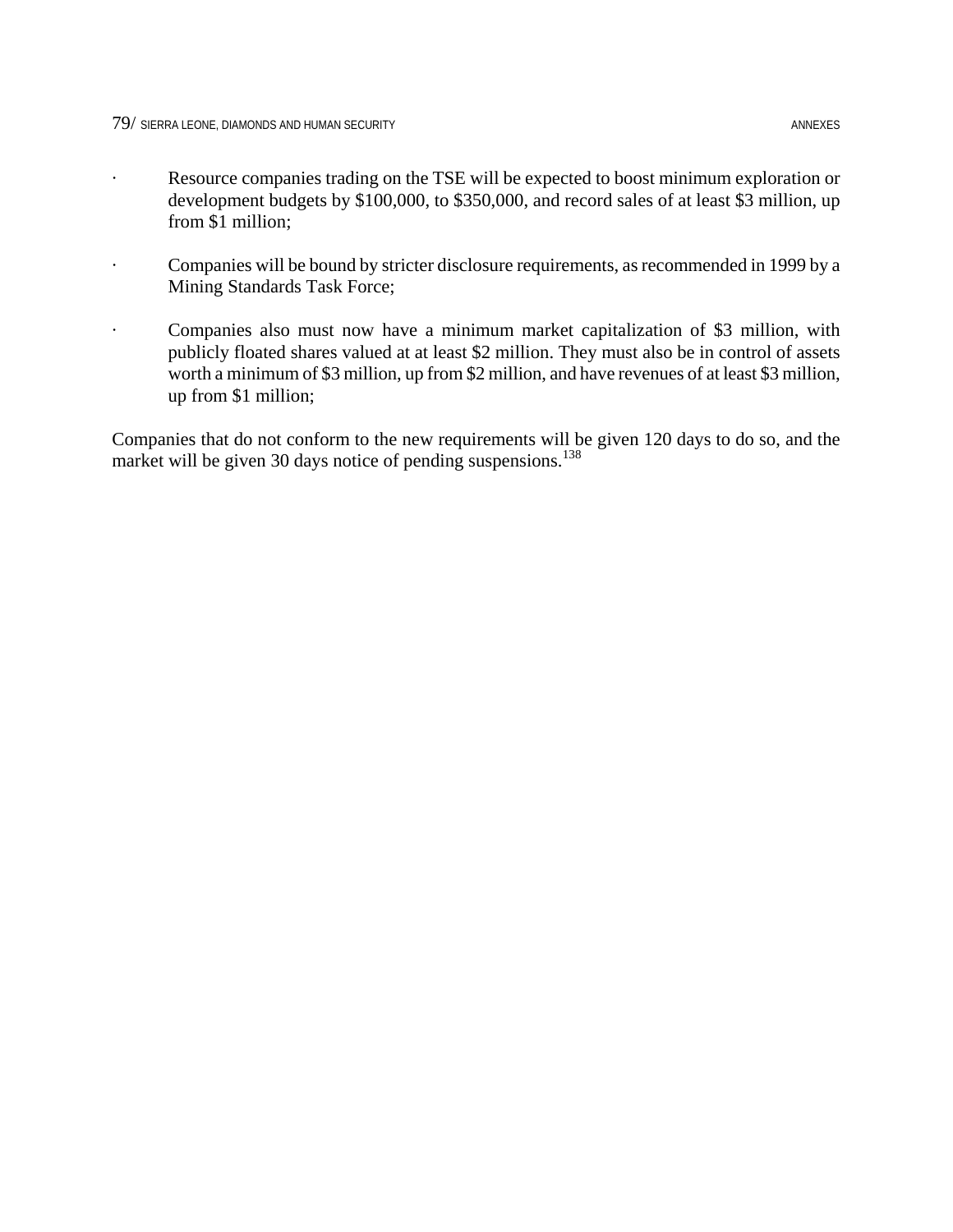## **ANNEX 2**

# **DIAMOND PROPERTIES HELD IN SIERRA LEONE BY INTERNATIONAL MINING COMPANIES** (Mid 1999)

## **AMCAN MINERALS LIMITED**

*River Lots:* The company has 12 river lots on the Sewa River (alluvial).

*Old River Terraces:* AmCan has three 144-acre lots in this main alluvial diamond fairway. The lots are numbered 106, 107 and 108 and are immediately southwest of the Koidu Kimberlite project.

*Hard Rock Kimberlite Dykes:* AmCan holds an exploration license (No. Expl. 4 1998) for blocks 51 and 51A, along with kimberlite pipe No. 3 and all surrounding dykes. Blocks 51 and 51A are immediately northeast and contiguous with the Koidu Kimberlite Project, which is controlled by DiamondWorks. The total land area covers an area of approximately 20.7 square kilometres and is in Kono District. The surrounding dykes cover a distance of 27 miles in length, the widest of which is eight metres. The license was granted by the Ministry of Mineral Resources of Sierra Leone in 1996.

AmCan, through its subsidiary Sierra Gold Limited also holds a 90 per cent interest in a 30 sq. mile gold property on the Pampana River in the Tonkalili District of central Sierra Leone. The property is situated in the middle of the Sula Mountain Archean Greenstone Belt. In 1998, the exploration license for the property was renewed by the Government of Sierra Leone for a period of three years.

# **REX DIAMOND MINING CORPORATION REX DIAMOND MINING CORPORATION**

The Ministry of Mineral Resources of Sierra Leone reconfirmed title of Rex's diamond concessions on August 18, 1999. Rex titles are in Tongo Field and Zimmi Fields.

*Tongo Field:* The Tongo Field property comprises approximately 65 square kilometers, located in Kenema District and was originally granted to REX by the Government of Sierra Leone on 15 March 1994. The mining rights are held by Rex NV pursuant to lease ML 10/94, and expires on February 28, 2019. The Rex property has been previously mined for alluvial diamonds. Four Kimberlite dyke zones have been discovered on the property.

**Zimmi:** The Zimmi Property consists of approximately 54 square kilometers located in Pujehun District. The property is held pursuant to lease ML 9/94, which expires February 28, 2019. The Zimmi property is an alluvial diamond property, which was developed for mining during the mid-1980s. The property was abandoned before commencement of full-scale mining because of civil unrest. Company geological reports based upon sampling programs carried out on the property indicate that the property contains deposits of large stones of high quality. Rex believes that the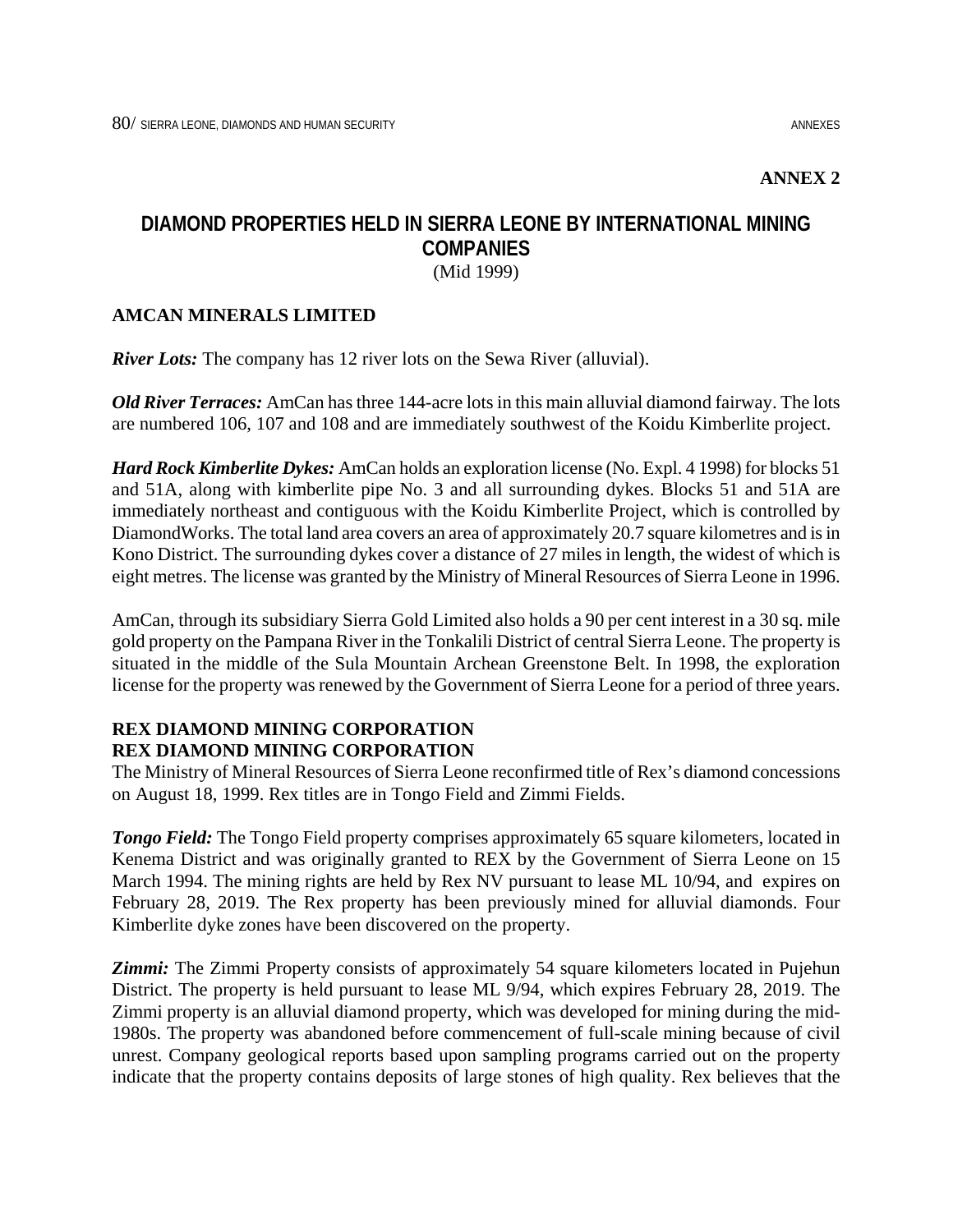Zimmi property has the potential to produce alluvial diamonds at surface and that high-grade paleo channels and other geophysical features indicate the possibility of kimberlite.

# **DIAMONDWORKS LTD.**

*Koidu Property:* DiamondWorks has a 25-year renewable mining lease which grants the company the exclusive right to carry out exploration and mining activities in respect of diamonds, gold and associated minerals in an area of approximately four square kilometres in the Kono District know as the Koidu Property.

*Area 7 Property:* DiamondWorks has a 3-year prospecting license that covers an area of approximately 93 hectares in the Kono District known as Area 7.

*Matemu Property:* DiamondWorks has a 3-year prospecting license for kimberlite diamonds covering an area of approximately 68 square kilometres in southeastern Sierra Leone. DiamondWorks is required by the Government of Sierra Leone to spend US\$ 340,000 on exploration on the property during the first two years of the license.

*Sources:* Company Annual Reports and submissions to the Ontario Securities Commissions (www.sedar.com)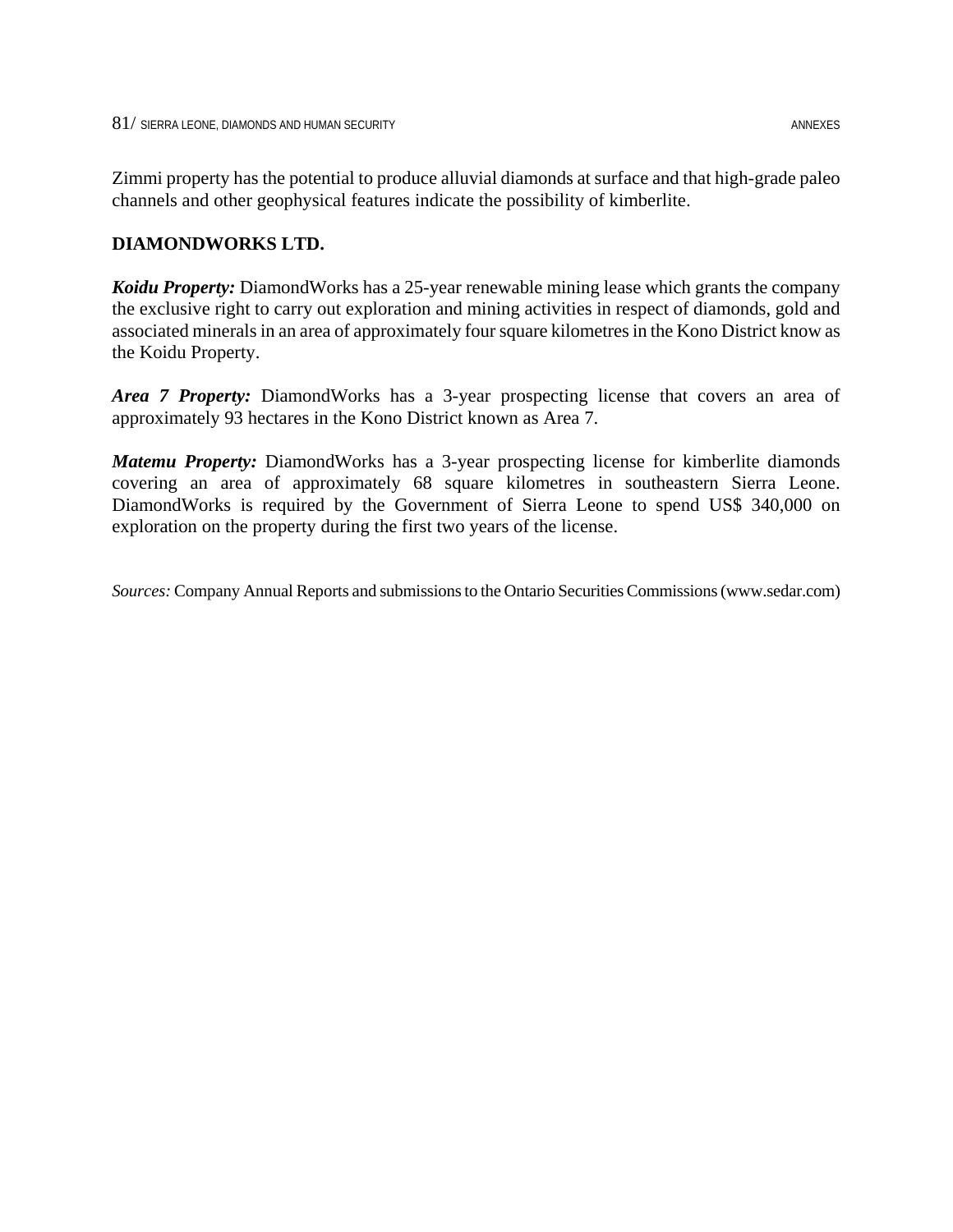### **ANNEX 3**

# **LIST OF INDIVIDUALS INTERVIEWED**

#### **SIERRA LEONE**

#### **Government**

- $\triangleright$  Desmond Luke, Chief Justice
- ¾ Dr. Sama Banya, Sierra Leone Minister of Foreign Affairs and International Cooperation (interviewed in Canada)
- ¾ Mohamed Swaray Deen, Minister of Mineral Resources
- ▶ <br/>\nJulius Spencer, Minister of Information, Broadcasting and Culture<br/>\nHinga Norman, Deputy Minister of Defense
- 
- → Hinga Norman, Deputy Minister of Defence<br>
→ David Quee, Chairman, Government Gold ar<br>
→ Osman Kamara, Deputy Mineral Resources I<br>
→ A. Yumkella, Deputy Minister of Mines David Quee, Chairman, Government Gold and Diamond Office (GGDO)
- ¾ Osman Kamara, Deputy Mineral Resources Director
- → A. Yumkella, Deputy Minister of Mines<br>
→ Femi Kamara, Mines Engineer
- ¾ Femi Kamara, Mines Engineer
- ¾ Andrew Keilli, Senior Mines Engineer
- ¾ Arnold Mason, Geologist, Mineral Resources Ministry
- ¾ Lamin Massaquoi, Senior Geologist, Mineral Resources Ministry

#### **Other**

- ¾ Alfred Akibo-Betts, businessman, former Minister of Fisheries and former Mayor of Freetown
- $\triangleright$  Amadu Amara, Chief Clerk, Kamajor 19<sup>th</sup> battalion, Bo
- ¾ Simon Arthy, Regional Coordinator for the EC Resettlement Program (ECSLP), Bo
- → Mohammed Hassan Barrie, President, United Mineworkers Union<br>
→ Steven Crossman, Deputy High Commissioner for Great Britain<br>
→ Fios Foray, editor, *Democrat*<br>
→ Francis Fortune, Conciliation Resources, Bo<br>
→ Martin Kallo
- Steven Crossman, Deputy High Commissioner for Great Britain
- ¾ Pios Foray, editor, *Democrat*
- ¾ Francis Fortune, Conciliation Resources, Bo
- ¾ Martin Kallon, senior Kamajor intelligence officer, Bo
- John Kanagbo, diamond dealer, Bo
- $\triangleright$  Francis Kpullum, diamond dealer, Bo<br> $\triangleright$  Kingsley Lington, editor, *Concord Tin*
- ¾ Kingsley Lington, editor, *Concord Times*
- ¾ Rodney Michaels, diamond dealer, Bo
- ¾ Phillip Neville, editor, *Standard Times*
- ¾ Patrick Sannoh, ex-miner, Bo

And many other persons, mainly illicit miners and dealers who asked not to be named.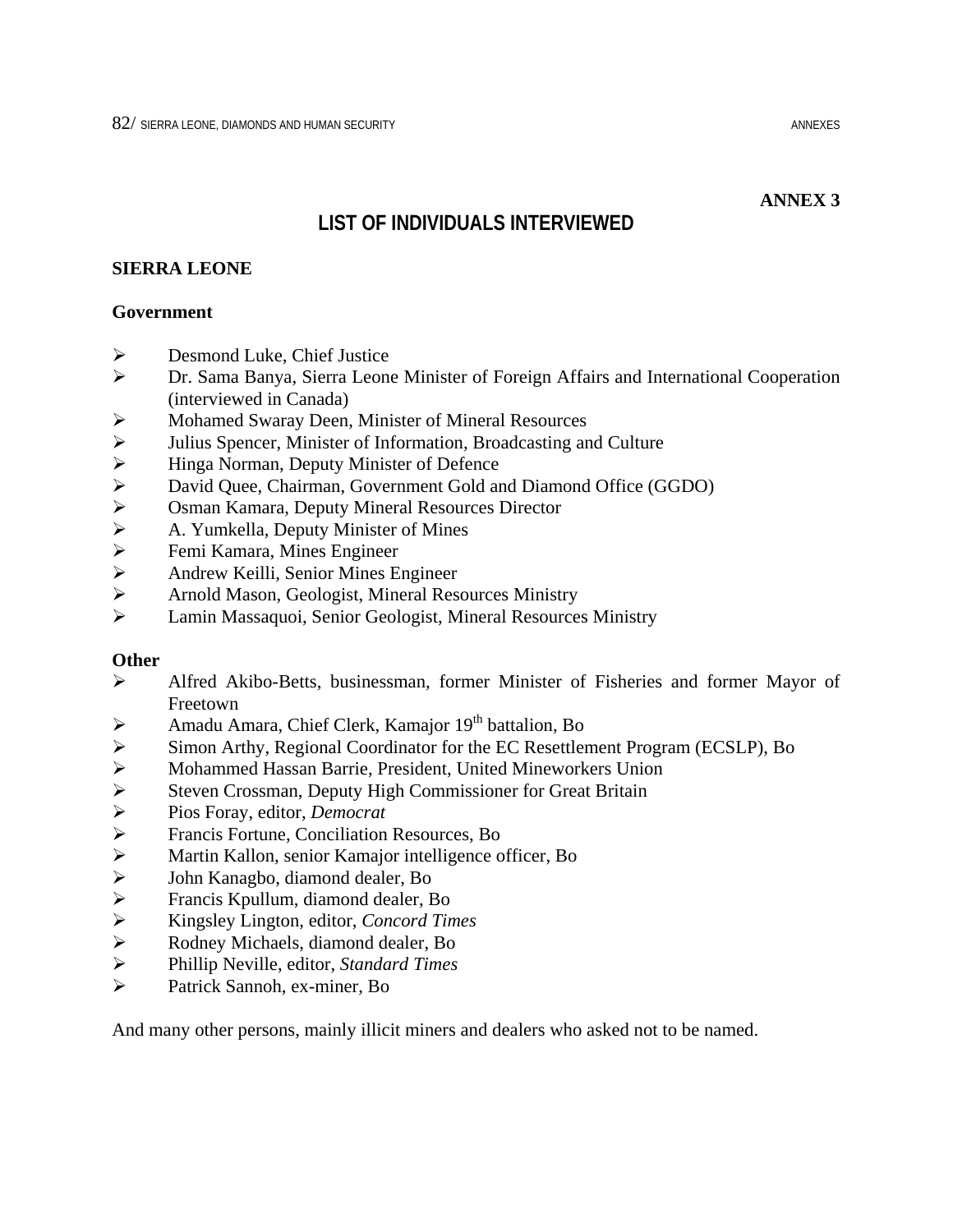# **CANADA CANADA Government**

## **Government**

- ¾ David Angel, First Secretary, Political Affairs, Permanent Mission of Canada to the UN
- ¾ D.J. Ballantyne, Central Forensic Laboratory, Royal Canadian Mounted Police, Ottawa
- ¾ Sgt. Ray Halwas, NCO in Charge, "G" Division Diamond Project, Yellowknife, NT
- ¾ T.S.E. Jones, Eastern and Southern Africa Division (GAA), Department of Foreign Affairs and International Trade
- ¾ Gerry Olson, Office of the Privy Council, Ottawa
- ¾ Douglas Paget, Chief of Special Projects, Mineral Resources/Natural Resources and Environment Department of Indian Affairs and Northern Development

# **Private Sector**

# **Private Sector**

- ¾ J.S. Austin, President and CEO, Aston Mining of Canada Inc., Vancouver B.C.
- ¾ Terry Buckham, Diamond High Council (HRD), Toronto, Ontario
- ¾ George F.H. Burne, President & CEO, De Beers Canada Corporation, Vancouver
- 
- ¾ Tom Beardmore-Gray, Senior Vice-President, De Beers Canada Corporation, Vancouver ¾ Alan McCaffrey, Vice-President for Public Relations, AMCAN Minerals, Ltd., Toronto
- Peter Meredith, Chief Financial Officer, DiamondWorks Ltd., Vancouver
- ¾ E.J. Oosterhuis, Investor Relations, CEF, Toronto
- ¾ Adolf Petancic, Investor Relations, Dentonia Resources Ltd., Vancouver, B.C.
- ¾ Bill Trenaman, Vice-President, DiamondWorks, Ltd., Vancouver, B.C.

# **Other**

# **Other**

- ¾ John Leigh, High Commissioner of Sierra Leone to Canada and Ambassador to the United **States**
- ¾ Prof. Bonnie Campbell, Université du Québec à Montréal
- ¾ Gen. Ian Douglas (Ret.), Independent Consultant, Kanata, Ontario
- ¾ Howard Goldenpaul, Producer, CBC *Fifth Estate* television program, Toronto
- ¾ Joan Kuyek, National Coordinator, MiningWatch Canada, Ottawa
- ¾ Professor A.A. Levinson, Department of Geology and Geophysics, University of Calgary

## **UNITED KINGDOM UNITED KINGDOM**

- ¾ T.W.H. Capon, Executive Director of Central Selling Organization and Member Board of Directors, De Beers
- ¾ Kaspar Fithen, Oxford Analytica, Oxford
- ¾ Charmian Gooch, Director, Global Witness, London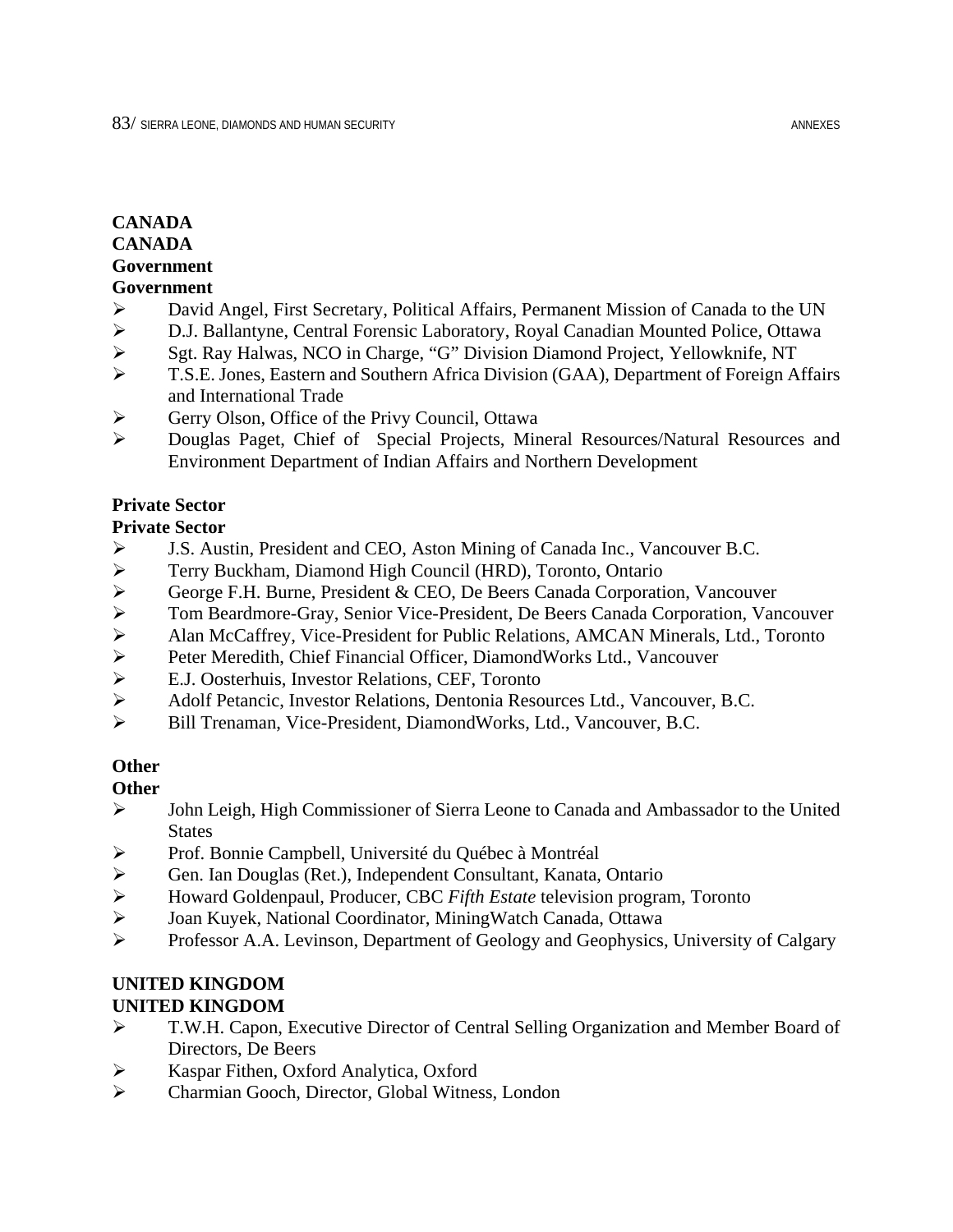- ¾ David Lord, Conciliation Resources, London
- ¾ Alex Yearsley, Global Witness, London

# **BELGIUM**

# **BELGIUM**

¾ Frieda Coosemans, Head of Diamonds Department, Ministry of Economic Affairs, Government of Belgium

A number of interviews took place with individuals who preferred to remain anonymous. They included officials in:

- $\triangleright$  The Ministry of Justice
- ¾ The Senate Commission on Organized Crime
- ¾ The Belgian Administration for Development Aid

# **Others**

- $\triangleright$  Belgian Investigative Journalists
- ¾ Diamond Dealers and Traders
- ¾ Diamond Couriers and Smugglers
- ¾ Officials of the Diamond High Council (HRD) (Diamond Office and the Gemological Institute

# **UNITED STATES**

# **UNITED STATES**

- ¾ E.J. Hogendoorn, Human Rights Watch, Washington, D.C.
- ¾ Professor Herb Howe, Georgetown University, Washington, DC
- ¾ Danny Kennedy, Project Underground, California
- ¾ Prof. William Reno, Northwestern University, Michigan
- ¾ Jim Rupert, *Washington Post*, Washington, DC
- ¾ Rachel Stohl, Center for Defence Information, Washington D.C.

# **GHANA**

# **GHANA**

- ¾ Yao Graham, Third World Network (Africa Secretariat), Accra, Ghana
- ¾ David Tam-Baryoh, West African Media Watch, former editor of *Punch* (Freetown)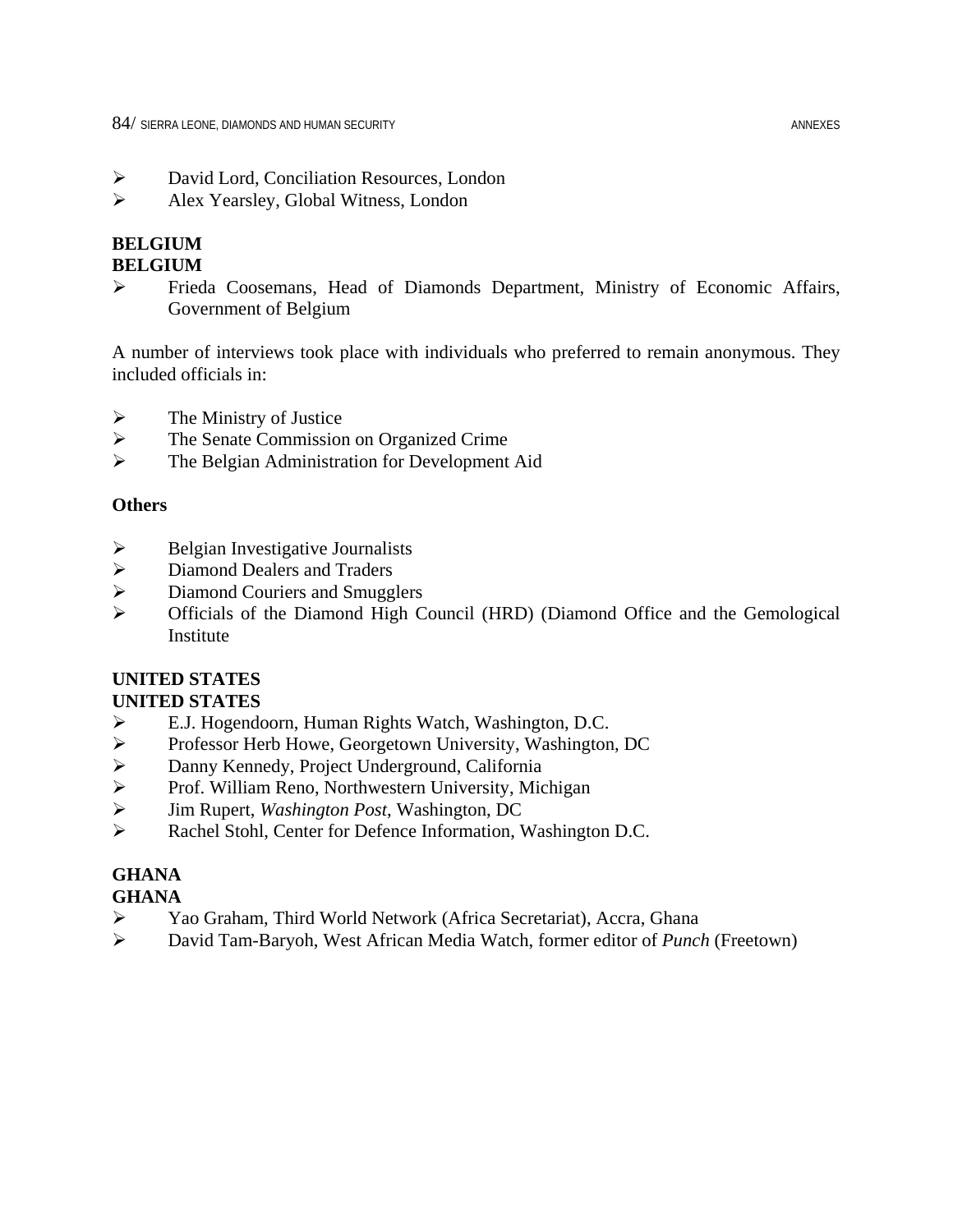# **NOTES**

4. Keen David, 'War as a Source of Losses and Gains', Queen Elizabeth House, Oxford, July 1995

5. See Robert Kaplan's 'The Coming Anarchy', *The Atlantic Monthly*, February 1994 and *The Ends of the Earth*, Random House, New York, 1996

6. 'Jump-starting the economy' is almost as common an expression as 'strengthening civil society'. The *DAC Guidelines on Conflict, Peace and Development Co-operation* observe that 'The need to preserve peace and stability, rehabilitate essential infrastructure, reform public institutions, jump-start the economy, and create employment opportunities places heavy demands on budgetary resources' (1997, 53). The World Bank's first priority in an integrated package of reconstruction assistance is to 'jump-start the economy through investment in key productive sectors' *(Framework for World Bank Involvement in Post-Conflict Reconstruction*, 1997, iii).

7. McNish, Jacquie, *The Big Score: Robert Friedland, Inco and the Voisey's Bay Hustle*, Doubleday Canada, Toronto, 1998, pg. 330.

8. Reno, William, 'Commercial Agendas in Civil Wars', mimeo, undated (ca. 1999). See also Christopher Clapham (ed.) *African Guerillas*, James Currey, Oxford, 1998; and Jean-François Bayart, Stephen Ellis and Béatric Hibou, *The Criminalization of the State in Africa*, International African Institute and James Currey, Oxford, 1999

9. *ibid*

1

10. Friedman, Milton, 'Social Purpose of Business is to Increase its Profits', *New York Times Magazine*, Sept. 13, 1970.

11. Keen, *op cit*

12. Levinson, A., Gurney, J., Kirkley, M., 'Diamond Sources and production: Past, Present and Future', *Gems and Gemology*, Vol. 28, No. 4, Winter, 1992, p. 236

13. There are major difficulties in the comparability of diamond statistics, which will be discussed later in this report. However, at this point, an example is useful. For 1998 two separate sources give the diamond output of Sierra Leone as 500,000 carats (Terraconsult Consulting) and 104,000 carats (United States Geological Survey, Department of the Interior).

14. James Picton, 'African Diamond Production in the 21<sup>st</sup> Century'. Paper presented at the Gemological Institute of America International Gemological Symposium, (June 21-24 1999, San Diego, California). Also see; James Petra, 'Standard Equities' Analyses of World Diamond Production (1997)', in Luc Rombouts, 'The Mining and Exploration Scene'*, Mining Journal* Vol. 331 No. 8505 (London November 6, 1998) p. 5. Also useful is Alfred Levinson, John Gurney, Melissa Kirkley, 'Diamond Sources and Production: Past, Present, and Future' in *Gems & Gemology* Vol. 28 No. 4, Winter 1992) pp. 234-252.

15. Interview with De Beers Canada, Vancouver on July 21, 1999

<sup>1.</sup> Gordon, Christine, 'Rebels' Best Friend', BBC *Focus On Africa* magazine, October-December 1999 2. See, for example, Paul Richards, 'Rambo and war in Africa', *Crosslines*, April-May 1995; and Paul Richards, *Fighting for the Rainforest: War, Youth and Resources in Sierra Leone*, International African Institute & James Currey, Oxford, 1996

<sup>3.</sup> See, for example, Ibrahim Abdullah, 'Bush Path to Destruction: The Origin and Character of the Revolutionary United Front'; Yusuf Bangura, 'Understanding the Political and Cultural Dynamics of the Sierra Leone War: A Critique of Paul Richards' *Fighting for the Rainforest*'; and I. Abdullah *et al.*, 'Lumpen Youth Culture and Political Violence: Sierra Leoneans Debate the RUF and the Civil War' in *Africa Development*, Vol. XXII, Nos. 3/4, 1997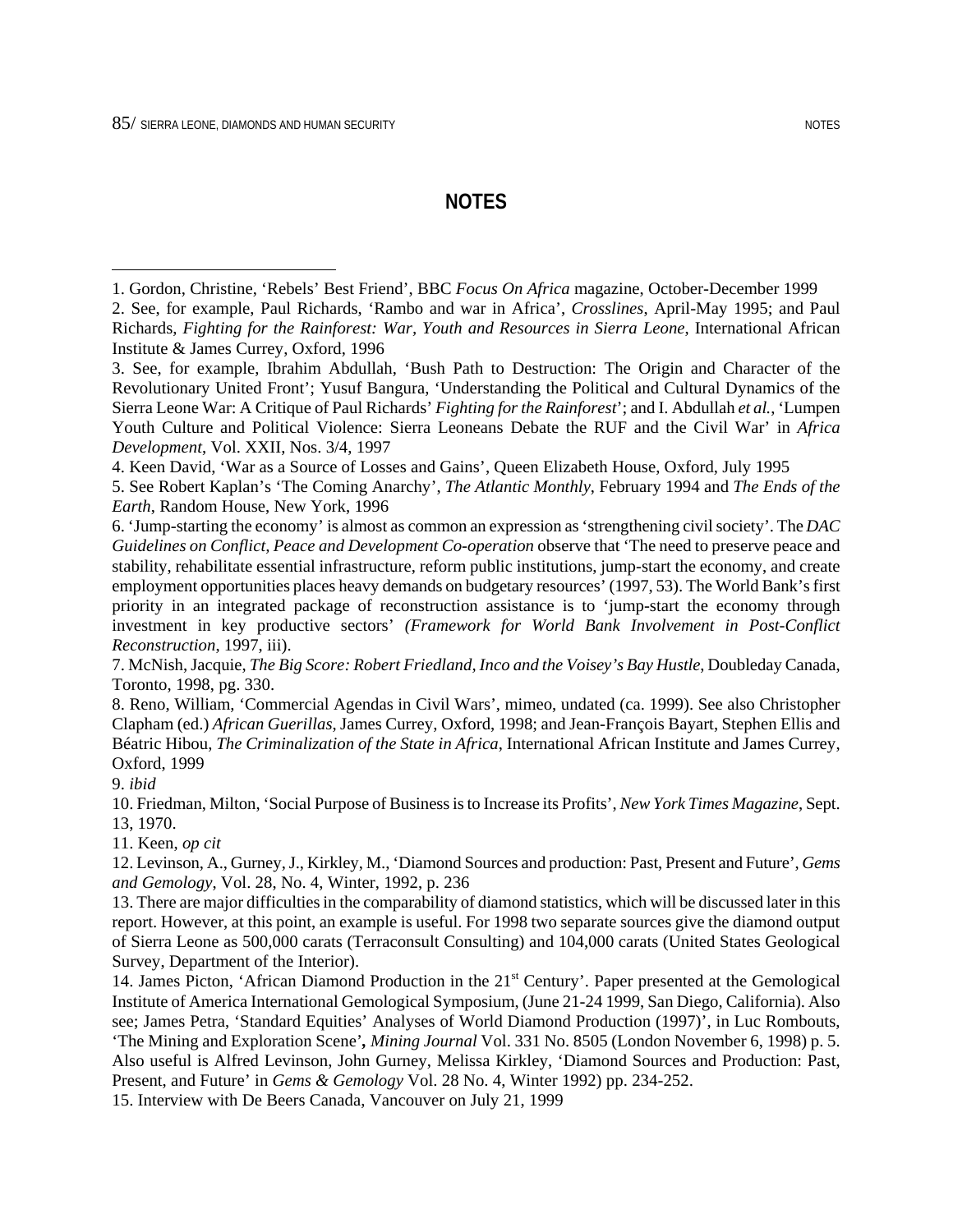$\overline{a}$ 

16. Most general statistics about diamond resources in this report are taken from the United States Geological Survey. USGS data is used because of its breadth and comparability even though, as noted elsewhere in this report and according to personal conversations with A.A. Levinson, a Canadian geologist, USGS data, especially for West African countries, 'are likely to be very, very wrong' (personal communication).

17. Van der Laan, H.L., *The Sierra Leone Diamonds: An Economic Study Covering the Years 1952-1961* (London, Oxford University Press 1965) P. 60.

18. Much of this section relies on an article by A.J.A. Janse, 'A History of Diamond Sources in Africa', *Gems & Gemology* (Vol. 32, No. 1, Spring 1996) pp. 2-30.

19. There are some costs of being labeled a monopoly. For example, De Beers cannot operate offices in the United States as its market structure would violate American anti-trust legislation. However, this is a small cost as De Beers has American companies that effectively represent their interests. Canadian combines legislation is more flexible. De Beers has an office in Vancouver, British Columbia.

20. De Beers, *A Diamond is Forever-1998 Annual Report*, p. 5.

21. For two detailed but quite different histories of the De Beers-Anglo American conglomorate see David Pallister, Sarah Stewart and Ian Lepper, *South Africa Inc.: The Oppenheimer Empire,* Yale University Press, New Haven and London 1987; and Duncan Innes, *Anglo America and the Rise of Modern South Africa,* Heinemann, London, 1984

22. Economic purists may not agree with the idea that De Beers is 'monopolistic'. In the economic sense of market structures, pure monopoly refers to a market structure characterized by one seller and many buyers. De Beers also does not fit the definition of 'oligopoly' - a structure characterized by few sellers and many buyers. The market structure that De Beers has created is unique, and does not fit traditional economic categories. A firm that produces 50 per cent of world output, and controls the sale of 70-80 per cent of world output to a specially chosen group of 160 people, at prices it alone determines, exerts a massive amount of power over the market place and certainly has monopolistic characteristics.

23. Oppenheimer, Harry, 'De Beers and the Diamond Industry', January 1998, p. 31.

24. De Beers, 'De Beers and the Diamond Industry', January 1998, p. 14

25. De Beers*, 1998 Annual Report*, p. 3.

26. Brenden Ryan quoting De Beers geology manager Roy Edwards in: 'Attracting Mining Minnows: Getting Into Bed with De Beers…who Gets the Best Night's Rest?'

(http:www.edata.co.za/debeers/fm6.html) p.3

27. Ryan, *op cit*, p. 3.

28. Atkinson, Dan, 'De Beers Faces World Revolt', in *Electronic Mail &Guardian*, Johannesburg, South Africa, September 30, 1997, p.1 (www.mg.coza/mg/news/97sep2/30sep-diamonds)

29. Kennedy, Peter, 'Tiffany Snags Aber Stake' in the *Globe and Mail*, July 20 1999.

30. It is unclear whether De Beers still holds offshore concessions in Sierra Leone.

31. T.W.H. Capon, Member of De Beers Board of Directors and an Executive Director of the Central Selling Organization, Interview, London, July 16, 1999.

32. De Beers*, 1998 Annual Report*, p. 103

33. A De Beers's official quoted in *A Rough Trade: The Role of Companies and Governments in the Angola Conflict*, Global Witness, London, 1999, p. 6.

34. Title of Public Relations Brochure published by the Diamond High Council (Hoge Raad Voor Diamant Vzw), 1999.

35. Diamond High Council*, 1998 Annual Report* , Antwerp 1999, p. 5

36. *ibid.* p. 11

37. Luc Rombouts, 'Antwerp the World's Marketplace for Diamond Producers' in *Antwerp Facets* (Diamond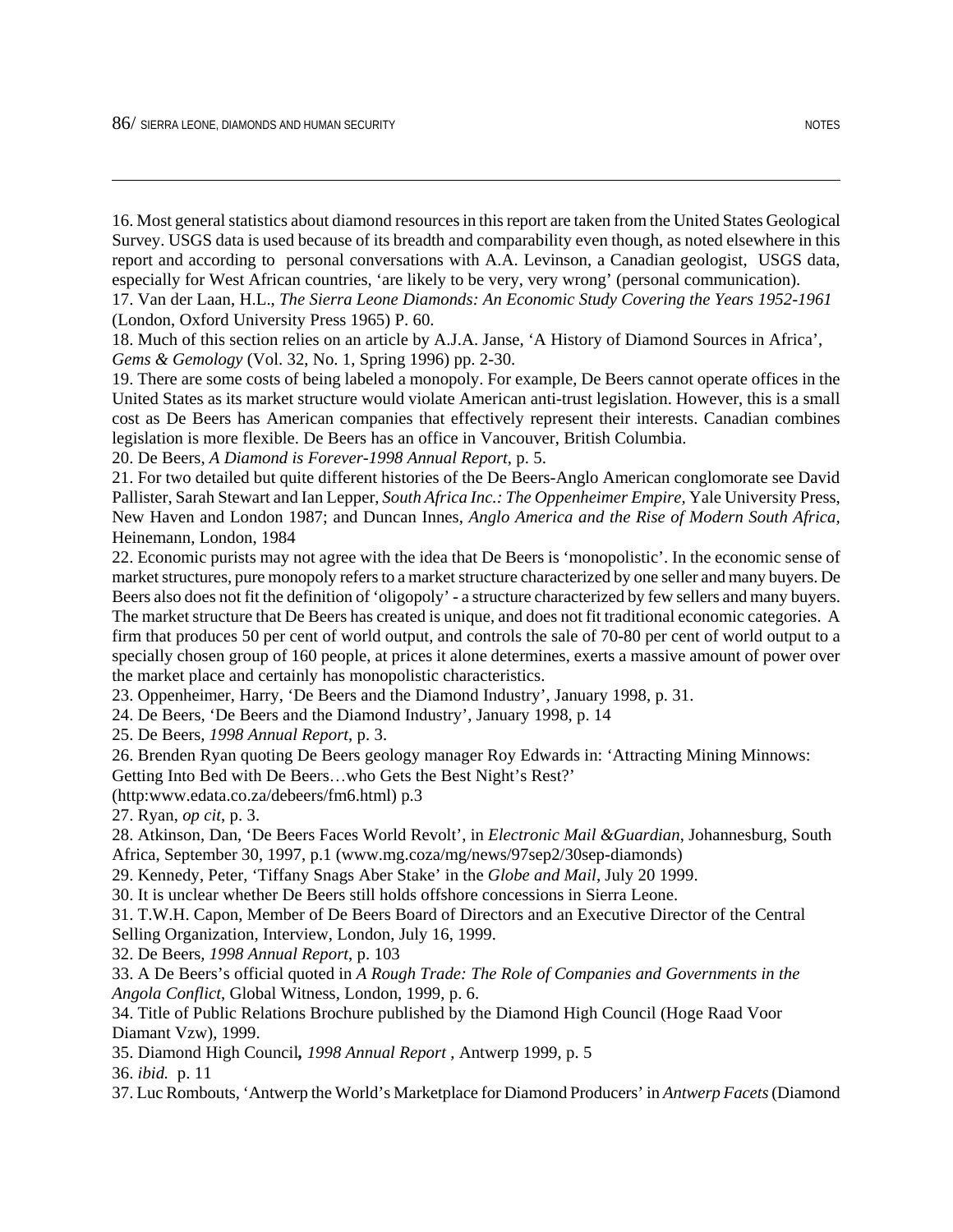High Council, April 1999) #31, pp. 10-11.

38. Conversation with Diamond High Council spokesperson, September 2, 1999.

39. Sénat de Belgique, Session de 1998-1999, 8 Décembre 1998. Commission Parlementaire chargée d'enquêter sur la Criminalité Organisée en Belgique. Rapport Final fait par MM. Coverliers et Desmedt. (Chapter IV of the Report of the Parliamentary Commission of Inquiry into Crime includes 30 pages on the Diamond Industry.)

40. *ibid*. pp. 249-252

 $\overline{a}$ 

41. *ibid*. pp. 249-252

42. Interview with Antwerp police official.

43. Confidential interview with African diamond courier. Antwerp, September 24, 1999.

44. The quotation is from a novel by a Belgian novelist,. Jef Geeraerts*: Diamant* (Meulenhoff/Manteau, Amsterdam/Antwerpen) 1981.

45. The project team was informed by a Canadian geologist specializing in the collection and analysis of diamond statistics that even the 200,000 carats listed as being produced in Liberia was a gross exaggeration. Personal communications with A.A. Levinson, University of Calgary.

46. Repeated written requests from the Project Team to the HRD in Toronto and Antwerp for information on the discrepancy between Liberian export figures and Belgian import figures remained unanswered.

47. For additional data and information regarding this issue, see the *Economist* Economic Intelligence Unit*, Country Reports for Sierra Leone, Liberia, Guinea* (London) for any of the years from 1993 to the present. Additional sources are: *Minerals Yearbook* (U.S. Department of the Interior – Geological Survey, Washington D.C). For a historical view from antiquity to 1996 see: A.J.A. Janse, 'A History of Diamond Sources in Africa: Part II' in *Gems & Gemology*, Volume 32 No. 1, 1992, pp. 2-31. Additional historical data can be found in*: Canada Minerals Yearbook* (Minerals and Metal Sector-Natural Resources Canada) and Alfred A. Levinson, John J. Gurney, Melissa B. Kirkley, 'Diamond Sources and Production: Past, Present, and Future' in *Gems & Gemology*, Volume 28 No 4, 1992, pp. 234-254

48. Legally, a dealer passing several borders needs a copy of the customs document and a banking guarantee of 7,000 ECU as guarantee for the VAT.

49. Leo Neels, Lieven De Wulf, 'Regulation and Agreement Concerning the Control System Within the Diamond Processing and Wholesaling Industry' in *Antwerp Facets*, (Diamond High Council, September 1999, No. 32) pp. 52-54.

50. Arrêté ministériel réglant les modalités de l'épreuve d'aptitude des experts chargés de constater le poids, la valeur et la qualification des diamants a l'importation et à l'exportation. *Moniteur Belge*, (The Belgian Government Gazette), 23 March 1990.

51. Confidential interview with a Belgian agent working on behalf of the Ministry of Justice and investigating crime and terrorist connections in Antwerp.

52. Van Baelen, J., 'Expert Diamond Office leerde frauderen in Twee Maanden Tijd in *Gazet van Antwerpen***,** 22 April 1999

53. 'Diamantairs beperken vooraden in Belgie', *Financieel Economische Tijd*, Oct. 18, 1997; 'De Verloren eer van de Antwerpse diamant', *Financieel Economische Tijd*, Nov. 26, 1997

54. The discussion of the mechanics of the Bourse is based on documentation obtained from the HRD in Antwerp in August 1999.

55. Allain Lallemand, De Organizatsiya: *De Russische Maffia van Antwerpen tot Brooklyn*. Berchem/Antwerpen, EPO, 1996, P. 308. (Originally published under the title: *L'organizatsiya: la mafia russe a l'assaut du monde* (Paris, Editions Calmann-Levy, October 1996). Also, personal conversations were held with Lallemand in Brussels in April and June 1999.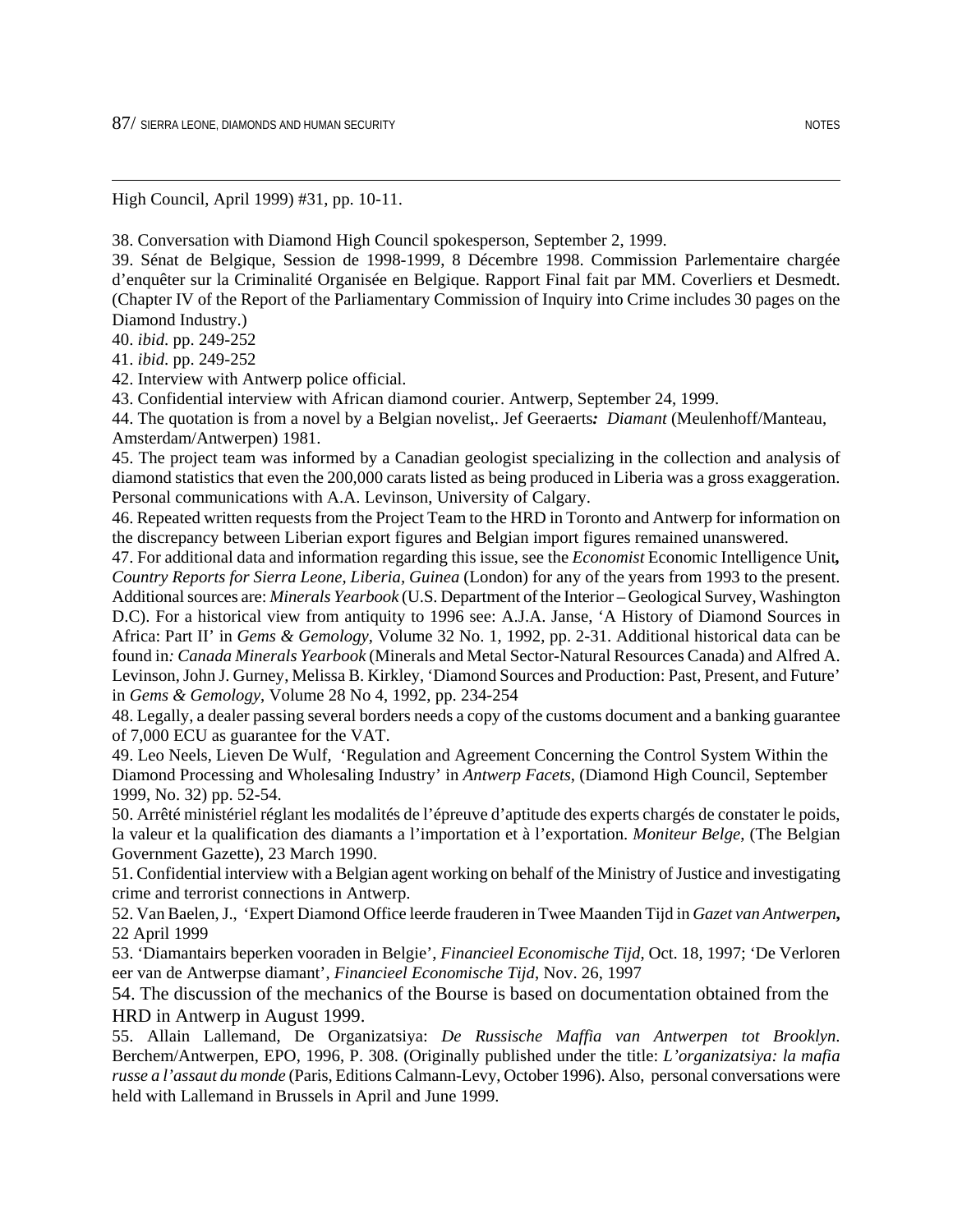56. On the Kozlenok case see the following. Mark Whitehouse, 'Anatomy of a Diamond Scam' in *The Moscow Times*, March 17, 1998. Also, David Kaplan, and Christian Caryl, 'The Looting of Russia' in *US News*, August 3, 1998. This report can be found on the following Internet web site: **www.usnews.com/usnews/issue/980803/3g0ld.htm**. On this site is included a copy of the California Federal Judge's order on the case. See also Jeffrey Robinson, *The Merger: How Organized crime is Taking over the World*, Simon and Schustyer UK, London, 1999, pp. 100-102

57. Timmerman, George and de Witte, Rene, *Fraude en Corruptie in Antwerpen*, Hadewych, 1996, p. 160. 58**. Interview on procedures for import and export with Mrs. Frieda Coosemans, Head of the Diamonds Department of the Belgian Ministry of Economic Affairs, Administration of Licenses and Contingents. Antwerp, September 7 1999.**

59. *Diamond Agreement and Licence (Ratification) Act*, Government Printing, Freetown, 1934

60. Van der Laan, *op cit,* p. 2.

61. Koskoff, David, *The Diamond World,* Harper Collins, New York, 1981, p. 74

62. Cartwright, John, *Politics in Sierra Leone 1947-67*, University Press, Toronto, 1970, p. 69

63. *ibid*

 $\overline{a}$ 

64. Koskoff, *op cit*, pp. 87-93

65.See, for example, Mason & Cilliers, *Peace, Profit or Plunder? The Privatization of Security in Wartorn African States*, Institute for Security Studies, Johannesburg, 1999; William Reno, *Warlord Politics and African States,* Lynne Rienner, Boulder, 1997; Guy Arnold, *Mercenaries,* Macmillan, London, 1999.

66.Epstein, Edward Jay, *The Rise and Fall of Diamonds: The Shattering of a Brilliant Illusion*, Simon & Schuster, New York, 1982, p. 148

67.Harbottle, Michael, *The Knaves of Diamonds*, Seeley Services & Co., London, 1976

68. See Fred Kamil, *The Diamond Underworld*, Allen Lane, London, 1979

69. Van der Laan, *op cit,* p. 19

70.See Koskoff, *op cit,* pp. 87-93; also Casper Fithen, 'Diamonds and War in Sierra Leone: Cultural Strategies for Commercial Adaptation to Endemic Low Intensity Conflict,' (Unpublished Ph.D Dissertation, University of London, 1999).

71.See Harbottle, *op cit*., for an account of this theft.

72. Koskoff, *op cit,* pp. 89-90

73. Reno, *Corruption and State Politics in Sierra Leone,* Cambridge University Press, 1995, p. 109

74. *Daily Mail,* Freetown, 22 January 1986

75. Fithen, *op cit*

76. The acronym is derived from the Hebrew initials of the owner's daughter.

77. 'Sierra Leone: The South Africa Connection', in *Africa Confidential*, September 17 1986. Also see 'Sierra Leone – South Africa: the Strange Story of LIAT' in *Africa Confidential*, June 24 1987. The story is also summarized in: Francois Misser & Olivier Vallée, *Les Gemmocraties: L'economie politique du diamant Africain* (Desclée de Brouwer Paris 1997) pp. 131-135. A brief outline of the Kalmanowich case can also be found in William Reno, *op cit,* pp. 155-157 and in Jeffrey Robinson, *The Merger*, Simon and Schuster UK, London, 1999, pp. 115-6 . Additional information on 'hot money' and international crime can be found in Naylor, R.T., *Patriots and Profiteers: On Economic Warfare, Embargo Busting and State-Sponsored Crime,* McClelland & Stewart, Toronto, 1999

78. Robinson, *op cit,* p. 115

79. Allain Lallemand*, De Organizatsiya: De Russische Maffia van Antwerpen tot Brooklyn*. (Berchem/Antwerpen, EPO 1996) P. 308). Originally published under the title*: L'organizatsiya: La mafia russe a l'assaut du monde* (Paris, Editions Calmann-Lévy, October 1996).

80. Walter de Bock and Georges Timmerman, 'Moord op Brandwain: Sporen Naar Alle Windrichtingen'. *De Morgen* (Belgian daily newspaper), July 22, 1998.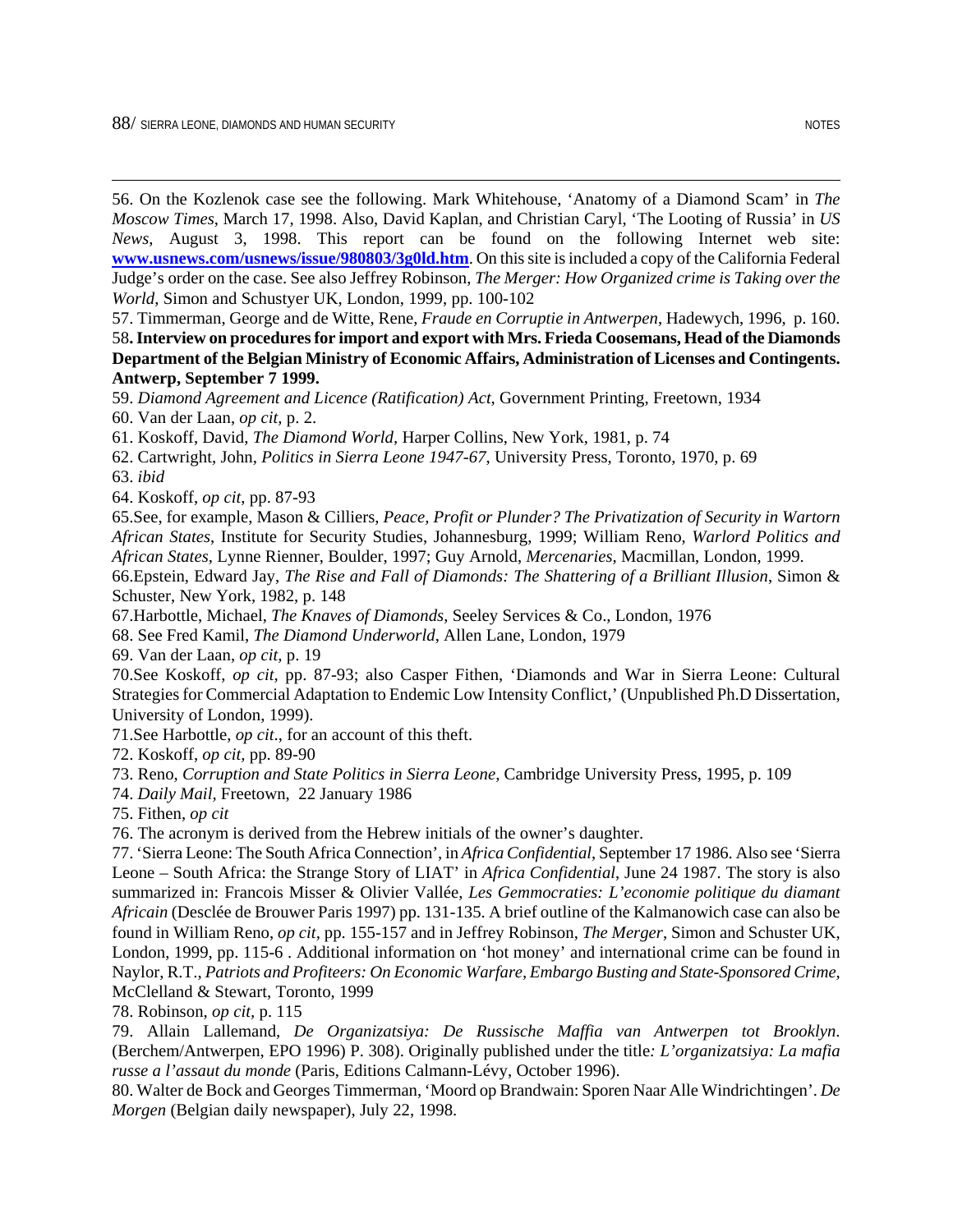89/ SIFRRA LEONE, DIAMONDS AND HUMAN SECURITY NOTES

81. Robinson, *op cit,* p. 116

82. Reno (1995), *op cit,* p. 163

83. *ibid.,* p. 165

 $\overline{a}$ 

84. *ibid,* pp. 175-6

85. H.R. Van der Laan, *op cit*

86. Atkinson, Philippa, 'The War Economy in Liberia; A Political Analysis', Relief and Rehabilitation Network (RRN), May 1997

87. A good proportion of the diamonds were of gem quality (common in Angola and Sierra Leone); only three per cent of Liberia's diamonds are of gem quality.

88. The *London Times*, 11 February 1999. See also James Rupert, 'Diamond Hunters fuel Africa's Brutal wars', *Washington Post*, 16 October 1999.

89. *Sunday Times*, 23 January 1999.

90.See the Sierra Leone Web, Url: http://www.SierraLeone.org archives for October and November 1999. 91. Rupert, *op cit*

92. Kamajor informants, Bo and Freetown; also senior western diplomatic source, Freetown, July 1999 93. *Africa Confidential*, 28 May 1999.

94. See Arnold, *op cit,* pp. 97-9; also Brian Wood and Johan Peleman, *The Arms Fixers,* Prio, Oslo, 1999; also, Rupert, 'Diamond Hunters Fuel Africa's Brutal Wars', *Washington Post*, Oct. 11, 1999

95. Freetown interview with a senior judiciary figure.

96. See, for example, 'Liberia's Hand Seen in Sierra Leone's War,' *Washington Post*, 10 January 1999.

97. See *Africa Confidential*, August 1999; also Monrovia informants, July 1999.

98. t'Sas, Vincent, 'Sierra Leone's rebel fighter Bockarie thrives on war', Reuters, Abidjan, Jan. 15, 1999

95. Francis**,** Diane, *BRE-X: The Inside Story,* Seal Books: McClelland-Bantam Inc., Toronto, 1997

96. Visit to (locked) Rex Diamond office in Toronto and accidental meeting with E.J. Oosterhuis, Investor Relations, Toronto.

97. Rex Diamond Mining Corporation *Press Release*, June 3, 1999

(**www.Rexmining.be/press%2099\_06\_03).** Other Canadian board members are Joseph Conway,

President and CEO of Repadre Capital Corporation and Martin Furman, Assistant Vice-President of National Trust Company, Inc.

98. Economist Intelligence Unit Country Profile, 'Guinea, Sierra Leone, Liberia – 1993/94', *Economist Intelligence Unit Limited*, London 1994, p. 44.

99. SEDAR or the System for Electronic Document Analysis and Retrieval is used to electronically file securities related information with the Canadian Securities Administrators. The network was developed by the Canadian Depository for Securities, through its subsidiary CDS Inc. The purpose of this initiative is to make public securities filings easily accessible to all.

100. Serge Muller response to a question on the Rex Internet chat line

(**www.Rexmining.be/rdmc/company/Q\_and\_A/qea\_content.htm**) August 4, 1999.

101. 'Chairman's Letter', 1998 *Annual Report*, Rex Diamond Mining Corporation, 1999.

102. Ben Holemans on Rex Question and Answer web site.(www.Rexmining.be/rdmc/Company/Q\_and \_A/qea\_content.htm.) June 28, 1999.

103. E-mail from RUF to NINJAS (http://206.253.196.7/-wsapi/investor/reply-10846986) August 6, 1999

104. Rupert, James, 'Diamond Hunters Fuel Africa's Brutal Wars' *Washington Post,* October 16, 1999

105. Sources: *Annual Reports* for 1996, 1997 (AmCan Minerals Limited). *Consolidated Financial Statements* of AmCan Minerals Limited for 1998 and 1999 ( www.sedar.com)

106. AmCan, 1997 *Annual Report*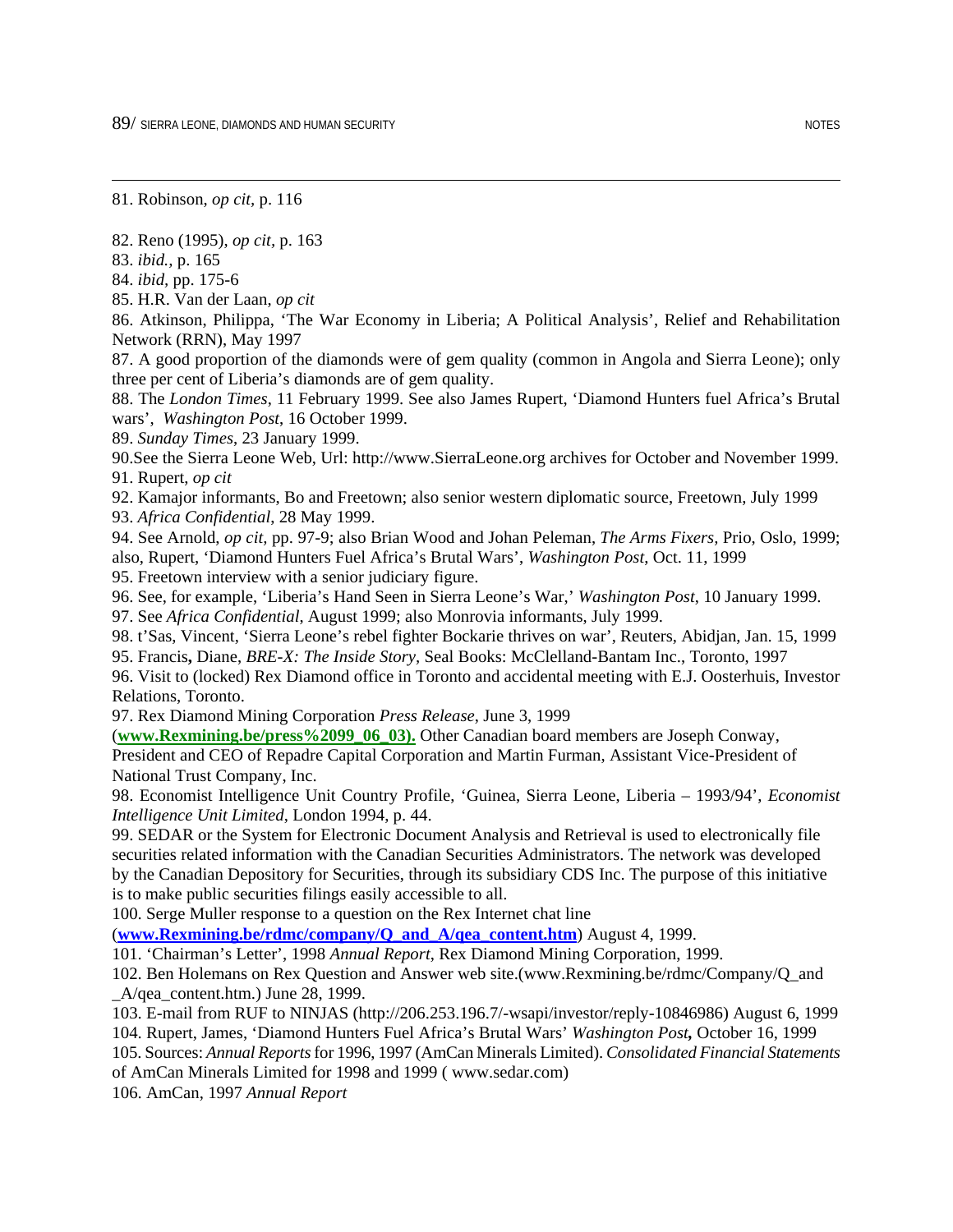107. *1996 Annual Report* (AmCan Minerals Limited) p.11.

108. Phone interview with E. Allan McCaffrey, Vice President, Public Relations of AmCan Minerals Limited. October 14, 1999.

109. Interview with David Quee, Government of Sierra Leone Gold and Diamond Office, August, 1999. 110. Interview with senior DiamondWorks personnel, Vancouver, July 21, 1999

111. Much of the information on Carson Gold and its transformation into DiamondWorks comes from: Will Purcell, 'A Rocky Past, A Hopeful Future'

(**www.siliconinvester.com/stocktalk/msg.gsp?msgid=10955815**) August 14, 1999.

112. This information comes from a one-page summary found on: http://mbendi.co.za/orgs/cbh2.htm.

113. The examples are taken from, 'Statement & Media Advisory', DiamondWorks,

**www.diamondworks.com/sBackground.asp**) June 10, 1999

114. The references for this section include: Press Releases issued by DiamondWorks, particularly 'Statement & Media Advisory' (May 13, 1998) and 'Setting the Record Straight' (no date). An e-mail from Michael Grunberg to David Pratt, Canadian Member of Parliament, May 26, 1999. Written transcripts of the CBC *Fifth Estate* programs of Feb. 4, 1997 and Nov. 3, 1998. 'Resources, Primary Industry and Conflict in Sierra Leone' (Conciliation Resources, London) 1997. Christine Gordon, 'Dust Begins to Settle in Sierra Leone' (Diamond International, November/December 1995). 'Sierra Leone Project, Situation Analysis, May 1997' (International Crisis Group, London) June 1, 1997. Personal interviews were with senior officials of DiamondWorks in Vancouver, AmCan Mining in Toronto, De Beers in Vancouver and London as well as with Brigadier General (Ret'd) Ian Douglas in Kanata, Ontario.

115. DiamondWorks, Ltd., *1998 Annual Report*, p. 16

116. *ibid,* p. 17

 $\overline{a}$ 

117. Arnold, *op cit,* p. 47

118. For more on the system, see Alfred Zack-Williams, *Tributors, Supporters and Merchant Capital: Mining and Underdevelopment in Sierra Leone,* Ashgate, Aldershot, 1994

119. For example a company with South African connections, Igoli Mining, has recently begun operations in the Pujehun area. Security is being provided by Kamajors, with weapons reportedly purchased from ECOMOG.

120. Van der Laan, *op cit,* pp. 6-7

121. Letter from De Beers Managing Director Gary Ralfe to the United Nations Sanctions Committee, January 13, 1999, *Angola Unravels: The Rise and Fall of the Lusaka Peace Process*, Human Rights Watch, Washington, September 1999, pp. 138-139.

122. De Beers, 'Introduction to the Sources of Rough Diamond Production and their Individual Characteristics', London, June 1999, quoted in *Angola Unravels: The Rise and Fall of the Lusaka Peace Process*, Human Rights Watch, Washington, September 1999, pp. 139-140.

123. Project Team discussions and communications with: D.J. Ballantyne, Chemistry Section – Central Forensic Laboratory (RCMP) and Sgt. Ray Halwas, NCO in Charge, 'G' Division Diamond Project (RCMP) 124. Communication from Sgt. Ray Halwas, NCO in Charge, 'G' Division Diamond Project (RCMP) October 20, 1999.

125. 'Consumer Access to a Responsible Accounting of Trade Act of 2000 (Introduced in the House)', 106<sup>th</sup> Congress, House of Representatives, Nov. 1, 1999

126. 'Floor Statement of U.S. Rep. Tony P. Hall', US House of Representatives, Nov. 1, 1999

127. This Convention was passed by the United Nations General Assembly after ten years of debate and negotiation in 1989. It was to enter into force one month after it had been ratified by 22 states. By the end of 1997, it had been ratified by only seven.